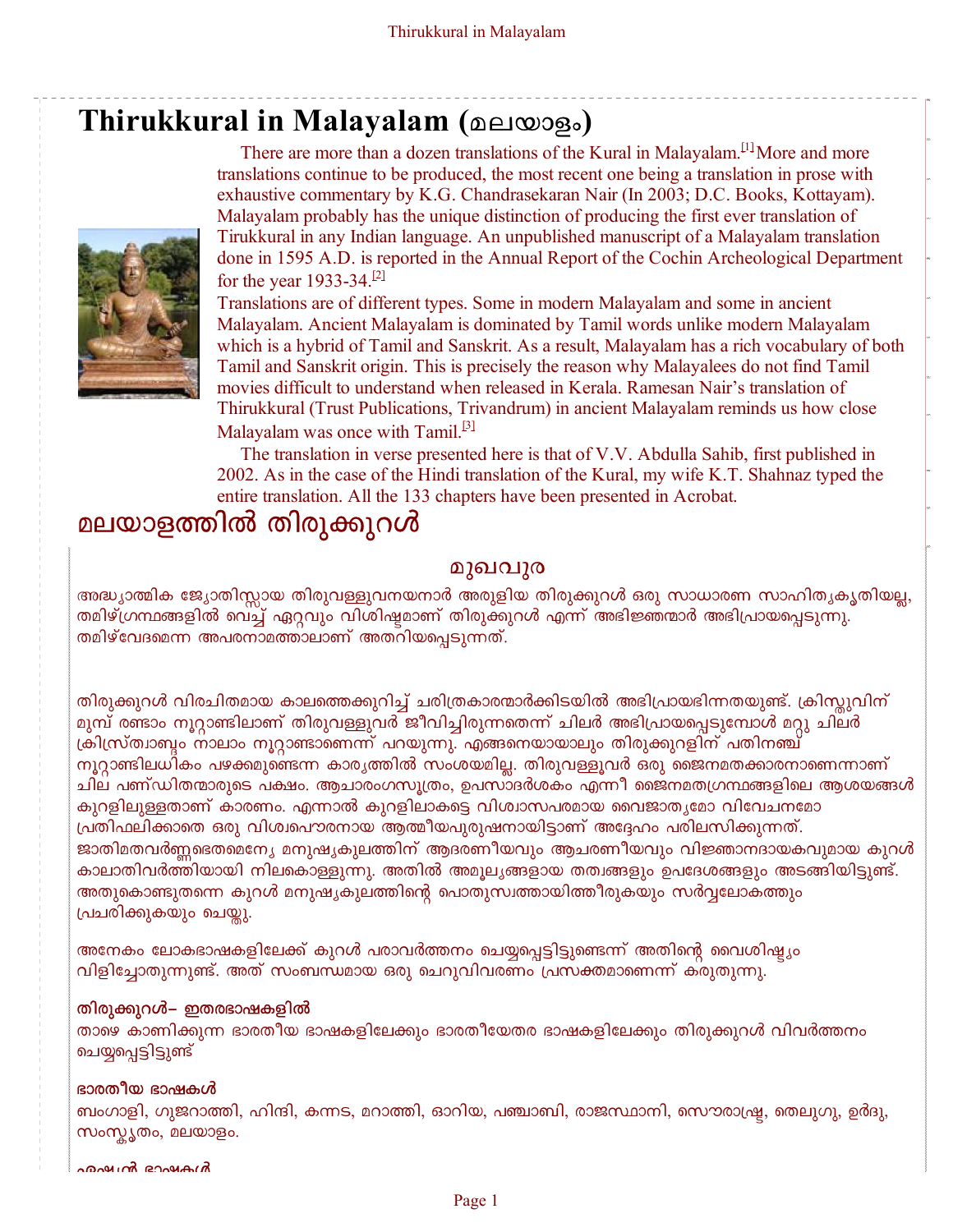അറബിക്, ബർമീസ്, ചൈനീസ്, ജപ്പാനീസ്, മലയ, സിംഹാളീസ്, ഫീജിയൻ

#### യൂറോപൃൻ ഭാഷകൾ

ആർമേനൃൻ, ചെക്ക്, ഡച്ച്, ഇംഗ്ലീഷ്, ഫിന്നിഷ്, ഫ്രഞ്ച്, ജർമൻ, ലാറ്റിൻ, പോളിഷ്, റഷൃൻ, സ്വീഡിഷ്, ഇറ്റാലിയൻ.

മലയാള ഭാഷയിൽ തിരുക്കുറളിന്റെ പല വിവർത്തനങ്ങളും ഇതിനകം പുറത്തിറങ്ങിയിട്ടുണ്ട്. എന്നാൽ ഉന്നത വിദ്യാഭ്യാസം ലഭിച്ചിട്ടില്ലാത്ത സാധാരണക്കാർക്ക് എളുപ്പം മനസിലാക്കത്തക്ക നിലയിലും സഹൃദയർക്ക് അതിവേഗം ഹൃദിസ്ഥമാക്കാൻ സാധ്യമാകുന്ന തരത്തിലും ലളിതഭാഷയിൽ കാവൃരൂപത്തിലാണ് ഈ വിവർത്തനം നിർവ്വഹിക്കപ്പെട്ടിട്ടുള്ളത്.

ഈ മലയാളപദൃവിവർത്തനം വിജയകരമായി പൂർത്തിയാക്കുന്നതിന് എന്നെ രണ്ടു വൃക്തികൾ അകമഴിഞ്ഞു സഹായിച്ചിട്ടുണ്ട്. ഒന്ന്, ഈരോട ചെന്നിമലൈ സ്വദേശി,്ശ്രീമാൻ് തങ്കവേലുമാസ്റ്റർ ബി.എ., ബി.ടി. (റിട്ട. ഹൈസ്ക്കൂൾ അദ്ധ്യാപകൻ). രണ്ട്, മലയാളിയും ഈരോട് സ്ഥിരവാസിയും കോട്ടക്കൽ ആരൃവൈദൃശാല ഫിസിഷൃനുമായ ഡോക്ടർ മോഹനൻ വരിക്കോട്ടിൽ, ഡി.എ..എം ഭാഷാപരമായും ആശയപരമായും മറ്റുവിധത്തിലും ഇവർ ചെയ്തിട്ടുള്ള സേവനങ്ങൾക്ക് നന്ദിപറയുവാൻ ഉചിതമായ ഭാഷ എനിക്ക് സ്വാധീനമല്ല. അപ്രകാരം തന്നെ വിവർത്തനശ്ലോകങ്ങൾ യഥാക്രമം വായിച്ചു വിലയിരുത്തി എനിക്ക് വേണ്ടുന്ന നിർദ്ദേശങ്ങൾ നൽകിയ ശ്രീമാൻ എം.സി. രാമൻ മാസ്റ്റർ എം.എ., ബി.എഡ്. അവർകളുടെ സഹായസഹകരണങ്ങൾക്ക് ഞാൻ വളരെ നന്ദിയുള്ളവനാണ്.

ഈ വിവർത്തനത്തിന് എനിക്ക് സഹായകമായവ താഴെ കുറിക്കുന്ന ഗ്രന്ഥങ്ങളാണ്.

- 1. പരിമേലഴകരുടെ തമിഴ് വിവർത്തനം.
- 2. ഡോക്ടർ മുനുസ്വാമി വരദരാജൻ അവർകളുടെ തിരുക്കുറൾ തെളിവുരൈ.
- 3. ഈക്കോട്ട് സഭാപതി മുദലിയാർ അവർകളുടെ തിരുക്കുറൾ വിളക്കുവരൈ.
- 4. സി. രാജഗോപാലാചാരി അവർകളുടെ തെരെഞ്ഞെടുത്ത കുറൾ ഈരടികളുടെ ഇംഗ്ലീഷ് വിവർത്തനം.

ഒരു ആത്മീയ ഗ്രന്ഥം പോലെ സർവ്വവൃാപകമായി പ്രശോഭിക്കുന്ന കുറൾ വൈജ്ഞാനികവും വൈകാരികവുമായ തലങ്ങളിലൂടെ മനുഷ്യനെ ഉൽകൃഷ്ടനാക്കുന്നു. മലയാളികൾ ഈ കൃതി സ്വീകരിച്ച് അതിന്റെ ഉപഭോക്താക്കളായിത്തീരുന്നതോടൊപ്പം എന്നെ ഉഥോചിതം പ്രോത്സാഹിപ്പിക്കുമെന്ന വിശ്വാസത്തോടുകൂടി ഞാൻ ഇത് ബഹുജനസമക്ഷം സവിനയം സമർപ്പിച്ചുകൊള്ളുന്നു.

| പെര        | അബ്ദുല്ലാസാഹിബ്<br>വ്വ.വ്വ. |
|------------|-----------------------------|
| 20-10-2002 | 680 686<br>പെരിഞ്ഞനം, തൃശൂർ |

(Source: Abdulla Sahib, V.V. 2002. Thirukkural (Malayalam). Printed at Gupta Press, 123, Periyar Street, Erode - 638 001, Tamil Nadu)

<sup>[1]</sup> Kunhikrishan, K. 1999. Tirukkural in Malayalam. Book Review of Tirukkural translation in Malayalam by S. Ramesan Nair. In: The Hindu.

<sup>[2]</sup> George, K.M. 1973 Tirukkural and Malayalam. In: First All India Tirukkural Seminar Papers. (Editor: N. Sanjeevi). Pp 44-49 [3]<br>மாணிக்கம் திருக்குறள் பண்பாட்டு ஆய்வு மையம். November – December, 2000. பக்கம் 39-4*2* ந்தனைகள். *வள்ளுவம்.* பல்லடம்<br>மாணிக்கம் திருக்குறள் பண்பாட்டு ஆய்வு மையம். November – December, 2000. பக்கம் 39-4*2* ந்தனைகள். *வள*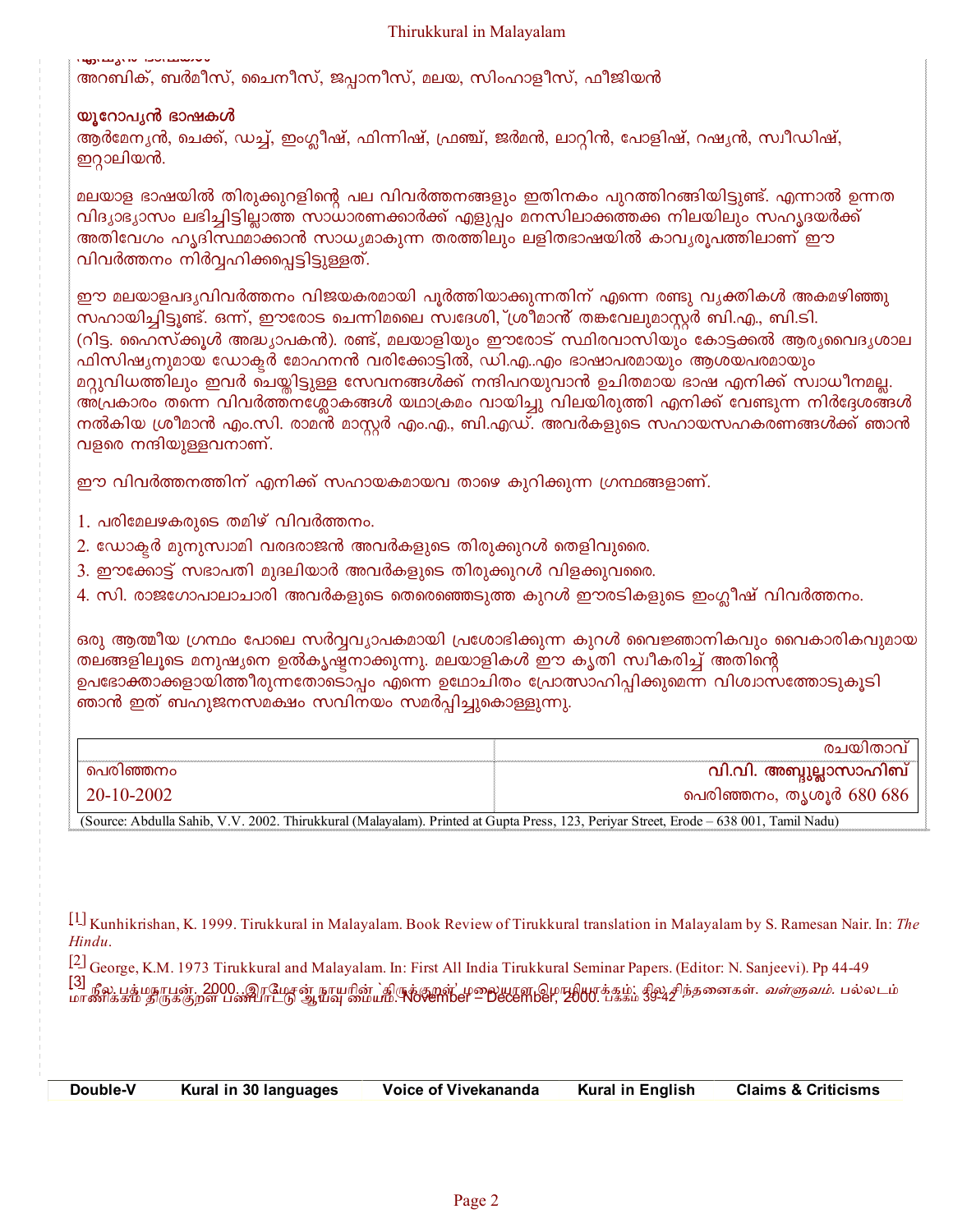

# Thirukkural in Malayalam മലയാളത്തിൽ തിരുക്കുറൾ

## Chapter 1. മൈവസ്തുതി

- അകാരത്തിൽത്തുടങ്ങുന്നു അക്ഷരാവലി;യെന്നപോൽ 1. പ്രപഞ്ചോൽപ്പത്തിയാരംഭം ഭഗവൽശക്തിതന്നെയാം
- ജ്ഞാനസ്വരൂപൻ ഭൈവത്തെയാരാധിക്കാതിരിപ്പവൻ  $2<sup>1</sup>$ നേടിയിട്ടുള്ള വിജ്ഞാനം നിശ്ചയംഫലശൂനൃമാം
- ഭക്തരിൻമനമാംതാരിൽ വസിക്കുംദിവൃശക്തിയെ  $3<sub>1</sub>$ ധ്യാനിക്കുന്നജനംമോക്ഷലബ്ധിയിൽ തുഷ്ടിനേടിടും
- ഇഷ്ടാനിഷ്ടങ്ങളില്ലാത്ത ഭഗവാനേനിരന്തരം 4. ഓർമ്മയുള്ളോർക്കൊരുനാളും ദുഖംവന്നുഭവിച്ചിടാ
- ദൈവത്തിൽ വിശ്വസിച്ചുംകൊണ്ടെപ്പോഴും നന്മചെയ്യുകിൽ  $5<sub>1</sub>$ തിന്മവന്നുഭവിക്കില്ലാ ജീവിതത്തിലൊരിക്കലും
- <u>പഞ്ചേന്ദ്രിയസംയമനം ചെയ്തുദൈവീകമാർഗ്ഗമായ്</u> 6. ജീവിതായോധനം ചെയ്വോർ ചിരഞ്ജീവികളായിടും
- നിസ്തുലഗുണവാനാകും ദൈവത്തിൻ നിനവെന്നിയേ 7. മനോദുഃഖമകറ്റീടാൻ സാദ്ധ്യമാകുന്നതല്ലകേൾ
- ദൈവവിശ്വാസമുൾക്കൊണ്ട് ധർമ്മക്കടൽ കടക്കാതെ 8. അർത്ഥകാമാഴികൾതാങ്ങാൻ സാധൃമാകില്ലൊരിക്കലും
- കർമ്മശേഷി നശിച്ചുള്ള പഞ്ചേന്ദ്രിയങ്ങൾപോലവേ  $9<sub>1</sub>$ അഷ ടഗുണവാനീശനെ ഭജിക്കാത്തോൻ വിനഷ്ടമാം
- ദൈവഭക്തിയോടേ ലോകജീവിതം നിയന്ത്രിപ്പവൻ 10. പുനർജ്ജന്മക്കടൽ താണ്ടുമല്ലാത്തോർക്കതസാദ്ധ്യമാം

#### $Chapter 2.$  ആകാശമഹിമ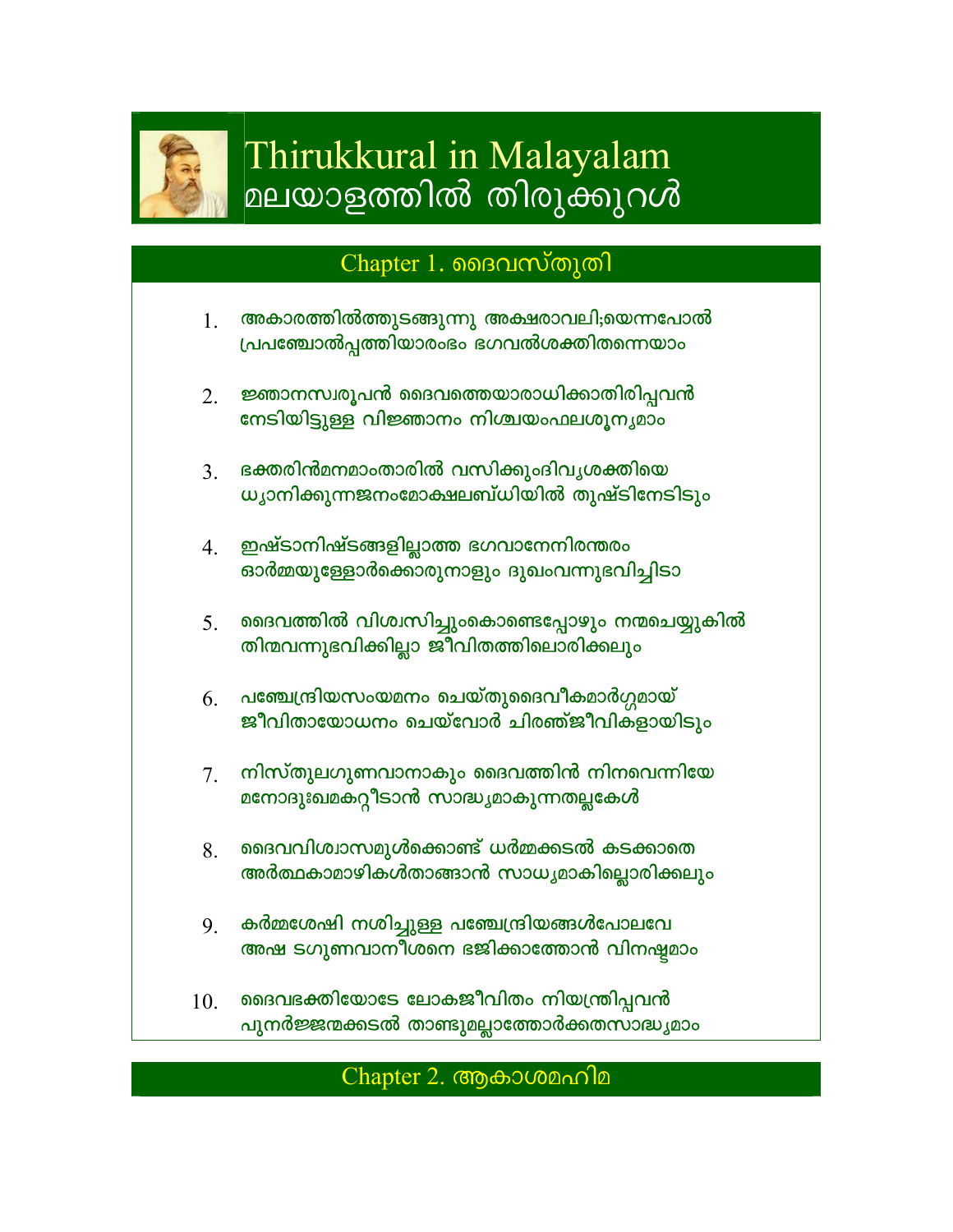|     | 11. വർഷപാതത്തിനാൽ ലോകം ജീവസ്സുറ്റു വളർന്നിടും<br>തന്മൂലം മാരി ലോകത്തിന്നമൃതമാകുന്നു നിശ്ചയം.     |
|-----|--------------------------------------------------------------------------------------------------|
| 12. | ഒക്ഷൃധാനൃങ്ങളുണ്ടാക്കി മാനവർക്ക് കൊടുപ്പതും<br>താനും ഭക്ഷണമായ്ത്തന്നെ നിലകൊള്ളും മഴ.             |
| 13. | കാലത്താൽ മഴ പെയ്യാതെയിരുന്നാലാഴിച്ചുഴുമീ<br>ഭൂമിയിൽ പശിയാൽ നാശമേറെവന്നുഭവിച്ചിടും.               |
| 14. | മാരിയാകും വളം തീരെ കുറവായെന്ന് വന്നിടിൽ<br>കൃഷിക്കാർ കന്നുപൂട്ടാനായ് തയ്യാറാവില്ലൊരിക്കലും.      |
| 15. | ദുഷ്ടരേ മഴപെയ്യാതെ ദ്രോഹിക്കുന്നത് പോലവേ<br>പെയ്തു ദുഷ്ടരെ രക്ഷിക്കാൻ പ്രാപ്തിയുടയതും മഴ.        |
| 16. | ഭൂമുഖത്ത് മഴത്തുള്ളി വീഴുകില്ലെന്ന് വന്നിടിൽ<br>കാലികൾക്കാഹരിക്കാനായ് തൃണവർഗ്ഗം മുളച്ചിടാ.       |
| 17. | ആഴിയിൽ നിന്നെടുത്ത നീരാഴിയിൽ ചേർന്നിടായ്കിലോ<br>സമുദ്രത്തിന്റെ ഗാംഭീര്യം തന്നെ നന്നേ കുറഞ്ഞുപോം. |
| 18. | ദേവന്മാർക്കായ് നടത്തുന്ന പൂജകർമ്മാദിയൊക്കെയും<br>മുടങ്ങാനിടവന്നീടും മഴപെയ്യാതിരിക്കുകിൽ          |
| 19. | വാനം പിന്മാറിയെന്നാകിൽ ജനം ചെയ്തുവരുന്നതാം<br>തപദാനാദികൾക്കെല്ലാം നൂനം വിഘ്നം ഭവിച്ചീടും.        |
| 20  | ജലമിലാതെ ജീവിക്കാനാരാലും കഴിവറതാം                                                                |

ജലമല്ലാതെ ജിവിക്കാനാരാലും കഴിവുതാം<br>മഴയില്ലെങ്കിൽ സന്മാർഗ്ഗ ജീവിതം ദുഷ്കരം ദൃഢം.

## Chapter 3. mm gomo

- ആശ്രമനീതിപാലിച്ചും ആശയറ്റും കഴിഞ്ഞിടും<br>ശ്രേഷ്ഠന്മാരിൻ മഹത്വങ്ങൾ ഗ്രന്ഥങ്ങൾ പുകഴുന്നതാം. 21.
- 22. ഊഹിപ്പാൻ സാദ്ധ്യമാവില്ല വൈരാഗ്യത്തിന്റെ മേന്മകൾ ലോകത്തിലന്തരിച്ചോരെ ഗ്ണിക്കാൻ സാദ്ധ്യമാകുമോ?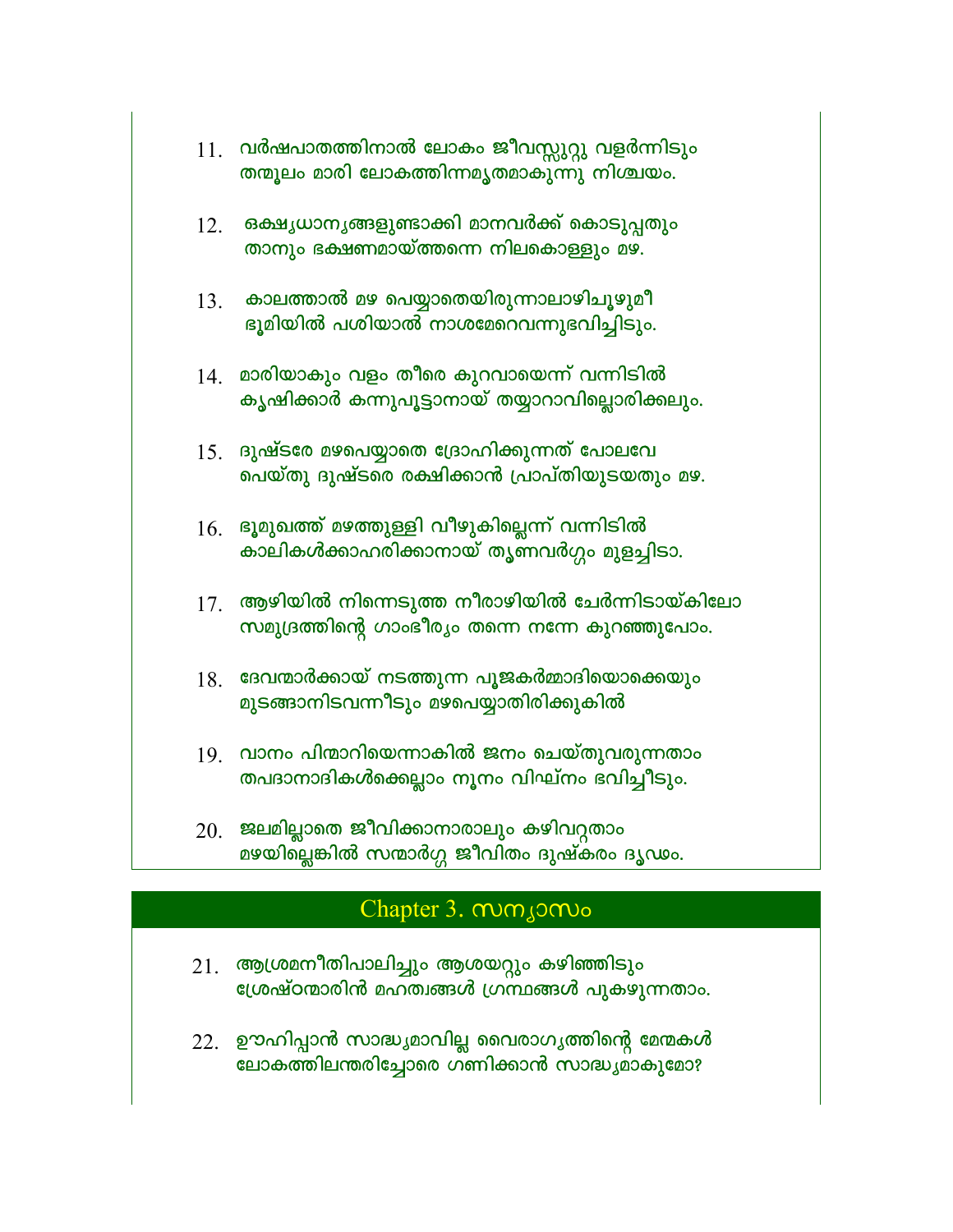- $23.$  ജീവിതമരണം പോലെ ദ്വന്ദഭാവങ്ങൾ വേണ്ടപോൽ ചിന്തിച്ചറിഞ്ഞു സന്യാസമെടുത്തോരതിദിവൃരാം.
- $24.$  ജ്ഞാനമാമായുധത്താലേ പഞ്ചേന്ദ്രിയ ഗജങ്ങളെ അടക്കിവാഴും ശക്തൻതാൻ മോക്ഷമർഹിച്ചിടുന്നവൻ.
- $25.$  ഇന്ദ്രിയനിഗ്രഹം ചെയ്തു കൈവരിക്കുന്ന മാതൃക വാനലോകത്തിലെല്ലാർക്കും നേതാവായിടുമിന്ദ്രനാം.
- $26.$  ജന്മനാതുലൃരെന്നാലും ശ്രേഷ്ഠകർമ്മാനുവർത്തികൾ പെരിയോർ; മറ്റവർതാണ നിലവാരത്തിലുള്ളവർ.
- $27$ . സ്പർശനം, ദർശനം, ഘ്രാണം, ശ്രവണം രുചിയെന്നിവ ചിന്തിക്കാൻ ശക്തിപ്രാപിച്ച വൃക്തിലോകമറിഞ്ഞിടും.
- $28$ . അഴിയാമുനിമന്ത്രങ്ങൾ നിലനിൽക്കുന്നതോർക്കുകിൽ പുണൃവാക്കരുളിച്ചെയ്ത മുനികൾ മേന്മ ഗ്രാഹൃമാം.
- 29. മഹത്വമാം ശൈലത്തിന്മേൽ രമിക്കും മുനിപുംഗവർ കണം കോപമീയന്നെന്നാൽ ശാപമോക്ഷമസാദ്ധ്യമാം.
- 30. ജീവരാശികളിൻ നേരെ ദയവുള്ളവരാകയാൽ അന്തണരെന്നറിവോരെ മുനിമാരെന്നുരക്കലാം.

## Chapter 4. womo

- $31$ . ധർമ്മം മാനൃതയുണ്ടാക്കും കൂടേ സമ്പത്തുമേകിടും ഇത്രമേൽ നന്മ ചെയ്യുന്ന ധർമ്മമെത്ര സഹായകം
- 32. ധർമ്മത്തേക്കാൾ മഹത്തായ വിത്തം വേറില്ലനേടുവാൻ ധർമ്മത്തേ വിസ്മരിക്കുന്നതേറ്റംദൗർഭാഗൃമായിടും.
- $33.$  തന്നാലാവും വിധം ധർമ്മ മാർഗ്ഗത്തിൽ വിഹരിക്കണം; ധർമ്മമാർഗ്ഗം തൃജിക്കാതെ സ്ഥിരമായ് നിലകൊള്ളണം.
- 34. ദുഷ്ടചിന്ത ജനിക്കാത്ത മനം ധർമ്മനിദാനമാം; മനശ്ശുദ്ധിവിനാ കർമ്മമെല്ലാം പ്രകടനങ്ങളാം.
- 35. കോപം ഭോഗേച്ചുയും പിന്നെ ദുർഭാഷണമസൂയയും ഇവനാലും തൃജിച്ചീടിലതു ധാർമ്മിക ജീവിതം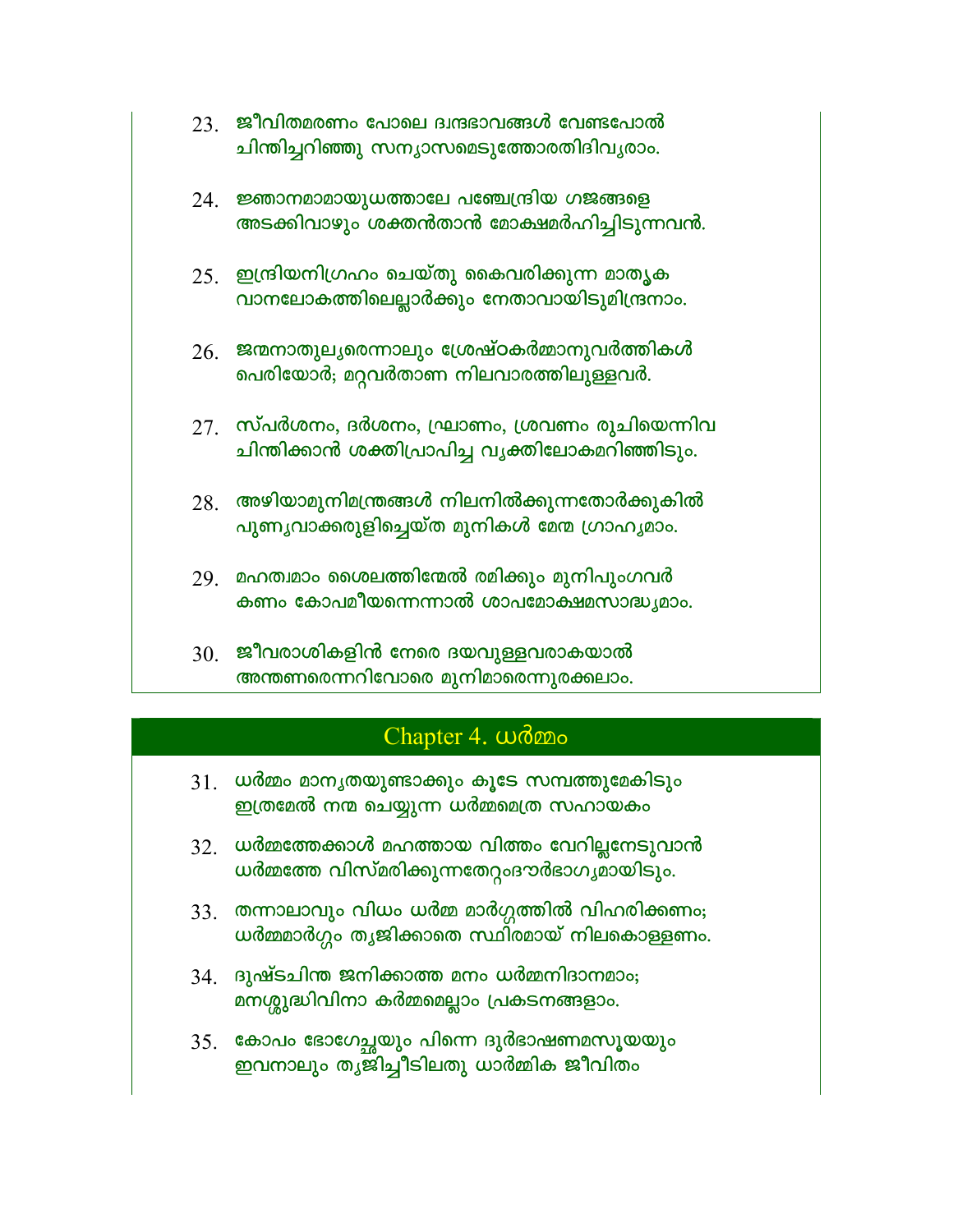- $36.$  തൽക്ഷണം ധർമ്മപന്ഥാവിൽ ചരിക്കൂ, നീട്ടി വെക്കൊലാ; സർവ്വം നിന്നെ തൃജിച്ചാലും ധർമ്മം നിന്നെ തുണച്ചിടും.
- $37$ . ധർമ്മത്താലുളവാം മേന്മയെന്തെന്നോതാതറിഞ്ഞിടാം പല്ലക്കേറ്റിനടപ്പോർക്ക് യാത്രികർ തുലൃരാകുമോ?
- $38$ . ധർമ്മവിഘ്നം ഭവിക്കാതെ ജീവകാലം കഴിക്കുകിൽ പുനർജന്മകവാടത്തെ തടയും ശിലയായിടും.
- $39.$  ധർമ്മജീവിതമൊന്നേതാൻ നൂനമാനന്ദദായകം അന്യഥാലബ്ധമോദങ്ങൾ ദുഃഖകാരണമായിടും.
- $40$ . ഏവനും ഉയിർവാഴുമ്പോൾ ശ്രദ്ധയാനിർവ്വഹിക്കുവാൻ കടപ്പെട്ടുള്ളതേ ധർമ്മം; പാപമോ വർജ്ജനിയമാം

#### Chapter 5. ഗൃഹസ്ഥം

- 41. ഗൃഹസ്ഥന്റെ സഹായത്താലിതരാശ്രമവാസികൾ യ്ഥായോഗൃം സ്വധർമ്മങ്ങൾ നിർവ്വഹിക്കുന്നു ക്ഷേമമായ്.
- 42. സന്യാസം സ്വീകരിച്ചോർക്കും പൊരുളില്ലാദരിദ്രർക്കും യാചനം തൊഴിലായോർക്കും ഗൃഹസ്ഥൻ തുണയായിടും.
- $43.$  പിതൃക്ക, ളതിഥീ, ദൈവം കുഡുംബാദികൾതാനുമാം ധർമ്മമൈവർക്കനുഷ്ഠിക്കലെന്നും കടമയായിടും.
- 44. പാപം ഭയന്ന സമ്പാദൃം ഭാഗം ചെയ്തനുഭോഗവും; ഗൃഹസ്ഥൻ നിഷ്ഠപാലിക്കിലൈശ്വര്യമേറിടും ക്രമാൽ.
- 45 സ്നേഹവായ്പുമതോടൊപ്പം സ്വധർമ്മത്തിങ്കൽ ദീക്ഷയും നിഷ്കൃഷ്ടമായ് പാലിക്കുന്ന ഗൃഹസ്ഥാശ്രമി ധനൃനാം.
- $46.$  വഴിപോലേ സ്വധർമ്മങ്ങൾ ഗൃഹസ്ഥൻ നിർവ്വഹിക്കുകിൽ പ്രവേശിക്കുന്നതെന്തിന്നായ് മറ്റു മൂന്നാശ്രമങ്ങളിൽ?
- $47$ . ധർമ്മമോഹികളായുള്ള മുമുക്ഷുക്കളനേകരിൽ കടമകൾ പാലിക്കുന്ന ഗൃഹസ്ഥൻ ശ്രേഷ്ഠനായിടും.
- 48. വീഴ്ചപറ്റാതെ കർത്തവ്യം നിറവേറ്റും ഗൃഹസ്ഥനോ ആത്മദണ്ഡന ചെയ്യുന്ന മുനിയേക്കാൾ വിശിഷ്ടനാം.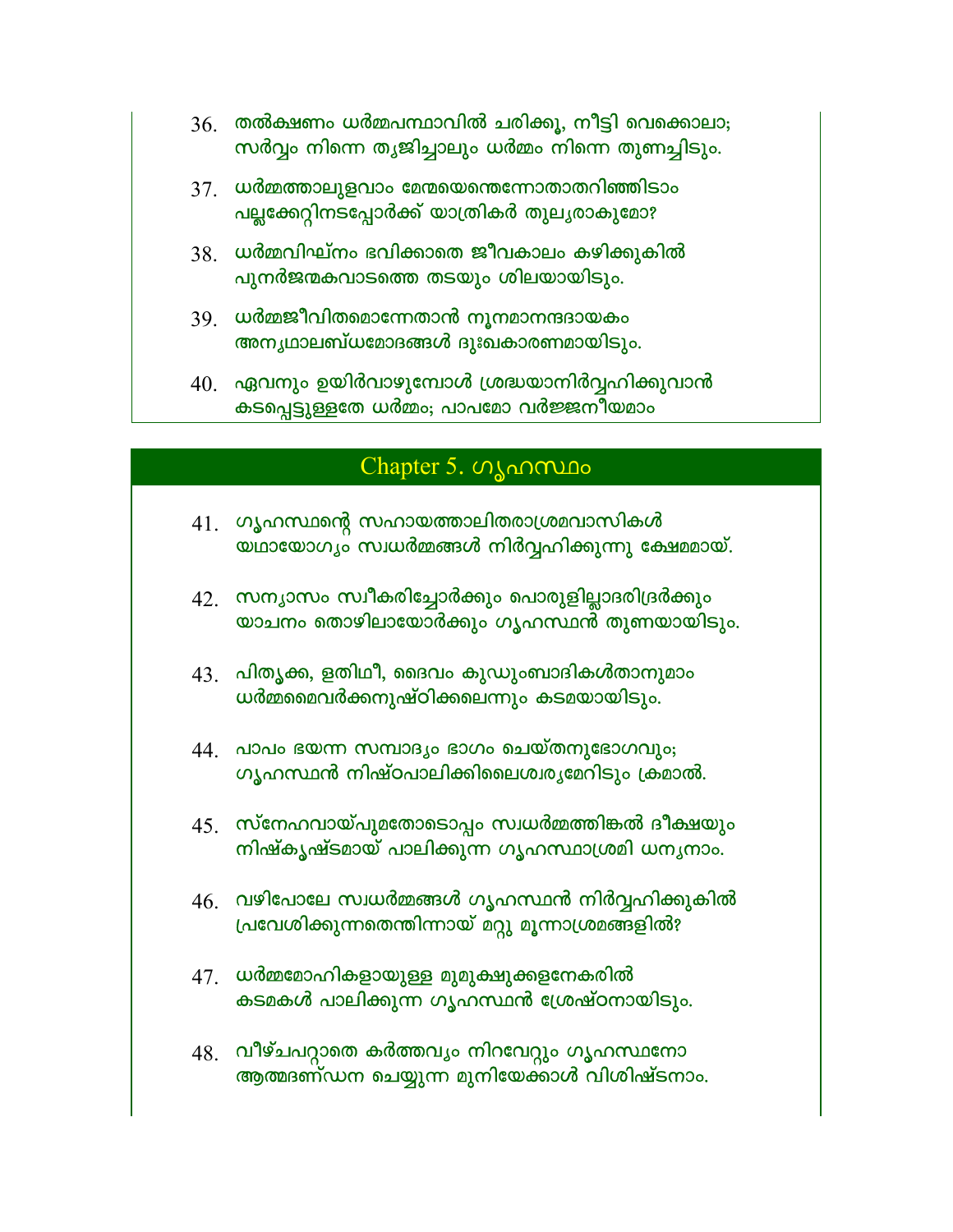- 49. ധർമ്മമെന്നു പറഞ്ഞാലോ ഗൃഹസ്ഥം തന്നെയായിടും പഴിയനൃരുരക്കാറില്ലെങ്കിലേറെ വിശിഷ്ടമാം.
- $50<sub>1</sub>$  ഐഹികജീവിതം നീതിനിഷ്ഠയോടെനയിപ്പവൻ സ്വർഗ്ഗലോകസ്ഥരാം ദേവൻമാർക്ക് തുലൃം ഗണിച്ചിടും.

## Chapter 6. ജീവിതസഖി

- $51$ . ഭർത്താവിൻ ശേഷിയും ജീവലക്ഷ്യവും കരുതുന്നതായ് സ്വയം സംയമനം പാലിക്കുന്നോളുത്തമ പത്നിയാം.
- 52. പത്നിയിൽ ഗൃഹനാഥന്നുയോജിക്കും ഗുണമില്ലയേൽ മേന്മയെത്രയിരുന്നാലും ജീവിതം പുണ്യമറ്റതാം.
- 53. ഭാര്യ ഗുണവതീയെങ്കിലെല്ലാമൈശ്വരൃപൂർണ്ണമാം ഗുണം കെട്ടവളാണെങ്കിൽ മേന്മയെല്ലാം നശിച്ചുപോം.
- $54$ ്രനിശ്ചയം പത്നിയിൻ പാതിവ്രതൃത്തേക്കാളുയർന്നതായ് പ്രതീക്ഷിക്കേണ്ടതായില്ല വേറെ സൽഗുണമൊന്നുമേ.
- 55 പ്രഭാതത്തിലെഴുന്നേറ്റു പതിയേ ദൈവമെന്നപോൽ ഭക്തിയോടെ നമിക്കുന്നോൾ പെയ്യെന്നാൽ പെയ്യുമേ മഴ.
- 56. പതിഭക്തിയോടേയെന്നും തന്നെയും തന്റെ മാനവും പതിയേയും സൽഗുണത്തേയും രക്ഷിക്കുന്നവളുത്തമി.
- $57$ . സ്ത്രീകൾക്ക് പുറമേനിന്ന് നൽകും കാവൽഫലപ്പെടാ പാതിവ്രതൃത്തോടേതങ്ങൾ സ്വയം കാപ്പത് കാവലാം.
- $58$ ്രഭർത്താക്കൻമാരെ ദൈവംപോൽ ഭക്തിയോടെ നിനക്കുകിൽ സ്ത്രീകൾക്ക് പരലോകത്തിൽ മഹത്വം കൈവരുന്നതാം.
- 59. ഭക്തയാം പത്നിയില്ലാത്തോൻ പഴികൂറും വിരോധിതൻ മുമ്പാകെ വീരസിംഹം പോലഭിമാനം നടിച്ചിടാ.
- $60$  ഗുണസമ്പന്നയാം പത്നി ഭവനത്തിന്ന് മംഗളം; നല്ലസന്താനമുണ്ടായാലലങ്കാരവുമായിടും.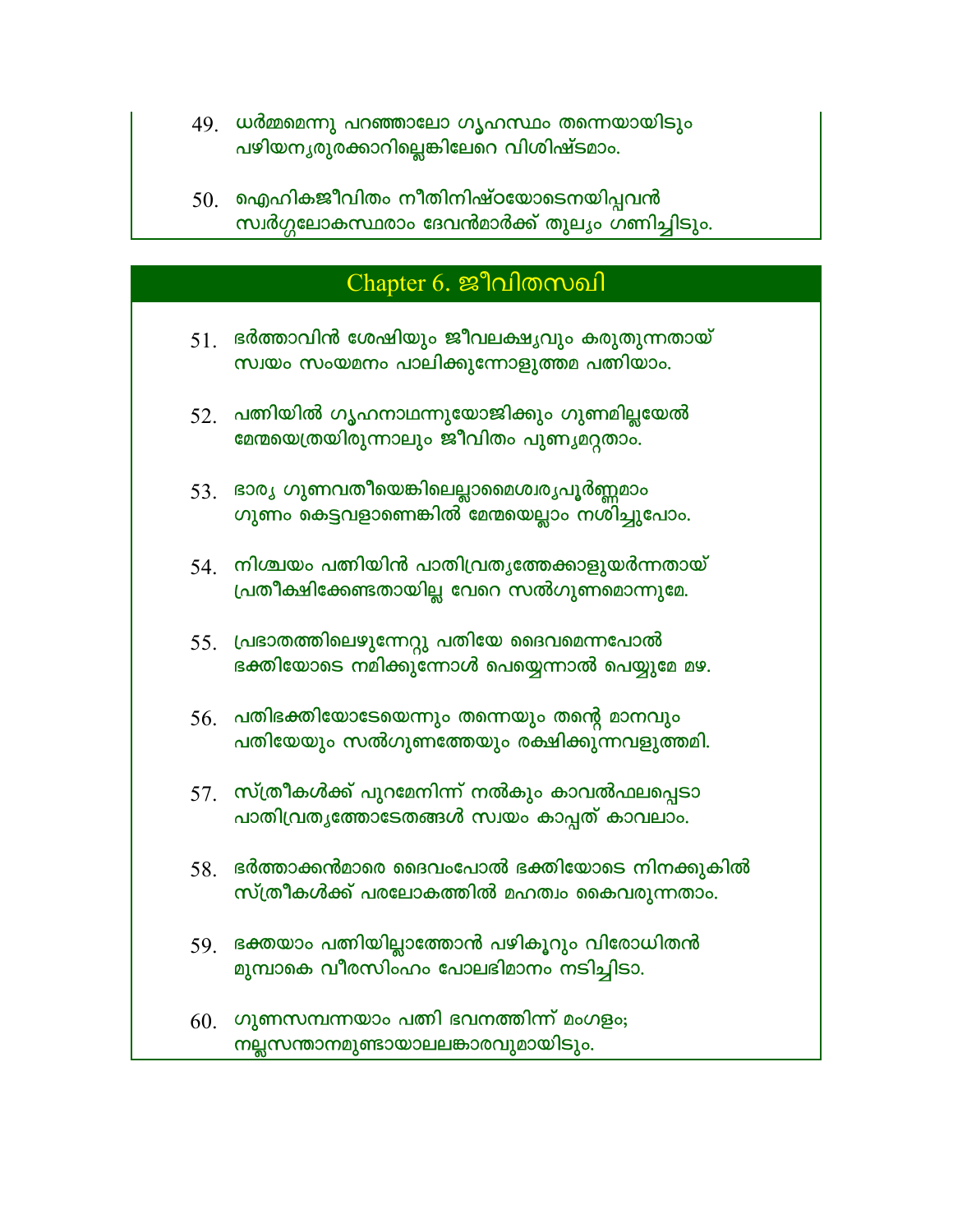## Chapter 7. mmomons of

- $61.$  ഐഹികജീവിതത്തിങ്കലനുഗ്രഹമനേകമാം; വിദ്വൽ സന്താനലാഭം പോലില്ലമാനൃത ലോകരിൽ.
- $62.$  അനൃരാൽ പഴികൂറാത്ത പുത്രനൊന്നു ജനിക്കുകിൽ ഏഴുജന്മം വരാവുന്ന തീ വിനകളൊഴിഞ്ഞിടും.
- $63.$  സന്താനങ്ങൾ പിതൃസ്വത്താണെന്ന് ലോകോക്തിയുള്ളതാൽ മക്കളാലാർജ്ജിതം വിത്തം താതൻ സമ്പാദൃമായിടും.
- $64$  സ്വന്തം കുഞ്ഞിൻ കരത്താലേ കലമ്പിച്ചേർത്ത ഭക്ഷണം പിതാവിൻ ജിഹ്വയിൽ തീർത്തും പീയുഷം പോൽ രുചിപ്രദം.
- $65<sub>1</sub>$  മക്കളിന്നുടൽ ദേഹത്തിൽ സ്പർശിച്ചാൽ കുളിരേകിടും ശബ്ദശ്രവണമോ കാതിന്നിമ്പമേകുന്നതായിടും.
- $66<sub>1</sub>$  കുഞ്ഞിൻകൊഞ്ചൽ ശ്രവിക്കാത്ത മന്ദഭാഗൃർ കഥിച്ചിടും: വീണയും കുഴലും കേൾവിക്കേറ്റം സുന്ദരമായിടും.
- $67.$  താതൻ പുത്രന്ന് നൽകുന്ന ശ്രേഷ്ഠമാം ധനമൊന്നുതാൻ പണ്ഡിതന്മാർ സമൂഹത്തിൽ മുൻ നിൽക്കാൻ പ്രാപ്തമാക്കുക.
- $68.$  പുത്രൻ പണ്ഡിതനാകുമ്പോൾ പിതാവിന്നേറെമോദമാം ലോകജനതക്കെല്ലാർക്കുമാനന്ദമൊരുപോലെയാം
- $69$ . തന്റെ പുത്രൻ പഠിപ്പുള്ളോനെന്ന് ലോകർ കഥിക്കവേ പിറന്ന നാളേക്കാളേറെ സന്തോഷമടയുന്നു തായ്.
- $70$ . തപത്താലിത്ര സൽപ്പുത്രൻ ജനിച്ചെന്നു ജനങ്ങളാൽ പുകഴ്ത്താനിടയാക്കുന്നതച്ഛനോടുള്ള നന്ദിയാം.

#### Chapter 8. BO

- $71.$  ദയയുള്ളോർ പരൻദുഃഖം കണ്ടാൽ കണ്ണീരൊഴുക്കിടും ദയയെന്ന ഗുണം താഴിട്ടടക്കാനാവതാകുമോ?
- $72.$  ദയയില്ലാത്തവർ സർവം തങ്ങൾക്കെന്നു ധരിക്കയാം ദയയുള്ളോരെല്ലും കൂടെ പൊതുസ്വത്തായ് ഗണിച്ചിടും.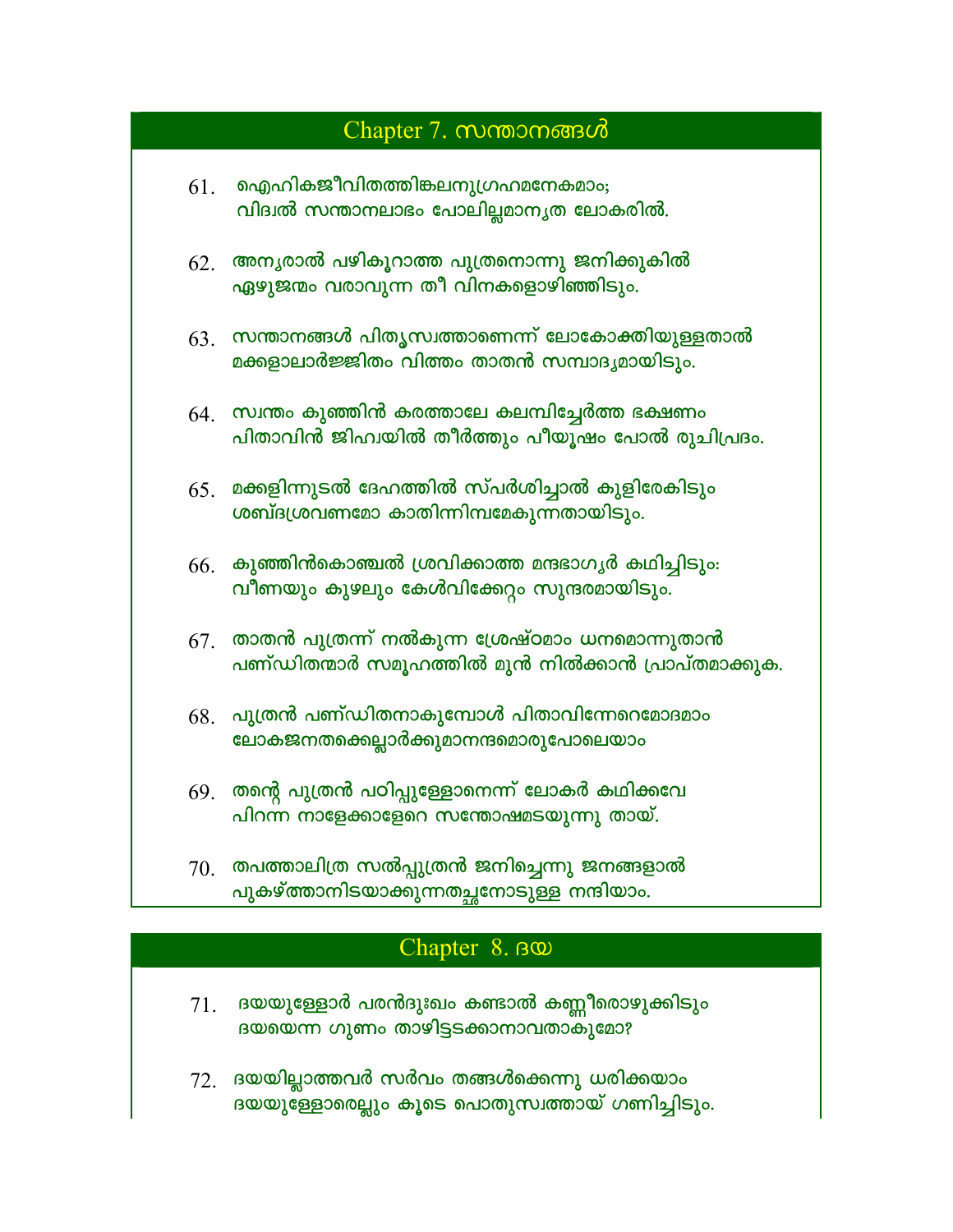- $73.$  ദേഹത്തിന്നും വഹിക്കുന്ന ദേഹിക്കുമിടയിൽ വരും ബന്ധം തന്നെ നിനച്ചീടിൽ ദയയാലുത്ഭവിപ്പതാം.
- $74$ . ബന്ധമില്ലെങ്കിലും സ്നേഹം തോന്നിക്കും ദയ കാട്ടണം ഭൈവജീവിതമാർഗ്ഗത്തിൽ ജ്ഞാനമുൽപ്പന്നമായിടും.
- 75. ലോകരോടു ദയാപൂർവ്വം പഴകിക്കഴിയുന്നവർ നിർണ്ണയമിഹലോകത്തിലിമ്പമനുഭവിച്ചിടും.
- $76.$  ദയയാൽ ധർമ്മകർമ്മങ്ങൾ മാത്രമുൽപ്പന്നമായിടും എന്നതജ്ഞരുടെ ചിന്ത; ധീരതക്കുമതേ തുണ.
- 77. വെയിൽ വാട്ടിയുണക്കും പോലെല്ലില്ലാത്ത പുഴുക്കളെ ധർമ്മനീതിഹനിക്കുന്നു ദയയില്ലാത്ത ദുഷ്ടരെ.
- $78.$  മരുഭൂമിയിൽ വാടുന്ന തരുവിൻ തളിരെന്ന പോൽ ഫലമില്ലാതെ പാഴാകും ദയാശൂന്യന്റെ ജീവിതം.
- 79 ദയയാകുന്നൊരുള്ളംഗമുടമപ്പെട്ടിടാത്തവൻ ബാഹൃമംഗളങ്ങളുണ്ടായിട്ടെന്തവന്ന് പ്രയോജനം?
- $80.$  ദയാശീലൻ ജീവിക്കുന്നു ദേഹിയുള്ള ശരീരമായ് ദയയില്ലാത്തവൻ, പാർത്താൽ, തോൽക്കൂടിലസ്ഥിപഞ്ജരം.

## Chapter 9. ആതിഥ്യം

- അതിഥീ സേവനം ചെയ്വാൻ ലക്ഷ്യമുള്ളിലിരിക്കയാൽ  $81$ ഗൃഹസ്ഥൻ തൻ പ്രയത്നത്താൽ ധനമാർജ്ജിപ്പതൊക്കെയും.
- $82.$  അതിഥി വീട്ടിലുള്ളപ്പോൾ തനിയേ താൻ ഭുജിച്ചിടൽ അമൃത് തന്നെയായാലുമൊട്ടുമുചിതമല്ല കേൾ.
- $83.$  അതിഥികൾക്കെല്ലായ്പ്പോഴുമാതിഥ്യം നൽകിടുന്നവൻ എവ്വിധദുഃഖതാപത്താലൊട്ടും കെട്ടുമുടിഞ്ഞിടാ.
- $84.$  അതിഥിയെ സ്നേഹത്തോടെ സ്വീകരിച്ചാദരിച്ചിടും ഭവനത്തിലെല്ലായ്പ്പോഴുമൈശ്വരൃം വിളയാടിടും.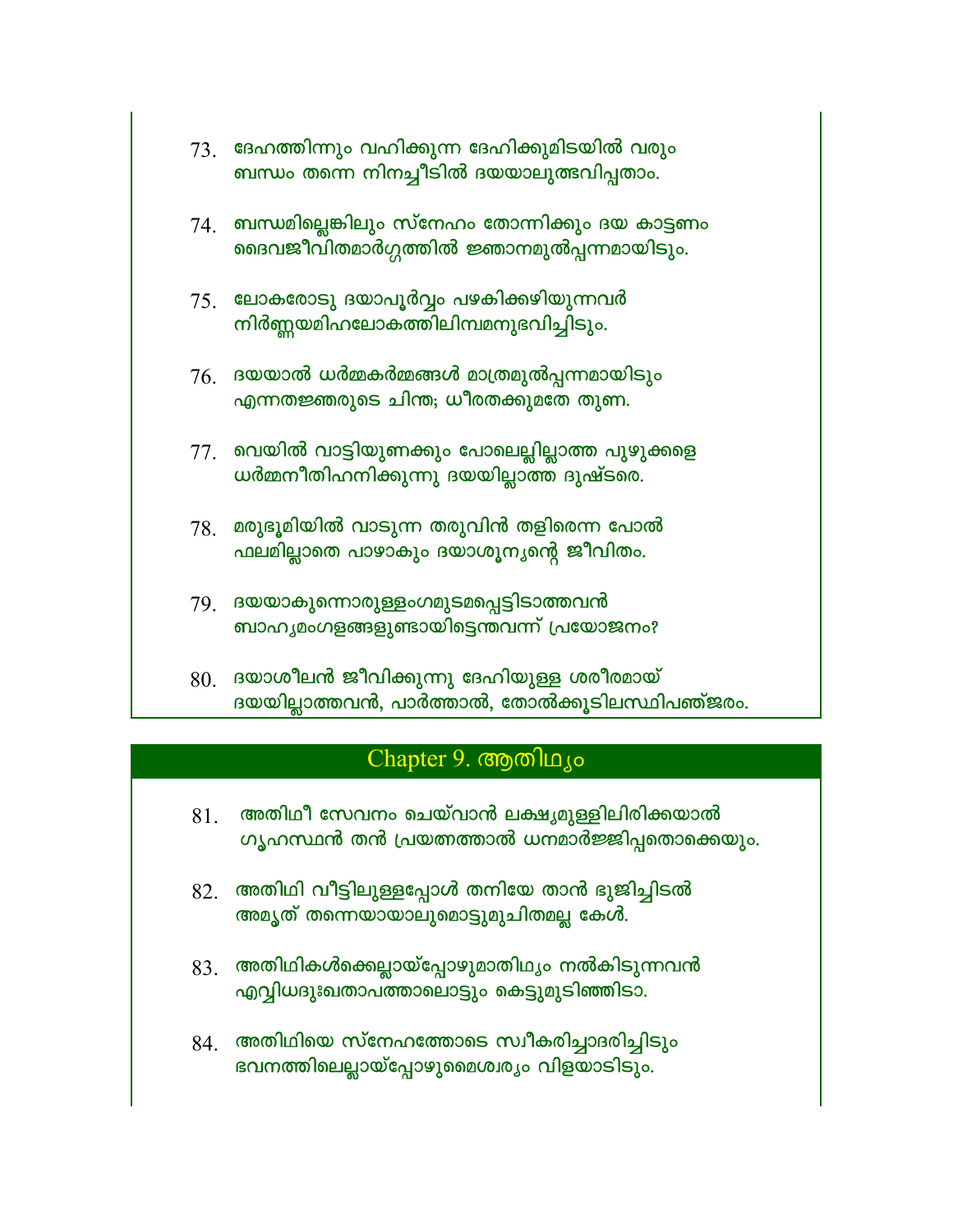- $85.$  അതിഥി സൽക്കാരം ചെയ്തു ശേഷിപ്പതു ഭുജിപ്പവൻ സ്വന്തം കൃഷിയിടത്തിങ്കത് വിത്തുപാകേണ്ടതില്ല പോൽ.
- $86.$  വന്നവർക്കന്നമേകി, പിൻ വരുവോരെ പ്രതീക്ഷിക്കും ഗൃഹസ്ഥൻ വാനലോകത്തിൽ ദേവർക്കതിഥിയായിടും.
- 87. വിരുന്നൂട്ടി സ്വയം ധർമ്മമാചരിക്കും ഗൃഹസ്ഥന്റെ പുണ്യമായതിഥിക്കേറ്റ സംതൃപ്തിക്കനുപാതമാം.
- $88.$  ആതിഥേയത്വമേൽക്കാതെ ലോഭത്തോടെ കഴിപ്പവൻ എല്ലാം നശിച്ചുപോയല്ലോയെന്നൊരിക്കൽ തപിച്ചിടും.
- 89. അതിഥിസൽക്കാരം ചെയ്വാൻ മടികാട്ടും ധനാധിപൻ ഐശ്വര്യത്തോടെ ദാരിദ്ര്യം പേറും ഭോഷത്വമാർന്നവൻ.
- 90. മുഖത്തണച്ചു സൗഗന്ധമേറ്റാൽ വാടുന്നു പുഷ്പകം ആതിഥേയമുഖം കണ്ടാൽ വാടിപ്പോകും വിരുന്നുകാർ.

#### Chapter  $10.$  മധുരവാണി

- 91. വഞ്ചന ലേശമില്ലാതെ സ്നേഹപൂർവ്വം കഥിപ്പവൻ വിജ്ഞരിൻ വാകൃമെപ്പോഴും മാധുര്യം പ്രകടിപ്പതാം.
- 92. സുസ്മേരവദനത്തോടേ മധുപോലുരിയാടിയാൽ ആത്മാർത്ഥമാം ദാനത്തേക്കാളേറ്റവും നന്മയുള്ളതാം.
- 93. തുഷ്ടമാം മുഖഭാവത്തിലിമ്പമായ് വദനം നോക്കി സ്നേഹമൂറുന്ന വാകൃങ്ങളുച്ചരിപ്പതു ധർമ്മമാം.
- 94 സന്തോഷമുളവാംവണ്ണം ഭാഷണം ശീലമാക്കുകിൽ ദാരിദ്ര്യഹേതുവാലൊട്ടും ദുഃഖിക്കാനിടവന്നിടാ.
- 95 വിനയഭാവവും, കൂടെ തേനൂറും മൃദുവാണിയും: വൃക്തിയിൽ ഭൂഷണം വേറിട്ടൊന്നുമില്ലതു പോലെകേൾ.
- 96. അന്യരിൻ നന്മയാശിച്ചും നല്ലവാക്കുരിയാടിയാൽ പാപങ്ങൾ തേഞ്ഞുമാഞ്ഞീടും പുണൃങ്ങളേറി വന്നിടും.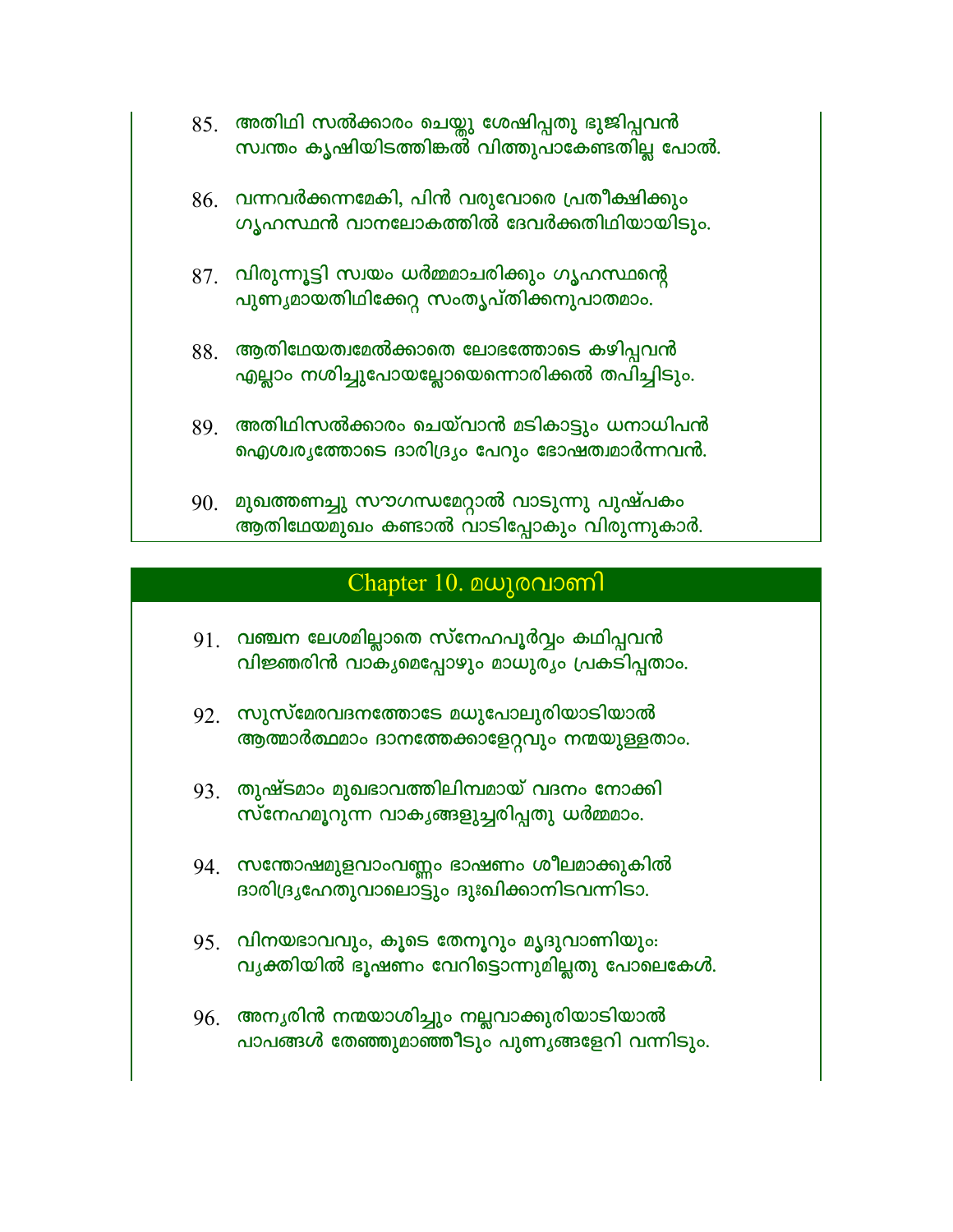| 100. | മധുരവാക്കുരക്കാതെ പാരുഷ്യം വെളിവാക്കുകിൽ<br>തരുവിൽ പഴമുള്ളപ്പോൾ കായ്ഭുജിപ്പതു പോലെയാം.         |
|------|------------------------------------------------------------------------------------------------|
|      | 99 സ്വാദേറും വാക്കുകൾ നൽകുമാനന്ദമാസ്വദിച്ചവൻ<br>അനൃരോടുരിയാടുമ്പോൾ ക്രൂരമാവുന്നതെന്തിനോ?       |
| 98.  | ദോഷമനൃർക്ക് ചെയ്യതെ മധുരഭാഷിയാവുകിൽ<br>നിർണ്ണയമിരുലോകത്തുമിമ്പമോടെ വസിക്കലാം.                  |
|      | 97. ദാനം ചെയ്യുന്നതോടൊപ്പം നന്മയായ് വാക്കുരക്കുകിൽ<br>ഇമ്പമാം ജീവിതം ലഭൃം നന്മയേറെ വളർന്നിടും. |

Source: Double-V http://www.geocities.com/ashrafnyk/kur-mal/malCONT.htm

Route your comments & suggestions to the author through nvkashraf@rediffmail.com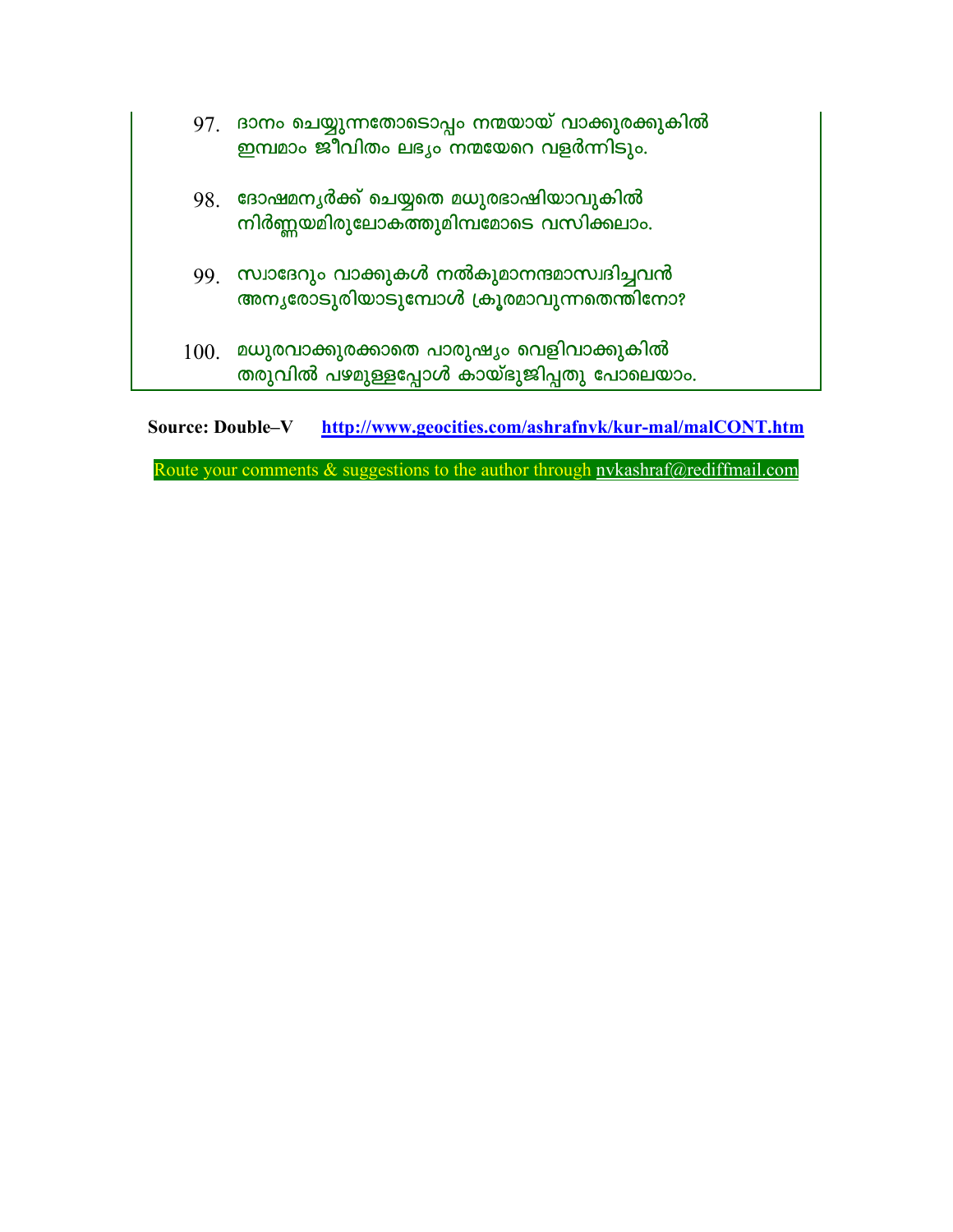

# Thirukkural in Malayalam മലയാളത്തിൽ തിരുക്കുറൾ

## Chapter 11. mm

- നാം ചെയ്യാതെ, നമുക്കായി ചെയ്തിടും സേവനത്തിനായ് 101. മണ്ണും വിണ്ണും കൊടുത്താലും സാമൃമാകില്ലൊരിക്കലും
- $102$  ചെറുതെങ്കിലുമാപത്തിൽ വേണ്ടനേരത്ത് ചെയ്തതാം ഉപകാരം നിനക്കുമ്പോൾ ലോകത്തേക്കാൾ മികച്ചതാം.
- $103$  പ്രത്യുപകാരമോരാതെയനൃർനൽകുന്ന സേവനം ദയാവായ്പിൽ നിനക്കുമ്പോളാഴിയേക്കാൾ മഹത്തരം.
- $104$ . നന്മ തിനയോളം ചെയ്താൽ കാണ്മതോ പനയോളമായ് മഹാമനസ്കരായുള്ള നന്ദികാട്ടുന്ന പണ്ഡിതർ.
- $105$ . മുൻ ചെയ്ത സേവനത്തോടും ചേർത്തു നന്ദി മതിക്കൊലാ; ഭോക്താവിന്നുളവാകുന്ന ഭോഗം താൻ നന്ദിമൂല്യമാം.
- $106.$  സജ്ജനബന്ധമെപ്പോഴും ഭദ്രമായ് നിലനിർത്തണം; കഷ്ടകാലേ തുണച്ചോരോടെന്നെന്നും നന്ദി കാട്ടണം.
- $107$ . ആപൽക്കാലത്തു ദവിയാൽ രക്ഷചെയ്തുള്ള മിത്രരെ ഏഴുജന്മത്തിലും കൂടെ മറക്കുന്നില്ല സജ്ജനം.
- $108.$  സ്നേഹം പരകൃതം തീരേ മറക്കുന്നതധർമ്മമാം; ദ്രോഹമാണെങ്കിലന്നേരം തന്നേയങ്ങു മറക്കണം.
- $109$ . കൊലചെയ്വത് പോലുള്ള തിന്മ ചെയ്തവനാകിലും മുൻചെയ്ത നന്മയോർക്കുമ്പോളുള്ളിലാശ്വാസമായിടും.
- $110$  പെരും ദുഷ്ടത ചെയ്താലും പാപമുക്തി ലഭിച്ചിടാം; നന്ദി കാട്ടാത്ത ദുഷ്ടർക്ക്, മോചനം സാദ്ധ്യമല്ല കേൾ.

## Chapter 12. mlon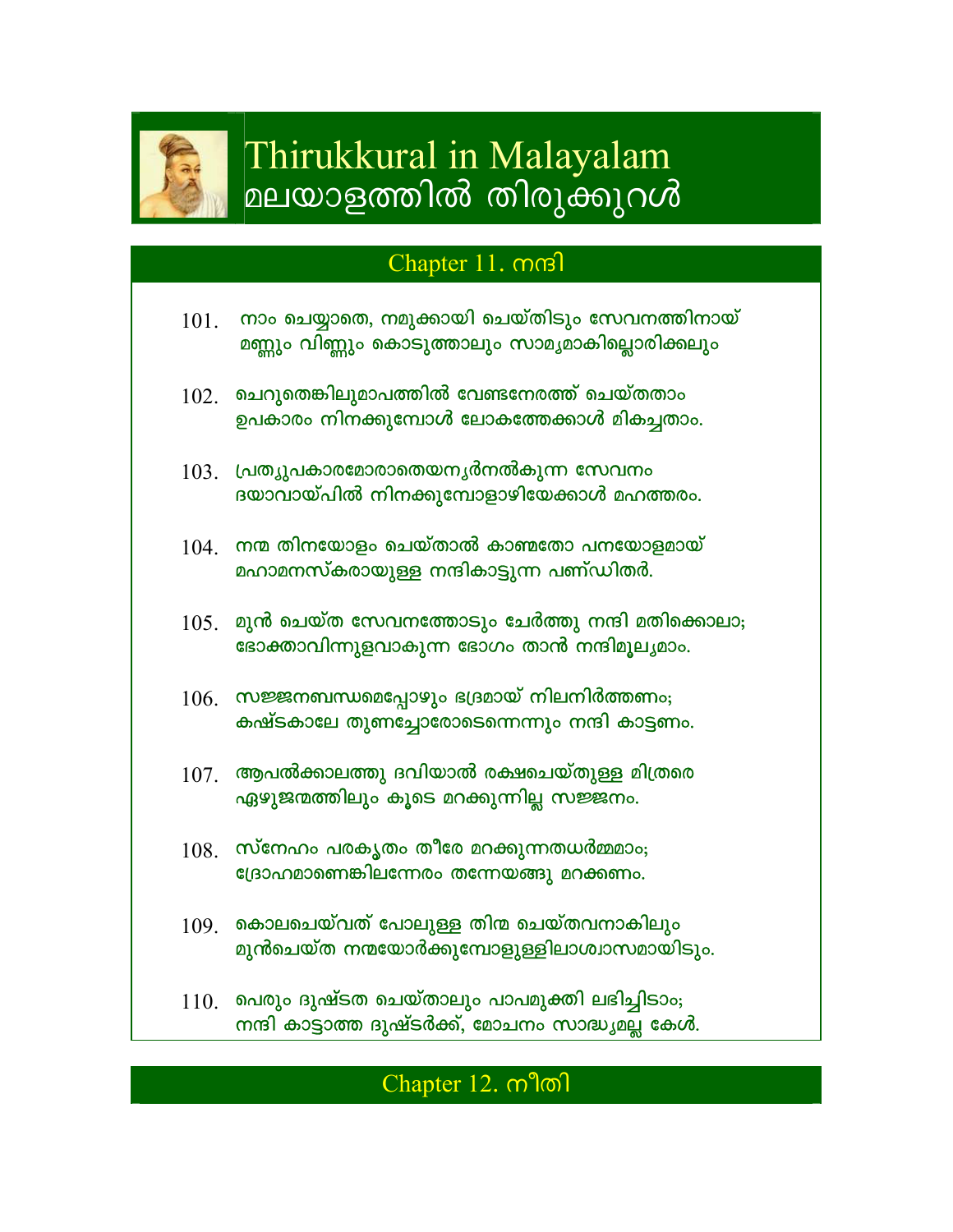- $111.$  സമൂഹബന്ധമോരാതെ നീതിയെല്ലാർക്കുമൊന്നുപോൽ നൽകുവാൻ കഴിയായീടിലതുവൃക്തിയിൽ നന്മയാം.
- നീതിമാൻ തന്റെ സമ്പാദ്യം നാശമേൽക്കാതെ നിതൃമായ് 112. പിൻവരും താവഴിക്കാർക്കായ് സ്ഥായിയായ് നിലനിന്നിടും.
- 113. നീതിയല്ലാത്ത മാർഗ്ഗേണ നേടുന്ന പൊരുളൊക്കെയും നിർദ്ദോഷമെന്ന് കണ്ടാലും നിരാകരിക്കലുത്തമം.
- $114$ . നീതിപാലിപ്പവൻ, നീതി ലംഘനം ചെയ്തിടുന്നവൻ; സന്താനജീവിതം നോക്കിയറിയാം രണ്ടുപേരെയും.
- $115.$  ജീവിതത്തിൽ ഭവിക്കുന്നു നന്മയും തിന്മയും ക്രമാൽ; സജ്ജനം മനമെപ്പോഴും നീതിയിൽ നിലനിർത്തണം.
- $116.$  നിഷ്പക്ഷനിലവിട്ടുംകൊണ്ടുള്ളം ചായുന്നതാകുകിൽ നീക്കം നാശത്തിലേക്കാണെന്നുള്ള ബോധമുദിക്കണം.
- $117$ . നീതിയിൽ നിഷ്ഠ പാലിക്കെ ദാരിദ്ര്യം വന്നുചേരുകിൽ ദരിദ്രനായ് ഗണിക്കില്ല ലോകരാധർമ്മനിഷ്ഠനെ.
- $118$ . മുമ്പിലും തൂക്കിടുമ്പോഴും സമം നിൽക്കും തുലാസ്സുപോൽ മനം നിഷ്പക്ഷമായ്നിൽപ്പതഴകാകുന്നു വിജ്ഞരിൽ.
- <u>119. ഉള്ളിൽ നിഷ്പക്ഷതാഭാവം പാലിക്കുന്നവരവ്വിതം</u> വാക്കിലും നീതിപാലിക്കൽ പൂർണ്ണതക്ക് നിദാനമാം.
- $120$ . തന്റെ വ്യാപാരതാൽപ്പര്യം സംരക്ഷിപ്പത് പോലവേ അനൃരിൻ നന്മ രക്ഷിക്കൽ വണിജന്നുടെ ധർമ്മമാം.

#### Chapter 13. CODS OPOO

- $121$ . അടക്കമുള്ളവർ ദേവ ലോകത്തിൽ ചെന്നുചേർന്നിടും; അടക്കമില്ലാത്തോരന്ധകാരത്തിലാപതിച്ചിടും.
- $122$ . അടക്കം നിധിപോൽ കാത്തുരക്ഷിക്കേണ്ടതുതന്നെയാം; അതിനേക്കാൾ വിലപ്പെട്ട ഗുണം വേറില്ലമർത്തൃരിൽ.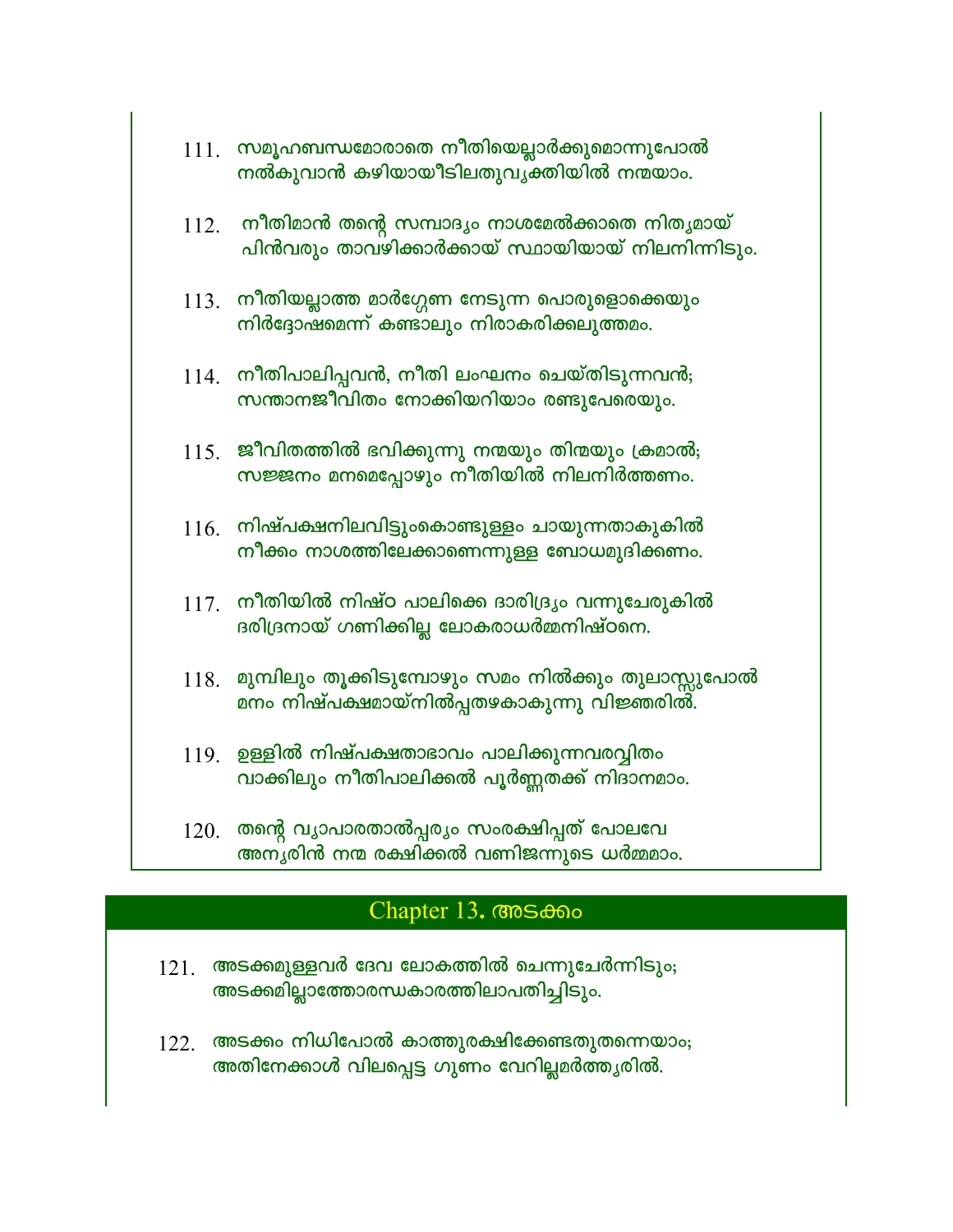- $123.$  അറിവുള്ളതിനോടൊപ്പമടക്കവുമൊരുത്തനിൽ സ്ഥായിയായ് കാണ്കിലോ ലോകരെല്ലാം വാഴ്ത്തിപ്പുകഴ്ത്തിടും
- $124$ . സ്വന്തം നിലയറിഞ്ഞും കൊണ്ടടങ്ങിക്കഴിയുന്നവൻ ആയുസ്സിലടയും മേന്മ മലയേക്കാളുയർന്നതാം.
- $125$ . വിനയത്തോടടക്കവുമെല്ലാർക്കും സൽഗുണങ്ങളാം; ധനൃരിലവയുണ്ടെങ്കിലേറ്റവും ധനൃരാണവർ
- $126$ . പഞ്ചേന്ദ്രിയങ്ങൾ കൂർമ്മം പോലടക്കാൻ പ്രാപ്തനായവൻ ഏഴുജന്മങ്ങളിൽ സ്വന്തം ജീവിതം രക്ഷനേടിടും.
- $127.$  എന്തടക്കാൻ മറന്നാലും നാവടക്കാൻ മറക്കൊലാ; മറന്നാൽ പിഴവാക്കാലേ ദുഃഖത്തിനിടയായിടും.
- $128$ . നീചവാകൃമുരച്ചും കൊണ്ടനൃന്ന് നോവുനൽകുകിൽ ധർമ്മകർമ്മങ്ങളാൽ കിട്ടും പുണ്യമെല്ലാം നശിച്ചിടും.
- 129 കാലക്രമത്തിലാറുന്നു തീയിനാലേർപ്പെടും വ്രണം വായിനാൽ വ്രണമുണ്ടായാലൊരുനാളുമുണങ്ങിടാ.
- $130$ . കോപമുള്ളിൽ കനിയാതെയടങ്ങി വിദൃ നേടുകിൽ അവനിൽ വന്നുചേർന്നീടുമെല്ലാധർമ്മ ഗുണങ്ങളും.

## Chapter 14. monusonio

- $131.$  മേന്മക്ക് കാരണമായിത്തീരുമാചാരരീതികൾ കാക്കണം; സത്സ്വഭാവങ്ങളുയിരേക്കാളുയർന്നതാം.
- $132$ . ശ്രദ്ധയാനില നിർത്തേണം സത്സ്വഭാവങ്ങൾ വായ്വിനിൽ; വിദൃയേറെ ലഭിച്ചാലും സ്വഭാവം തുണയായിടും.
- $133.$  സ്വഭാവഗുണമെപ്പോഴും കുലമേന്മക്ക് ചേർന്നതാം; ദുഷ്ടസ്വഭാവിയാണെങ്കിൽ ജന്മം നീചകുലത്തിലാം.
- $134.$  ദ്വിജനോത്ത് മറന്നെങ്കിൽ വീണ്ടുമോതിപ്പഠിക്കലാം; ആചാരദോഷമേർപ്പെട്ടാൽ കുലമേന്മനശിച്ചിടും.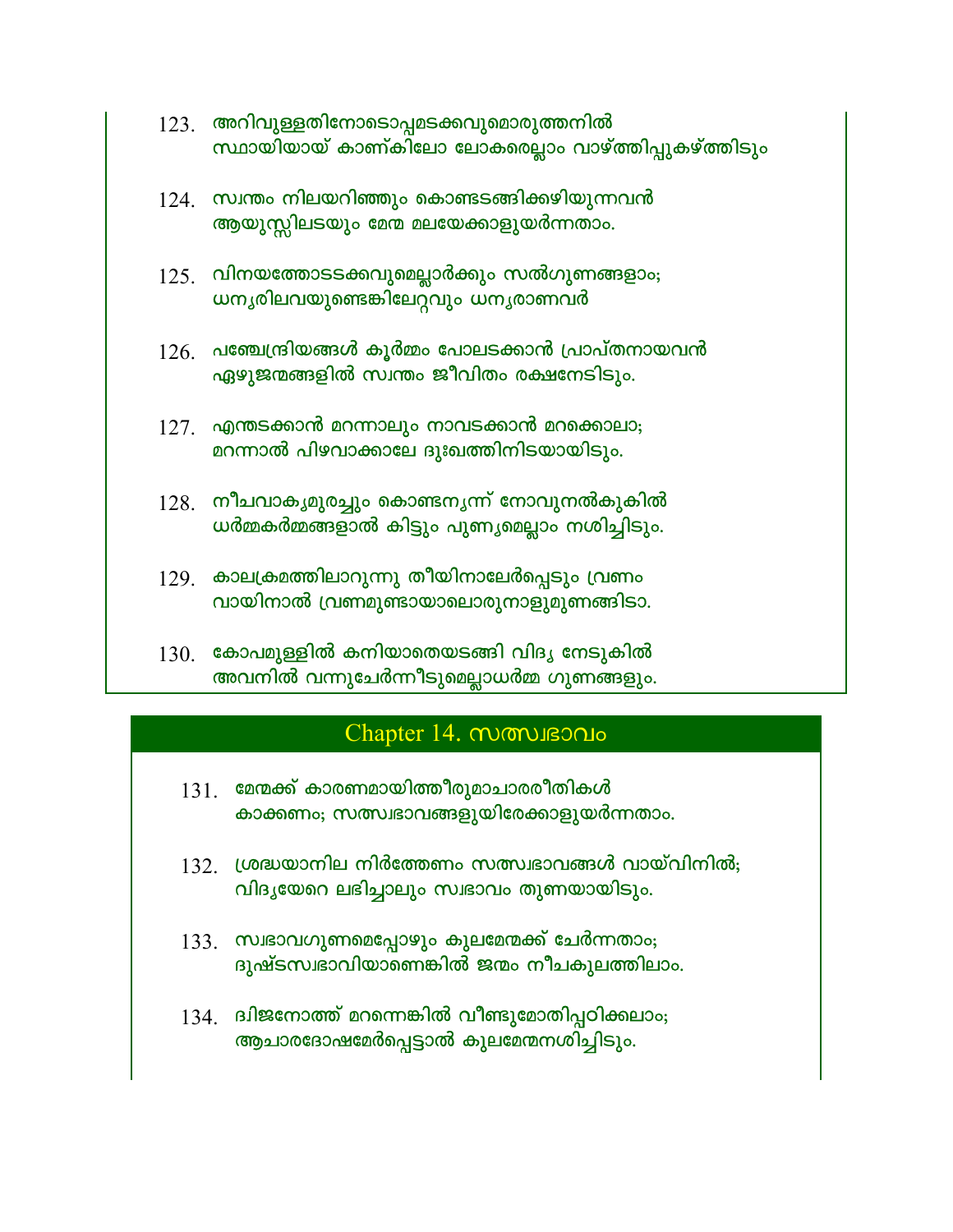- $135.$  അസൂയയുള്ളവൻ പക്കൽ ധനമില്ലാതെയായപോൽ സ്വഭാവഗുണമില്ലെങ്കിലുയർച്ചയുമകന്നുപോം.
- $136.$  ആചാരമൊഴിവാക്കീടൽ കുറ്റമായറിയപ്പെടും; മാനം കാക്കുന്ന മാനൃന്മാരാചാരം നിറവേറ്റിടും
- $137.$  ആചാരങ്ങളനുഷ്ഠിച്ചാൽ മേൽഗതിക്കിടയായിടും; ആചാരഹാനിയേർപ്പെട്ടാൽ പഴികേൾക്കാനിടംവരും.
- $138$ . സത്സ്വഭാവത്തിനാലിമ്പം ജീവിതത്തിൽ ലഭിച്ചിടും; കഷ്ടതക്കിരയായീടും സ്വഭാവദൂഷ്യമുള്ളവർ.
- $139$ . സത്സ്വഭാവികളിൻ വായിൽ സഭ്യമല്ലാത്തവാക്കുകൾ ശ്രദ്ധയില്ലാതെയായ് പോലുമുച്ചരിക്കാനിടം വരാം.
- $140$ . ലോകനീതിക്ക് യോജിപ്പായ് പഴകാൻ പഠിയാതവർ ഗ്രന്ഥമേറെപ്പഠിച്ചാലുമജ്ഞരെന്നുര ചെയ്യണം.

## Chapter 15.  $Q_{\text{S}}$ ദിചാരം

- $141$  പരദാരങ്ങളിൽ മോഹം ജനിക്കുന്നതബദ്ധമാം; ധർമ്മജ്ഞാനികളായുള്ളോർ തദ്ദോഷത്തിൽ വിമുക്തരാം.
- $142$ . ധർമ്മമാർഗ്ഗം വെടിഞ്ഞോരിൽ കാമഭ്രാന്തിന്ന് പാത്രമായ് പരഗേഹക്വാടത്തിൽ നിൽക്കുന്നോർ വിഡ്ഢികൾ നൃണം.
- $143$ . വിശ്വസ്ഥ സ്നേഹിതൻ വീട്ടിൽ നീചമായ് വിഹരിപ്പവർ ജീവനോടെയിരുന്നാലും പിണം പോൽ കഴിയുന്നവർ.
- $144$ . ഏറെ യോഗൃതയാർന്നാലും എള്ളോളം ചിന്തയെന്നിയേ പരഗേഹം പ്രവേശിപ്പോൻ നിന്ദുനായി ഭവിച്ചിടും.
- $145.$  സാരമാക്കാതെയനൃന്റെ പത്നിയോടെ രമിപ്പവൻ അടയും നിന്ദൃതയോർത്താൽ മരണാന്തം നിലപ്പതാം.
- $146.$  ശത്രുത, പാപവും, നിന്ദാ, ഭയമെന്നീ ചതുർവിന പരസ്ത്രീഗമനം ചെയ്യും നീചനെ വിട്ടുപോയിടാ.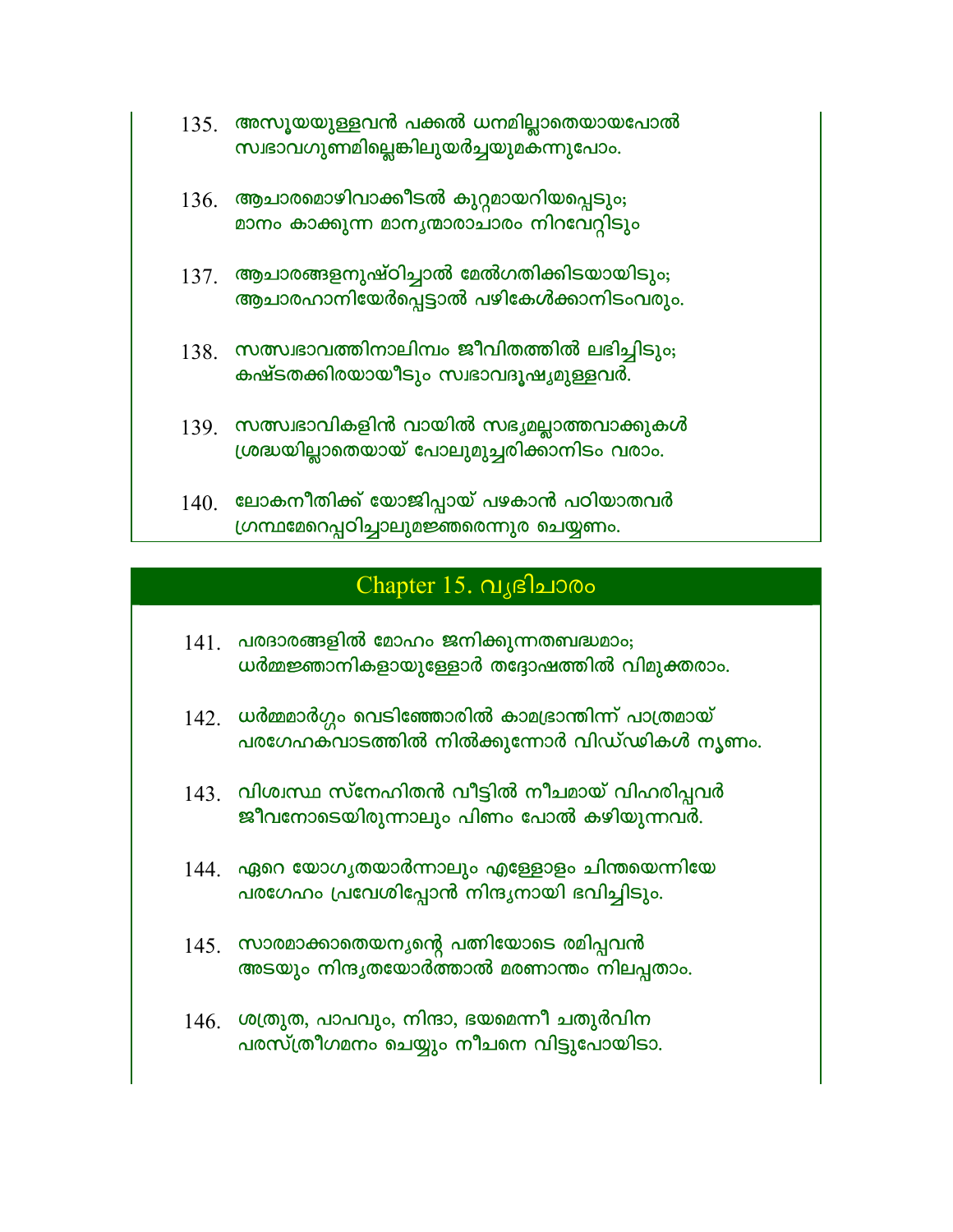- $147$ . പരസ്ത്രീയിൽ മനം വെക്കാതുള്ളം ശുദ്ധമിയന്നവൻ ധർമ്മമാർഗ്ഗേചരിക്കുന്ന ഗൃഹസ്ഥാശ്രമിയായിടും.
- $148$ ് പരഗേഹിനിയിൽ മോഹം ജനിക്കാതേ, ദർശിക്കാതേ പുരുഷത്തന്മ കാക്കുന്നോൻ ധർമ്മിയും സത്സ്വഭാവിയാം.
- 149. പരദാരത്തിലാശിക്കാതടങ്ങി ക്കഴിയുന്നവൻ കടൽ ചൂഴുന്നലോകത്തിൽ നന്മകൾക്കർഹനായിടും.
- $150.$  ധർമ്മനിഷേധിയായ് മുറ്റും പാപപങ്കിലനാകിലും പരസ്ത്രീസ്പർശനം കൂടാതുയിർ വാഴുന്നതുത്തമം.

#### Chapter 16. **Chapter**

- തന്നെവെട്ടിക്കുഴിപ്പോർക്കും താങ്ങായ് നിൽക്കുന്ന ഭൂമിപോൽ 151. തിന്മ ചെയ്യുന്ന ദ്രോഹിക്കും നന്മ ചെയ്വത് ധർമ്മമാം.
- $152.$  ഒരുത്തൻ ചെയ്തിടും തിന്മ പൊറുക്കുന്നത് പുണൃമാം മറക്കുന്നതതിനേക്കാളേറെ ശ്രേഷ്ഠമിയന്നതാം.
- $153$ . അതിഥിസൽക്കാരം ചെയ്വാനാകാഞ്ഞാലേറെ ദുഃഖമാം; വിഡ്ഢിയോടു ക്ഷമിക്കുന്നതുൽകൃഷ്ടഗുണമായിടും.
- $154$ . എല്ലാം തികഞ്ഞ ഭാവത്തിൽ ജീവിപ്പാനാഗ്രഹിപ്പവൻ എല്ലായ്പ്പോഴും ക്ഷമാശീലം കൈവിടാതെയിരിക്കണം.
- $155$ . തിന്മക്ക് പ്രതികാരങ്ങൾ സർവ്വദാ ചെയ്വതാകിലും ക്ഷമിക്കുന്നത് പൊൻപോലെ മഹത്തായ് കരുതപ്പെടും.
- $156.$  പകപോക്കുന്ന സംതൃപ്തിയൊരുനാളേക്ക് മാത്രമാം; ക്ഷമിച്ചാലുള്ള സൽകീർത്തി നിലനിൽക്കുന്നു സർവ്വനാൾ.
- $157.$  അസഹൃമാം കുറ്റം ചെയ്വോർക്കതിനാൽ നാശമേർപ്പെടും **പകപോക്കാനധർമ്മങ്ങളൊഴിവാക്കുന്നതുത്തമം**.
- $158$ . ഗർവ്വഭാവത്തിനാലേകൻ തീയകർമ്മങ്ങൾ ചെയ്യുകിൽ പകരം നന്മ ചെയ്തും കൊണ്ടവനെ വിജയിക്കണം.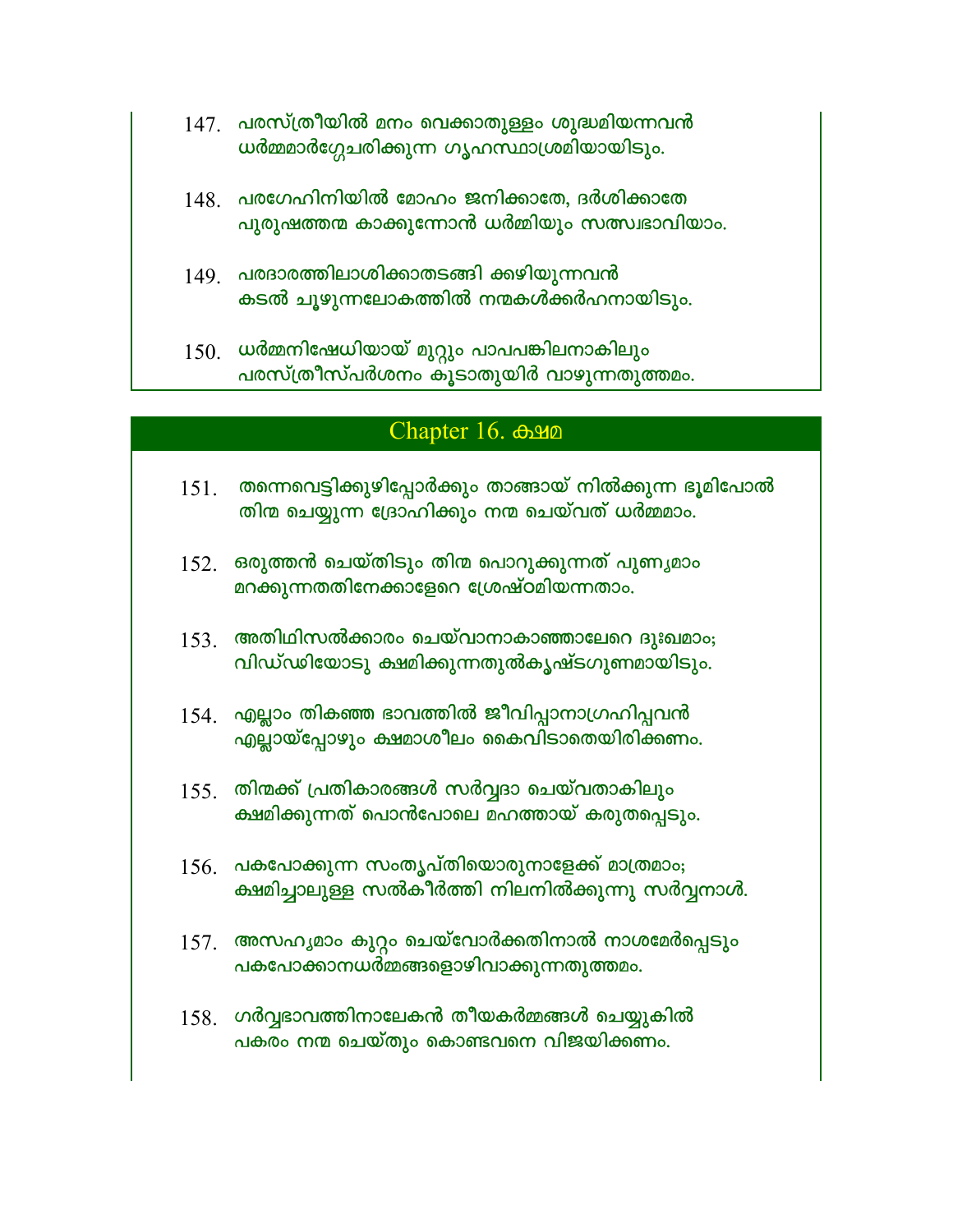- 159. വഴിതെറ്റി നടപ്പോരിൻ പിഴവാക്കു ക്ഷമിക്കുകിൽ ഗൃഹസ്ഥനാകിലും സന്യാസിയെപ്പോൽ പുണ്യവാനയാൾ.
- $160.$  ഉണ്ണാവ്രതമനുഷ്ഠിച്ചോർ ശ്രേഷ്ഠരാകുന്നു; നീചമാം വചനങ്ങൾ ക്ഷമിക്കുന്നോരതിലും ശ്രേഷ്ഠരായിടും.

## Chapter 17. Compa

- $161$  ഹീനമായ സ്വഭാവത്തിലേറെ നിന്ദ്യമസൂയയാം തദ്ദോഷം മനമേറാതെ കാത്തു സൂക്ഷിച്ചുകൊള്ളണം.
- $162.$  അസൂയാദോഷമേശാത്ത മനമേകന്നിരിക്കുകിൽ അതിന്നു സമ്മായുള്ള ഗുണം വേറില്ല നേടുവാൻ.
- $163.$  ഇരുലോകനന്മക്കായിട്ടർത്ഥധർമ്മങ്ങളിൽ പ്രിയം ഇല്ലാത്തോനനൃരിൻ മേന്മ കണ്ടസൂയപ്പെടുന്നതാം.
- 164. അസൂയാലുക്കളായുള്ളോർക്കിരുവീട്ടിലുമേർപ്പെടും ദുഃഖമെന്നറിയും നല്ലോരധർമ്മമൊഴിവാക്കിടും.
- $165.$  അസൂയാലുവിനായ് വേറെ ശത്രുവെന്തിന് ഭൂതലേ! ശത്രുചെയ്യുന്ന ദ്രോഹങ്ങളസൂയ തന്നെ ചെയ്തിടും.
- $166.$  അന്യർക്ക് ദയവായ് കിട്ടും സമ്പത്തിൽ വേദനിപ്പവൻ കുഡുമ്പം പൂടയും തീനുമില്ലാതെ നാശമായിടും
- $167.$  അസൂയക്കാരനെക്കണ്ടാൽ ലക്ഷ്മീദേവിക്കസൂയയാം അവനെക്കൈമാറും നേരം ദാരിദ്ര്യദേവിയേറ്റിടും
- $168.$  അസൂയക്കാരനാം പാപിക്കുള്ള സമ്പത്തുനഷ്ടമാം ലോകജീവിതവും ദുർമാർഗ്ഗത്തിലായിക്കഴിഞ്ഞിടും.
- $169$ . അസൂയ നൽകും സമ്പത്തും മനോശുദ്ധന്റെ ക്ഷാമവും മുജ്ജന്മവിനയാലെന്നു പണ്ഡിതന്മാരറിഞ്ഞിടും.
- 170. അസൂയപ്പെട്ടതാലാരും ധനൃനായി ഭവിച്ചിടാ അസൂയതോന്നിയില്ലെങ്കിൽ ദാരിദ്ര്യം വന്നണഞ്ഞിടാ.

## Chapter 18. അത്യാഗ്രഹം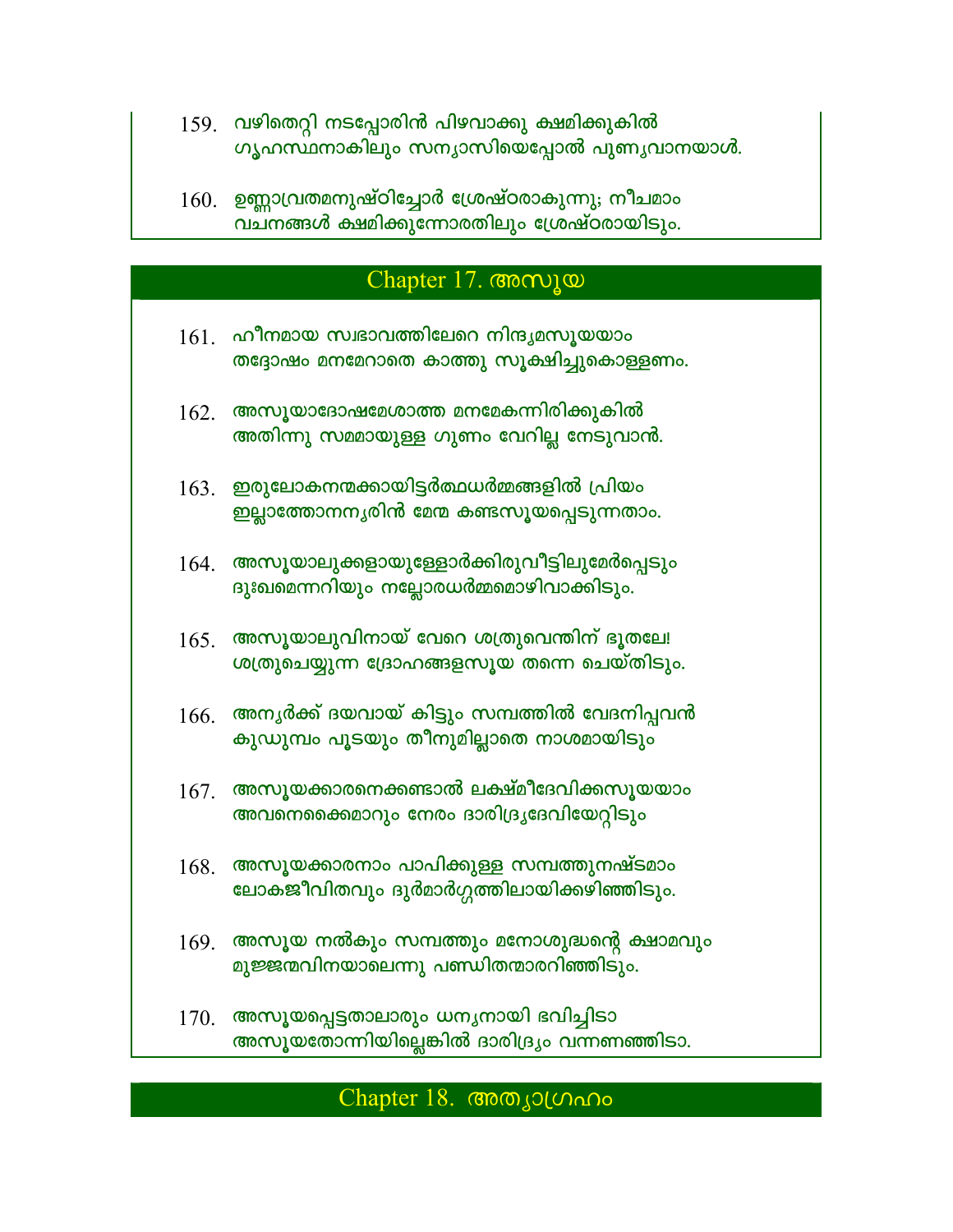| 171.             | മദ്ധ്യനില വെടിഞ്ഞന്യ സമ്പത്തിലാശ തോന്നുകിൽ<br>പല പാപങ്ങളും ചെയ്യും കുഡുംബം കെട്ടുപോയിടും.         |
|------------------|---------------------------------------------------------------------------------------------------|
| 172.             | മദ്ധ്യമാം നിലയേൽക്കാത്ത പാപം ചെയ്വാൻ ഭയന്നവൻ<br>പരൻ പൊരുൾ തനിക്കാക്കും കുറ്റം ചെയ്യാൻ മടിച്ചിടും. |
|                  | $173$ . ആത്മനിർവൃതി തേടുന്നോർ ഭൗതികസുഖലബ്ധിയിൽ<br>ആശവെച്ചു ധനം നേടാൻ പാപകർമ്മത്തിലേർപ്പെടാ.       |
|                  | 174. ഇന്ദ്രിയനിഗ്രഹം ചെയ്ത ജ്ഞാനികൾ ശുദ്ധമാനസർ<br>സ്വന്തമില്ലായ്മ പോക്കാനായാശിക്കില്ലനൃരിൻ ധനം.   |
| 175.             | അതൃാഗ്രഹത്തിനാലനൃ പൊരുൾകൾ കൈക്കലാക്കിയാൽ<br>അഭ്യസിച്ച പരിജ്ഞാനം ഫലമില്ലാതെയായിടും.                |
| 176.             | മോക്ഷത്തിലാശയൂന്നുന്ന ഗൃഹസ്ഥൻ പരവസ്തുവിൽ<br>ആശവെച്ചിട്ടധർമ്മങ്ങൾ ചെയ്യുകിൽ കെട്ടുപോയിടും.         |
| 177.             | അത്യാശയാൽ ലഭിക്കുന്ന ദ്രവൃങ്ങളുപയോഗത്തിൽ<br>നന്മ നൽകാത്തതോർക്കുമ്പോളാശകൈവിടലുത്തമം.               |
| 178.             | നശ്വരഭൗതികസ്വത്തിൽ നാശമേശാതിരിക്കുവാൻ<br>അനൃസമ്പത്ത് കാണുമ്പോളാശ തോന്നാതിരിക്കണം.                 |
| 179.             | ധർമ്മമാണെന്നറിഞ്ഞനൃ സമ്പത്തിലാഗ്രഹം വിനാ<br>ജീവിച്ചാൽ ലക്ഷ്മിയിൻ ദൃഷ്ടിയവൻ മേലേ പതിച്ചിടും.       |
| 1.8 <sub>0</sub> | ഭാവിദോഷം ഗണിക്കാതെ പൊരുളാശവിനാശമാം                                                                |

ມ ທ<sub>ະ</sub>ກາດໃສົດດດະກະ അന്യപൊരുളാശിക്കാതെയിരുന്നാൽ വിജയം ഫലം.

## Chapter 19. പരദൂഷണം

- $181.$  ധർമ്മകർമ്മത്തെ വാഴ്ത്താത്ത ദുഷ്കർമ്മചാരിയാകിലും പരദോഷം വചിക്കാത്തോനെന്ന പേർ നേടലുത്തമം.
- 182. കുറ്റം ചൊല്ലലഭാവത്തിൽ മുഖം നോക്കിപ്പുകഴ്ത്തലും ധർമ്മത്തെത്താഴ്ത്തി പാപങ്ങൾ ചെയ്വതേക്കാൾ നികൃഷ്ടമാം.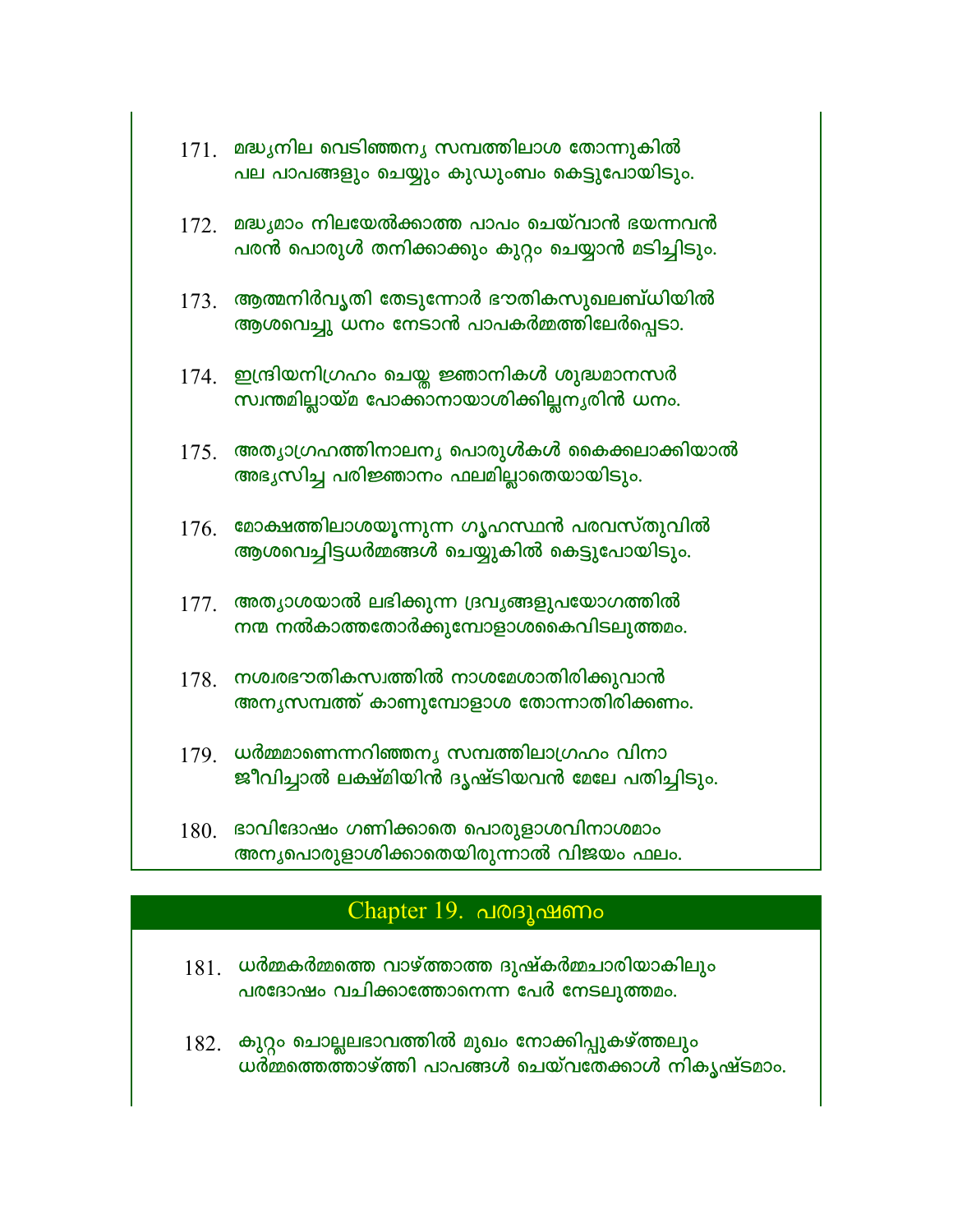| $183$ . പരദൂഷണമാർഗ്ഗേണ വാഴ്വതേക്കാൾ ദരിദ്രനായ്  |
|-------------------------------------------------|
| മ്യതിയടഞ്ഞീടിൽ ധർമ്മ ഗ്രന്ഥം ചൊല്ലും ഗുണം വരും. |

- 184 വൃക്തി തന്നുടെ മുമ്പിൽവെച്ചേറെ പ്പഴിയുരക്കിലും ഇല്ലായ്കിൽ ഭാവിനോക്കാതെ കുറ്റം ചൊല്ലാതിരിക്കണം.
- $185$ . അന്യനെപ്പഴികൂറുന്നോൻ സന്മാർഗ്ഗത്തെ സ്കുതിക്കിലും നെഞ്ചിൽ വഞ്ചനയുണ്ടെന്ന സത്യം ലോകം ഗ്രഹിച്ചിടും.
- $186.$  ദോഷമന്യന്റെ കൂറുന്നോൻ സ്വന്തമപരാധങ്ങളിൽ ഏറ്റവും ഗുരുവായുള്ളതനൃനാൽ പറയപ്പെടും.
- $187.$  മധുരവാണിയായ് കാലം കഴിക്കാനറിയാത്തവർ പര<mark>ദൂഷണ</mark>ഭാഷൃത്താൽ സ്നേഹിതർ നഷ്ടമായിടും.
- 188. ഉറ്റവരായടുത്തോരെ ദോഷം ചൊല്ലും സ്വഭാവികൾ പുതുതായുള്ളയൽക്കാരെ കുറ്റം ചൊല്ലാതിരിക്കുമോ?
- 189. പരദൂഷണദുഷ്കീർത്തി പേറും ദുഷ്ടജനങ്ങളിൻ ഭാരം താങ്ങുകതൻധർമ്മമെന്ന് ഭൂമി നിനപ്പതോ?
- 190. അയലാരുടെ കുറ്റങ്ങൾ താൻ കണ്ടെത്തുന്ന രീതിയിൽ തൻകുറ്റം സ്വയമോർത്തെങ്കിൽ ജീവിതം ഭാരമാകുമോ?

## Chapter 20. വായാടിത്തം

- 191. ശ്രോതാക്കൾക്ക് വെറുപ്പാകും മട്ടിൽ പാഴായിവാർത്തകൾ പേശും ശീലമിയന്നോനെ നിന്ദിക്കും ജനമൊക്കെയും.
- $192$ . പലർ മുന്നിൽ ഗുണം കെട്ടു സംസാരിക്കുന്നതോർക്കുകിൽ സ്നേഹിതർക്കെതിരായ് കുറ്റം ചെയ്വതേക്കാളബദ്ധമാം.
- 193. യോഗ്യമല്ലാത്തകാര്യങ്ങൾ വിസ്തരിച്ചേകനോതുകിൽ നീതിയില്ലാത്തവായാടിയെന്നതിൻ തെളിവായിടും.
- 194. ഗുണമില്ലാത്ത സംസാരം പലരോടും പുലമ്പുകിൽ ഗുണം കെട്ടവനായ്ത്തന്നെ ഭാവിയിലവനായിടും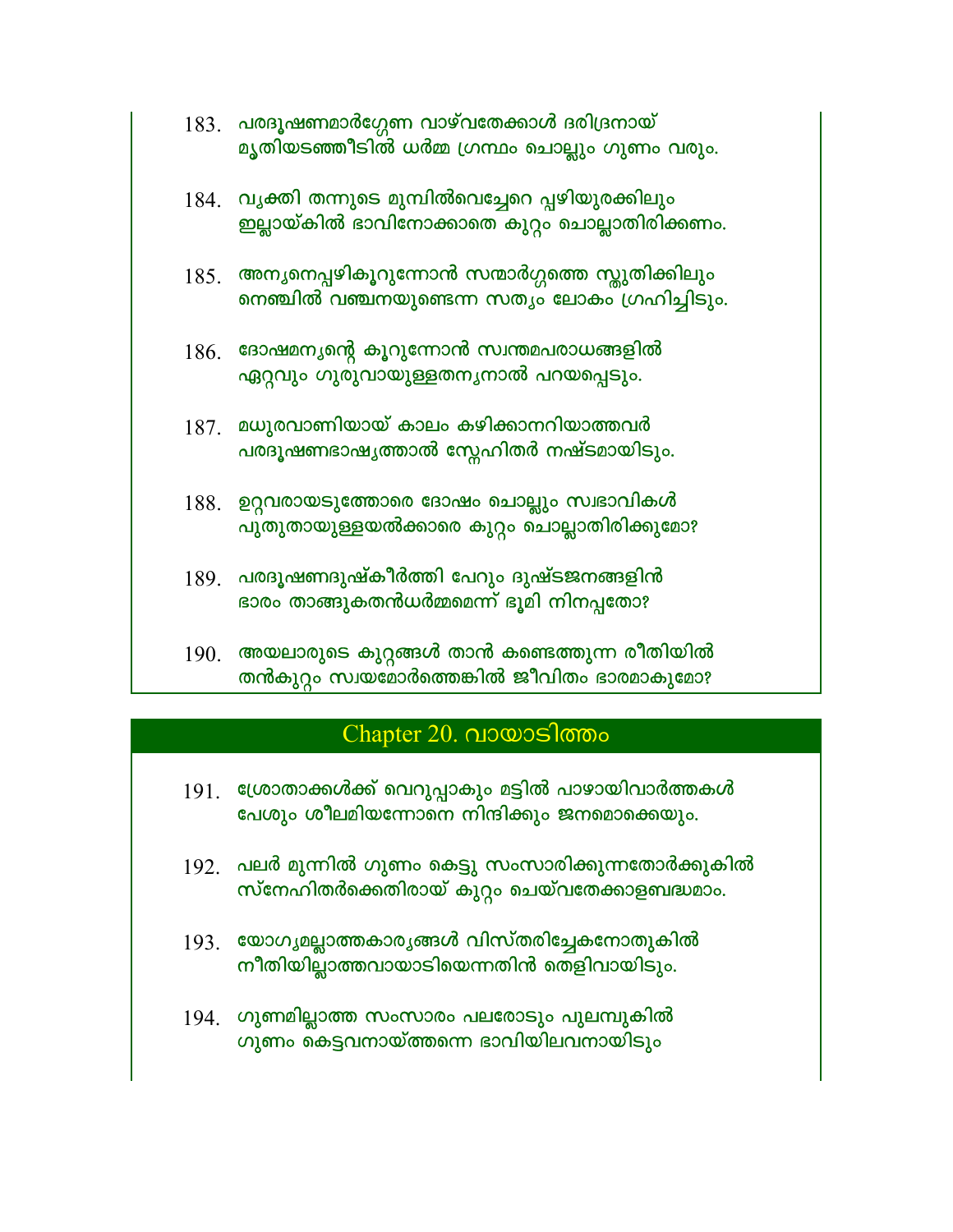|      | $195$ . സൽസ്വഭാവികളായുള്ളോർ വീൺവാർത്തകൾ വിളമ്പുകിൽ<br>അവരേന്തും മതിപ്പെല്ലാം ജനമദ്ധ്യേ നശിച്ചുപോം. |
|------|----------------------------------------------------------------------------------------------------|
|      | $196$ . ഫലമില്ലാത്ത കാര്യങ്ങൾ ആവർത്തിച്ചു കഥിപ്പവൻ<br>മനുഷൃനായ് ഗണിക്കാതെ പതിരെന്നുര ചെയ്യണം.      |
|      | $197$ . വിജ്ഞരായുള്ള യോഗൃന്മാർ നീതിയില്ലാത്തവാർത്തകൾ<br>ചൊന്നാലും ഗുണമില്ലാത്ത കാരൃമോതാതിരിക്കണം.  |
| 198. | മാലോകരറിയത്തക്ക തത്വങ്ങളുരിയാടുവാൻ<br>കഴിവുള്ളോർ ദുർവാകൃങ്ങളൊരുനാളും കഥിച്ചിടാ.                    |
| 199. | മയക്കം തീർന്നുണർന്നുള്ള ബോധം തെളിഞ്ഞ ജ്ഞാനികൾ<br>ഓർമ്മയില്ലാതെയായ് പോലും വീണായൊന്നുമുരച്ചിടാ.      |
|      | $200.$ പ്രയോജനമടങ്ങീടും വാർത്തമാത്രമുരക്കണം<br>നന്മയില്ലാത്ത കാരൃങ്ങൾ ചൊല്ലാതെയൊഴിവാക്കണം.         |

Source: Double-V http://www.geocities.com/ashrafnvk/kur-mal/malCONT.htm

Route your comments & suggestions to the author through nykashraf@rediffmail.com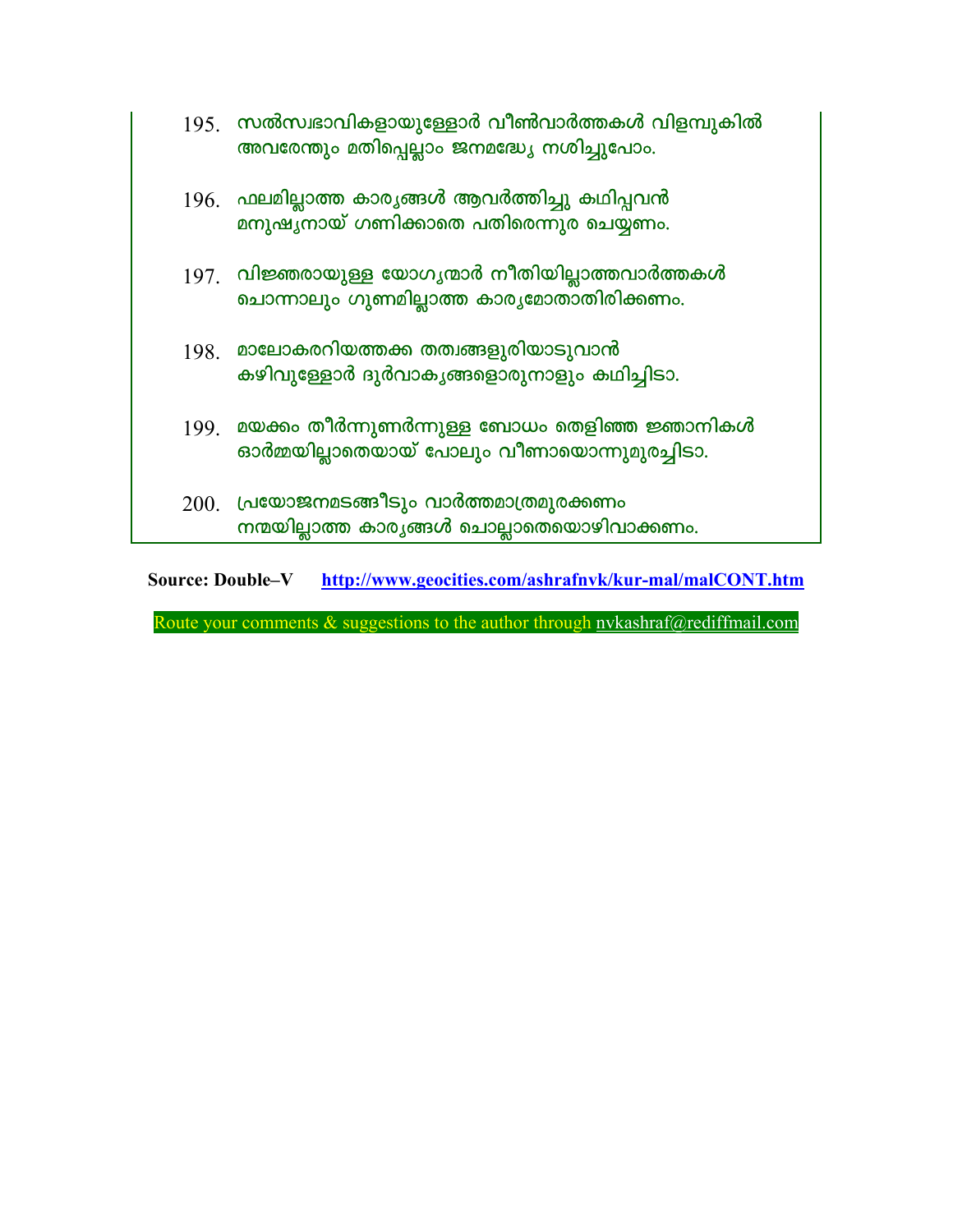

# Thirukkural in Malayalam മലയാളത്തിൽ തിരുക്കുറൾ

## Chapter 21.  $\beta$   $\Delta$   $\delta$   $\alpha$   $\beta$   $\alpha$   $\beta$   $\alpha$   $\beta$   $\alpha$   $\beta$   $\alpha$   $\beta$   $\alpha$   $\beta$   $\alpha$   $\beta$   $\alpha$   $\beta$   $\alpha$   $\beta$   $\alpha$   $\beta$   $\alpha$   $\beta$   $\beta$   $\alpha$   $\beta$   $\alpha$   $\beta$   $\alpha$   $\beta$   $\alpha$   $\beta$   $\alpha$   $\beta$   $\alpha$   $\beta$   $\alpha$   $\beta$   $\alpha$   $\beta$

- ദുഷ്ക്കർമ്മം ചെയ്തു ശീലിച്ചോരാവർത്തിക്കാൻ ഭയപ്പെടാ. 201. സദ്വൃത്തരാം ജനങ്ങൾക്കച്ചിന്ത പോലും ഭയാനകം.
- $202$ . ദുഷ്ക്കർമ്മം തുടർകാലത്തിൽ ദുഷ്ഫലങ്ങൾ തരുന്നതാം ആകയാൽ ദുഷ്ടകർമ്മങ്ങളഗ്നിയേക്കാൾ ഭയങ്കരം.
- ദ്രോഹം ചെയ്യും ജനങ്ങൾക്ക് ദ്രോഹങ്ങൾ പ്രതികാരമായ് 203. ചെയ്യുന്നതൊഴിവാക്കീടൽ ശ്രേഷ്ഠമെന്നുധരിക്കണം.
- $204$ . മറന്നും പൊതുവിൽ ദ്രോഹമാകും കർമ്മം നിനക്കൊലാ– നിനച്ചാൽ നിന്നിലേൽപ്പിക്കും ദ്രോഹങ്ങൾ ധർമ്മദേവനും.
- $205$ . വറം പോക്കാൻ നിനച്ചുംകൊണ്ടനൃരിൽ തിന്മ ചെയ്യുകിൽ വർദ്ധമാന ദരിദ്രത്തിലാറാടാനിടയായിടും.
- $206$ . തനിക്ക് തിന്മയേൽക്കാതെ ജീവിക്കാനാഗ്രഹിപ്പവൻ തിന്മചെയ്യാതിരിക്കേണം സ്വയമനൃർക്കൊരിക്കലും.
- $207$ . വമ്പിച്ച ശത്രുവെപ്പോലും നേരിട്ടങ്ങു ജയിച്ചിടാം വിടാതെന്നും തുടർന്നീടും സ്വകർമ്മജനൃമാം പക.
- ദേഹത്തിന്റെ നിഴൽനിന്നോടൊപ്പമെപ്പോഴുമുള്ള പോൽ 208. നീചെയ്യും ദുഷ്ടകർമ്മത്തിൻ ദുഷ്ഫലം നിന്നോടൊപ്പമാം.
- $209$ . ഒരുത്തൻ തന്റെ സ്വത്വത്തിൽ സ്നേഹമുള്ളവനാകുകിൽ അനൃരിൽ തീയകർമ്മങ്ങൾ ചെയ്തിടാതുച്ചമാകിലും..
- $210.$  സന്മാർഗ്ഗരീതിതെറ്റാതെയനൃരിൽ തിന്മ ചെയ്യാതെ കാലം പോക്കുന്നവൻ ദോഷ മേശാത്തോനെന്ന് ചൊല്ലലാം.

## Chapter 22. Majono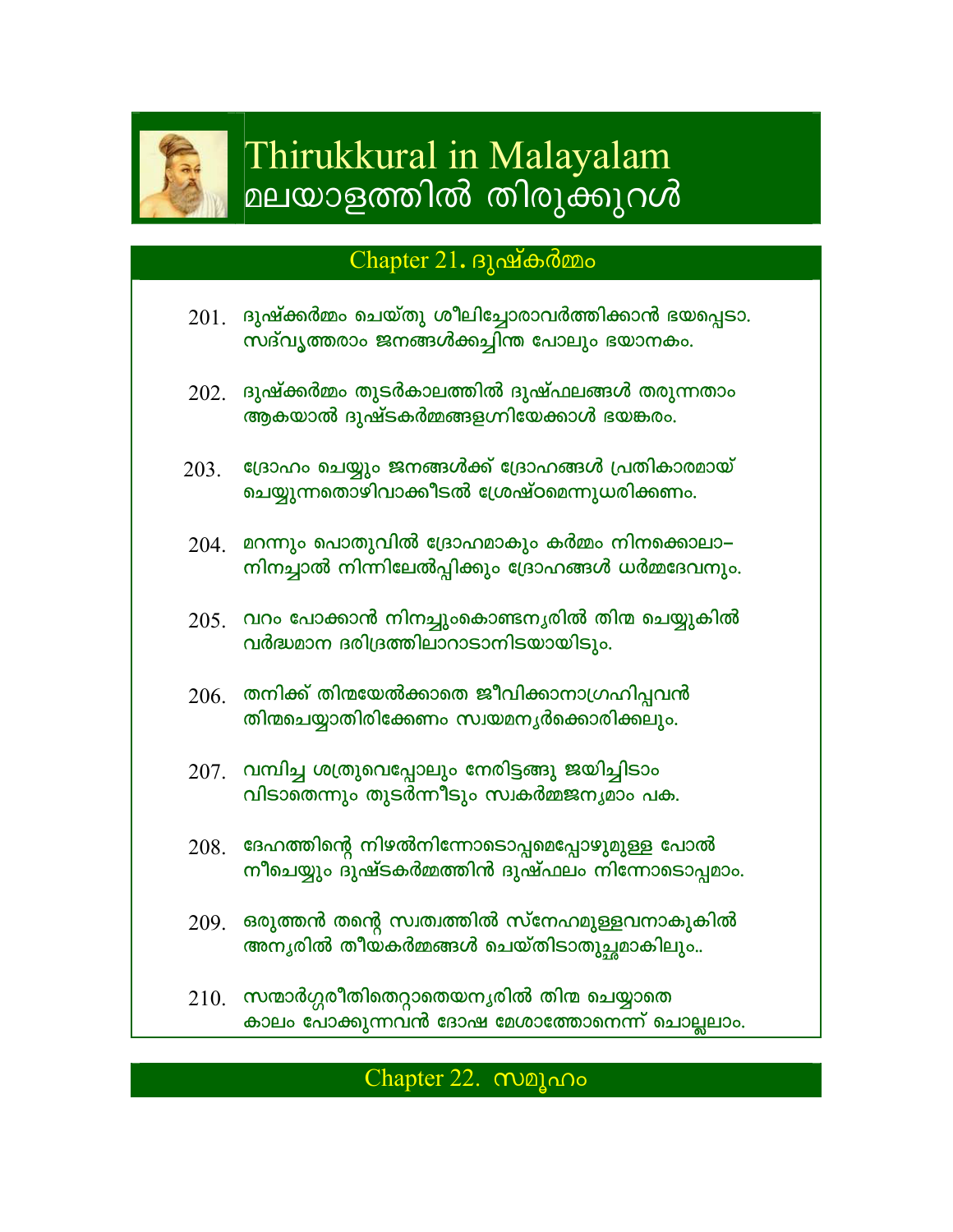- $211.$  മാരിനൽകുന്ന മേഘങ്ങൾക്കെന്തു പകരം ചെയ്വു നാം? മേഘം പോലാശയില്ലാതെ നന്മ ചെയ്യുന്നു സജ്ജനം.
- $212$ . ശക്തിക്ക് ചേർന്ന വണ്ണം താൻ യത്നിച്ചുണ്ടാക്കിടും ധനം പുണ്യമായ്ച്ചെലവാക്കുന്നു സൽപാത്രങ്ങൾക്ക് ദാനമായ്.
- $213$ . മണ്ണിലും വിണ്ണിലും പാർത്താലനൃർക്കായുപകാരങ്ങൾ ചെയ്യും പോൽ ശുഭമായുള്ള സൽക്കർമ്മം വേറെയില്ല കേൾ.
- $214$ . സമൂഹത്തോടിഴുകിച്ചേർന്നൊത്തുകൂടി വസിപ്പവൻ ജീവിക്കുന്നു യഥാർത്ഥത്തിൽ; മറ്റുള്ളോർ ശവതുലൃരാം.
- $215.$  സമൂഹബോധവാൻ, വിജ്ഞൻ, ധനൃനായ് വിലസീടുകിൽ നാട്ടിൽ പൊതുതടാകത്തിൽ നീരേറുന്നത് പോലെയാം.
- $216$ . പരോപകാരിയാം മർത്തൃന്നൈശ്വര്യം വന്നു ചേരുകിൽ ഗ്രാമമദ്ധൃത്തിലേ വൃക്ഷം ഫലം കായ്ക്കും പ്രതീതിയാം.
- $217.$  സമ്പൽ സമൃദ്ധിയുള്ളപ്പോളൗദാര്യശീലനാം പുമാൻ <u>സമൂലമുപയോജൃമാമൗഷധത്തരുവായിടും.</u>
- $218.$  സമൂഹത്തിൽ തനിക്കുള്ള ഭാരങ്ങൾ ബോധമുള്ളവൻ ദാരിദ്ര്യബാധയേറ്റാലും കർത്തവ്യം നിർവ്വഹിച്ചിടും.
- $219$  ദാനശീലന്ന് ദാരിദ്ര്യമായാലേറുന്ന വേദന ശീലം പോലുപകാരങ്ങൾ ചെയ്വാനാവാത്ത ഖേദമാം.
- $220.$  ദാനം ദാരിദ്ര്യമുണ്ടാക്കുമെന്ന് തന്നെ നിനക്കിലും സ്വന്തത്തെ വിൽപ്പന ചെയ്തും തന്നംശം സ്വീകരിക്കലാം.

## Chapter 23. BOMOO PLO

- $221$ . ദരിദ്രരാം ജനങ്ങൾക്കായ് നൽകീടുന്നത് ദാനമാം; അല്ലാത്തോർക്കുള്ള ദാനങ്ങൾ കാമൃദാനമതായിടും.
- 222. ഭിക്ഷാടനം നല്ലതെന്ന് ചൊൽകിലും ഭിക്ഷ നീചമാം മോക്ഷം ദായക്നില്ലെന്ന് വന്നാലും ദാനമുത്തമം.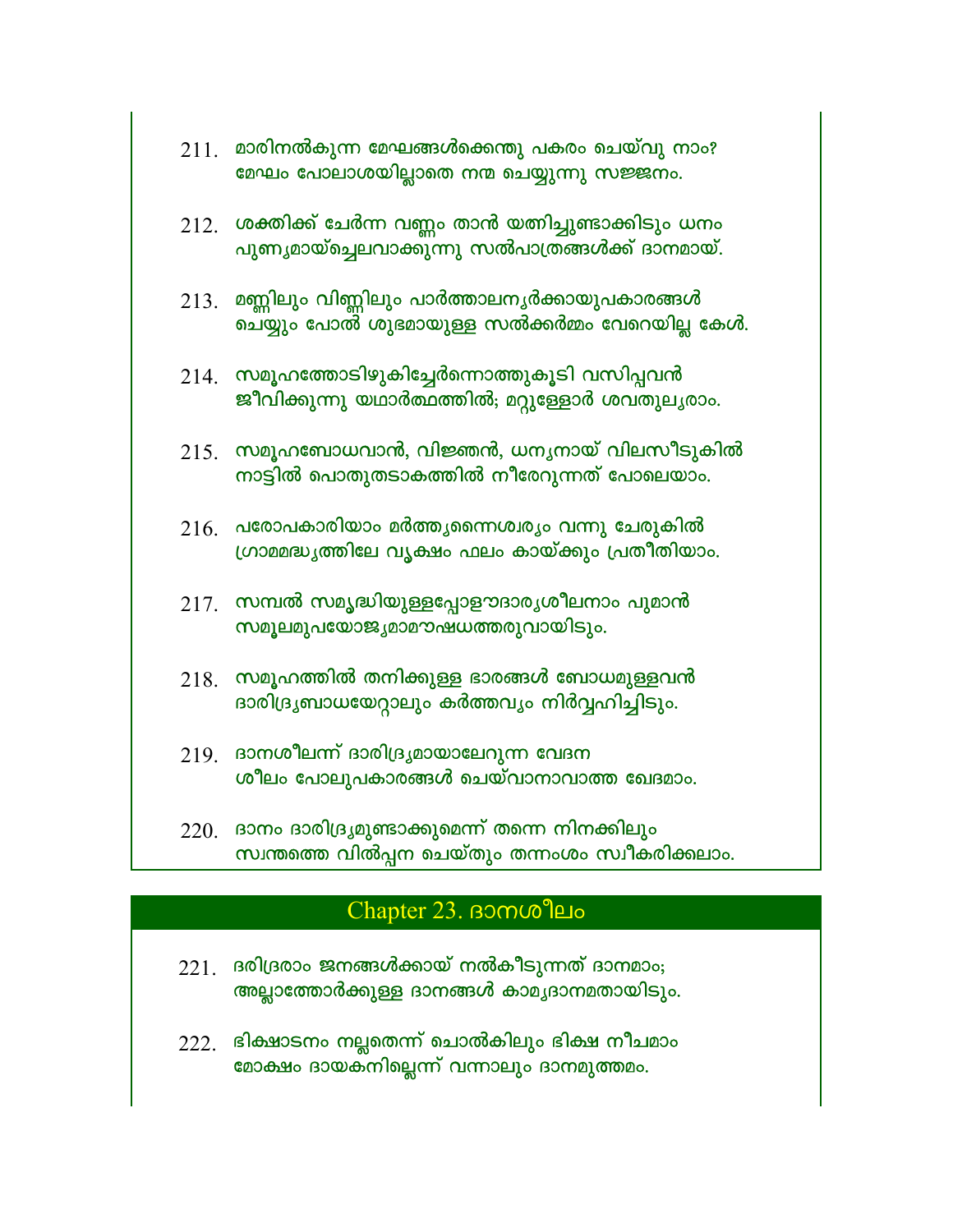- $223$ . താൻ തന്നെ ദരിദ്രനാണെന്നനൃനോടുരിയാടാതെ ചോദിപ്പോർക്കു കൊടുക്കൽ സൽകുലത്തിന്നുള്ള ലക്ഷണം.
- $224$ . യാചകൻ വന്നടുക്കുമ്പോൾ തോന്നുമീർഷൃതയൊക്കെയും ഭിക്ഷുവിൻ മുഖസന്തോഷം കാണും നേരമൊഴിഞ്ഞുപോം.
- $225$ . പശിതാങ്ങൽ ക്ഷമാപൂർവ്വം താപസർക്ക് മഹത്വമാം; അതിലും ശ്രേഷ്ഠമായീടുമന്നത്താൽ പശിമാറ്റിയാൽ.
- $226$ . ധനികൻ ധനമില്ലാത്തോർക്കു തക്കം ചെയ്യലുത്തമം; ഭാവിഭോഗത്തിനായുള്ള നിക്ഷേപമതുതന്നെയാം.
- $227.$  തൻസ്വത്തിന്നുപഭോഗത്തിലനൃരെപ്പങ്കുചേർപ്പവൻ ദാരിദ്ര്യമെന്ന രോഗത്തിന്നിരയാവില്ലൊരിക്കലും.
- $228.$  ദാനം ചെയ്യാതെ സ്വത്തേറെച്ചേർത്തിയെല്ലാം നശിപ്പവൻ ദാനത്താലുളവാം ശാന്തി നുകരാനാവാത്ത ദുർഭഗൻ.
- 229. ക്ഷാമം തടയുവാനനൃർക്കേകാതെ, ധനികൻ സ്വയം ഭോജനം യാചനത്തേക്കാൾ ദുഃഖഹേതുകമായിടും.
- $230.$  ഭിക്ഷ നൽകാൻ കഴിവറ്റ സജ്ജനത്തിന്റെ ചിന്തയിൽ വേദനാജനൃമാം മൃത്യു സന്തോഷകരമായിടും.

## Chapter 24. സൽകീർത്തി

- $231$  ദരിദ്രർക്കുപകാരം ചെയ്താർജ്ജിക്കേണം പുകഴ്ചകൾ ജീവിതത്തിലതല്ലാതെ ലാഭം വേറില്ല മർത്തൃരിൽ.
- $232$ . യാചിപ്പോർക്ക് പൊരുൾ നൽകി സേവനം ചെയ്തിടുന്നവർ– പുകഴ്ത്തുന്നോരുരച്ചീടും പുകഴ്ച്ചക്കർഹരാണവർ.
- 233. ഒരുത്തന്നിഹ ലോകത്തിൽ താൻ ചെയ്തിട്ടുള്ള നന്മയാൽ നേടും സൽകീർത്തിയോന്നേതാൻ സ്ഥിരമായ് നിലനിൽപ്പതാം.
- 234. അഴിയാത്തയശസ്സിന്നു ഹേതുവാം പുണ്യകർമ്മിയെ വാനലോകം പുകഴ്ത്തുന്നു ജ്ഞാനിയേക്കാൾ മഹത്വമായ്.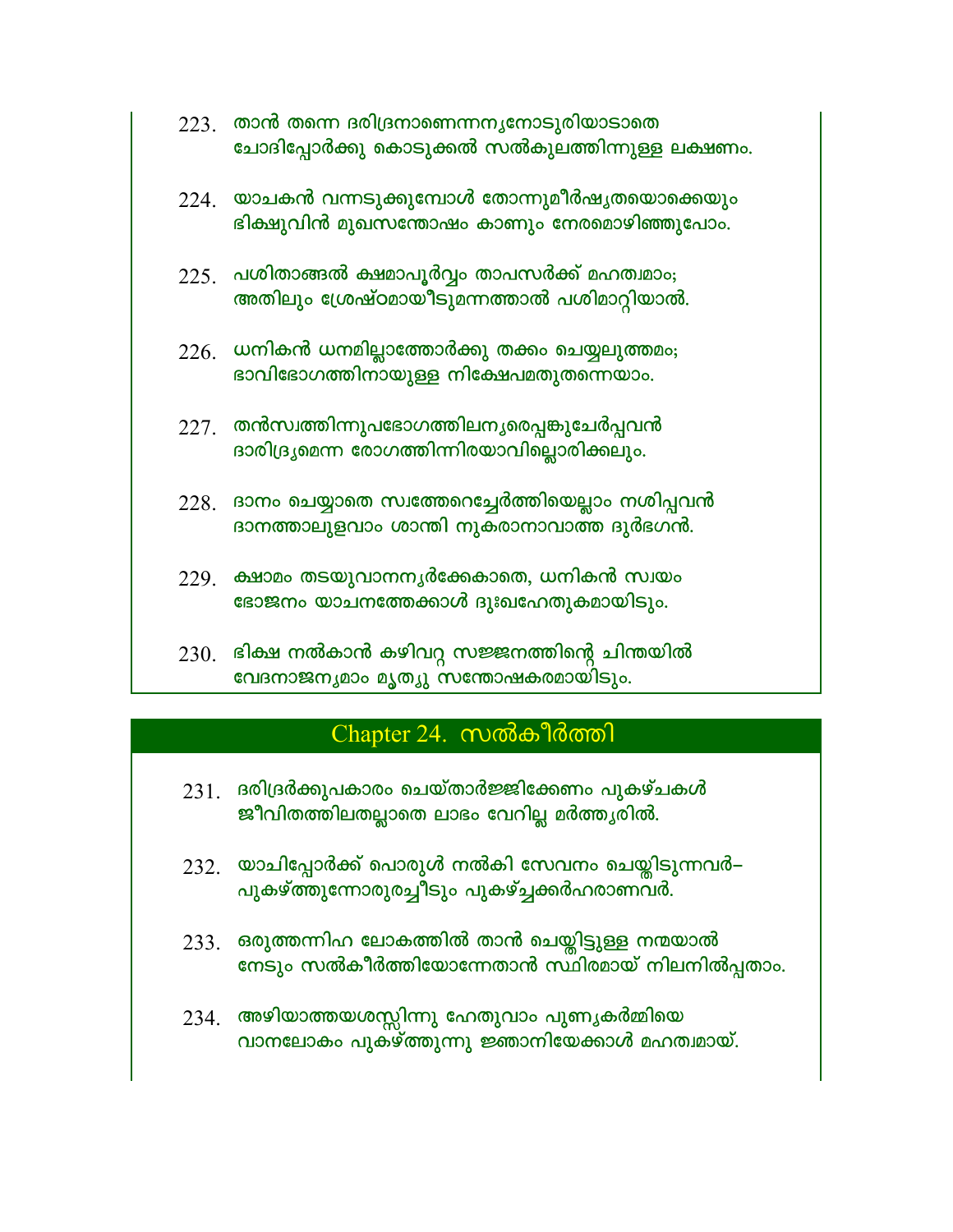- 235. യശസ്സും ക്ഷാമവും ചേർന്ന ജീവിതം കീർത്തി ധനൃനായ് മരണം– വിജ്ഞരല്ലാത്തോർക്കസാദ്ധ്യം തന്നെ നിശ്ചയം.
- $236$ . പ്രശംസ നേടുവാൻ തക്ക ഗുണത്തോടെ മനുഷൃനായ് ജന്മമാകണമല്ലെങ്കിൽ ജന്മമില്ലായ്കിലുത്തമം.
- $237$ . ദുഷ്ടമാർഗ്ഗേ ചരിക്കുന്നോർ സ്വയം നോവാതെ തങ്ങളെ നിന്ദിപ്പോരെ ഭുഷിക്കുന്നതെത്ര ബുദ്ധി വിലോപമാം.
- 238. പ്രശസ്തനായ് ഭവിക്കാതെ ജീവകാലം കഴിക്കുകിൽ ജീവിതം പഴിയായെന്ന് സജ്ജനങ്ങൾ വിധിച്ചിടും.
- 239. യശസ്സറ്റ ശരീരത്തെത്താങ്ങും ദേശം യഥേഷ്ടമായ് വളമിട്ടും വിളയാത്ത നിലം പോൽ ഫലശൂനൃമാം.
- $240$ . കീർത്തിക്ക് പ്രാപ്തമായ്ക്കൊണ്ട് ജീവിപ്പോരുയിർ വാഴുവോർ; നിന്ദയാണുലഭിക്കുന്നതെങ്കിലോ മൃതരാണവർ.

## Chapter  $25.$  കാരുണ്യം

- $241$ . യോഗൃരിൽ ശ്രേഷ്ഠമാകുന്നു ദയയെന്ന മഹാധനം ഭൗതികധനമെപ്പോഴുമെല്ലാവരിലുമുള്ളതാം.
- 242. സന്മാർഗ്ഗചിന്തയിൽകൂടി കാരുണ്യശീലനാവണം സർവ്വമാർഗ്ഗേണയോർത്താലും ജീവന്ന് തുണയായിടും.
- 243. ഇരുളേറുന്ന സംസാരസാഗരത്തിൽ തുടിക്കവേ മനസ്സിൽ കൃപയുണ്ടെങ്കിൽ ശോകകാരണമേർപ്പെടാ.
- 244. ജീവജാലങ്ങളോടെല്ലാം കാരുണ്യത്തിൽ ചരിപ്പവൻ സ്വന്തം ജീവന്റെ കാരൃത്തിൽ ക്ലേശിക്കാനിടയായിടാ.
- $245.$  ദയാദാക്ഷിണ്യമുള്ളോരിൽ ദുഃഖം വന്നു ഭവിച്ചിടാ; ഉയിർവാഴുന്നനേകം പേർ കാറ്റടിക്കുന്ന ഭൂമിയിൽ
- $246.$  കാരുണ്യഭാവമില്ലാതേയധർമ്മത്തിൽ രമിപ്പവൻ ഇഹത്തിൽ ജീവിതലക്ഷ്യം നഷ്ടപ്പെട്ടവർ തന്നെയാം.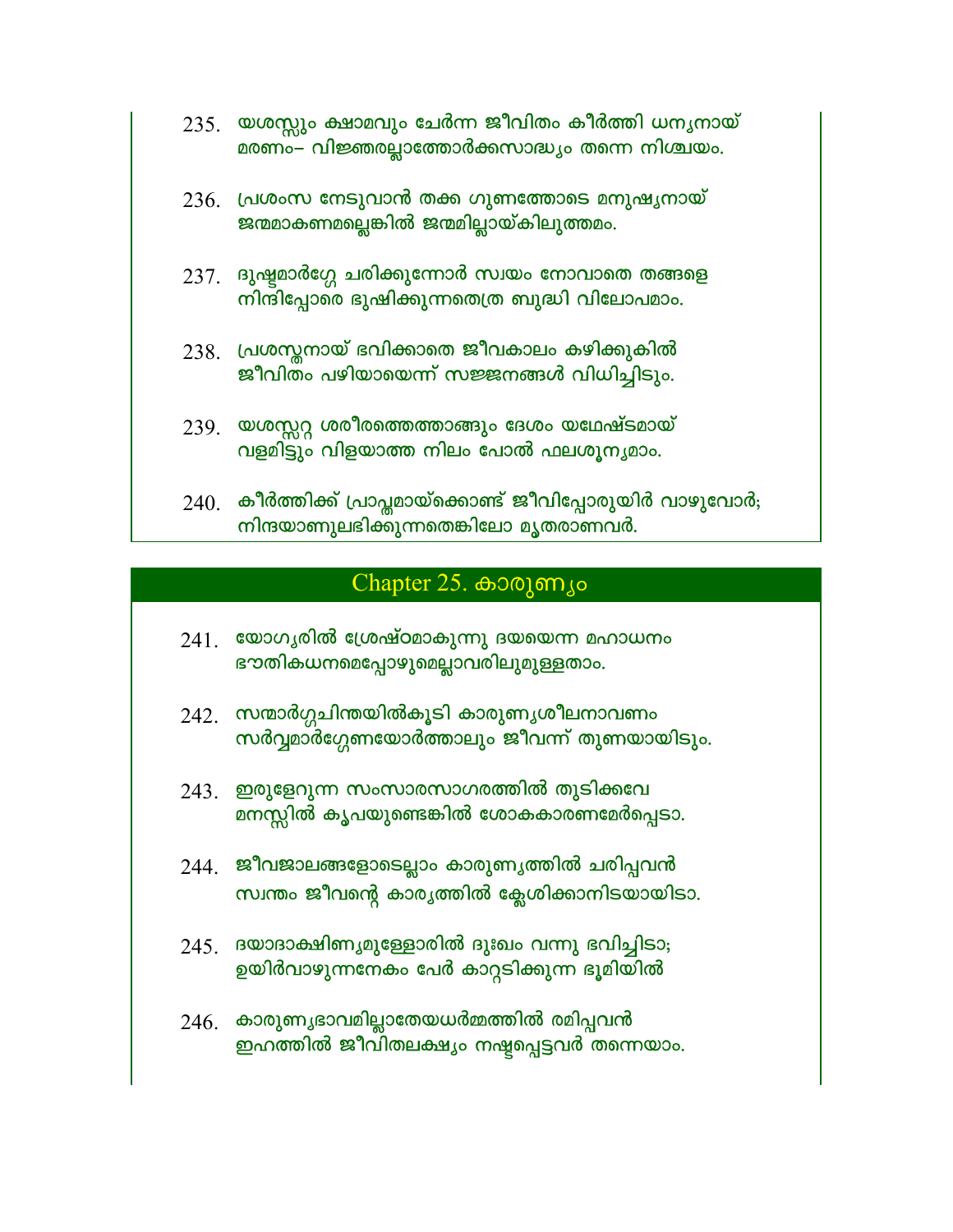- 247. ഇഹത്തിൽ ധനമില്ലാത്തോർക്കാനന്ദം നഷ്ടമായപോൽ ജീവകാരുണ്യമില്ലാത്തോർക്കില്ല സൗഖ്യം പരത്തിലും.
- $248.$  ധനമില്ലാത്തവൻ പിന്നീടൊരു നാൾ ധനൃനാകലാം കൃപയില്ലാത്തവൻ വാഴ്വിലെന്നും തോൽവിയടഞ്ഞവൻ.
- $249$ . അറിയാൻ കഴിവില്ലാത്തോൻ ഗ്രന്ഥമോതുന്ന പോലവേ ദയയില്ലാത്തവൻ. ചെയ്യും ധർമ്മകർമ്മം വൃഥാവിലാം.
- $250$ . അനൃനോടു ദയാശൂനൃൻ ക്രൂരമായ് പെരുമാറവേ തന്നോട് കഠിനം ചെയ്വോർ മുന്നിൽ താൻനിൽപ്പതോർക്കണം.

#### $Chapter 26.$  200 $\omega$

- $251$ . തൻ ദേഹം നിലനിർത്താനായ് മറുദേഹം ഭുജിപ്പവൻ **ജീവകാരുണ്യമുള്ളോനെന്നുരചെയ്യുവതെങ്ങനെ**?
- $252.$  ധനം സൂക്ഷിക്കവയ്യാത്തോനതിൻ മേന്മ ലഭിച്ചിടാ; മാംസഭുക്കിനലഭ്യം താൻ കാരുണ്യത്തിന്റെ മേന്മകൾ.
- $253$ . മാരകായുധമേന്തുന്നോർക്കുള്ളിൽ കാരുണ്യമൂറുമോ? മാംസം ഭക്ഷിപ്പവൻ നെഞ്ചിൽ ദയതോന്നില്ലൊരിക്കലും.
- $254$ . കൊല്ലായ്ക ദയവായീടും ജീവഹതൃ വിരുദ്ധമാം; ഹതൃയാൽ ലഭൃമാമന്നം ഭുജിക്കുന്നതധർമ്മമാം.
- $255$ . മാംസാഹാരമുപേക്ഷിച്ചാൽ ജീവികൾക്കത് രക്ഷയാം; മാംസഭുക്കുകളെന്നെന്നും താമസം നരകത്തിലാം.
- $256$ . ആഹാരകാരണത്തിന്നായ് ജീവഹത്യ വെടിഞ്ഞീടിൽ മാംസം വിറ്റുപജീവിക്കും തൊഴിലപ്രതൃക്ഷമായിടും.
- $257$ . മാംസമെന്നതുയിർവാഴും ജീവിതൻ വ്രണമായിടും തത്വബോധമുദിച്ചുള്ളോർ മാംസമുണ്ണാതിരിക്കണം.
- $258.$  ഉയിരുള്ള ശരീരത്തിൽ നിന്നു വേർപ്പെട്ട ഭാഗമാം പിണമായുള്ള മാംസത്തെ ഭുജിക്കാ വിജ്ഞരായവർ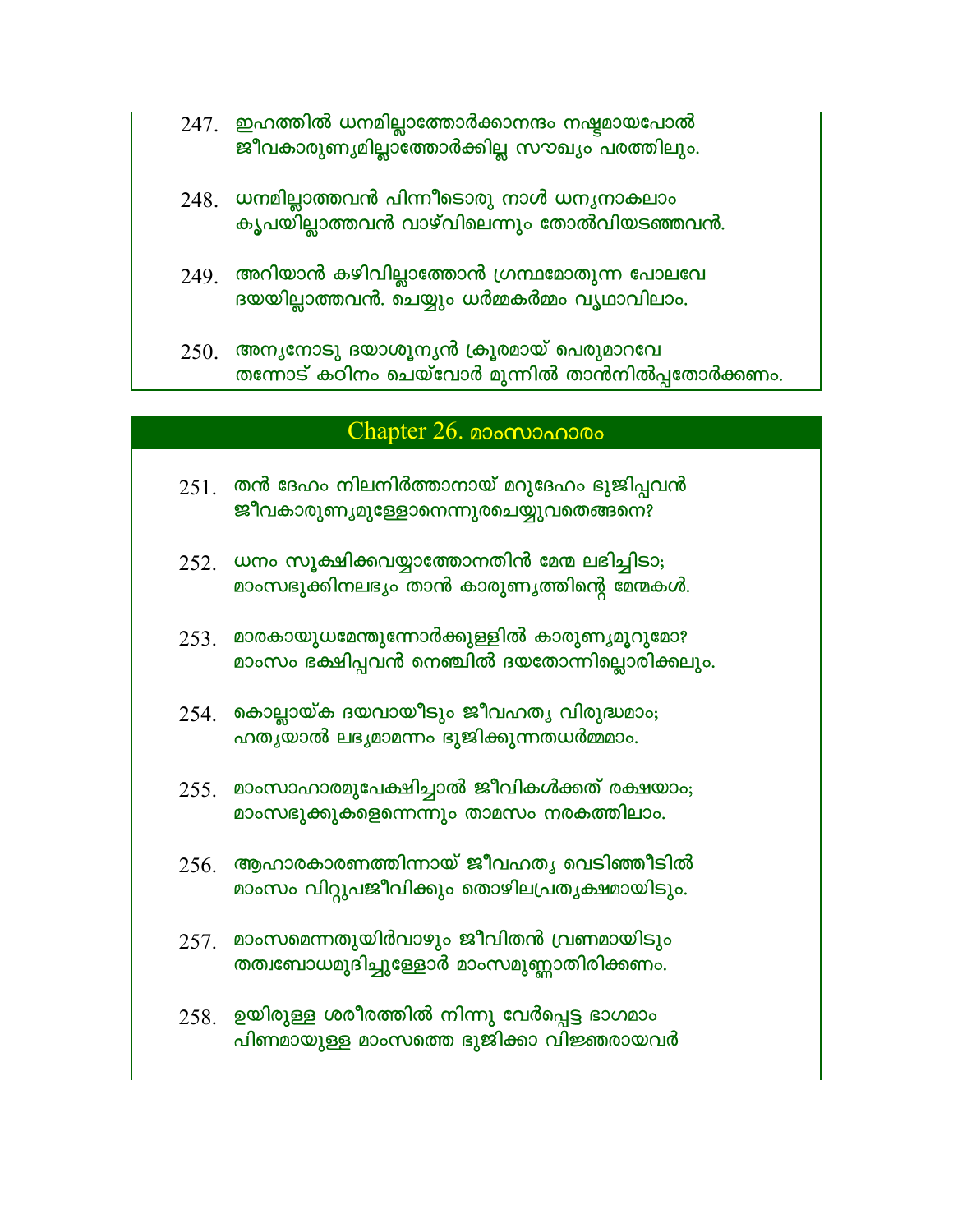- $259$  വധിച്ച ജീവിയിൻ കായമന്നമാക്കാതിരിക്കുകിൽ ഹവിസ്സോടായിരം യാഗം ചെയ്വതേക്കാൾ വിശിഷ്ടമാം.
- $260.$  ജീവഹാനി വരുത്താതെ, മാംസമൊട്ടുമശിക്കാതെ ജീവിക്കും സാത്വികൻമാരെ ലോകരെല്ലാം വണങ്ങിടും

### Chapter 27. Malo

- $261$ . കഷ്ടാാരിഷ്ടതയേൽക്കുമ്പോൾ ക്ഷമയോടെ സഹിക്കലും സഹജീവികളിൽ ദ്രോഹം ചെയ്യാതൊഴിയലും തപം.
- $262.$  തപക്ലേശം സഹിച്ചോർ താൻ തപശ്ചര്യക്ക് യോഗൃരാം തപോഭാവം വിനാവേഷം ചമയൽ വീൺ പ്രവർത്തനം.
- $263$ . താപസർക്കനുകൂലങ്ങൾ ചെയ്തു പുണൃമെടുക്കുവാൻ വേണ്ടിയല്ലേ ഗൃഹസ്ഥൻവൈരാഗൃമേൽക്കാതെ വാഴ്വതും?
- $264$ . ശാപം ദുഷ്ടരിലേൽപ്പിച്ചും ശിഷ് ടരിൽ നന്മ നൽകിയും വൈരാശികൾ തപശ്ശക്തി ദൃശൃമാക്കുന്നു ലോകരിൽ.
- $265$ . ആശിക്കും പരപുണൃങ്ങളാർജ്ജിക്കാൻ സാദ്ധൃമാകയാൽ ഋഷിധർമ്മങ്ങൾ വിജ്ഞന്മാരനുഷ്ഠിക്കും ഗൃഹസ്ഥരായ്.
- $266$ . തപം ചെയ്തവരേസ്വന്തം ധർമ്മം ചെയ്തവരായിടൂ അനൃർ ഭൗ്തികമോഹത്തിൻ കുടുക്കിൽപ്പെട്ടുപോയവർ.
- $267.$  നീറിനീറിക്കറനീങ്ങിത്തിളങ്ങും സ്വർണ്ണമെന്നപോൽ തപശ്ചരൃയിൽ പാപം പോയ് ജ്ഞാനമുള്ളിൽ തിളങ്ങിടും.
- $268.$  ആത്മനിയന്ത്രണം നേടി ദിവൃത്വം കൈവരിച്ചവർ; മാഹാത്മ്യം വൃക്തമാകുമ്പോൾ മാലോകർ കൈവണങ്ങിടും.
- 269. തപശ്ശക്തികൾ കൈവന്ന മുനിപുംഗവർ ദിവൃരാം യമൻ വന്നണയുമ്പോഴും നേരിടാൻ ശക്തരാണവർ.
- $270$ . ദരിദ്രരേറെ, സമ്പന്നർ കുറവും തന്നെ ഭൂമിയിൽ ഋഷികൾ തുച്ചമല്ലാത്തോർ ബഹുകോടികൾ തന്നെയാം.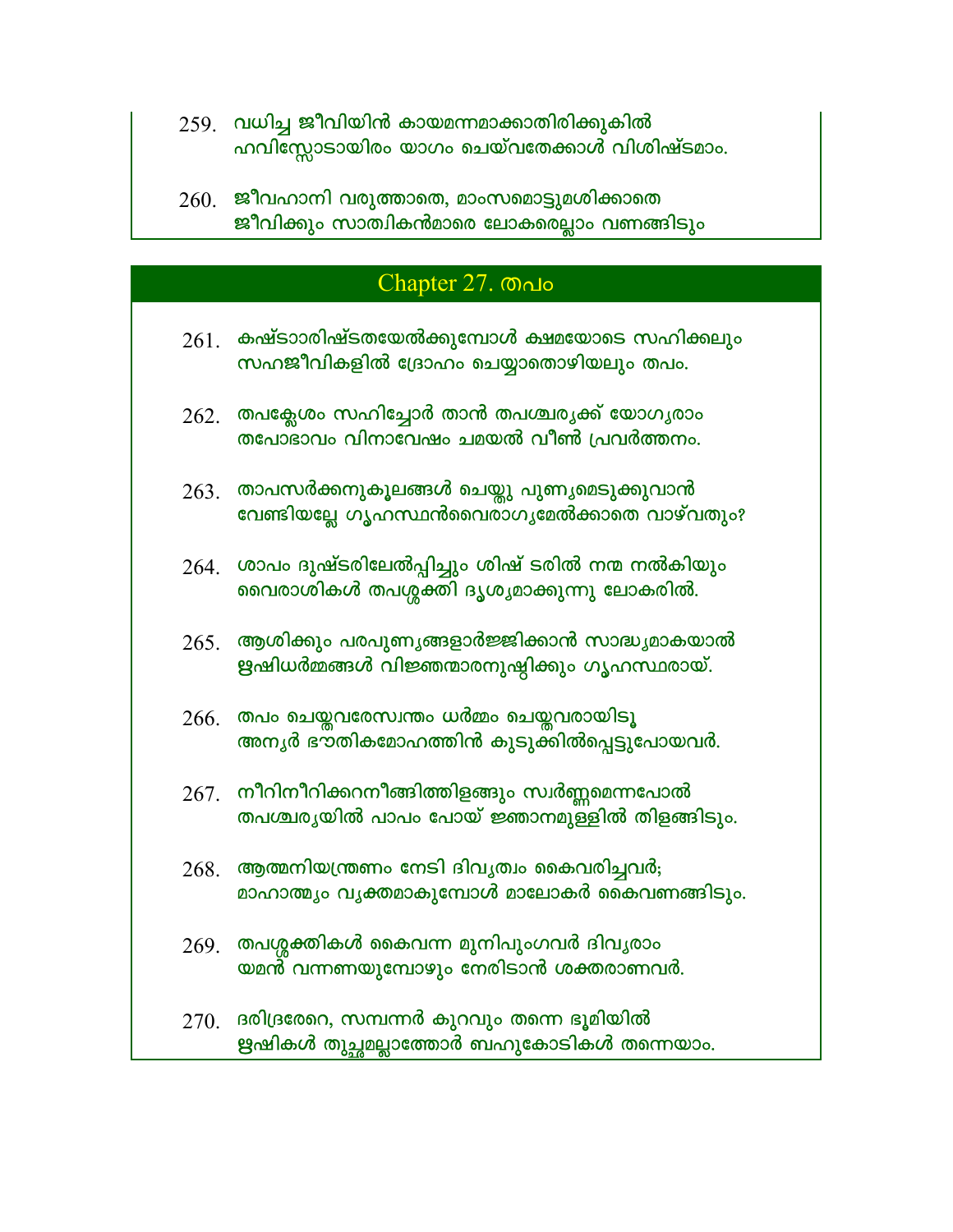# Chapter 28. വഞ്ചന  $271.$  ഉള്ളിൽ വഞ്ചനയുള്ളോന്റെ കാപട്യം ചേർന്ന ജീവിതം തന്നിലേ പഞ്ചഭൂതങ്ങൾ നിരീക്ഷിച്ചു വസിക്കയാം.  $272$ . ഒരുത്തൻ തന്റെ കുറ്റങ്ങൾ സ്വയം കണ്ടു തിരുത്തുകിൽ വാനം മുട്ടും ത്പശ്ചരൃയനുഷ്ഠിക്കേണ്ടതില്ലവൻ.  $273$  സംയമനം സാധിക്കാത്ത മുനിതൻ വേഷഭൂഷണം പശുക്കൾ പുലിവേഷത്തിൽക്കൃഷിതിന്നുന്ന പോലെയാം.  $274$ . താപസശ്രേഷ്ഠവേഷത്തിൽ പാപകർമ്മങ്ങൾ ചെയ്വവൻ വലയിൽ പക്ഷിയെക്കൂട്ടാൻ കാത്തിരിക്കുന്ന വേടനാം.  $275$ . മനശ്ശുദ്ധി വരിച്ചെന്ന് പൊതുവാകൃമുരപ്പവൻ താൻ ചെയ്ത പാപകർമ്മങ്ങളോർത്തുദുഃഖമിയന്നിടും.  $276.$  ദേഹേച്ചകളൊഴിഞ്ഞെന്ന നാട്യം കാട്ടുന്ന വഞ്ചകൻ അനൃതെ കബളിപ്പിക്കും പെരും ചതിയനാണവൻ.  $277$ . കുന്നിക്കുരുവിനെപ്പോലെ പുറം ചെന്നിറമെങ്കിലും കുന്നിയെപ്പോൽ കറുപ്പുള്ളിലുള്ളമാനുഷരെത്രയോ! 278. അഴുക്കുള്ള മനസ്സോടെ തപശ്ശക്തിയടഞ്ഞപോൽ നീരാടി വേഷം കാട്ടുന്ന വഞ്ചകർ പലരുള്ളതാം.  $279$ . കഠിനം നേർമ്മയുള്ളമ്പും മധുരം വക്രവീണയും ആളെത്തരം തിരിക്കേണം വേഷം കൊണ്ടല്ല വേലയാൽ.

 $280.$  സജ്ജനം പഴിചൊല്ലുന്ന ദുർവിനകളൊഴിക്കുകിൽ മുണ്ഡനം ചെയ്കയും വേണ്ടാ ഝടനീട്ടുന്നതും വൃഥാ.

### Chapter 29. **@Oommo**

- $281$  പഴികേൾക്കാതെ ജീവിക്കാനാശയുള്ളിലിരിപ്പവൻ മോഷണത്വരകൂടാതെ മനം സ്വാധീനമാക്കണം
- 282. പാപകർമ്മങ്ങൾ ചെയ്യാനായുദ്ദേശിപ്പത് പാപമാം. മോഷണം ചെയ്യുവാനുള്ളിലാശതോന്നാതിരിക്കണം.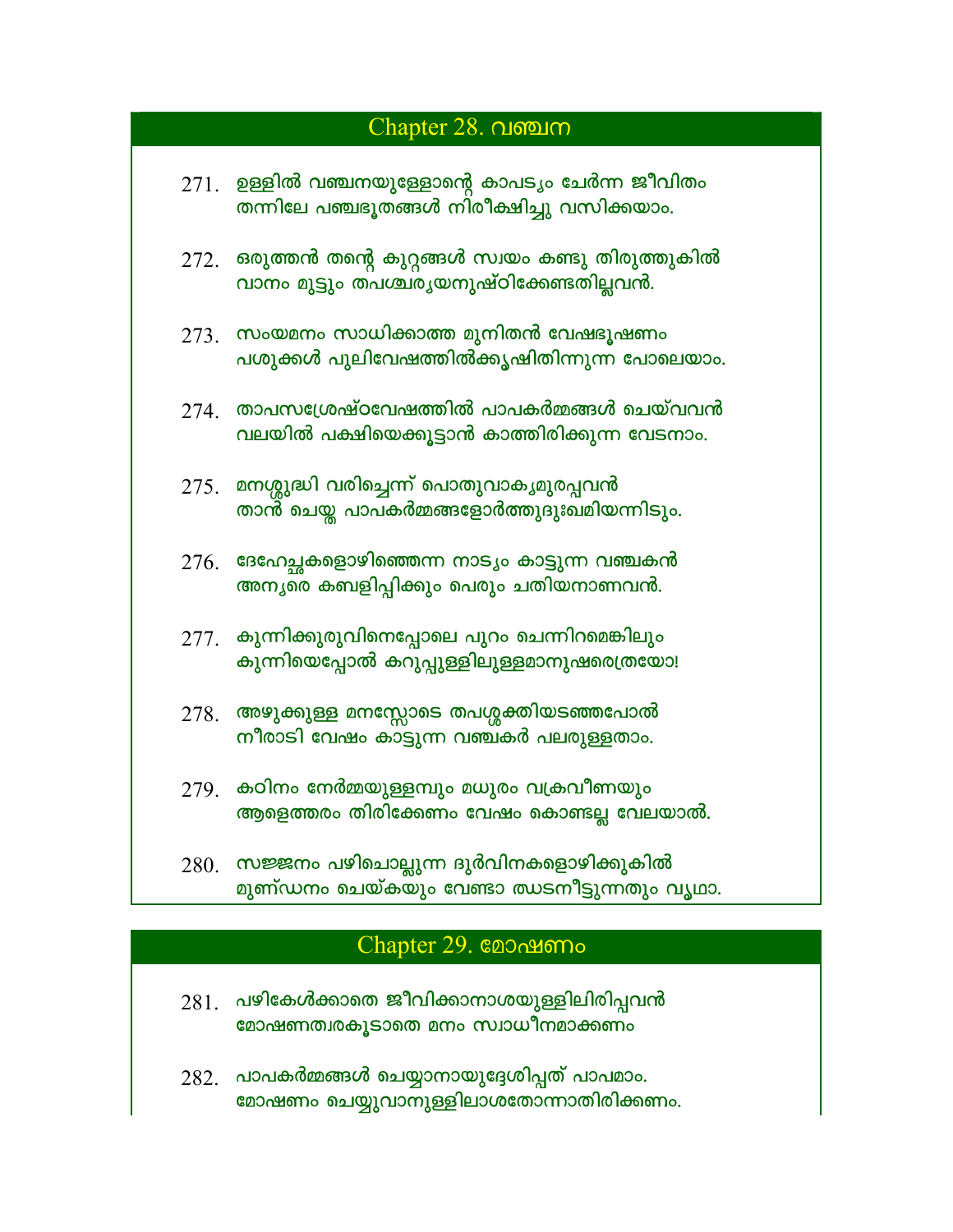|  | $283$ . കവർച്ച ചെയ്ത സമ്പാദൃം വളരും പോലെതോന്നിടും<br>കാലം ചെറ്റുകഴിഞ്ഞെന്നാലെല്ലാം നാശമടഞ്ഞിടും         |
|--|---------------------------------------------------------------------------------------------------------|
|  | $284$ . വഞ്ചിച്ചനൃരുടേ ദ്രവൃം ചേർക്കുമ്പോളിമ്പമേറെയാം;<br>പ്രയോജനപ്പെടുത്തുമ്പോൾ ദുഃഖത്തിന്നത് ഹേതുവാം. |
|  | $285$ . കവർച്ചക്ക് തരം പാർത്തു കാത്തിരിക്കുന്ന കള്ളരിൽ<br>കാരുണ്യത്തിൻ മനോഭാവമുണ്ടാകില്ലൊരു കാലവും.     |
|  | $286$ . മോഷണം ചെയ്തുയിർവാഴാനീടുപെട്ട ജനങ്ങളിൽ<br>ജീവികൾക്കിടയിൽ കാണും കൃപാബോധമുദിച്ചിടാ.                |
|  | $287.$ ജീവരാശിമഹത്വങ്ങൾ യഥാതഥമറിഞ്ഞവർ<br>മോഷണം പോലിരുൾ തിങ്ങുമാശയങ്ങൾക്ക് കീഴ്പ്പെടാ.                   |
|  | $288$ . ജീവമാഹാത്മ്യമാരാഞ്ഞോർക്കുള്ളിൽ ധർമ്മവിഭാവനം;<br>മോഷണത്തിലകപ്പെട്ടോർക്കുള്ളിലുള്ളത് വഞ്ചന.       |
|  | 289. മോഷണത്തൊഴിലല്ലാതെ മറ്റൊന്നുമറിയാത്തവർ<br>നീറും നീചവിചാരത്താൽ കെട്ടടങ്ങി മുടിഞ്ഞിടും.               |
|  | $2901$ മോഷ്ടാക്കൾക്കുലകിൽ നീണാൾ ജീവിതം സാദ്ധ്യമായിടാ;<br>തദ്ദോഷരഹിതർ ദേവലോകത്തും നീണ്ടുവാഴുവോർ.         |

## Chapter 30. mm/o

- 291. സതൃഭാഷണമെന്തെന്നാലിതരർക്കണുവോളവും ശ്രോഹകാരണമാവാത്ത നിർദ്ദോഷവചനങ്ങളാം.
- 292. കുറ്റം ലേശവുമേശാതെ ശുദ്ധനന്മവരുത്തുകിൽ അസതൃവചനം പോലും സത്യം പോലെ ഗണിക്കലാം.
- 293. ഒരു കാരൃത്തിലും വൃാജമുച്ചരിക്കാതിരിക്കണം വ്യാജമോലും മനസ്സാക്ഷിയെന്നും വേദന നൽകിടും.
- 294. മനമറിഞ്ഞുപൊയ്ചൊല്ലാതൊരുവൻ നിൽപ്പതാകുകിൽ മാലോകർ തൻ മനസ്സു്ള്ളിൽ ജീവിക്കുമവനെന്നുമേ.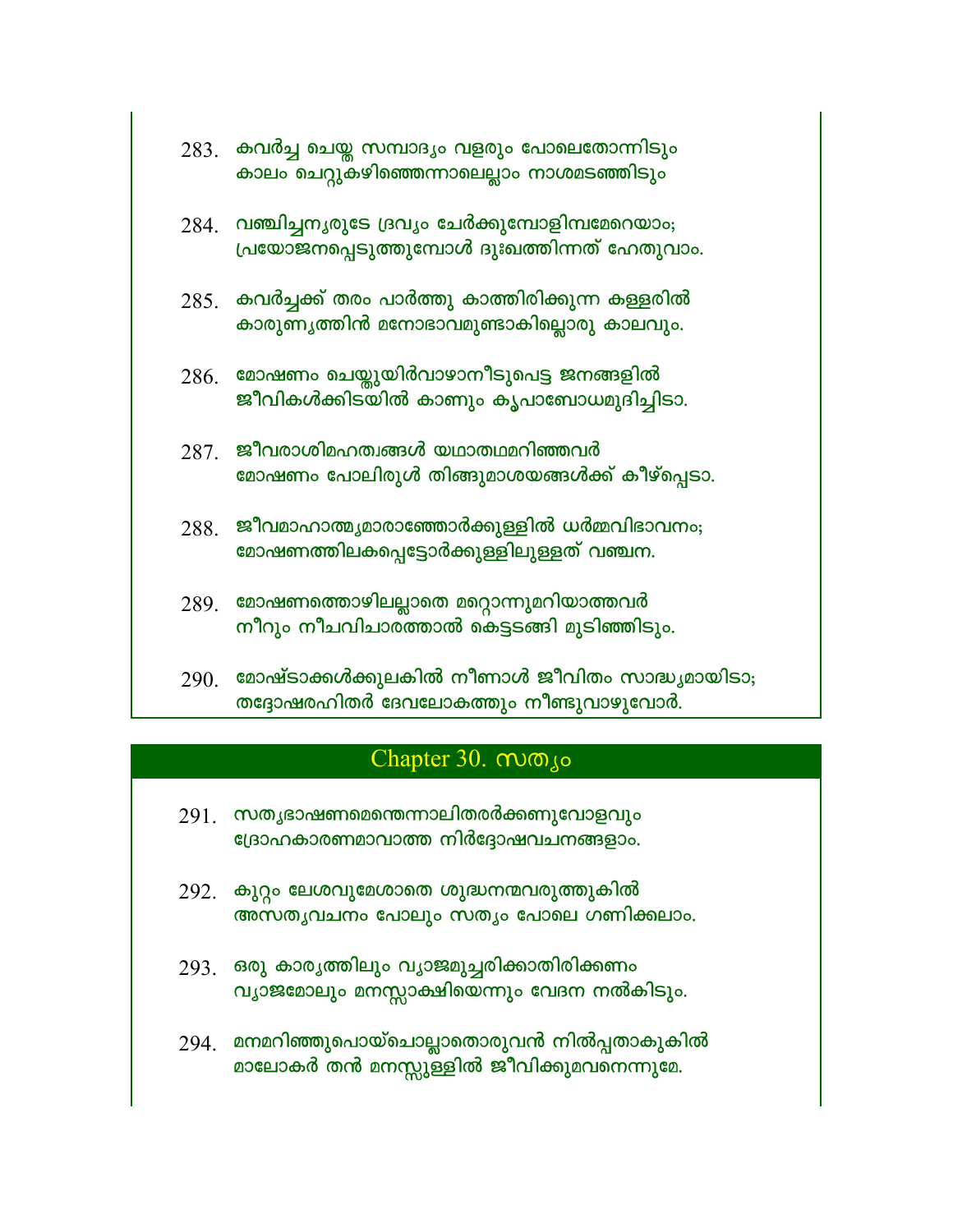|      | 295 മനസ്സാക്ഷിക്കിണങ്ങും പോൽ സതൃവാക്കുരിയാടുകിൽ<br>തപസ്സും ദാനവും ചെയ്യും കർമ്മത്തേക്കാൾ വിശിഷ്ടമാം. |
|------|------------------------------------------------------------------------------------------------------|
|      | $296$ . സതൃവാനെന്ന സൽകീർത്തിക്കിണവേറില്ല ലോകരിൽ;<br>അനേകപുണൃധർമ്മങ്ങളയത്നം സിദ്ധമായിടും.             |
|      | $297$ പൊളിചൊല്ലാവ്രതത്തിങ്കൽ സ്ഥിരമാനസനാകുകിൽ<br>മറ്റുധാർമ്മികകർമ്മങ്ങളൊഴിച്ചാൽ ദോഷമേശിടാ.           |
| 298. | ദേഹശുദ്ധിവരുത്തീടാൻ ജലത്താൽ കഴിയുന്നപോൽ<br>മനോശുദ്ധിവരുത്തീടാം സതൃനിഷ്ഠയിലുന്നിയാൽ.                  |
|      | 299 എല്ലാ ദീപങ്ങളും ദീപമല്ല; ശ്രേഷ്ഠജനങ്ങളിൽ<br>ദീപമന്തർപ്രകാശത്തിൻ സതൃവ്രതിമതൊന്നുതാൻ.              |
| 300. | ധർമ്മജീവിതമാർഗ്ഗത്തിലേറെക്കർമ്മങ്ങളുള്ളതിൽ<br>മഹത്വമേറിടും കർമ്മം സതൃവാങ്ങ് നിഷ്ഠതന്നെയാം.           |

**Source: Double-V** http://www.geocities.com/ashrafnvk/kur-mal/malCONT.htm

Route your comments & suggestions to the author through nvkashraf@rediffmail.com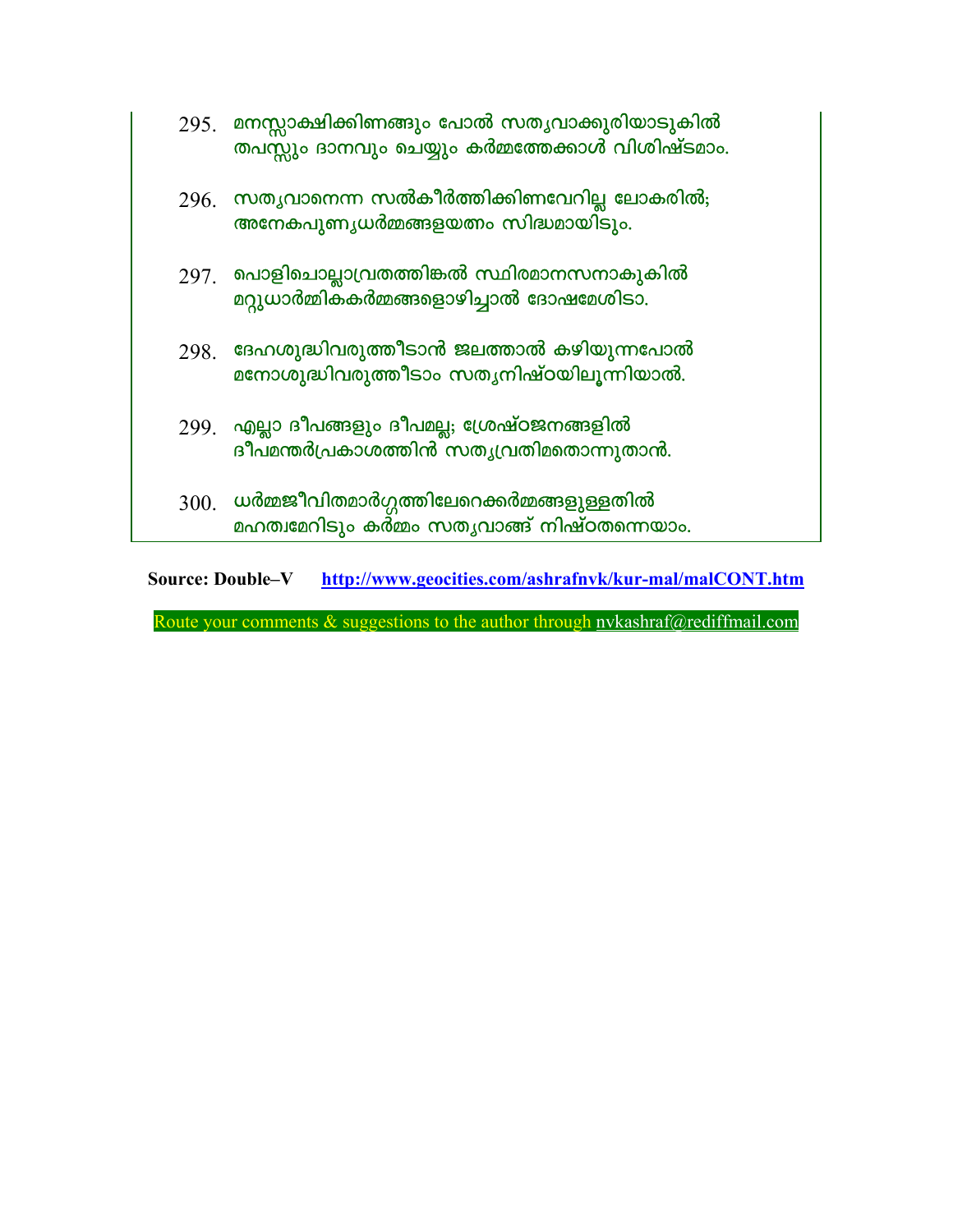

# Thirukkural in Malayalam മലയാളത്തിൽ തിരുക്കുറൾ

## Chapter 31. **COO**

- $301.$  ഫലിക്കുന്നേടത്ത് കോപമടക്കുന്നോൻ ക്ഷമിപ്പവൻ മറ്റിടത്ത് ക്ഷമിച്ചാലുമല്ലേലും ഭാവമൊന്നുതാൻ.
- $302.$  വിപത്തു വന്നണഞ്ഞീടും വമ്പനോടു കയർക്കുകിൽ; താഴ്ന്നവരോടു കോപിക്കലേറ്റവും നിന്ദൃകർമ്മമാം.
- ആരിടത്താകിലും കോപം ദുഷ്ഫലങ്ങൾ വരുത്തിടും 303. ആകയാലാരിലും കോപം വിസ്മരിക്കുന്നതുത്തമം.
- 304. മുഖപ്രകാശനത്തേയും മനസ്സമാധാനത്തേയും ഹനിക്കും കോപഭാവം പോൽ ശത്രുവേറില്ല ഭൂമിയിൽ.
- $305$ . ആത്മരക്ഷനിനക്കുന്നോൻ ക്രുദ്ധനാവാതിരിക്കണം ക്രോധിക്കുന്നവനേ കോപം തന്നെത്താനേഹനിച്ചിടും.
- 306. കോപിയെച്ചുട്ടഴിക്കുന്ന കോപം സതൃത്തിലഗ്നിയാം കോപിയോടൊട്ടിനിൽക്കുന്ന സർവ്വതും വെന്തുചമ്പലാം.
- $307$ . കോപം മഹത്വമേകുന്ന ഗുണമെന്ന് ധരിച്ചവൻ ദുഃഖിക്കാനിടയാകും കൈ നിലത്തടിച്ചാലെന്നപോൽ.
- 308. അഗ്നിപോൽ സഹ്യമല്ലാത്ത ദ്രോഹം ചെയ്തവനാകിലും കഴിവായാലവൻനേരെ കോപം തോന്നായ്കിലുത്തമം.
- 309. ഒരുനാളും മനസ്സുള്ളിൽ കോപം തോന്നാതിരിപ്പവൻ ആശിക്കും നന്മകൾ മുറ്റും ഏകഭാവന്നു ചേർന്നിടും.
- അമിതമായ് കോപിക്കുന്നോർ മൃതപ്രായർക്ക് തുലൃമാം **310**. കോപമടക്കി വാഴുന്നോർ ജീവിക്കുന്നു മരിക്കിലും.

## Chapter 32. dioc(BOnno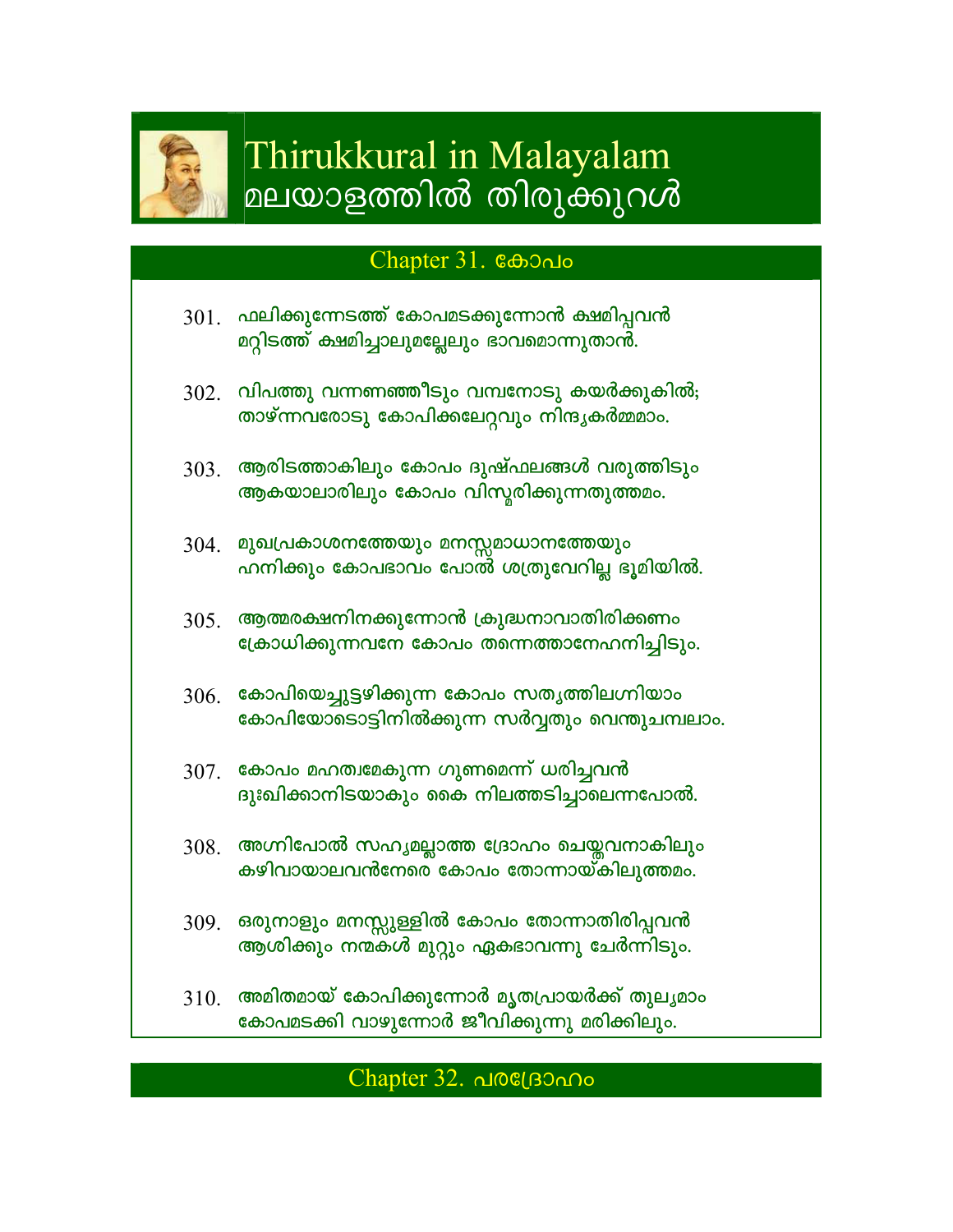- $311$ . ഏറെ നന്മകളാർന്നാലും ദ്രോഹം ചെയ്യാതെയനൃരിൽ സ്വയം നിയന്ത്രണം ചെയ്യൽ ശ്രേഷ്ഠമാം ഗുണമായിടും.
- $312.$  എത്രഗർവ്വ് നടിച്ചാലും ദ്രോഹം ചെയ്ത ജനത്തിനായ് പകരം തിന്മചെയ്യാതെ പൊറുക്കുന്നു മഹത്തുകൾ.
- $313$  തിന്മ ചെയ്യാതെ, ദ്രോഹത്തിന്നിരയായി ഭവിക്കിലും പകരം ദ്രോഹമേൽപ്പിച്ചാലേൽക്കും നാശഫലം ദൃഢം.
- 314. ശ്രോഹം ചെയ്തവർ ലജ്ജിക്കത്തക്കനന്മകൾ ചെയ്യണം ഗുണമോ ദോഷമോ– ചെയ്ത കർമ്മങ്ങൾ വിസ്തരിക്കണം.
- $315.$  അന്യനനുഭവിക്കുന്ന ദുഃഖങ്ങൾ സ്വന്തമെന്നപോൽ ഭാവിക്കാൻ കഴിയാതുള്ളോർ നിശ്ചയം വിജ്ഞരല്ലകേൾ.
- $316.$  ദുഃഖഹേതുകമെന്നാത്മ ചിന്തയിൽ ബോദ്ധ്യമായതാം ദുർവിനകളനൃർ നേരെ ചെയ്യുന്നതൊഴിവാകണം.
- $317$ . ആരിലുമൊരുകാലത്തുമുള്ളറിഞ്ഞൊരുതിന്മയും ഏറ്റവും തുച്ഛമായാലുമൊഴിവാക്കുന്നത് പുണൃമാം.
- $318$ . തനിക്ക് ദുഃഖമേകുന്ന കാരൃങ്ങളറിയുന്നവൻ അത്തരം ദുഷ്ടകർമ്മങ്ങളനൃർക്കെങ്ങനെ ചെയ്യുവാൻ?
- $319$ . പൂർവ്വാഹ്നത്തിലൊരാൾ ചെയ്യും നീചകർമ്മതേവിധനം സായാഹ്നത്തിലവനു നേരെ നിശ്ചയം വന്നുചെർന്നിടും.
- $320$ . തിന്മവന്നുഭവിക്കുന്നു തിന്മചെയ്യും ജനങ്ങളിൽ തിന്മയൊഴിവാനാശിപ്പോർ തിന്മചെയ്യാതിരിക്കണം

## Chapter 33. கைவலுலைக்

- $321.$  ധർമ്മമെല്ലാമടങ്ങുന്നു ഹിംസ ചെയ്യാതിരുപ്പതിൽ കൊലയെന്നുള്ള കർമ്മത്തിലെല്ലാ പാപം വിളഞ്ഞിടും.
- 322. ഉള്ള ഭക്ഷണമെല്ലാരും താനും പങ്കിട്ടശിക്കുകിൽ ശേഷ്ഠധർമ്മതാണെന്നാണെല്ലാഗ്രന്ഥമുരപ്പതും.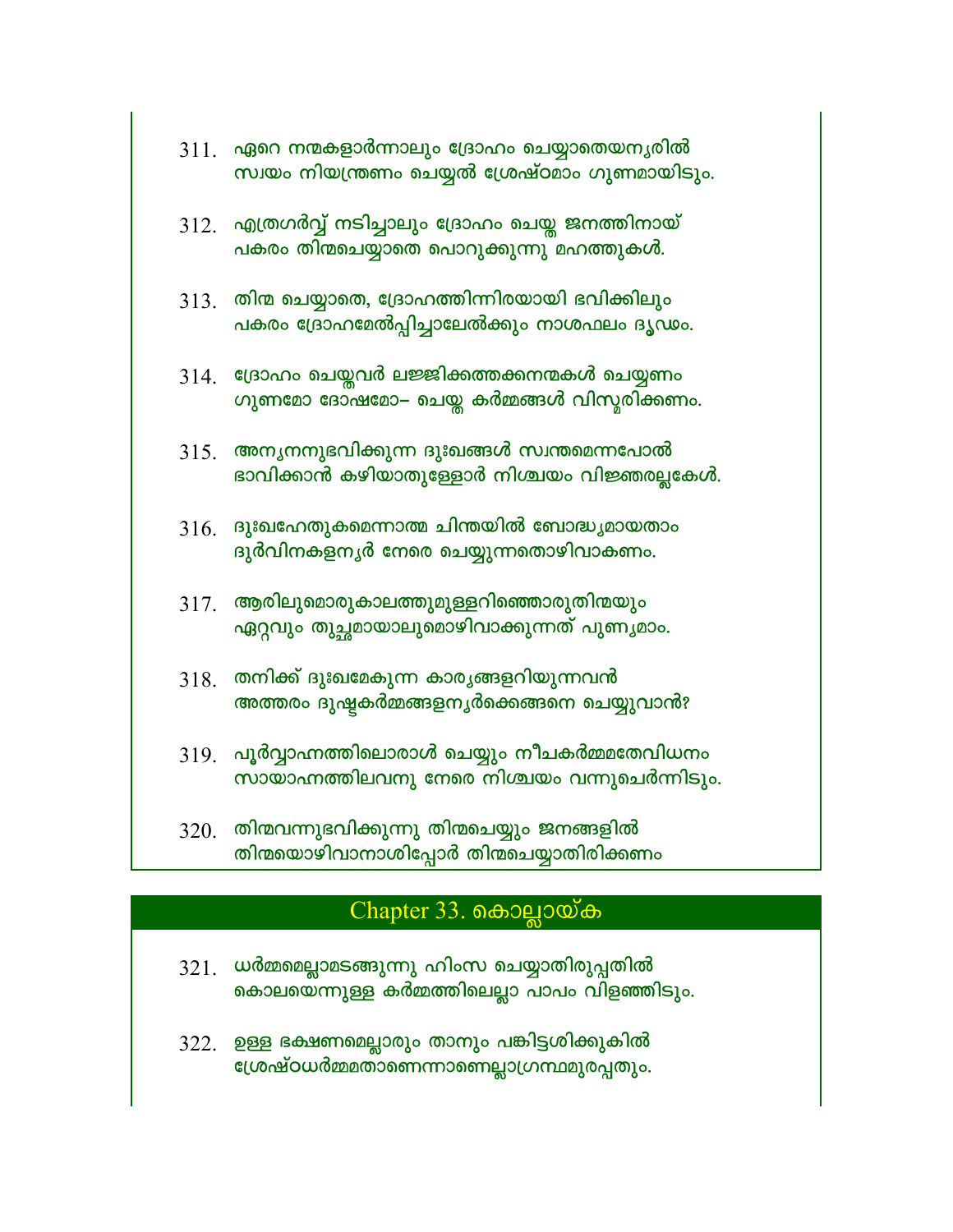|      | $323.$ സമമില്ലാമഹാധർമ്മം കൊല്ലായ്ക്കയന്ന കർമ്മമാം<br>മഹത്വത്തിലടുത്തായി പൊളിചൊല്ലാതിരുപ്പതും.       |
|------|-----------------------------------------------------------------------------------------------------|
| 324. | കൊല്ലായ്മയെന്ന കർമ്മത്തിൽ സ്ഥായിയാം നിഷ്ഠ പാലനം<br>നിശ്ചയം സതൃപാന്ഥാവെന്നോതുന്നു ധർമ്മരേഖകൾ.        |
|      | $325$ . കൊലയിൻ ക്രൂരഭാവത്തെ ഭയന്നുപിൻമാറുന്നവൻ<br>ജീവിതത്വമറിഞ്ഞോരിലേറ്റവും ശ്രേഷ്ഠനായിടും.         |
| 326. | കൊലചെയ്യാവ്രതത്തിങ്കൽ സ്ഥിരചിത്തതയുള്ളവൻ<br>ഉയിർവാഴുന്ന കാലത്തിൽ യമനും വന്നടുത്തിടാ.                |
|      | $327.$ സ്വന്തം ജീവൻ പിരിയുന്ന നേരമതൊഴിവാക്കുവാൻ<br>മറ്റൊരുത്തന്റെ ജീവന്ന് ഹാനിയുണ്ടാക്കിടായ്ക നീ.   |
|      | $328$ . ജീവൻ ബലികൊടുത്താകിൽ പുണ്യമുണ്ടെന്ന് ചൊല്ലുകിൽ<br>തൽപുണ്യമുന്നതന്മാരാൽ താഴ്ന്നതായറിയപ്പെടും. |
|      | $329$ കൊലചെയ്തുപജീവനം നടത്തുന്ന ജനങ്ങളിൽ<br>തൊഴിലേറ്റം നികൃഷ്ടമെന്നറിവുള്ളോരറിഞ്ഞിടും.              |

330. ഉരുവാം രോഗികൾ, കൊടും ദാരിദ്ര്യമേറ്റ മാനുഷർ കൊലചെയ്തു കഴിഞ്ഞോരിൻ ജന്മമാണെന്ന് വിജ്ഞർകൾ.

## Chapter 34. muoloo

- 331. നശ്ചരങ്ങളനശ്ചരമെന്നു തെറ്റായ് ഗണിക്കുവാൻ പ്രേരിപ്പിക്കുന്ന മൂഡത്ഥുൾക്കൊള്ളുന്നവർ നിന്ദൃരാം.
- $332$ . കൂത്തുകാൺമാൻ ജനക്കൂട്ടം കൂടും പോൽ ധനമേറിടും കൂത്തുകണ്ടവർ പോകുംപോൽ ധനവും വിട്ടുപോയിടും.
- 333. ഐശ്വര്യം സ്ഥിരമായൊന്നിൽ നിലനിൽക്കാത്തവസ്തുവാം വന്നുചേർന്നാലുടൻ ധർമ്മകർമ്മങ്ങൾ ചെയ്യു തീർക്കണം.
- 334. നാളാകുന്നതളക്കുന്ന വാളാകുന്നു; ശരീരത്തെ ദിനം തോറുമറുത്തും കൊണ്ടുയിരേവേർപെടുത്തിടും.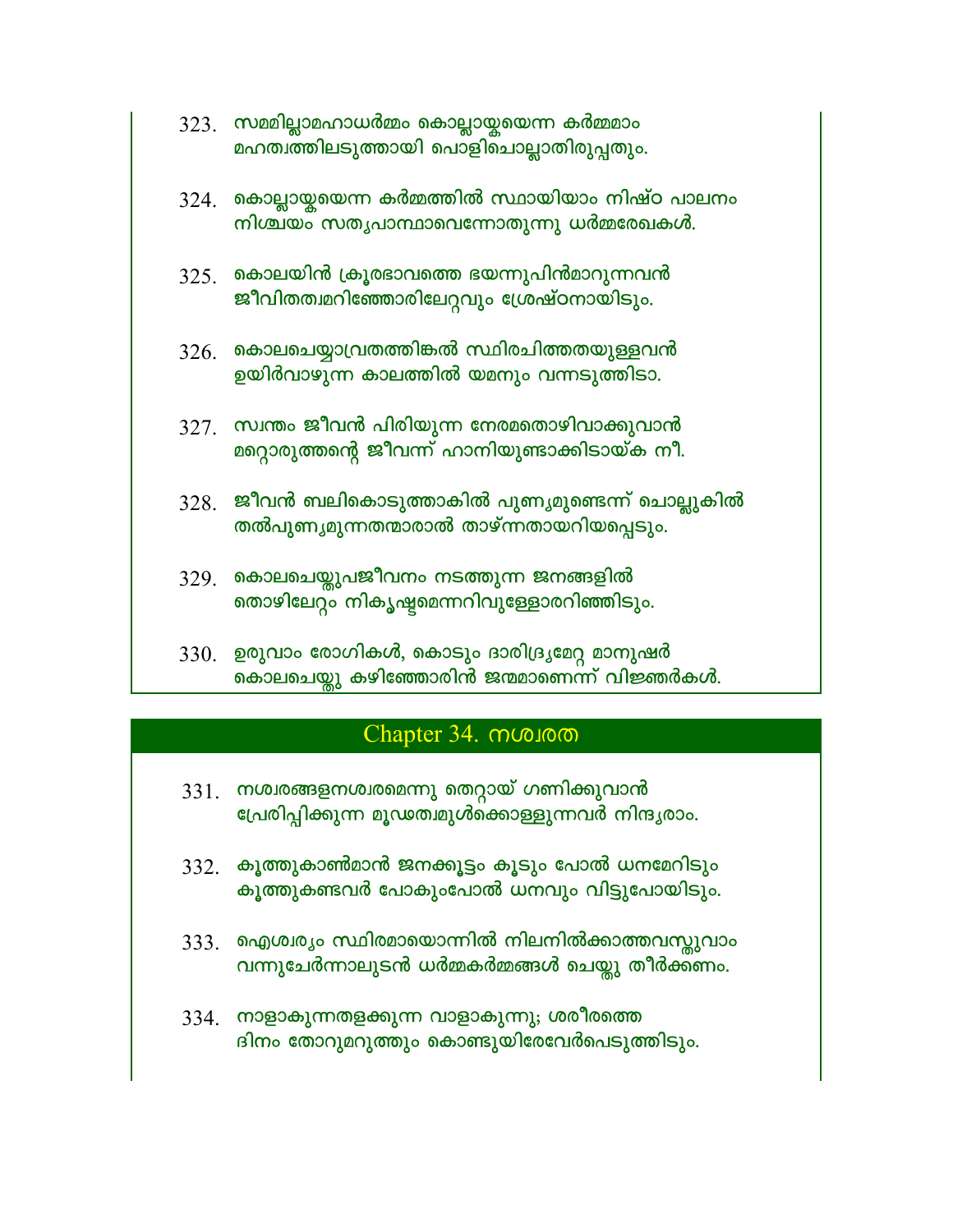- 335. നാവടങ്ങിയുടൻ വായുഗതിയും നിൽപ്പതിന്നുമുൻ ആത്മമോക്ഷത്തിനായ് പുണ്യം ചെയ്യുവാൻ ധൃതികാട്ടണം.
- 336. ഇന്നലെക്കൂടെയുണ്ടായോനിന്നു നമ്മെപ്പിരിഞ്ഞുപോയ് ഊക്കമത്രയുമുൾക്കൊള്ളുമൊന്നല്ലോ ലോകമോർത്തുകൊൾ.
- 337. അടുത്ത നിമിഷം ജീവനുറപ്പില്ലാത്ത മാനുഷർ കോടിയിൽക്കവിയും പരിപാടിയിട്ടു നടപ്പവർ.
- 338. ഉയിരിന്നുടലോടുള്ള കൂറുനോക്കുക; മുട്ടയിൽ വിരിയും കുഞ്ഞുപ്രായത്തിൽ തോടുവിട്ടു പറന്നുപോം.
- 339. മരണമെന്നതോ പാർത്താൽ നിദ്രപോലെ മയക്കമാം നിദ്രവിട്ടുണരും പോലെത്തന്നെയാണ് പിറപ്പതും.
- നോവുതങ്ങും ശരീരത്തിലൊരു കോണിൽ വസിച്ചിടും 340. ആത്മാവിന്ന് സ്ഥിരം ഗേഹമെങ്ങും സിദ്ധിച്ചതില്ലപോൽ

## Chapter  $35.$  ൈവരാഗൃം

- 341. ഒരു വസ്തുവിനോടുള്ള മനോബന്ധം മുറിച്ചിടിൽ അതിനാൽ നേരിട്ടതാപമൊഴിഞ്ഞു തുറവായിടും.
- 342. മനപ്പറ്റൊഴിവാകുമ്പോളിമ്പമുള്ളിലുദിച്ചിടും ആശയെല്ലാമൊഴിച്ചെന്നാലുണ്ടാം തോഷമനൽപ്പമാം.
- 343. ഇന്ദ്രിയനിഗ്രഹം ചെയ്തിട്ടാശയൊക്കെയടക്കണം അവയ്ക്ക് വേണ്ടവസ്തുക്കളെല്ലാമൊന്നായ് വെറുക്കണം.
- 344. താപസർക്ക് മനപ്പറ്റുമുറ്റും നീങ്ങലവശൃമാം ഒന്നിൽ പറ്റവശേശിച്ചാൽ തപം പോയ്, മയങ്ങും മനം.
- 345 ആടർജന്മമൊഴിച്ചീടാനിച്ചിപ്പോർക്കുടൽ ഭാരമാം നിലനിൽപ്പറ്റമറ്റൊന്നിലാശ വെക്കുന്നതെന്തിനായ്?
- $346.$  ഞാനുടൽ പൊരുളെന്റേതെന്നുള്ളമായാവിഭാവന കൈവിട്ടോർക്കുളവാം സ്ഥാനം ദേവന്മാരിലുമുന്നതം.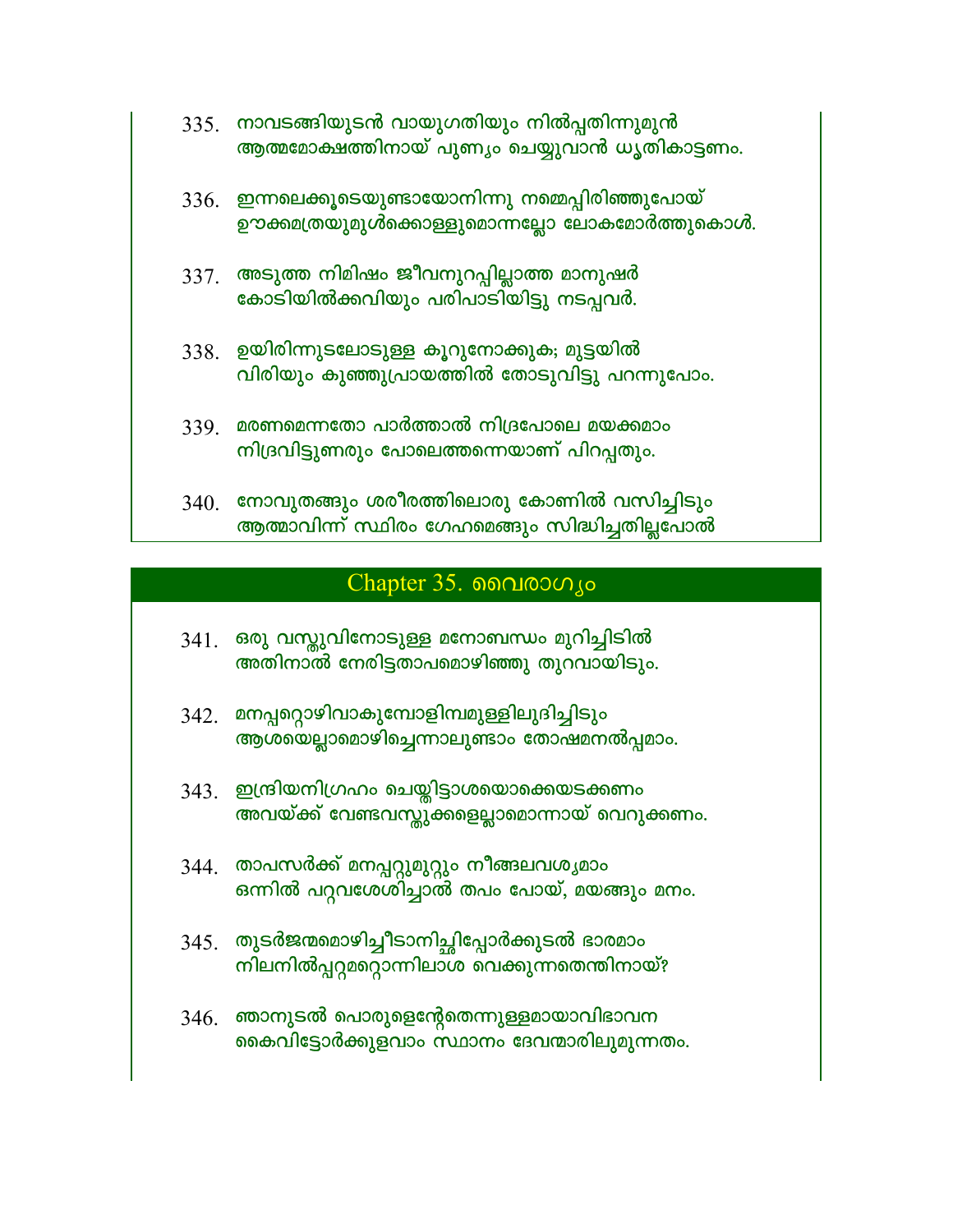- 347. ഞാനെന്റേതെന്ന ദ്വിമുഖമാശാപാശത്തിൽ ബന്ധിതർ അനേകവിധദുഃഖങ്ങളാലേകഷ്ടമിയന്നിടും.
- 348. ആശമുറ്റും തൃജിച്ചുള്ളോർ മുക്തിയാർജ്ജിക്കുമുന്നതർ മറ്റുള്ളോരന്ധകാരത്തിൻ കാട്ടിൽ പെട്ടുഴലുന്നവർ.
- 349. ദ്വിവിധം ബന്ധമറ്റുള്ളോർ പുനർജന്മവിമുക്തരാം ആശവെച്ചുപുലർത്തുന്നോർ ജന്മദുഃഖം സഹിക്കണം.
- $350$ . ബന്ധമില്ലാത്ത ദൈവത്തിൽ മാത്രമായ് ബന്ധമാവണം ദൈവബന്ധമിയന്നാലേ മറ്റുബന്ധമൊഴിഞ്ഞിടൂ.

#### Chapter 36. permomo

- 351. മൂല്യമില്ലാത്തവസ്തുക്കളജ്ഞാനതിമിരത്തിനാൽ മൂല്യമുള്ളവയായെണ്ണി ക്ലേശമാക്കുന്നു ജീവിതം.
- 352. മായയാം തിമിരം വിട്ടു ശുദ്ധജ്ഞാനികളായവർ ജീവിതക്ലേശമില്ലാതെ തുഷ്ടിയോടുയിർവാഴുവോർ.
- 353. സന്ദേഹമറ്റവിജ്ഞർക്ക് ലോകം മുന്നിലിരിക്കിലും മുക്തിനൽകും വരും ലോകം സമീപത്തിലിരുപ്പതാം.
- $354$  പഞ്ചേന്ദ്രിയങ്ങളിൽക്കൂടി ലഭ്യമാമറിവൊക്കെയും ഉൾജ്ഞാനസിദ്ധിയില്ലാത്തോർക്കൊരു പോതും ഗുണം തരാം.
- 355 ദർശിക്കും വസ്തുവിൻ ബാഹൃരൂപം കണ്ടുമയങ്ങൊലാ അന്തർഭൂതയഥാർത്ഥങ്ങളുൾക്കൊള്ളൽ ജ്ഞാനശുദ്ധിയാം.
- $356$  വിദൃനേടി യഥാർത്ഥങ്ങളറിയാൻ പ്രാപ്തരായവർ വീണ്ടും പിറവിനേടാതെ മോക്ഷമാർഗ്ഗമടഞ്ഞിടും.
- 357. അറിവും യുക്തിയും ചേർന്ന മനം സതൃമറിഞ്ഞിടിൽ പുനർജ്ജന്മമവന്നില്ലായെന്ന വസ്തുത നിർണ്ണയം.
- 358. ജന്മകാരണമജ്ഞാനമെന്നറിഞ്ഞതു നീങ്ങുവാൻ യാഥാർത്ഥ്യങ്ങളറിഞ്ഞീടൽ ശുദ്ധമാം ജ്ഞാനമായ് വരും.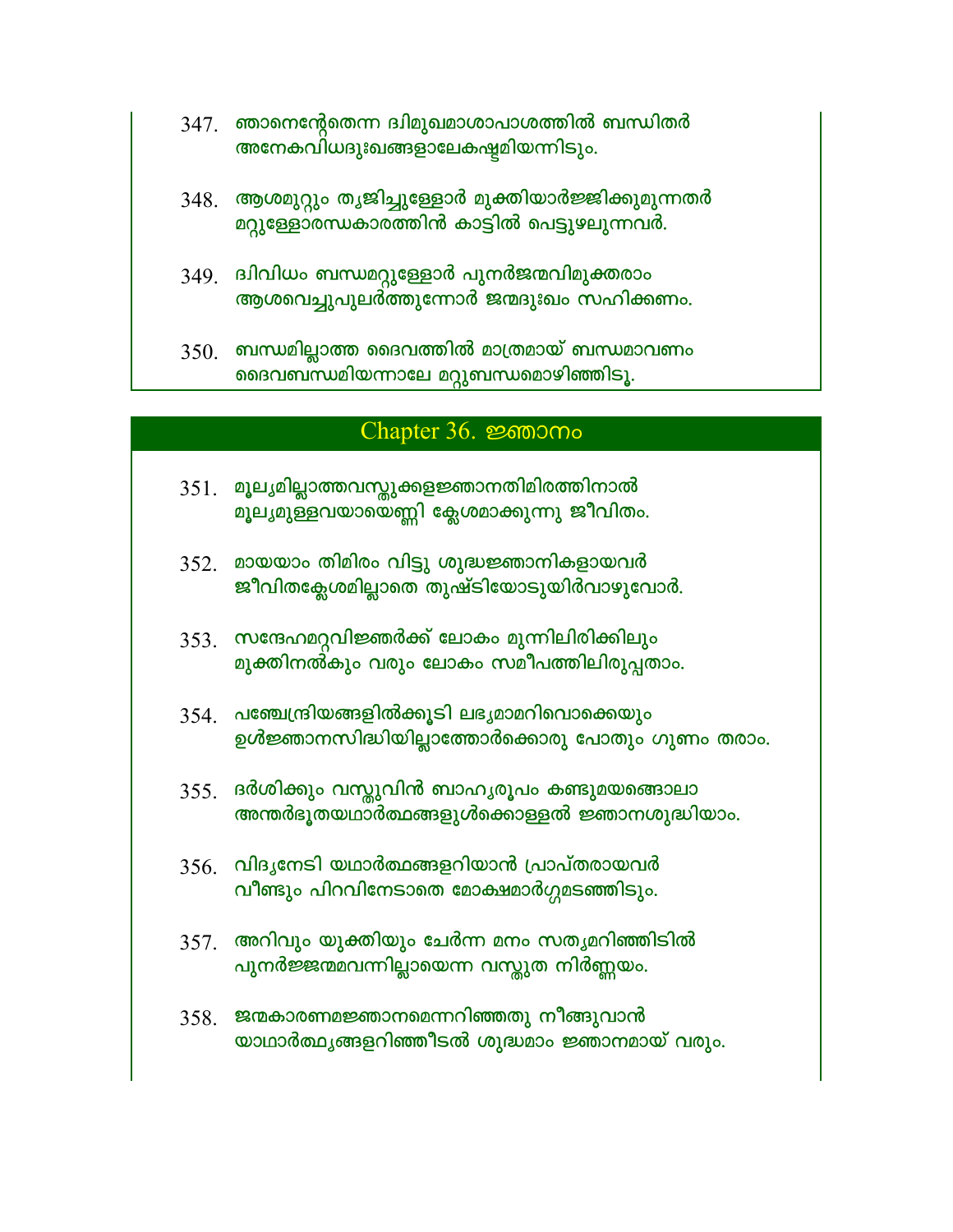- 359. സർവ്വവസ്തുക്കളിൽച്ചേർന്ന യാഥാർത്ഥ്യങ്ങളറിഞ്ഞുടൻ ആശയില്ലാതെ ജീവിച്ചാൽ ദുഃഖമൊന്നുമണഞ്ഞിടാ.
- $360$ . കാമം ക്രോധവുമജ്ഞാനം നാമം പോലുമൊഴിഞ്ഞിടിൽ അവയാലേർപ്പെടും താപമെല്ലാം കെട്ടുനശിച്ചുപോം.

## Chapter 37. ml $mg$  $\circ$ n m

- $361$ . ജീവികൾക്കൊഴിവാകാത്ത ദുഃഖം ജനിമൃതിക്രിയ ആശയാകുന്ന വിത്തിൽ നിന്നുണ്ടാകുന്നെന്നു ജ്ഞാനികൾ.
- $362$ . പിറവിപ്രക്രിയ നീങ്ങാനാശിക്കുന്നത് യോഗൃമാം ആശപൂർത്തീകരിക്കാനായ് ഭൗതികാശ നശിക്കണം.
- $363$ . നിസ്സംഗമാം മനോഭാവം ശ്രേഷ്ഠമാം പൊരുളായിടും തുലൃമാം പൊരുളിങ്ങില്ല മറ്റെങ്ങുമില്ല നിശ്ചയം.
- 364. ആശയൊന്നിലുമില്ലാത്ത ഭാവം താൻ മനശുദ്ധിയാം ദൈവചിന്തയിൽ മുഴുകുമ്പോളാശയറ്റവരായിടും.
- $365.$  ആശയറ്റവരേ മോക്ഷമടഞ്ഞോരെന്ന് ചൊല്ലലാം ആശയുള്ളിലിരിപ്പോരെ ജന്മദുഃഖം തുടർന്നിടും.
- $366$ . ആശയാകുന്നതിൽ ഭീതിപ്പെട്ടുവാഴ്വതു ധർമ്മമാം ജന്മദുഃഖത്തിലേക്കാശയാവാഹിക്കും മനുഷൃനെ.
- $367$ . ആശയെല്ലാമൊഴിച്ചെന്നാൽ നാശമേൽക്കാതെ മുക്തിയിൽ ചേരുവാൻ തക്കസൽക്കർമ്മം ചെയ്വാൻ സാദ്ധൃത നേരിടും.
- $368$ . ആശയുള്ളിൽ നശിച്ചെങ്കിൽ ദുഃഖമൊന്നും ഭവിച്ചിടാ അൽപ്പമാശയിരിപ്പോരിലേറെ ദുഃഖങ്ങളേർപ്പെടും.
- $369$ . ദുഃഖങ്ങളിൽ പെരും ദുഃഖമാകുമാശയൊഴിഞ്ഞിടിൽ ജീവമുക്തിയടഞ്ഞും കൊണ്ടിമ്പമോടുയിർ വാഴലാം.
- $370.$  ഒരിക്കലും നിരക്കാത്ത ഭാവമുൾക്കൊള്ളുമാശയെ ഒഴിച്ചാലടയും തുഷ്ടിയെന്നേക്കും നിലനിന്നിടും.

#### $Chapter 38.$   $\omega$   $\delta$   $\omega$   $\Omega$   $\omega$   $\omega$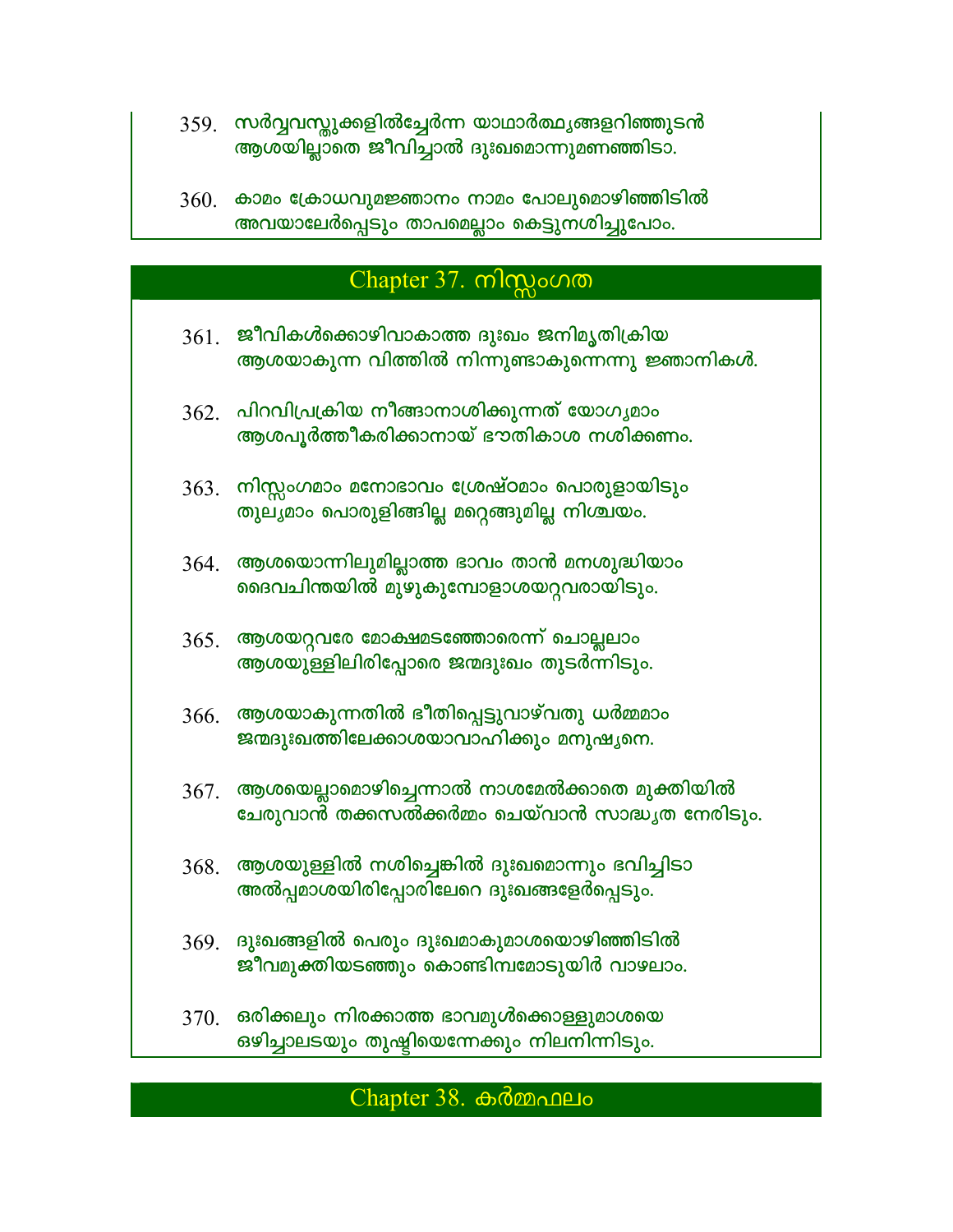|      | 371. സമ്പത്തുണ്ടാക്കുമുത്സാഹം; നാശകാരണമാം മടി;<br>രണ്ടും കർമ്മഫലത്താലേ മനുഷൃന്ന് ഭവിപ്പതാം.       |
|------|---------------------------------------------------------------------------------------------------|
| 372. | നഷ്ടപ്പെടേണ്ട നേരത്തിലജ്ഞാനം വന്നു ചേർന്നിടും<br>ലാഭം ജ്ഞാനത്തിനാൽ; രണ്ടും ഭവിക്കും കർമ്മഹേതുവാൽ. |
| 373. | ഗ്രന്ഥമേറെപ്പഠിച്ചാലുമുയിർ വാഴുന്ന നാൾകളിൽ<br>കർമ്മത്തിന്റെ ഫലം പോലെ മാത്രമനുഭവപ്പെടും            |
| 374. | കർമ്മത്താൽ പ്രകൃതിക്കുള്ള ഫലം രണ്ടുവിധത്തിലാം:<br>ചിലർ സമ്പന്നരായ് മാറും ചിലർ പണ്ഡിതരായിടും.      |
|      | 375. സമ്പാദൃത്തിന്റെ കാരൃത്തിലദ്ധ്വാനം ഫലശൂനൃവും<br>ലഘുയത്നം സഫലവുമാവാം കർമ്മഫലത്തിനാൽ.           |
| 376. | കർമ്മത്താലർഹമല്ലാത്ത പൊരുളൊക്കെയൊഴിഞ്ഞു പോം<br>ഒഴിയാകൈവെടിഞ്ഞാലുമർഹിക്കുന്നവയൊക്കെയും.            |
|      | 377. പാടുപെട്ടുമെനക്കെട്ടു കോടികൾ സംഭരിക്കിലും<br>കർമ്മനിർണ്ണിതമല്ലാതെയുപഭോഗമസാദ്ധ്യമാം.          |
| 378. | കർമ്മമനുഭവിക്കാതെയൊഴിയൽ സാദ്ധ്യമാകുകിൽ<br>പൊരുളില്ലാത്ത പാവങ്ങൾ സന്യാസം സ്വീകരിച്ചിടും.           |
| 379. | സൽക്കർമ്മത്തിന്റെ പുണ്യത്താലിമ്പമനുഭവിപ്പവർ<br>ദുഷ്കർമ്മദുഃഖമേർപ്പെട്ടാലെന്തിന്നനുതപിക്കണം!       |
| 380. | തടയാൻ കഴിവാകില്ല കർമ്മത്തിൻ ഫലമേവനും<br>നിസ്തുലശക്തമാം കർമ്മം ജീവിതത്തിൽ മുഴച്ചിടും.              |

Source: Double-V http://www.geocities.com/ashrafnyk/kur-mal/malCONT.htm

Route your comments  $\&$  suggestions to the author through nykashraf@rediffmail.com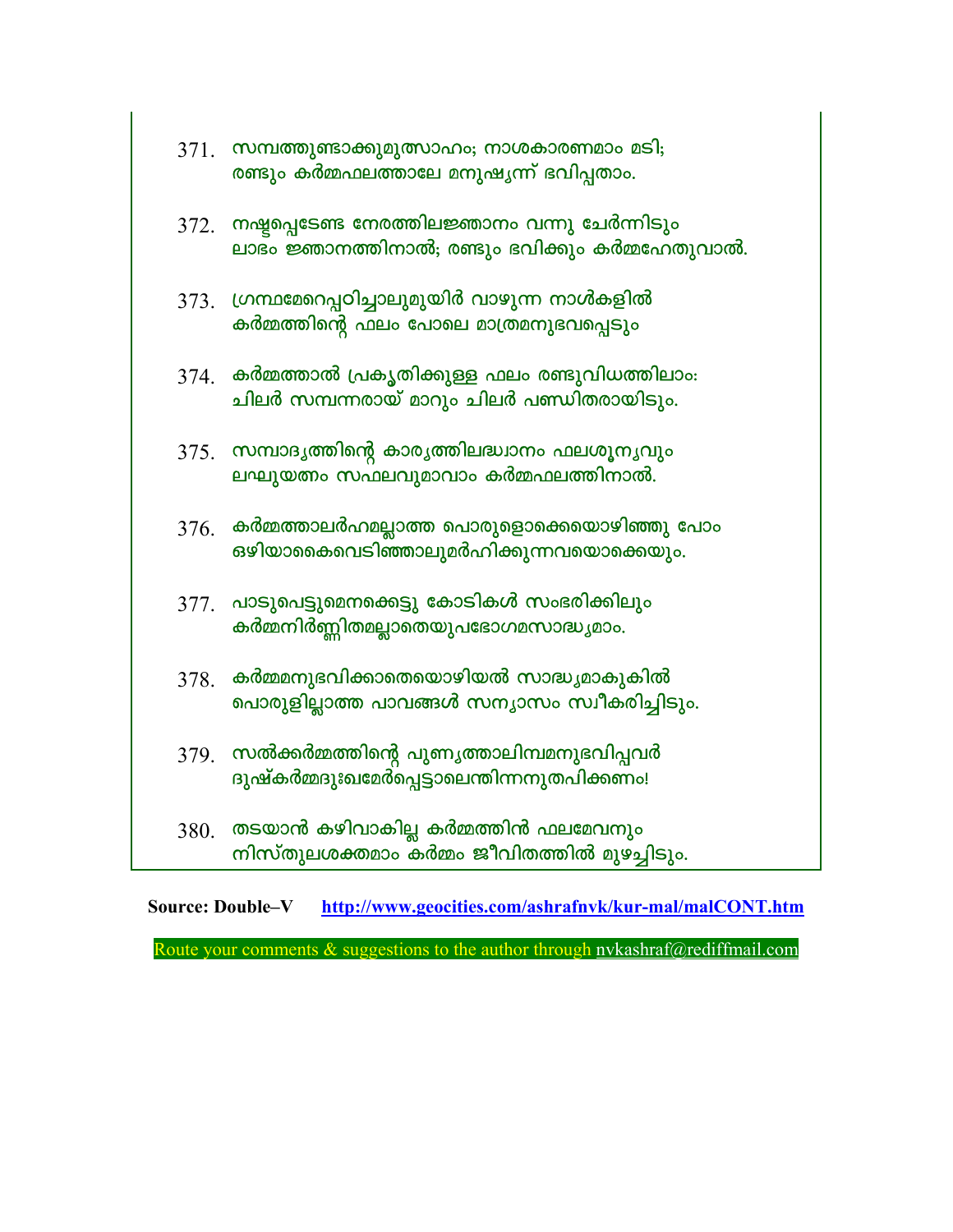

# Thirukkural in Malayalam മലയാളത്തിൽ തിരുക്കുറൾ

## Chapter 39.  $\omega$ olao $\mathcal{B}_{10}$

- $381$ . സേനയും, മന്ത്രിയും, കോട്ട, ജനവും, ധനവും, പ്രിയർ ഇവയാറും തികഞ്ഞുള്ള രാജൻ സിംഹസമൻ ദൃഢം.
- 382. ഭയരാഹിതൃവും, ദാനശീലവും, പിൻവിവേകവും, ഉത്സാഹമീ ഗുണം നാലും രാജനിൽ നിലകൊള്ളണം.
- അദ്ധ്വാനശീലവും ജ്ഞാനം ധൈരൃമെന്നീ ഗുണങ്ങളും 383. ഒഴിയാതെയിരിക്കേണം നാടുവാഴുന്ന മന്നനിൽ.
- 384. വാഴ്ചക്ക് ചേർന്ന ധൈരൃത്തോടധർമ്മം നീക്കി വീരൃവും കാത്തു, മാനമതിപ്പോടെ വാഴും രാജൻ വിശിഷ്ടനാം.
- 385. ധനമുൽപ്പാദനം പിന്നെ സമാഹാരം സുരക്ഷണം വൃയം ചെയ്യുന്നതിൽ നീതി നിഷ്ടയും രാജധർമ്മമാം.
- $386$ . കാഴ്ചക്കെളിമയും വാർത്താകാഠിനൃമില്ലായ്മയും രാജനീഗുണമുണ്ടെങ്കിൽ രാജ്യം ലോകപ്രശസ്തമാം.
- 387. മധുരവാണിയോടൊപ്പം ദീനരക്ഷണശീലനാം രാജൻ തൻ പുകഴും നാടുമിച്ചപോൽ രൂപമാർന്നിടും.
- 388. പ്രജാരക്ഷണവും ചെയ്തു നീതിപൂർവ്വം ഭരിക്കുന്ന രാജനെ വിലകൽപ്പിക്കും ദൈവം പോൽ പ്രജകോടികൾ.
- 389. കുറ്റം കൂറുന്നതായാലുമുപദേശങ്ങൾ ശ്രദ്ധയാ കേൾക്കും രാജൻ കുടക്കീഴിലമരും ലോകമൊക്കെയും.
- 390 ഭാനവും ദയയും ചെങ്കോൽ മുറയും, ദീനരക്ഷയും നാലും ചേർന്നരുളും രാജൻ വിളങ്ങും ദീപമെന്നപോൽ.

## Chapter 40. domo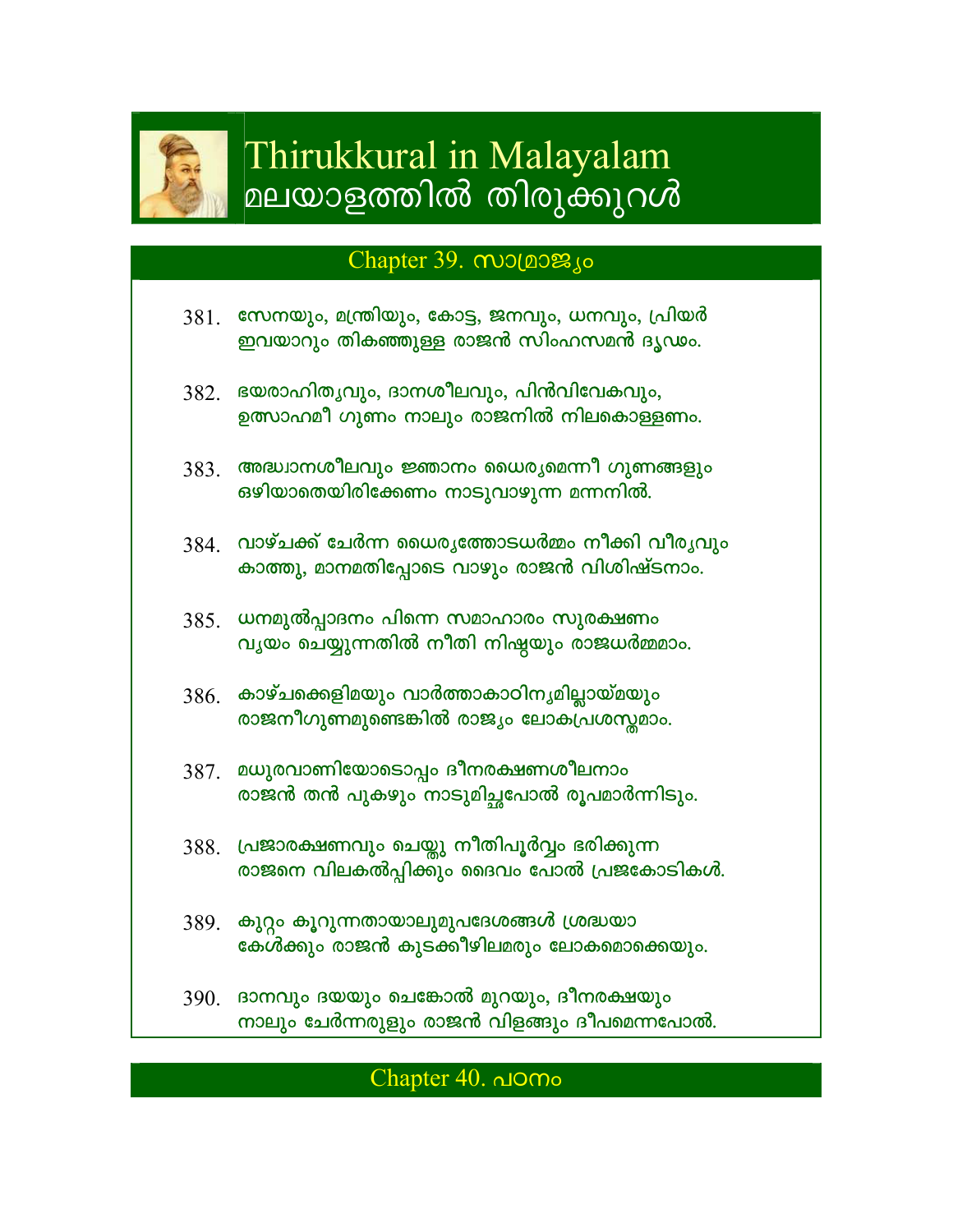| 391. | അവശ്യം വേണ്ട വിജ്ഞാനം വഴിപോലഭൃസിച്ച പിൻ<br>ലബ്ധവിദൃ പ്രയോഗിച്ചു ജീവിതം ധനൃമാക്കണം.             |
|------|------------------------------------------------------------------------------------------------|
| 392. | ഗണിതവും സാഹിതൃവും ഉയിർവാഴും മനുഷൃർക്ക്<br>നയനദ്വയമാണെന്ന് ചൊല്ലീടുന്നു മഹത്തുകൾ.               |
| 393. | അഭൃസ്തവിദൃരായുള്ളോർ കണ്ണുള്ളോരെന്ന് ചൊല്ലലാം<br>അജ്ഞരോ വദനത്തിന്മേൽ വ്രണം രണ്ടുവഹിപ്പവർ.       |
| 394. | ആനന്ദം തോന്നുമാർ കൂടിക്കലർന്നു പഴകിപ്പിന്നെ<br>മനം നൊന്ത് പിരിഞ്ഞീടൽ പണ്ഡിതർക്കനുയോജൃമാം.      |
| 395. | പാവങ്ങൾ ധനികർ മുന്നിലെന്നപോൽ പണ്ഡിതൻ മുന്നിൽ<br>ഏങ്ങിനിന്നു പഠിച്ചുള്ളോർ യോഗൃരേഴകളനൃരും.       |
| 396. | കേണിയിൽ താഴ്ചകൂടുമ്പോൾ ജലമൂറിവരുന്നപോൽ<br>അഭ്യാസാധികൃമേറും പോലറിവേറി വളർന്നിടും.               |
| 397. | പിറന്നനാടുപോൽ വിജ്ഞന്നെല്ലാനാടും സമത്വമാം<br>മാലോകരന്തരിപ്പോളം വിദൃനേടാത്തതെന്തിനാൽ?           |
| 398. | ഒരു ജന്മത്തിലാർജ്ജിച്ച തത്വവിജ്ഞാനശേഖരം<br>ഏഴുജന്മാന്തരത്തോളം നിലനിൽക്കും മനുഷൃനിൽ.            |
| 399. | വിജ്ഞാനത്താൽ തനിക്കുള്ള തോഷത്തിൽ ലോകരും തൃപ്തി<br>ഭാവിക്കുന്നതിനാൽ വിദൃ വർദ്ധിക്കാനാശയേറിടും.  |
| 400. | ഒരുനാളും നശിക്കാത്ത ശ്രേഷ്ഠസമ്പത്തു വിദൃയാം<br>മറ്റു സമ്പാദൃവസ്കുക്കൾക്കൊന്നും സ്ഥിരതയില്ലകേൾ. |

# Chapter 41. Comsjomo

- $401.$  ഗ്രന്ഥമോതാത്തവൻ വിജ്ഞസംഘത്തോടുരിയാടിയാൽ പകിടവേദി കേറാതെ കട്ടയുരുട്ടും പോലെയാം.
- $402$ . വിജ്ഞർ കൂടുന്നയോഗത്തിലജ്ഞനോതാൻ കൊതിക്കുകിൽ<br>സ്തനമില്ലാത്തവൾ സ്ത്രീത്വം ഭാവിക്കുന്നത് പോലെയാം.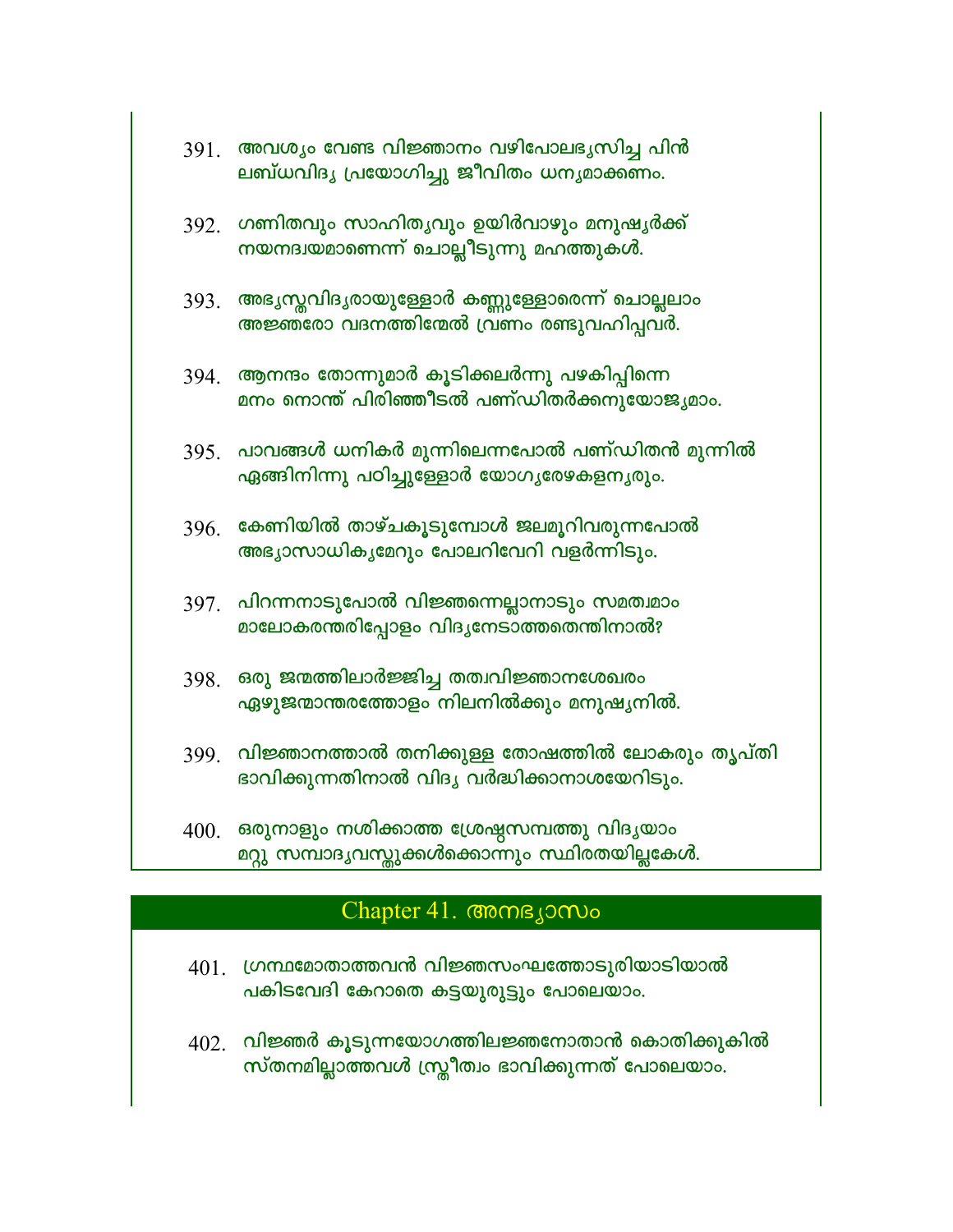| 403. | പണ്ഡിതൻമാരുടെ മുമ്പിൽ മൗനം ദീക്ഷിച്ചിരിക്കുകിൽ |
|------|------------------------------------------------|
|      | അജ്ഞന്നെളിമപറ്റാതെ മാനൃനായ് വിലസീടലാം.         |

- $404$ . വിദൃയില്ലാത്തവൻവാക്യം യോഗ്യമാണെന്നിരിക്കിലും വിജ്ഞരായവരാവാക്യം സ്വീകരിക്കാൻ മറുത്തിടും.
- $405<sub>1</sub>$  അജ്ഞനായുള്ളവൻ ഗർവ്വാൽ വിജ്ഞഭാവം നടിക്കുകിൽ വിജ്ഞരോടുരിയാടുമ്പോൾ ഭാവം താനേ പൊലിഞ്ഞിടും.
- $406$ . വിദൃയില്ലാത്തവൻ പാരിൽ ജീവിക്കുന്നവനെങ്കിലും വിളവൊന്നും ലഭിക്കാത്ത തരിശുഭൂമിയാണവൻ
- 407. ലേശം വിജ്ഞാനമില്ലാതെ വേഷം കെട്ടിനടപ്പവൻ ചായം തേച്ചു മിനുങ്ങുന്ന മണ്ണാൽ നിർമ്മിതപാവയാം.
- $408.$  വിജ്ഞാനതൃഷ്ണയില്ലാതെ സമ്പത്താർജ്ജിച്ച പാമരൻ ദീനനാം വിജ്ഞനേക്കാളും ലോകത്തിന്നു വിനാശമാം.
- $409$ . കീഴ്ജാതിയിൽ പിറന്നാലും വിദൃാസമ്പന്നനായവൻ മേൽജാതിയിൽ പിറന്നോനാമജ്ഞനേക്കാൾ വിശിഷ്ടനാം.
- $410.$  ഗ്രന്ഥപാരായണത്താലേ വിദൃനേടിയെടുത്തവൻ മാടും മനിതനും പോലേയജ്ഞർക്കുപരിയായിടും.

## Chapter 42. Londomo

- $411$ . കേൾവിയാൽ നേടിടും നേട്ടം സമ്പത്തുക്കളിലൊന്നുതാൻ; സർവ്വസമ്പത്തിലും ശ്രേഷ്ഠം കേൾവിസമ്പത്തുതന്നെയാം.
- $412$ . കർണ്ണങ്ങൾക്കന്നമാകുന്ന കേൾവിയൽപ്പം കുറഞ്ഞീടിൽ ഒപ്പമായ് വയറിന്നന്നമൽപ്പമായും തരപ്പെടും.
- $413$ . ചെവിയന്നം ഭുജിക്കുന്നോർ ഭൂമിയിൽ വാഴ്വതെങ്കിലും ആത്മീയഭോജനക്കാരാം ദേവരോടിണയായിടും.
- $414$ . പഠിച്ചില്ലെങ്കിലും വിദ്വൽഭാഷണങ്ങൾ ശ്രവിക്കണം: വാർദ്ധകൃദശയിൽ ഊന്നുവടിപോൽ തുണയായിടും.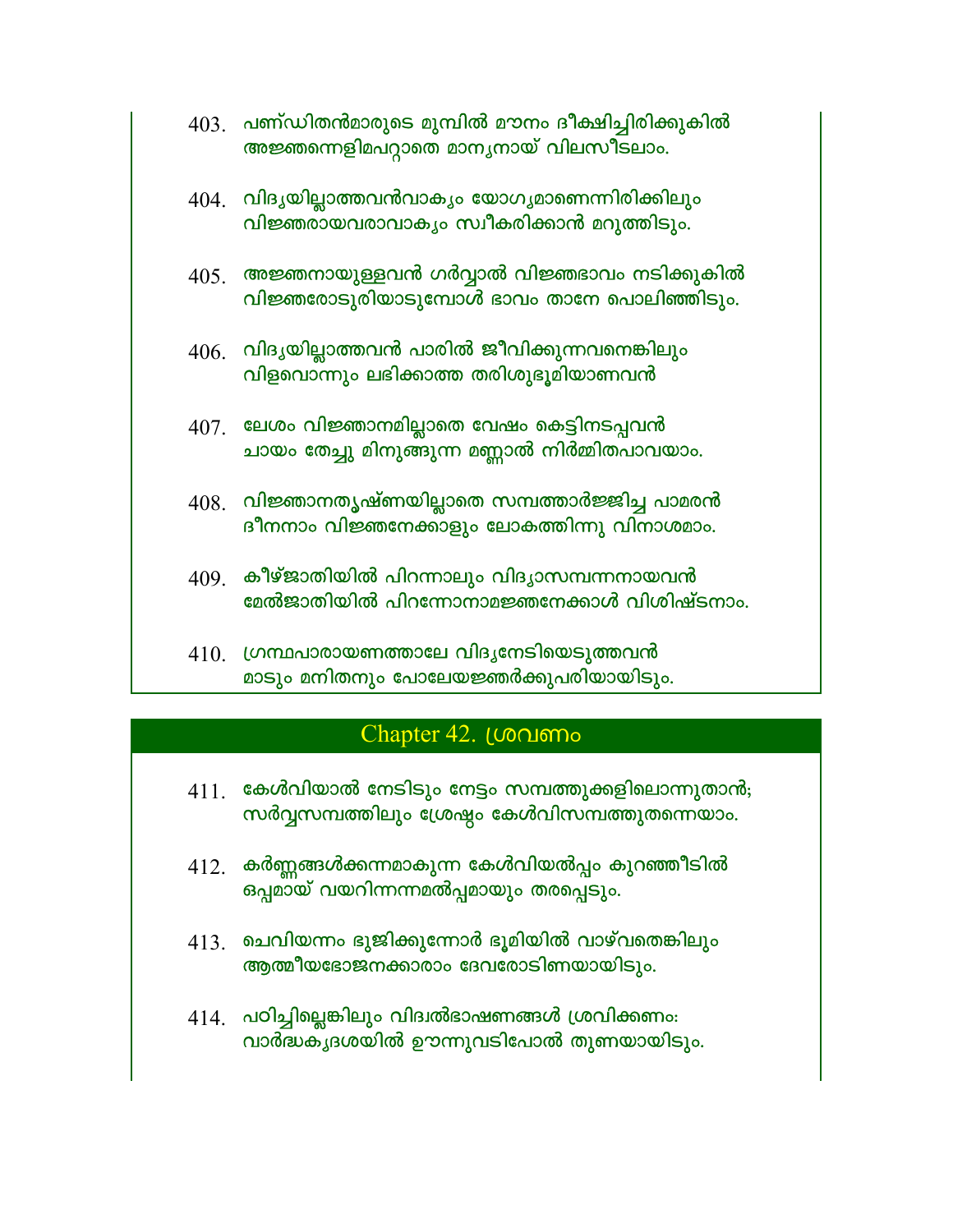- 415 പൂജ്യരായ മഹത്തുക്കൾ ചൊല്ലും വാമൊഴിയൊക്കെയും വഴുക്കിൽ താങ്ങുമൂന്നായി ജീവിതത്തിൽ തുണച്ചിടും.
- $416.$  അളവിൽ കുറവായാലും കേട്ടു വിദൃ പഠിക്കണം കേട്ടറിഞ്ഞളവിൽ മേന്മ കൈവരിക്കാൻ കഴിഞ്ഞിടും.
- $417$ . കേട്ടുമന്വേഷണത്താലും വിജ്ഞാനം നേടിയുള്ളവർ പൂർണ്ണധാരണയില്ലേലും ചൊല്ലാ വിഡ്ഡിത്തമേകദാ.
- $418$ . വിജ്ഞാനദ്ധ്വനികേറാത്ത കർണ്ണങ്ങൾ ധ്യാനമേൽക്കിലും ഓട്ടയില്ലാതെ, ബാധിര്യം ബാധിച്ചതിന് തുല്യമാം.
- $419$ . ശ്രേഷ്ഠമാകിയ തത്വങ്ങൾ ശ്രവിച്ചു പഴകാത്തവർ നന്മയാം വാർത്തകൾ ചൊൽവാൻ കെൽപ്പില്ലാത്തവരായിടും.
- $420$ . വിജ്ഞാനരുചികർണ്ണത്താൽ കേൾക്കാതെ, രസനാരുചി കൊണ്ടുതൃപ്തരിറന്നാലുമിരുന്നാലുമൊരേഫലം.

## Chapter 43. വിജ്ഞാനം

- $421$ . നാശമില്ലാതെ കാക്കുന്ന വസ്തുവാകുന്നു ബോധനം ശത്രുക്ക്ൾക്ക് നശിപ്പിക്കാൻ സാദ്ധ്യമല്ലാത്ത കോട്ടയും.
- $422$ . ദുർമാർഗ്ഗത്തിൽ ചരിക്കാതെ പാപചിന്തയിൽ മുഴ്കാതെ കാടുകേറുന്ന ചിത്തത്തെ കാക്കുന്നതറിവായിടും.
- 423. ശ്രദ്ധയിൽപ്പെട്ട കാരൃങ്ങളപ്പാടേ സ്വീകരിക്കൊലാ സത്യാസത്യം വിവേചിക്കാൻ വിജ്ഞാനം തുണയായിടും.
- 424. സ്വന്തം വാക്കുകൾ നിർബാധം ശ്രോതാക്കൾക്ക് ഗ്രഹിപ്പാനും കേൾപ്പതിൻ സതൃമോരാനും വിദൃയേറ്റം പ്രയോജനം.
- $425$ . ആദിയിൽ തുഷ്ടിയും രോഷം പിറകേ, കാണിക്കാതെയും സമൂഹസ്നേഹമാർജ്ജിക്കാൻ സഹായിപ്പത് വിദൃയാം.
- $426$ . ലോകത്തിൻ ഗതി സശ്രദ്ധമാരാഞ്ഞതിന് തക്കതായ് ഇഴുകിച്ചേർന്നു ജീവിക്കാൻ വിദൃതന്നെ തുണച്ചിടും.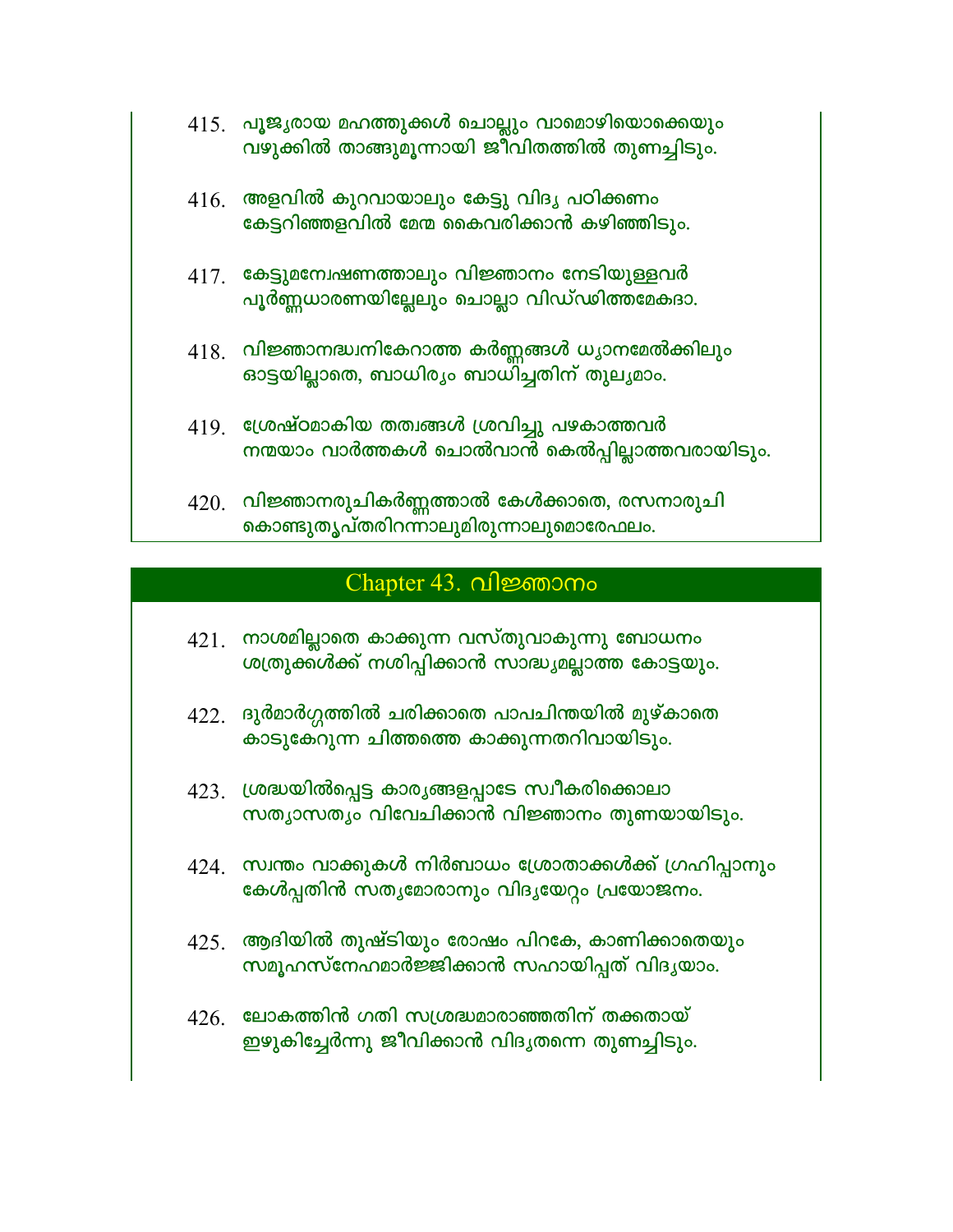- 427. ഭാവികാരൃങ്ങൾ മുൻകൂട്ടിയറിയും വിദൃയുള്ളവർ; വിദൃയില്ലാത്തവർക്കൊന്നും തന്നേമുന്നേയറിഞ്ഞിടാ.
- 428. ഭയപ്പെടേണ്ടും കാര്യങ്ങൾ ഭയന്നീടുന്നു ജ്ഞാനികൾ ഭയപ്പെടാതിരിക്കുന്നോരജ്ഞരെന്നത് നിശ്ചയം.
- 429. ദീർഘദൃഷ്ടിയോടെ ഭാവിയൂഹിച്ചീടുന്ന വിജ്ഞരിൽ നടുങ്ങത്തക്ക ദുഃഖങ്ങൾ നേരിടാനിടയായിടാ.
- $430$ . അറിവുള്ളോരെല്ലാമുള്ളോരൊന്നുമില്ലെന്നിരിക്കിലും; അറിവില്ലാത്തവരെല്ലാമുണ്ടാകിലുമില്ലാത്തവർ.

## Chapter 44. കുറ്റം

- $431$ . കാമക്രോധമദം പോലെ ദോഷങ്ങളിയലാത്തവർ ഭോഗങ്ങളളവില്ലാതെ വാഴ്ചയിലുടമപ്പെടും.
- $432$ . ഗുണമില്ലാത്ത ലോഭവും അളവില്ലാത്ത ഭോഗവും നന്മയില്ലാത്ത മാനവും നേതാക്കൾക്കരുതായ്മയാം.
- 433. കുറ്റം ഭയന്നമാലോകർ തിനയോളം കുറ്റങ്ങളെ പനയോളമെന്ന് കണ്ടു കാത്തു സൂക്ഷിച്ചുകൊള്ളുമേ.
- 434. കുറ്റം ചെയ്യുന്നതാണെങ്കിൽ ശത്രുതക്കിടയാക്കിടും തന്നാൽകുറ്റം ഭവിക്കാതെ കാത്തുകൊള്ളുന്നതുത്തമം.
- 435. കുറ്റം വരാതെ സൂക്ഷിക്കാൻ വയ്യാത്തവന്റെ ജീവിതം അഗ്നിയോടു സമീപിക്കും വൈക്കോൽ തുമ്പിന് തുലൃമാം.
- $436.$  ആത്മശോധനയാൽ സ്വന്തം കുറ്റം കണ്ടൊഴിവാക്കണം ശേഷമനൃരുടെ ദോഷം കണ്ടാൽ കുറ്റമൊഴിഞ്ഞിടും.
- 437. ധനത്താൽ നിറവേറ്റേണ്ടും ധർമ്മം ചെയ്യാതെ സ്വാർത്ഥനായ് കയ്യടക്കിയൊതുക്കുന്ന ധനം നാശമടഞ്ഞിടും.
- 438. ചെലവാക്കാൻ മടികാട്ടിപ്പിശുക്കാൽ ചേർത്തിവെച്ചിടും ധനത്തോടൊട്ടി നിൽക്കുന്ന കുറ്റം വമ്പിച്ചതായിടും.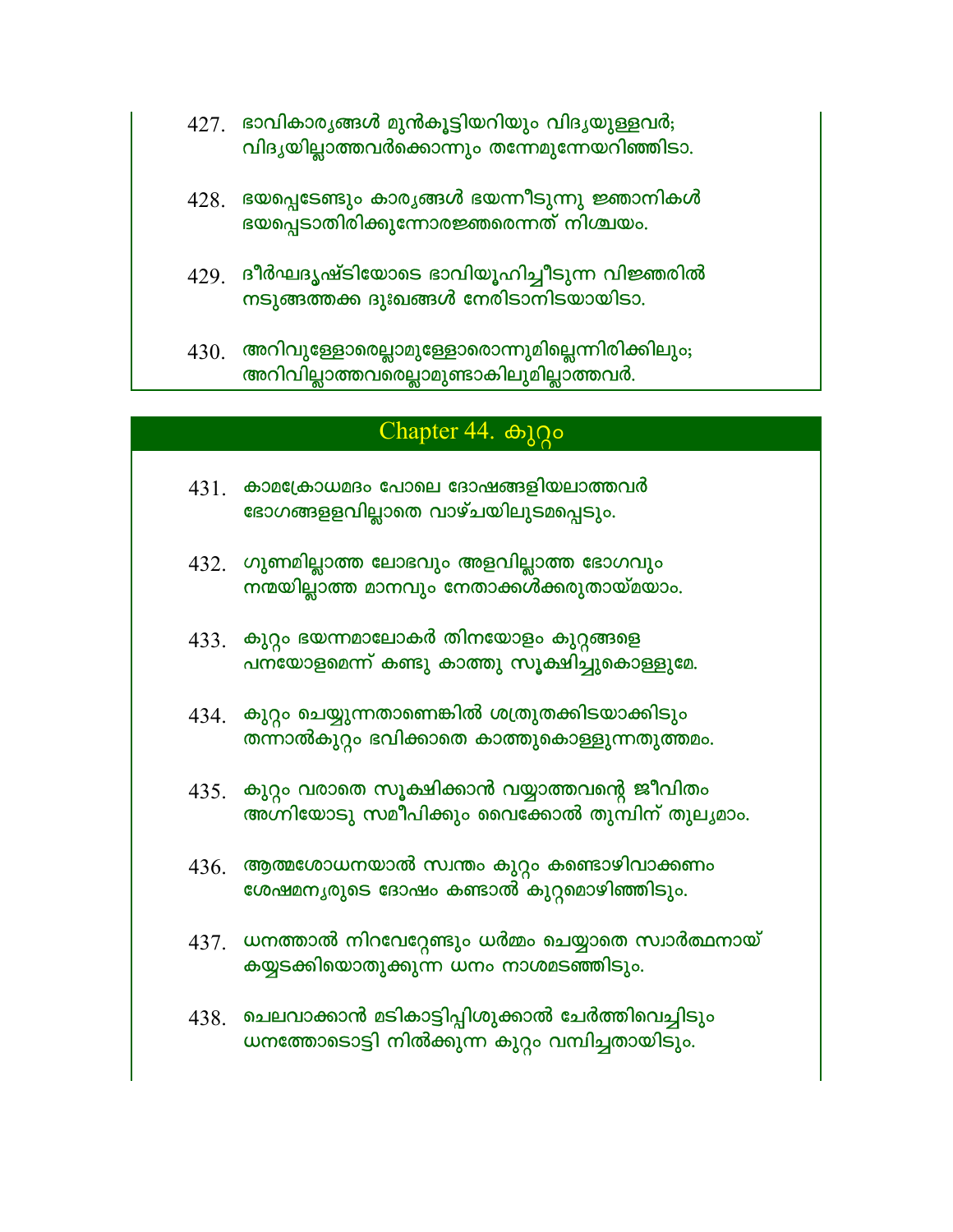- 439. ഒരു നാളും സ്വയം നന്മയെണ്ണിമേന്മ നടിക്കൊലാ നന്മ നൽകാത്ത കാരൃങ്ങൾ നിർവഹിക്കാതിരിക്കണം.
- $440$ . സ്വയമിച്ഛാനുഭോഗങ്ങൾ ഗോപൃമായ് തന്നെ വെക്കുകിൽ ശത്രുവാലുളവാകുന്ന ദ്രോഹമേൽക്കാതെ പാഴിലാം.

## Chapter 45. MANDONO

- $441$  ധർമ്മബോധത്തുടൻ തന്നിൽ മൂത്തവിദ്വൽജ്ജനങ്ങളെ ഗുണമേന വിചാരിച്ചു സ്നേഹമാർജ്ജിച്ചുകൊള്ളണം.
- 442. വന്നദോഷങ്ങളെപ്പോക്കി വരാവുന്നവയെക്കണ്ടു തടയാൻ ശേഷിയുള്ളോരെ സ്നേഹിച്ചു വശമാക്കണം.
- 443. യോഗൃരിൽ സ്നേഹമർപ്പിച്ചുമനുകൂലഭാവത്താക്കൽ സർവ്വകഴിവുക്ജേക്കാളും മികച്ച കഴിവായിടും.
- 444. തന്നേക്കാൾ യോഗൃരായുള്ള വൃക്തികൾ കൂട്ടുകാരായി വസിക്കും പടിവർത്തിക്കും പ്രാപ്തിയേറെ മികച്ചതാം.
- $445$ . യുക്തമാർഗ്ഗങ്ങൾ കണ്ടെത്തും പണ്ഡിതർ ലോചനങ്ങളാം രാജനും യോഗൃരായോരെ തേടിക്കൂടെ നിറുത്തണം.
- $446.$  അറിവും ധർമ്മവും ചേർന്നു യോഗൃന്മാരിലൊരുത്തനായ് തീർന്നാൽ ശത്രുവിരോധങ്ങളൊന്നും തന്നെ ഫലിച്ചിടാ.
- $447$ . മുഖം നോക്കാതെ നിർദ്ദേശം നൽകുന്ന ഗുണകാംക്ഷികൾ ഇരിക്കെ ദ്രോഹമേൽപ്പിക്കാനാർക്കാനും കഴിവാകുമോ?
- $448<sub>1</sub>$  നിർദ്ദേശം ധീരമായ് നൽകും മന്ത്രിയില്ലാത്ത മന്നവൻ കാവലില്ലാത്തവൻ; ശത്രു കൂടാതേ കെട്ടുപോയിടും.
- 449. മുതലില്ലാത്ത വൃാപാരിക്കില്ലാ ലാഭമതേവിധം രക്ഷക്കായ് തണിയില്ലാത്തോർക്കില്ലാ ജീവിതമേൽഗതി.
- $450.$  സജ്ജനമമതാതൃാഗം പലരോടും വഴക്കായി ശാത്രവം കൊൾവതേക്കാളും പൻമടങ്ങപകാരമാം

#### Chapter 46. No Coo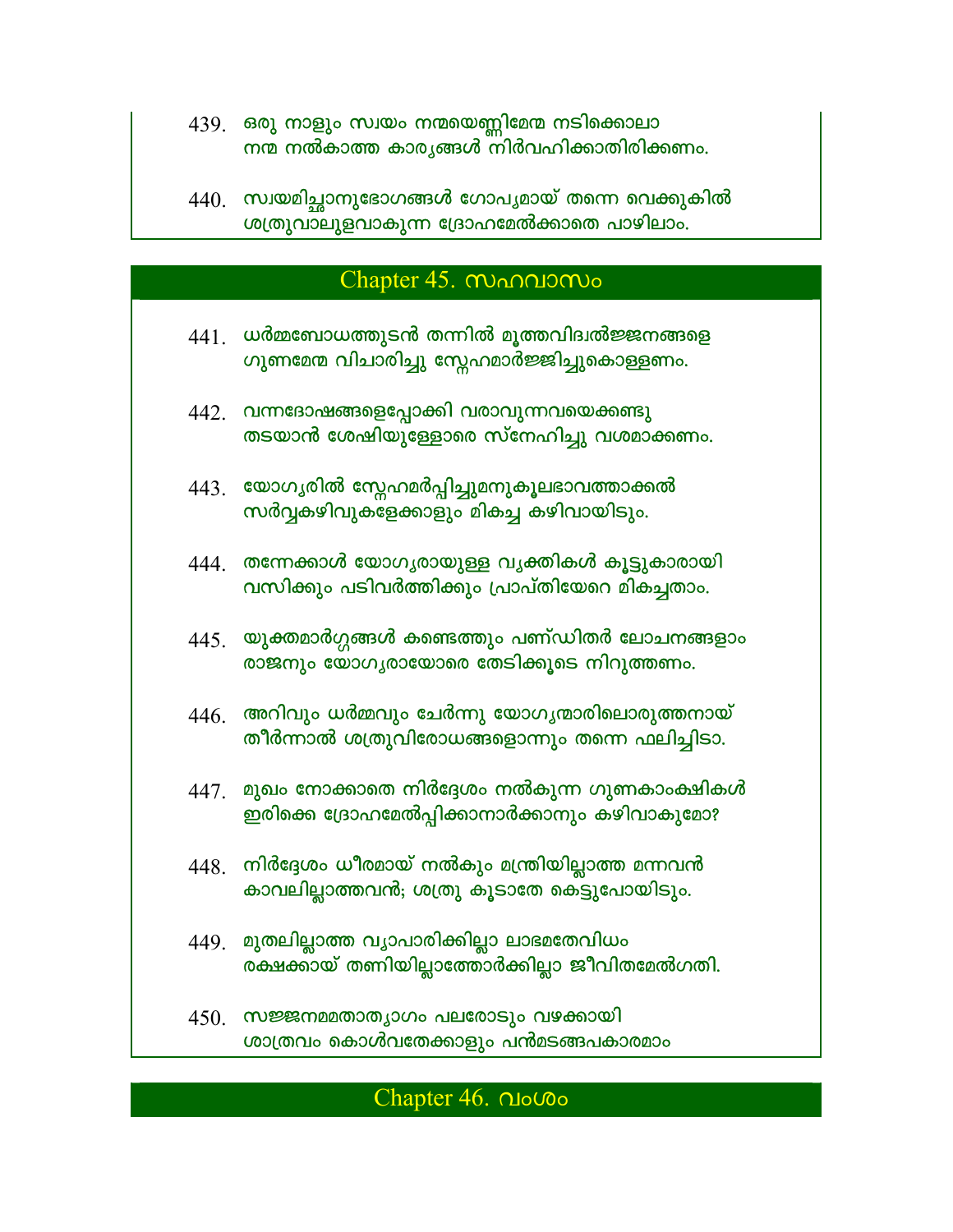| 451. | മേലാരിൻ സമ്പ്രദായങ്ങൾ കീഴോരിൽ ഭയഹേതുകം;<br>കീഴോർതങ്ങളുടെ രീതി ശ്രേഷ്ഠമെന്നാചരിച്ചിടും.            |
|------|---------------------------------------------------------------------------------------------------|
| 452. | നിലത്തിൻ ഗുണമേന്മക്ക് ചേർന്നതാമുറയും ജലം;<br>മനുജന്നറിവും താൻ ചേർന്നാളും വംശത്തിനൊത്തതാം.         |
|      | 453. പ്രകൃത്യാ പൊതുവിജ്ഞാനമെല്ലാവരിലുമുള്ളതാം;<br>ഏകൻ ചേർന്ന ഗണം നോക്കി ജനം വിലയിരുത്തിടും.       |
| 454. | ഒരുത്തന്നറിവെല്ലാം തന്നുള്ളിലുണ്ടാവതെങ്കിലും<br>സതൃത്തിലവനുൾക്കൊള്ളും വംശത്തിന്നനുയോജ്യമാം.       |
| 455. | ചെയ്തി ശുദ്ധി, മനോശുദ്ധിയിവരണ്ടുമൊരുത്തനിൽ<br>ജന്മനാ ചേർന്നിരിക്കുന്ന വംശത്താലേർപ്പെടുന്നതാം.     |
| 456. | ശുദ്ധമാനസമുള്ളോർ സൽകീർത്തിയോടെ വിളങ്ങിടും<br>വംശം നല്ലവരെങ്കിൽ ദുഷ്ക്കർമ്മകാരികളായിടാ.            |
| 457. | ജീവിതത്തിൽ മനശ്ശുദ്ധി നേട്ടങ്ങൾക്കിടയായിടും<br>വർഗ്ഗശുദ്ധിയുമുണ്ടെങ്കിൽ കീർത്തിമാനായ് ഭവിച്ചിടും. |
| 458. | മനോഗുണങ്ങളൊന്നേതാൻ ശ്രേഷ്ഠമായവയെങ്കിലും<br>മുഖ്യമായ് വൃക്തിയിൻ വർഗ്ഗമുന്നതന്മാർ ഗണിച്ചിടും.       |
| 459. | മനോനന്മയിനാൽ പരലോകം സന്തോഷമായിടും<br>മേലും ശ്രേഷ്ഠത പ്രാപിക്കും വംശനന്മയിനാലെയും.                 |
| 460. | ഉലകിൽ പെരുതാം താങ്ങായ് വേറില്ല കുലനന്മ പോൽ;<br>ഹീനവംശേപിറക്കും പോൽ തുമ്പമേകുന്ന ശത്രുവും.         |

# Chapter 47. പ്രവർത്തനം

- $461.$  വന്നേക്കാവും തളർച്ചയും തുടർന്നുള്ള വളർച്ചയും ലാഭവും ചർച്ച ചെയ്യേണം തൊഴിലാരംഭവേളയിൽ.
- 462. വൈദഗ്ദ്ധ്യം നേടിയുള്ളോരെ സംഘടിപ്പിച്ചു താനുമായ്<br>ചിന്തിച്ചു നിർവഹിച്ചീടിൽ പ്രയാസങ്ങളൊഴിഞ്ഞിടും.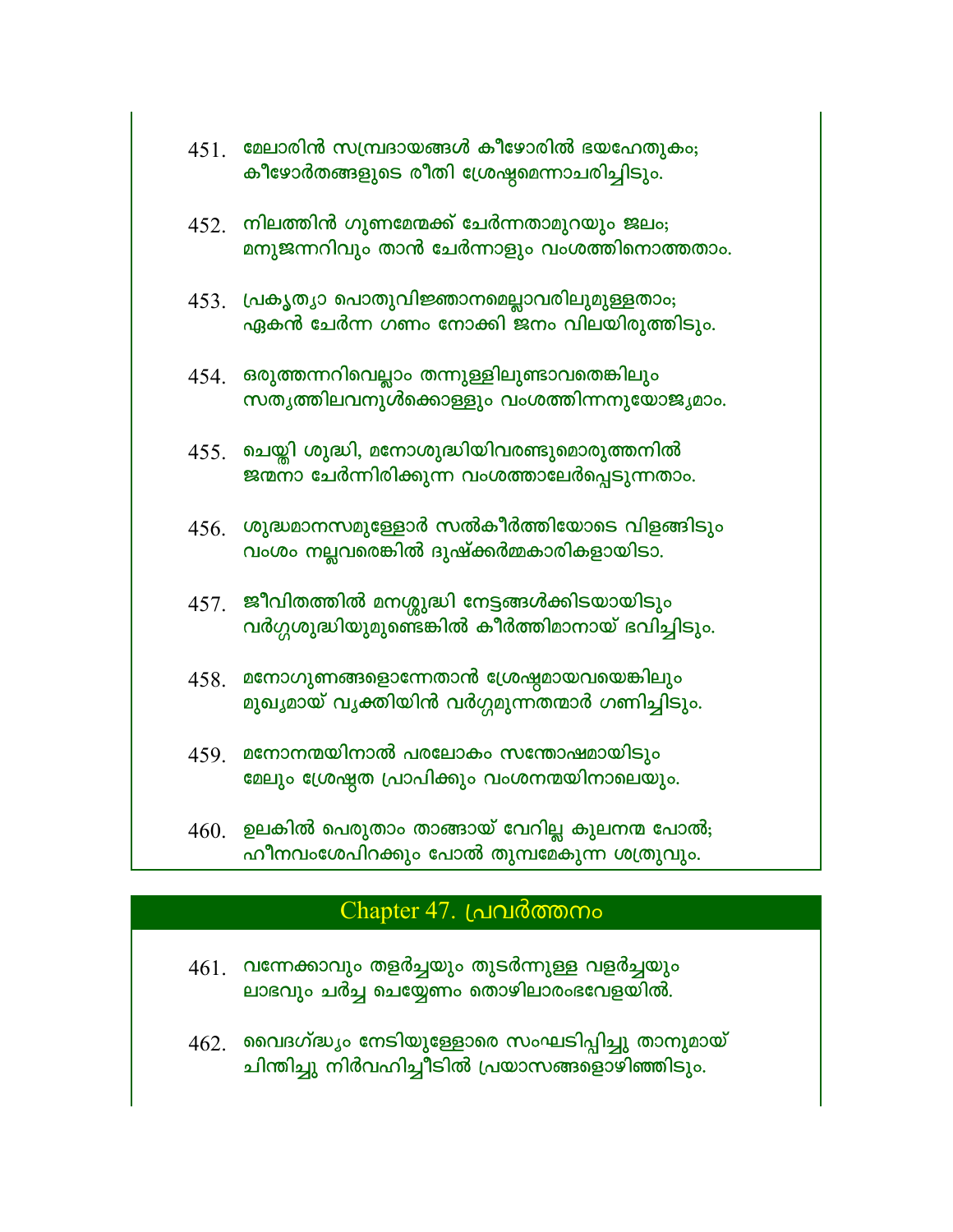| $4631$ ഭാവിലാഭം കൊതിച്ചും കൊണ്ടുള്ള സ്വത്തു നശിക്കുവാൻ |  |
|--------------------------------------------------------|--|
| ഹേതുവാകുന്ന കാരൃത്തിലേർപ്പെടാ വിദൃയുള്ളവർ.             |  |

- 464. മാനഹാനി വരുത്തുന്ന കുറ്റം ഭയപ്പെടുന്നവൻ ഭാവി സാദ്ധൃതയോരാതെ കാരൃമൊന്നും തുടങ്ങിടാ.
- 465. ഭവിഷൃത്തു ഗണിക്കാതെ കാരൃമെല്ലാം തുടങ്ങുകിൽ ശത്രുക്കൾ ശക്തി പ്രാപിക്കാനത് കാരണമായിടും.
- $466$ . ചെയ്തു കൂടാത്ത കാര്യങ്ങൾ ചെയ്താൽ നാശമടഞ്ഞിടും ചെയ്യേണ്ടുന്നവ ചെയ്യാതെ വിട്ടാലുമതു താൻ ഗതി.
- 467. കാര്യചിന്തന ചെയ്തിട്ട് സധൈര്യം ചെയ്യണം തൊഴിൽ ആരംഭിച്ചു കഴിഞ്ഞിട്ടു ചിന്തിക്കുന്നതു കുറ്റമാം.
- $468.$  വേണ്ടപോൽ ചിന്തചെയ്യാതെ പ്രാരംഭിക്കുന്ന സംഗതി തുണയായ് പലർ കാത്താലും നാശത്തിലാപതിച്ചിടും.
- 469. തൻഗുണങ്ങളെയാരാഞ്ഞു ചേരുംപടിക്ക് ചെയ്യാഞ്ഞാൽ നന്മ ചെയ്യുന്ന കാരൃത്തിൽ തെറ്റു വന്നു ഭവിച്ചിടും.
- $470$ . യോഗൃതക്ക് നിരക്കാത്ത കർമ്മം ലോകർ പഴിച്ചിടും തനിക്ക് താഴ്ച പറ്റാത്ത കാര്യം ചെയ്യാനൊരുങ്ങണം.

## Chapter 48. ശക്തി

- $471.$  തന്റേയും തൊഴിലിന്റേയും വലിപ്പം, ശത്രുവിന്റേയും ഇരുവർക്കും തുണയായോരിൽ വലിപ്പം കണ്ടു ചെയ്യണം.
- $472$  തനിക്ക് ചേർന്ന തൊഴിലുമറിയേണ്ടും കാരൃങ്ങളും അറിഞ്ഞു മുഴുകുന്നോർക്ക് കാരൃമെല്ലാം നടന്നിടും.
- 473. സ്വശക്തി നോക്കാതെ മനശ്ശക്തിയാലേ സുശക്തരിൽ ഏറ്റുമുട്ടിപ്പരാജയമേറ്റു വാങ്ങിയനേകരും.
- 474. അന്യരോടൊത്തു പോകാതെ സ്വന്തം കഴിവ് നോക്കാതെ അഹങ്കാരം നടിക്കുന്നോരതിശീഘ്രം നശിച്ചിടും.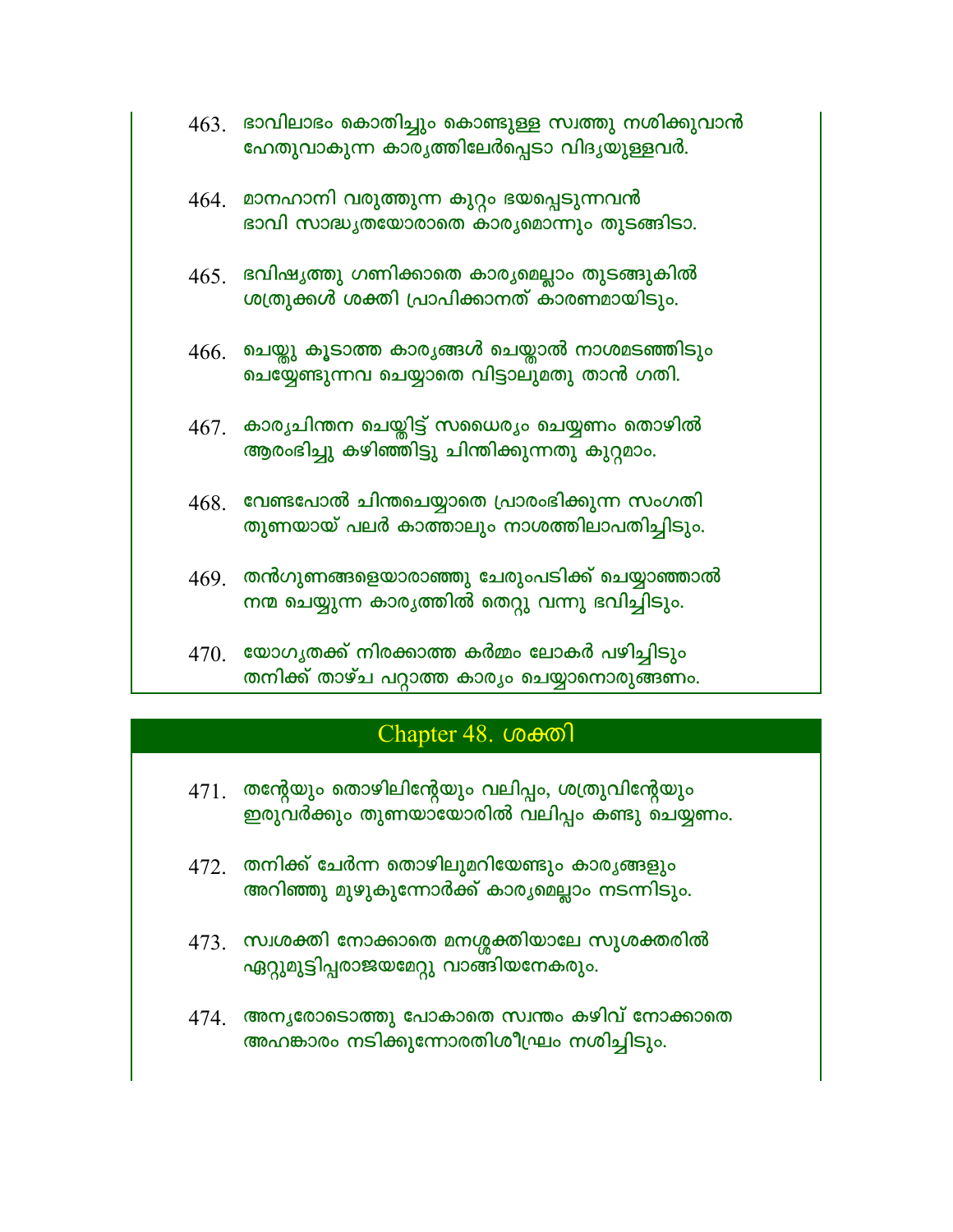| 475. | മയിലിൻ ചിറകായാലും വണ്ടിയിൽ കൊണ്ടുപോകവേ      |  |
|------|---------------------------------------------|--|
|      | ഭാരം ദുർവഹമായെങ്കിൽ വണ്ടിയച്ചു മുറിഞ്ഞുപോം. |  |

- $476$ . വൃക്ഷത്തിൽ കയറീടുന്നോൻ കാക്കാച്ചില്ലയിലെത്തിയാൽ പിന്നെയും കയറാനുള്ള ശ്രമം മൃത്യുവരിക്കലാം.
- $477$  സ്വന്തം നിലയറിഞ്ഞിട്ടേ ദാനമനൃന്ന് ചെയ്തിടൂ ദാനമങ്ങിനെ ചെയ്തെന്നാൽ ശേഷം സ്വത്തിന് രക്ഷയാം.
- 478. വരവേറെക്കുറഞ്ഞാലും കൂടുതൽ ചെലവാക്കാതെ നിയന്ത്രണം പാലിച്ചെന്നാലതിനാലില്ല ദൂഷണം.
- $479$ . അർത്ഥപുഷ്ടി ഗണിക്കാതെ ധൂർത്തനായ് വിളയാടുകിൽ താനിരിപ്പത് പോൽ തോന്നുമില്ലാതായി നശിച്ചിടും.
- $480.$  ധനസ്ഥിതി ഗൗനിക്കാതെ ദാനശീലം വളർത്തിയാൽ ക്രമത്തിൽ ധനമെല്ലാം പോയ് ദാരിദ്രത്തിൽ പതിച്ചിടും.

## Chapter 49. 6000

- $481$ . പകലിൽ കാക്കതോൽപ്പിക്കും ഭീമനായുള്ള മൂങ്ങയെ ശത്രുവെ നേരിടും രാജൻ കാലം നോക്കിയിറങ്ങണം.
- 482. കാലത്തിന്നനുയോജ്യമായ് കാര്യങ്ങൾ നിറവേറ്റണം ധനം നീങ്ങാതെ തൻകൂടെ കെട്ടും പാശമതാണ് താൻ.
- $\,483$  പണിക്ക് ചേർന്ന സാമഗ്രി കൂടെയുണ്ടായിരിക്കവേ തക്കകാലം തുടങ്ങീടിൽ തൊഴിലെല്ലാം മഹത്തരം.
- 484 നാാടിന്നൊത്തവിധം, കാലംനോക്കിവേലമുടിക്കുകിൽ ലോകം തന്നെയടക്കാനായാശിച്ചാൽ നിറവേറിടും.
- $485.$  ലോകം വെല്ലാൻ കൊതിക്കുന്നോർ മനം കലങ്ങിപ്പോകാതെ തക്കകാലമടുക്കാനായ് കാത്തിരിക്കുന്നു മൗനമായ്.
- 486. പോരാടുമജവീരന്മാരായുവാൻ പിൻവലിഞ്ഞപോൽ ശത്രുവോടേറ്റു മുട്ടാനായ് കാലം പാർക്കുന്നു ശക്തിമാൻ.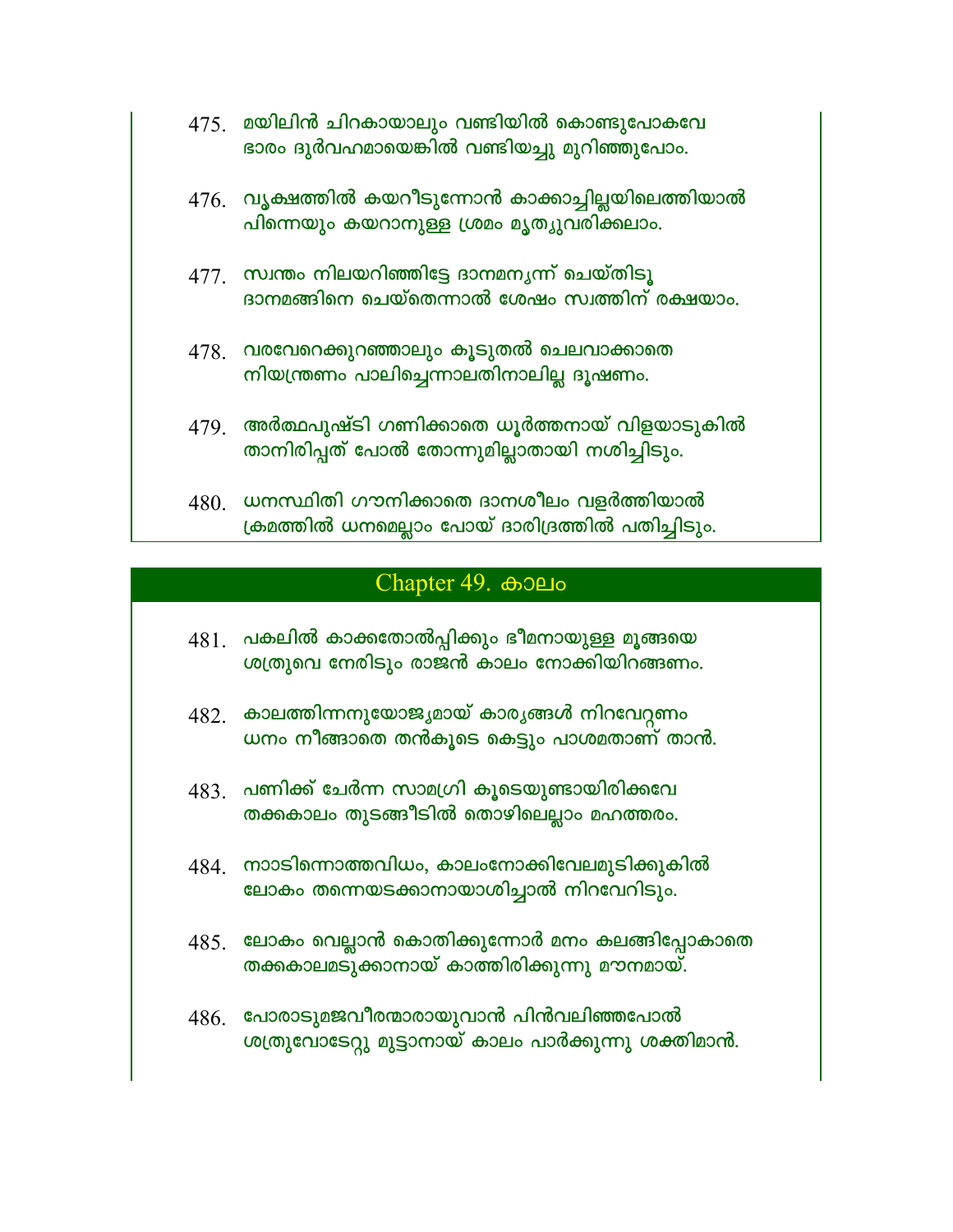- $487$ . ശത്രുവിൻ ദ്രോഹമേൽക്കുമ്പോൾ സത്വരം, ബുദ്ധിയുള്ളവൻ, പകപോക്കാതെ കാക്കുന്നു തക്കകാലം വരും വരെ.
- $488.$  പകയനെക്കാണും നേരം നയത്തിൽ പെരുമാറണം നാശകാലമടുക്കുമ്പോൾ തലതാനേ നിലം തൊടും.
- 489. സന്ദർഭം വിരളം തന്നെ; വന്നുചേരുന്നതാകുകിൽ സത്വരം വേണ്ട കാരൃങ്ങൾ നിർവഹിച്ചിടണം പുമാൻ.
- $490<sub>1</sub>$  കൊക്കുപോൽ കാത്തിരിക്കേണം നല്ലവേളയടുക്കുവാൻ വേളയിൽ കൊക്കിനെപ്പോലെ കൊത്തണം ലക്ഷൃവസ്തുവിൽ.

#### Chapter 50. munomo

- $491$ . പണിക്കേറ്റ സ്ഥലം മുമ്പേ കണ്ടു വെക്കാതെ ശത്രുവെ നേരിടാനരുതേ, ബലഹീനനെന്നും നിനക്കൊലാ.
- 492. ശക്തിയിലദ്വീതിയൻതാനെന്നു ലോകം ഗണിക്കിലും രോധിയായുതകും കോട്ടക്കേകണം പൂർണ്ണരക്ഷണം.
- 493. സ്ഥാനം നല്ലതറിഞ്ഞെങ്കിൽ സ്വന്തത്തെക്കാത്തു ശത്രുവെ നേരിട്ടാൽ ബലഹീനന്നും ജയിക്കാം ശക്തനെന്ന പോൽ.
- 494. ആത്മരക്ഷയിൽ ശ്രദ്ധിച്ചും നല്ലിടം നോക്കി നിൽക്കുകിൽ ശത്രുവിൻ ജയമോഹങ്ങൾ ലക്ഷ്യം കാണാതെ തോറ്റിടും.
- 495 നീരിൽ മുതല നീന്തുമ്പോൾ വെല്ലുന്നു സകലത്തെയും ജലം വിട്ടു പുറത്തായാലെല്ലാരും വിജയിച്ചിടും.
- $496$ . ഉരുളും തേരുകൾ പായുന്നില്ല തണ്ണീർ കയത്തിനിൽ സാഗരേയൊഴുകും കപ്പലോടാ ഭൂമിയിലെന്ന പോൽ.
- 497. ബുദ്ധിപൂർവ്വം സ്ഥലം കണ്ടു ശത്രുവേ നേരിടുമ്പോഴേ ഡൈര്യമല്ലാതെ മറ്റേതു തുണയാവശ്യമില്ല കേൾ.
- 498. ചെറുസൈനൃവുമായ് വാഴും മന്നനെ വമ്പനായവൻ നശിപ്പിക്കാനൊരുമ്പെട്ടാൽ മഹത്വം കെട്ടു പോയിടും.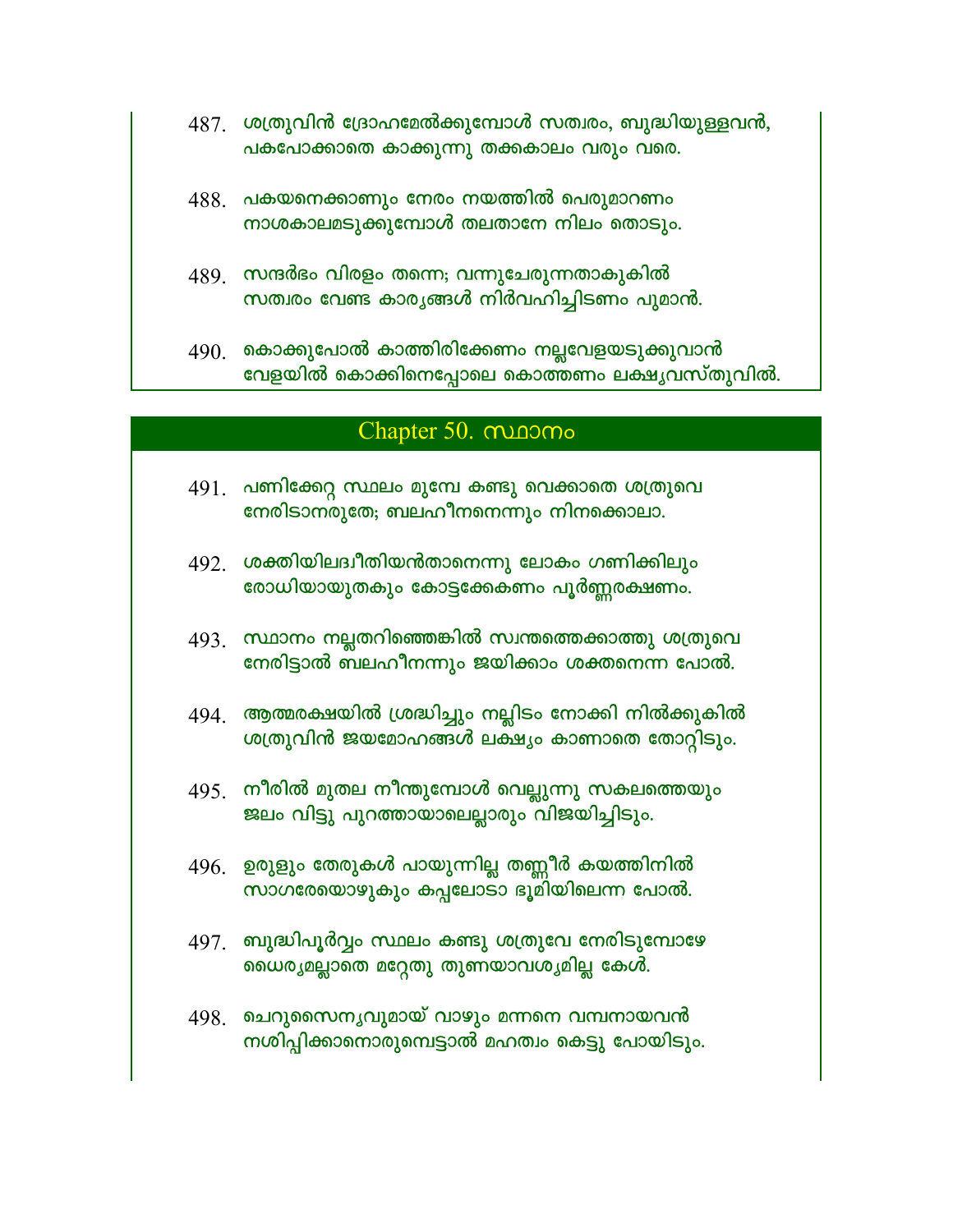- 499. കോട്ട സൈനൃങ്ങളിൽ ശക്തി മികവേ കുറവാകിലും ശത്രുവേ സ്വന്തനാട്ടിൽ ചെന്നാക്രമിക്കൽ പ്രയാസമാം.
- $500.$  കുന്തമേന്തിയ ധീരന്മാരിരിക്കും ഗജവീരരെ ചളിയിൽ കാലകപ്പെട്ടാൽ നരിയും കൊന്നു വീഴ്ത്തിടും.

http://www.geocities.com/ashrafnvk/kur-mal/malCONT.htm **Source: Double-V** 

Route your comments & suggestions to the author through nvkashraf@rediffmail.com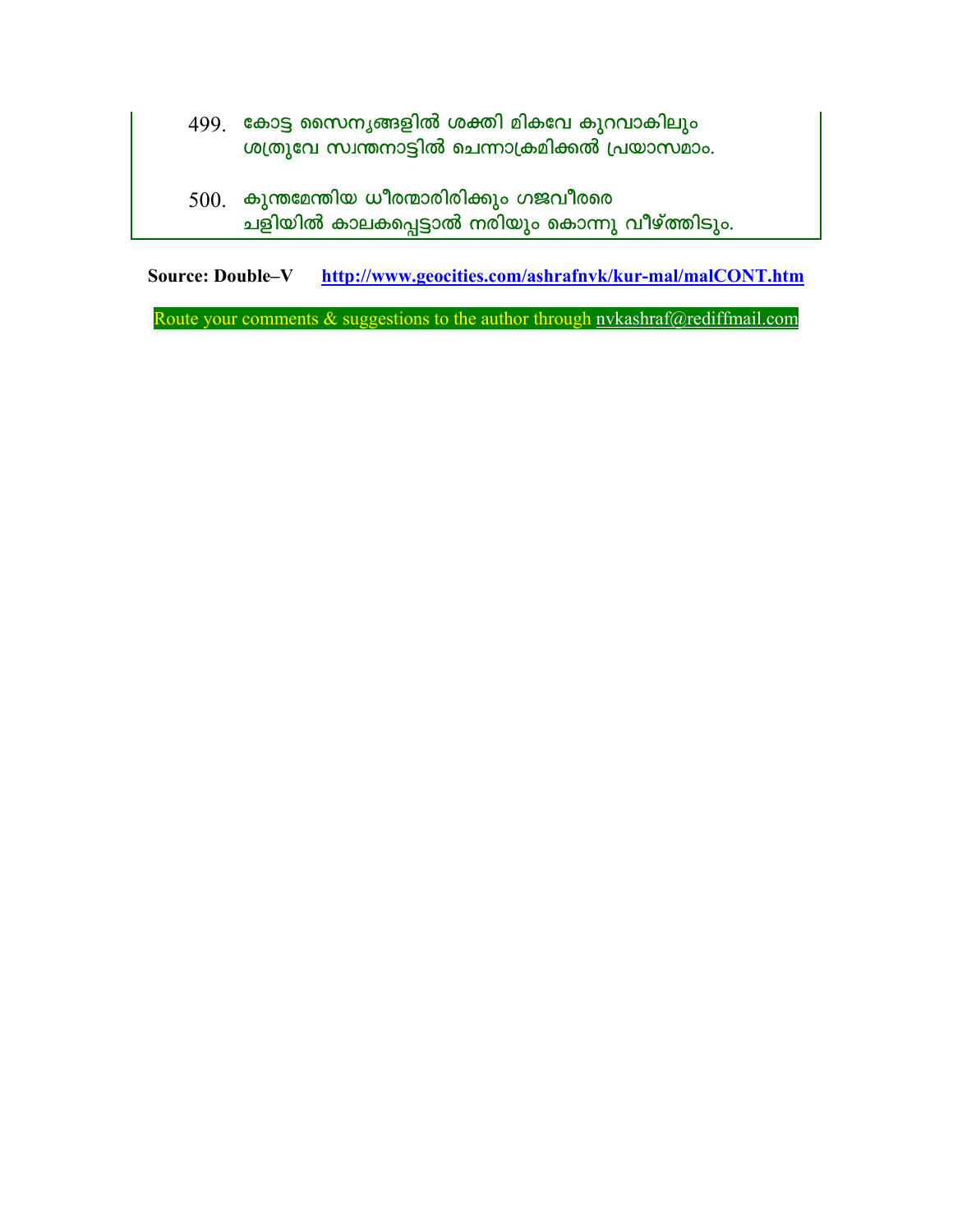

# Thirukkural in Malayalam മലയാളത്തിൽ തിരുക്കുറൾ

## Chapter 51. QIO6Mo

- ധർമ്മാർത്ഥ കാമങ്ങളിലും ജീവനിൽ ഭയപ്പാടിലും 501. ശോധനാ ചെയ്തശേഷം താൻ വൃക്തിയെ നിർണ്ണയിക്കണം.
- $502.$  കുലജൻ, കുറ്റമില്ലാത്തോൻ, പഴി പേടിച്ചു പാപങ്ങൾ ചെയ്വാൻ നാണ്മിയന്നവൻ വിശ്വാസത്തിലെടുക്കലാം.
- 503. ഏറെ ഗ്രന്ഥം പഠിച്ചോനും കുറ്റമറ്റവനാകിലും സൂക്ഷ്മശോധനയിൽ വിദ്വാനാണെങ്കിൽ യോഗൃനാണയാൾ
- $504$ . ഗുണങ്ങളും ദോഷങ്ങളുമാരാഞ്ഞു പരികീർത്തിച്ചു ഭാരമുള്ള വിഭാഗത്തിൽ വൃക്തിയെച്ചേർത്തു ചൊല്ലണം.
- $505$ . മാനൃനോ ഹീനനോയെന്ന തീരുമാനമെടുക്കുവാൻ ഉരകല്ലായ് യഥാർത്ഥത്തിൽ വൃക്തി കർമ്മങ്ങൾ തന്നെയാം.
- 506. സമൂഹബന്ധമില്ലാത്തോർ വിശ്വസ്തരായ് ഗണിച്ചിടാ പഴിയിൽ ഭയമില്ലാത്തോരാകയാൽ പിഴ ചെയ്യിടും.
- 507. സ്നേഹബന്ധം കണക്കാക്കി വിജ്ഞനല്ലാത്ത വൃക്തിയെ വിശ്വസ്തനായ് വരിച്ചെന്നാലജ്ഞാനം പെരുതായ് വരും.
- $508.$  ബന്ധമില്ലാത്തവൻ സ്വന്തമെന്ന ഭാവത്തിലേൽക്കുകിൽ തനിക്കും താവഴിക്കാർക്കും ദുഃഖത്തിന്നിടയായിടും.
- 509. പരിശോധന കൂടാതെയെടുത്തീടരുതാരെയും എടുത്തപിൻ സന്ദേഹത്തിൽ നിറുത്തുന്നതഭംഗിയാം.
- $510$ . ശോധിക്കാതെയെടുത്താലും ശോധിച്ചെടുത്തവൻ മേലേ സന്ദേഹിച്ചു നടന്നാലും ഖേദത്തിന്നിടയായിടും.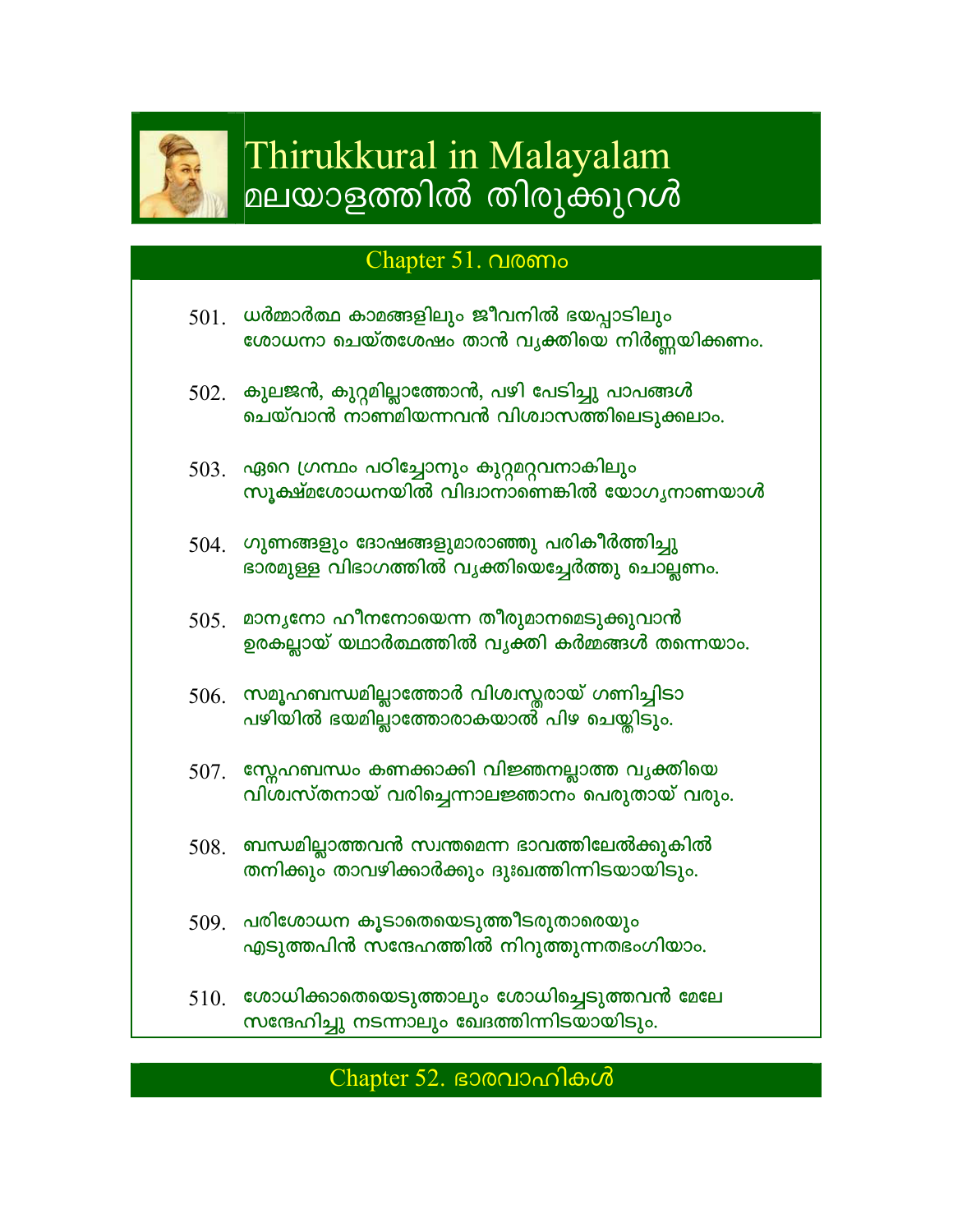| $511$ . നന്മതിന്മകളാരാഞ്ഞു നന്മ മാത്രം ഗ്രഹിച്ചിടും |
|-----------------------------------------------------|
| വിവേകി കർമ്മയോഗൃനായെന്നും സ്വീകാരൃനായിടും.          |

- 512. വരുമാനം വരും മാർഗ്ഗം പെരുപ്പിച്ചും തടസ്സങ്ങൾ നീക്കാൻ കെൽപ്പുടയോൻ തന്നെ കർമ്മത്തിന്നനുയോജൃനാം.
- $513.$  സ്നേഹം, വിശ്വസ്തതാ, വസ്തുബോധ, മതൃാർത്ഥിമോചനം ഏതൽ ചതുർഗുണത്താലേ യോഗൃനെന്നെറിയപ്പെടും.
- $514$ . സർവ്വശോധനയും തേറി പ്രഗത്ഭനായിക്കാൺകിലും പ്രതേക തൊഴിലിൽ പ്രാപ്തർ ലോകത്തിൽ പലർ കാണലാം.
- $515.$  പൂർണ്ണമായ് വേല ചെയ്വാനായ് കഴിവുള്ളവരല്ലാതെ യോഗൃരെന്ന് നിനപ്പോരെ ജോലിക്ക് നിയമിച്ചിടാ.
- $516.$  തൊഴിലാളിയെയും പിന്നെ തൊഴിയിൽ ചെയ്യുന്ന രീതിയും ഗൗനിച്ചു സമയം നോക്കി തൊഴിലിൽ നിശ്ചയിക്കണം.
- $517.$  ഒരു ജോലിയൊരുത്തൻ തൻ വശമുള്ളായുധത്താലേ ചെയ്യുമെന്നുസ്ഥിരപ്പെട്ടാലവന്നാ ജോലി നൽകലാം.
- $518.$  തൊഴിലിന്നൊരാൾ യോഗൃനെന്നുറപ്പായിക്കഴിഞ്ഞെന്നാൽ അത്തൊഴിൽ പണിയാൻ പോരുമുന്നതസ്ഥാനമേകണം.
- $519$ . തൊഴിൽ തൽപ്പരനായുംകൊണ്ടതിൽ മുഴ്കിയിരിപ്പോനിൽ അതൃപ്തി ഭാവിക്കുന്നെങ്കിലൈശ്വര്യം കെട്ടടങ്ങിടും.
- $520<sub>1</sub>$  രാജഭൃതൃർ കെടാതങ്ങു വാഴുകിൽ രാജൃവും കെടാ; ആകയാലവർ നീക്കങ്ങൾ മന്നവൻ ശ്രദ്ധവെക്കണം.

## Chapter 53. mugamo

- $521.$  ഒരുത്തൻ കാലദോഷത്താൽ ദാരിദ്രൃത്തിൽ പതിക്കിലും മുൻകാലസ്റ്റേഹബന്ധങ്ങൾ സ്വജനങ്ങളിൽ കാണലാം.
- 522. സ്വജനസ്നേഹമെപ്പോഴും കുറയാതെലഭിക്കുകിൽ പലരൂപത്തിലും സ്വന്തം ശക്തിയേറിവരുന്നതാം.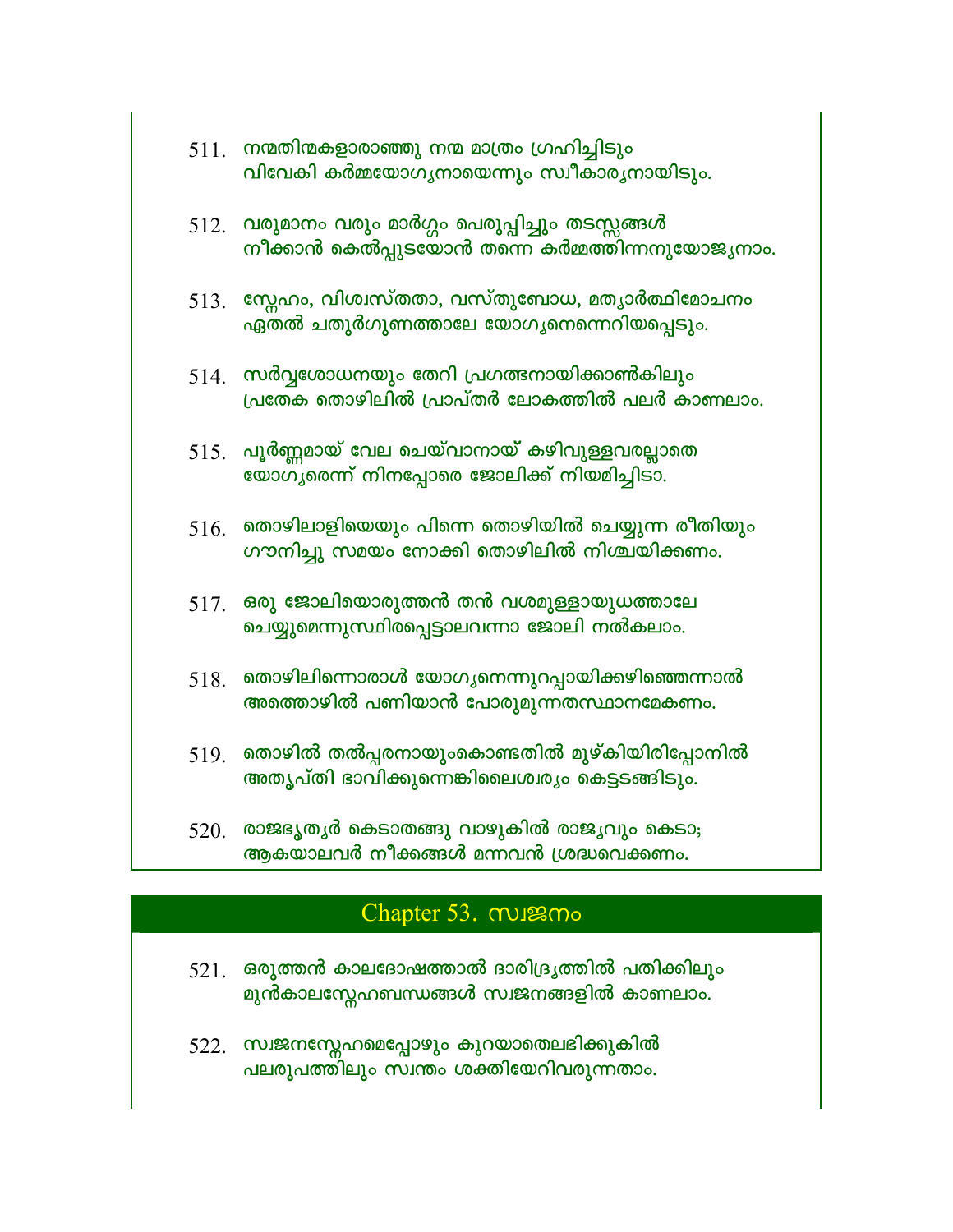| 523. | കുഡുംബാദികളും ചേർന്നു കലർന്നു കഴിയാത്തവൻ<br>കരയില്ലാക്കുളത്തിങ്ങൽ നീർ നിറഞ്ഞത് പോലെയാം.                    |
|------|------------------------------------------------------------------------------------------------------------|
|      | $524$ . ധനപുഷ്ടിവരും കാലം സ്വജനങ്ങളെയൊക്കെയും<br>സ്റ്റേഹിച്ചു തഴുകിക്കൂടെ നിർത്തി ജീവിപ്പതാം സുഖം.         |
|      | <u>525. ഭാനശീലമതോടൊപ്പം വാഗ്മാധുരൃവുമുള്ളവൻ</u><br>സ്റ്റേഹമായ് സ്വജനത്താലേ ചുറ്റപ്പെട്ടു കഴിഞ്ഞിടാം.       |
|      | $526$ . കോപമില്ലായ്മയും വാരിക്കൊടുപ്പും ശീലമായവൻ<br>സ്റ്റേഹബന്ധം പുലർത്തുന്നോനതുലൃൻ ലോകദൃഷ്ടിയിൽ.          |
|      | $527$ . കാകൻ കൊറ്റു ലഭിക്കുമ്പോൾ കൂകിക്കൂട്ടുന്നു കൂട്ടരേ<br>അത്തരം ശീലമുണ്ടായാൽ ശക്തിവർദ്ധിച്ചു വന്നിടും. |
|      | $528$ . മേന്മയും താഴ്മയും മന്നൻ ജനമദ്ധ്യേ പുലർത്തുകിൽ<br>ചൂഷണം ചെയ്തു ജീവിക്കാൻ സ്വന്തക്കാരേറെ മുൻവരും.    |
|      | 529. യാതൊരു കാരണത്താലേ സ്വജനം വിട്ടുപോകുകിൽ<br>കാരണം വിട്ടുമാറുമ്പോൾ വീണ്ടും താനേയടുത്തിടും.               |
|      | 530. പിരിഞ്ഞു പോയവൻ വന്നാലാഗ്രഹം നിറവേറ്റിപ്പിൻ<br>പരിശോധന ചെയ്തിട്ടു ഭൂപാലൻ കൂടെ നിർത്തണം.                |

## Chapter 54. **anml**

- $531.$  അരിമോദത്താലുണ്ടാകും വിസ്മൃതി കാരണത്താലെ വീഴ്ചകൾ സംഭവിച്ചീടൽ കോപത്തേക്കാൾ വിനാശമാം.
- $532.$  തുടർന്ന ദാരിദ്രൃത്താലേ വിവരം കെട്ടു പോണപോൽ വിസ്മൃതിയെന്ന ദോഷത്താൽ യശസ്സും കെട്ടുപോയിടും.
- 533. മറതിക്കിരയായോർക്ക് കീർത്തിമാനായ് ഭവിക്കുവാൻ സാദ്ധ്യമല്ലെന്ന് പൂർവ്വീക ഗ്രന്ഥമേകസ്വരത്തിലാം.
- 534. കോട്ടയുള്ളത് കൊണ്ടില്ല ഭയന്നോർക്ക് പ്രയോജനം ഒർമ്മയില്ലാത്തവന്നനൃ നമയാലേ ഗുണം വരാ.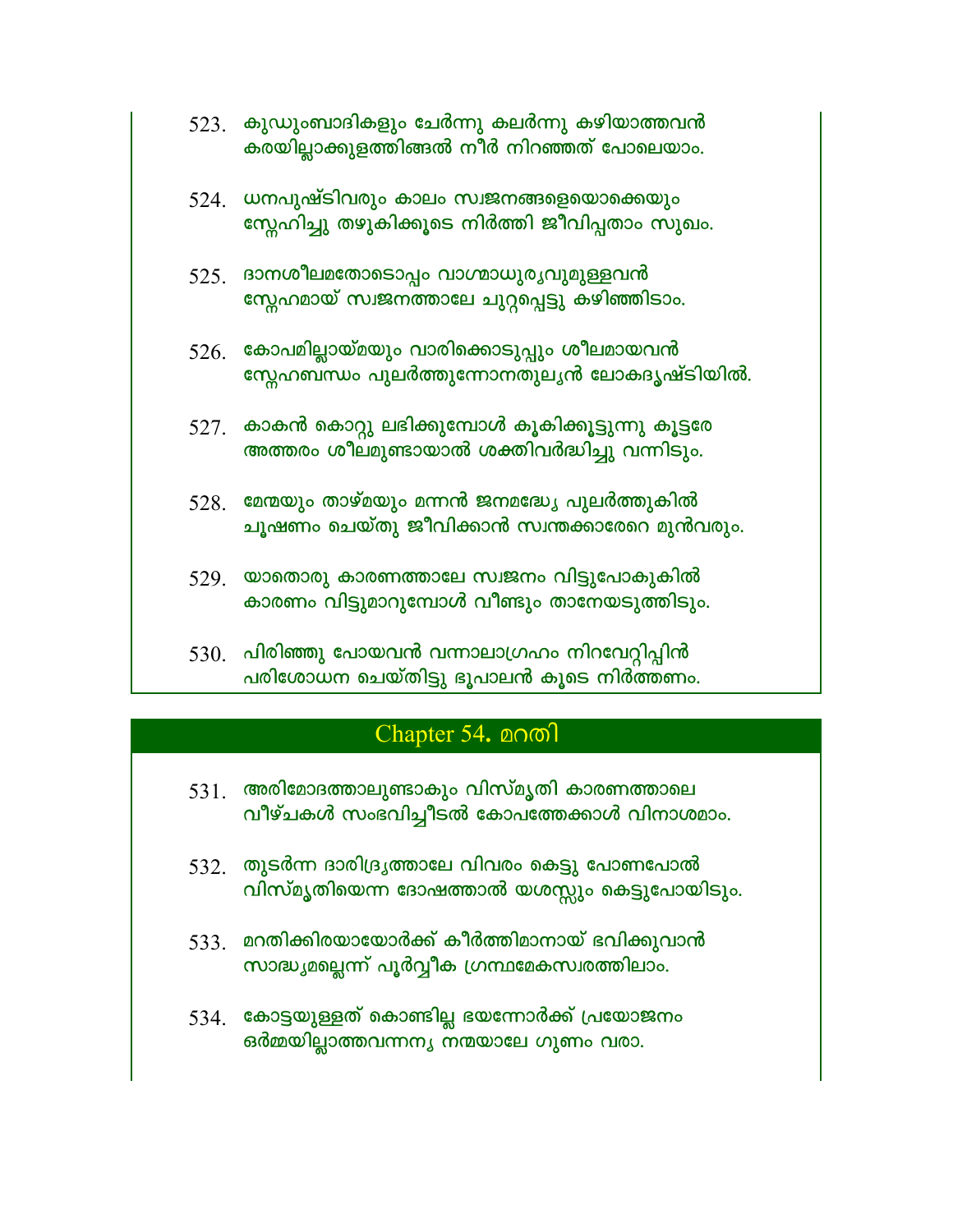| $535$ . ഭാവിയാപത്ത് മുൻകൂട്ടി കണ്ടടക്കാൻ മറന്നവൻ  |
|---------------------------------------------------|
| ദുഃഖം വന്നു ഭവിക്കുമ്പോൾ വീഴ്ചയോർത്തു തപിച്ചിടും. |

- 536. കാലമെല്ലാത്തിലും, സർവ്വ തരക്കാരെ സംബന്ധിച്ചും വിസ്മരിക്കാതിരുന്നീടിൽ തുലൃമില്ലാത്ത നന്മയാം.
- 537. മറക്കാത്ത മനസ്സാലേ കാര്യങ്ങൾ നിറവേറ്റിയാൽ അസാദ്ധ്യമായ കാര്യങ്ങളൊന്നുമില്ലെന്ന് ചൊല്ലിടാം.
- $538.$  യോഗ്യരാൽ പറയപ്പെട്ട ധർമ്മങ്ങൾ നിറവേറ്റുവാൻ മറന്നാലേഴു ജന്മത്തിൽ നന്മയൊന്നും വളർന്നിടാ.
- $539$ . ആഹ്ലാദത്തിൽ മതിക്കുമ്പോളോർക്കണം പണ്ടാഹ്ലാദത്തിൽ മറന്ന കാരണത്താലേ കെട്ടുപോയ ജനങ്ങളെ
- $540$ . നിനച്ച കാര്യമെപ്പോഴുമോർത്തുയത്നം നടത്തുകിൽ നിശ്ചയം നിറവേറാത്തതൊന്നുമേയില്ല ഭൂമിയാൽ.

### Chapter 55. BOOMo

- 541. ഏതുകാരൃത്തിലും പക്ഷഭേതം കൂടാതെ സതൃമായ് കാരൃമറിഞ്ഞു വേണ്ടുന്നതെല്ലാം ചെയ്വത് നീതിയാം.
- $542$  ലോകത്തിൽ ജീവജാലങ്ങൾക്കാശ്രയം മഴയെന്ന പോൽ പ്രജകൾക്കാശ്രയം നീതി നിർവ്വഹിക്കുന്ന രാജനാം.
- 543. വേദഗ്രന്ഥം പ്രകാശിക്കും ധർമ്മനീതിക്കു മുന്നമായ് രാജ്യം രക്ഷിച്ചു പാലിച്ചു രാജനീതി യഥാവിധി.
- 544 ലോകം കീഴ്പ്പെട്ടു നിൽക്കുന്നു സ്നേഹപൂർവ്വം ജനങ്ങളെ തന്നോടു ചേർത്തു വാഴുന്ന രാജൻ് തൻ ചരണങ്ങളിൽ.
- $545$ . നീതിയായ് ഭരണച്ചെങ്കോൽ നിലനിൽക്കുന്ന ഭൂമിയിൽ കാലത്തിൽ മഴയുണ്ടാകും കൂടേ നൽവിളവും വരും.
- 546. രാജ്യത്തിൻ വിജയാധാരം യോധനായുധമല്ലകേൾ നീതിപൂർവ്വകമായുള്ള രാജവാഴ്ചയതൊന്നു താൻ.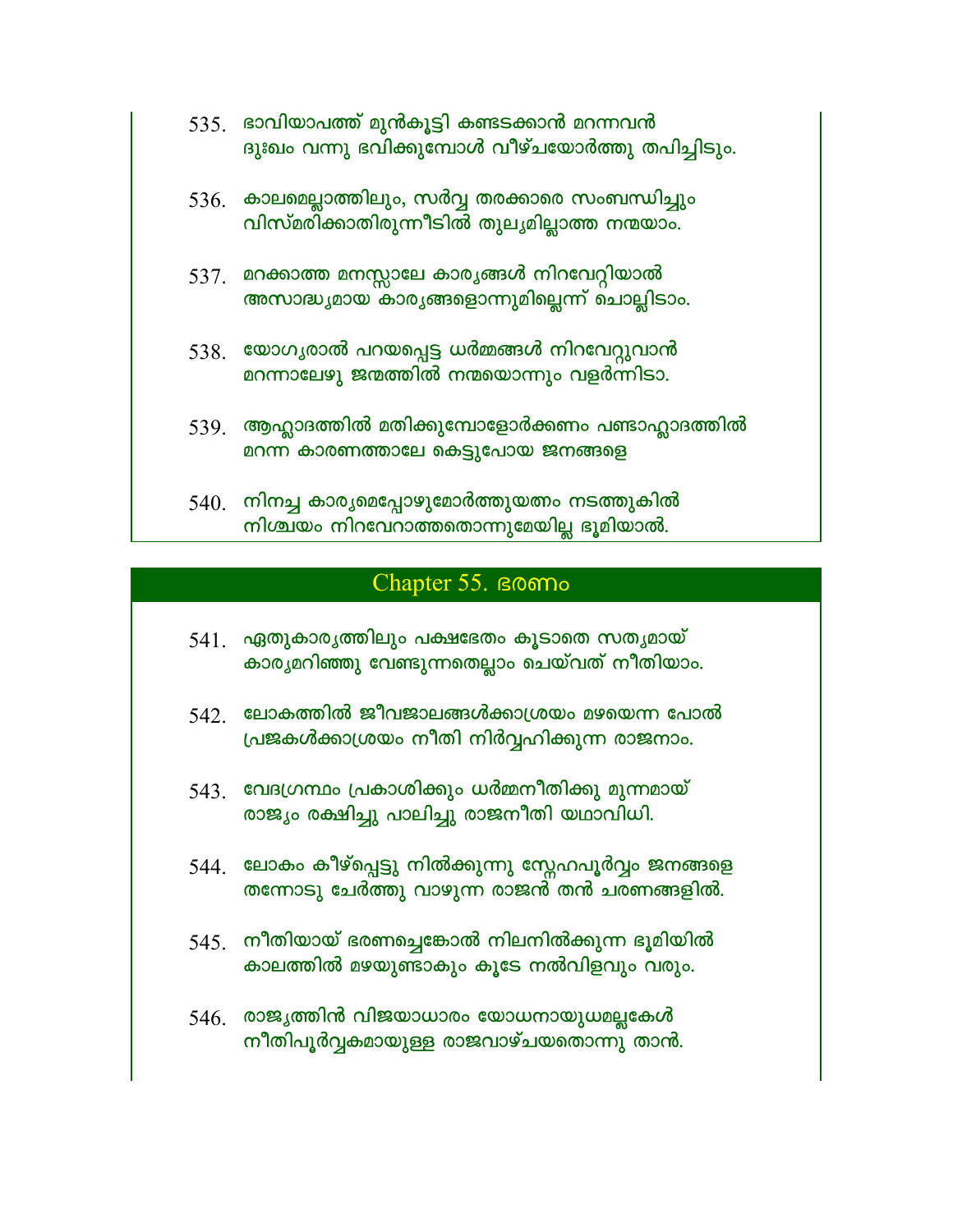- 547. ഭൂലോകം മുഴുവൻ രാജൻ രക്ഷിക്കും; ഭരണത്തിൻ കീൾ നീതി നിർവഹണം ചെയ്താൽ നീതിരാജന്ന് രക്ഷയാം.
- 548. നീതിതേടും ജനത്തെക്കണ്ടെല്ലാം കേട്ടുവിചാരിച്ചു നീതി ചെയ്യാൻ കഴിയാത്ത മന്നൻ താനേ നശിച്ചിടും.
- $549$  വരദ്രോഹം നീക്കി ജനരക്ഷ ചെയ്തപരാധരെ ദണ്ഡിക്കൽ തൊഴിലാകുന്നു രാജന്ന്; പഴിയല്ല കേൾ.
- 550. പെരും കുറ്റം ചെയ്യുന്നോരെ കഴുവേറ്റി ഹനിച്ചീടൽ കൃഷിസംര്ക്ഷണത്തിന്നായ് കളപറിക്കും പോലെയാം.

#### Chapter 56. BJ@BOOMo

- $551.$  പ്രജകളെ ദ്രോഹിക്കുന്ന നീതിയില്ലാത്തമന്നവൻ കൊല ചെയ്തു നടക്കുന്ന ക്രൂരനേക്കാൾ മൃഗീയനാം.
- $552$  ബലമായ് പ്രജയിൽ നിന്നും ധനം വാങ്ങുന്ന മന്നവൻ സായുധം മാർഗ്ഗമദ്ധ്യത്തിൽ കൊള്ള ചെയ്യുന്ന കള്ളനാം.
- 553. ദിനംതോറുമരങ്ങേറും നാട്ടിലേ നന്മതിന്മകൾ ആരാഞ്ഞു വാഴ്ച ചെയ്യാത്ത മന്നവൻ കെട്ടുപോയിടും.
- $554$ . നീതിന്യായങ്ങളില്ലാതെ ക്രൂരമായ് ഭരണം നീക്കും മന്നവൻ പൊരുളും, കൂടെ രാജ്യവും നഷ്ടമായിടും.
- 555 ദുഷ്ടമാം ഭരണത്താലേ തപിക്കും ജനബാഷ്പത്താൽ രാജശേഖരമാം സമ്പത്തെല്ലാം കെട്ടു നശിച്ചിടും.
- 556. മന്നവൻ ശ്രുതി നേടുന്നു സ്വന്തം സൽഭരണത്തിനാൽ ഭരണം കെട്ടുപോയെന്നാൽ രാജൻ പേർ നിലനിന്നിടാ.
- $557$ . മാരിയില്ലാത്ത ഭൂഭാഗം വരളുന്നത് പോലവേ ദയയില്ലാത്ത രാജന്റെ പ്രജകൾ താപമാർന്നിടും.
- $558.$  നീതിയും മുറയും കെട്ട മന്നവൻ വാണിടുന്ന നാൾ ദരിദ്രരാം ജനത്തേക്കാൾ കഷ്ടമാം ധനൃജീവിതം.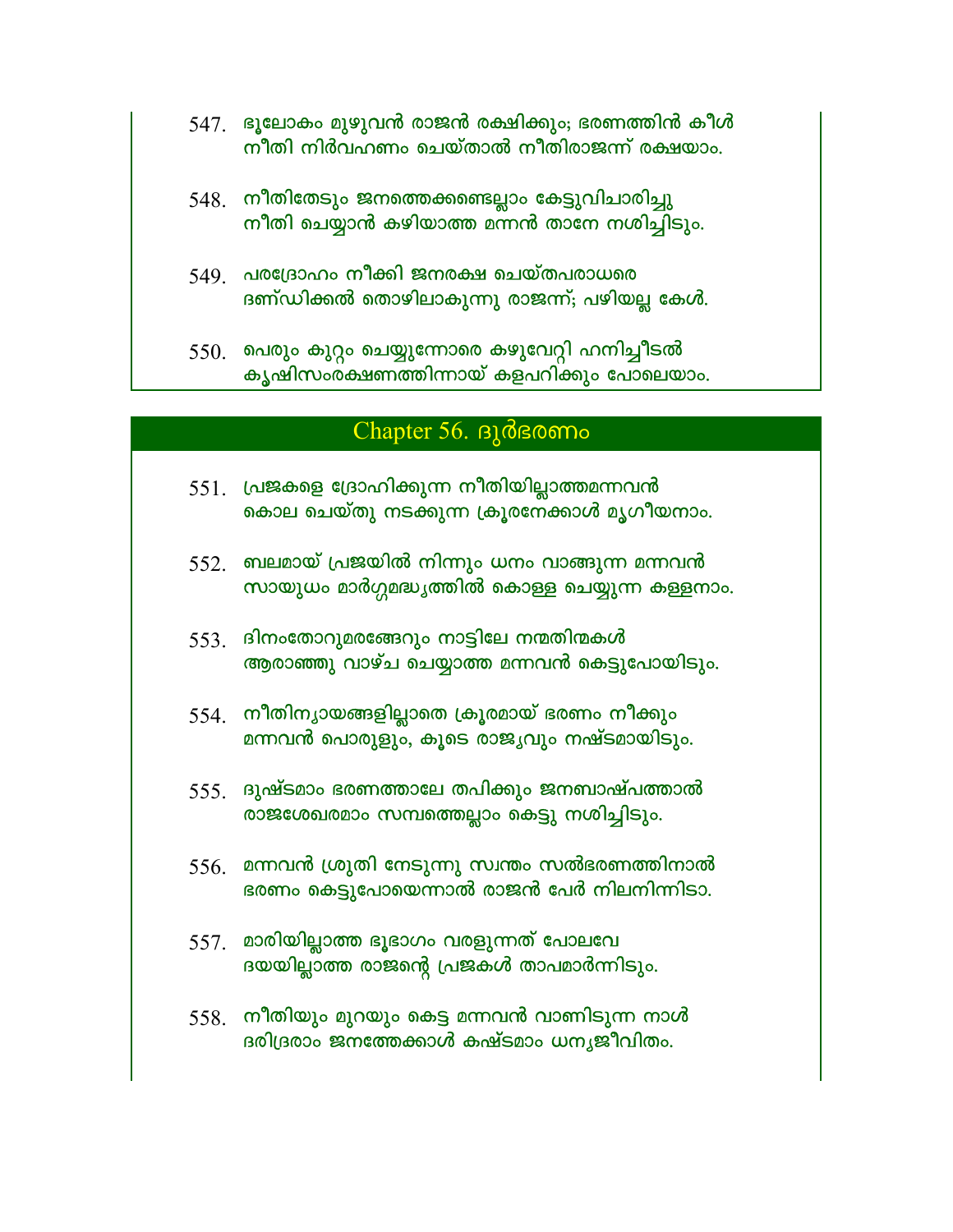- 559. രാജൻ തൻ ഭരണത്തിങ്കൽ നീതിയില്ലാതെയാവുകിൽ കാലാകാലങ്ങളിൽ മേഘം മഴനൽകാതെ പോയിടും.
- 560. നാടുകാക്കുന്ന മന്നന്റെ കാവൽ ജോലി പിഴക്കുകിൽ പശുക്കൾ പാൽ ചുരത്തുല വേദമോർക്കില്ല ഭക്തർകൾ.

### Chapter 57.  $\beta$  m  $\sim$   $\alpha$

- 561. കുറ്റം ചെയ്തവനെ കയ്യാൽ പിടികൂടി, മനസ്സിലെ വാസസനയൊഴിയാൻ നന്നായ് ദണ്ഡിക്കുന്നതു രാജനാം.
- $562.$  ദീർഘനാൾ ശക്തനായ് വാഴാൻ ആശിക്കുമരചൻ, മുമ്പിൽ ഭാവം കഠിനമായ് കാട്ടി ദണ്ഡനം ലഘുവാക്കണം.
- $563$ . അക്രമണഭരണത്താലേ ജനങ്ങൾ ഭീതരാകുകിൽ നിശ്ചയമതി വേഗത്തിൽ രാജൻ കെട്ടു നശിച്ചുപോം.
- $564$ . രാജൻ അക്രമിയാണെന്ന് ജനങ്ങൾ പറയും വിധം തിന്മകൾ പണിയും രാജൻ ആയുസ്സറ്റു നശിച്ചിടും.
- $565.$  ദർശനം ദുഷ്ക്കരം, കാൺകെ മുഖം വാടുന്ന മന്നവൻ നേടിവെച്ചുള്ള സമ്പാദ്യം പേയ് കാക്കും ദ്രവൃമായിടും.
- 566. കഠിനവാണിയും ദയാരഹിതനുമായുള്ളവൻ നേടിവെച്ച ധനം മുറ്റുമതിവേഗം നശിച്ചുപോം.
- $567.$  ക്രൂരഭാഷണവും ശിക്ഷാകാഠിനൃമിവരണ്ടുമേ അരം പോൽ രാജശക്തിക്ക് നാശകാരണമായിടും.
- $568$  മന്ത്രിമാരോടിണങ്ങാതെയകന്നു നിലനിന്നപിൻ കോപത്തോടെ സമീപിക്കും രാജവിത്തം നശിച്ചിടും.
- 569. രാജ്യരക്ഷക്കുപായങ്ങൾ മുൻകൂട്ടി ചെയ്തു വെക്കാത്ത മന്നൻ പോർവന്നു നേരിട്ടാൽ ഭയപ്പാടാൽ മുടിഞ്ഞിടും.
- 570. ക്രൂരവാഴ്ച നടത്തുന്ന രാജൻ തന്നുടെ മന്ത്രിയായ് അജ്ഞനെ സ്വീകരിച്ചീടുമിവർ ഭൂമിക്ക് ഭാരമാം.

## Chapter 58. BJ ഷിപാതം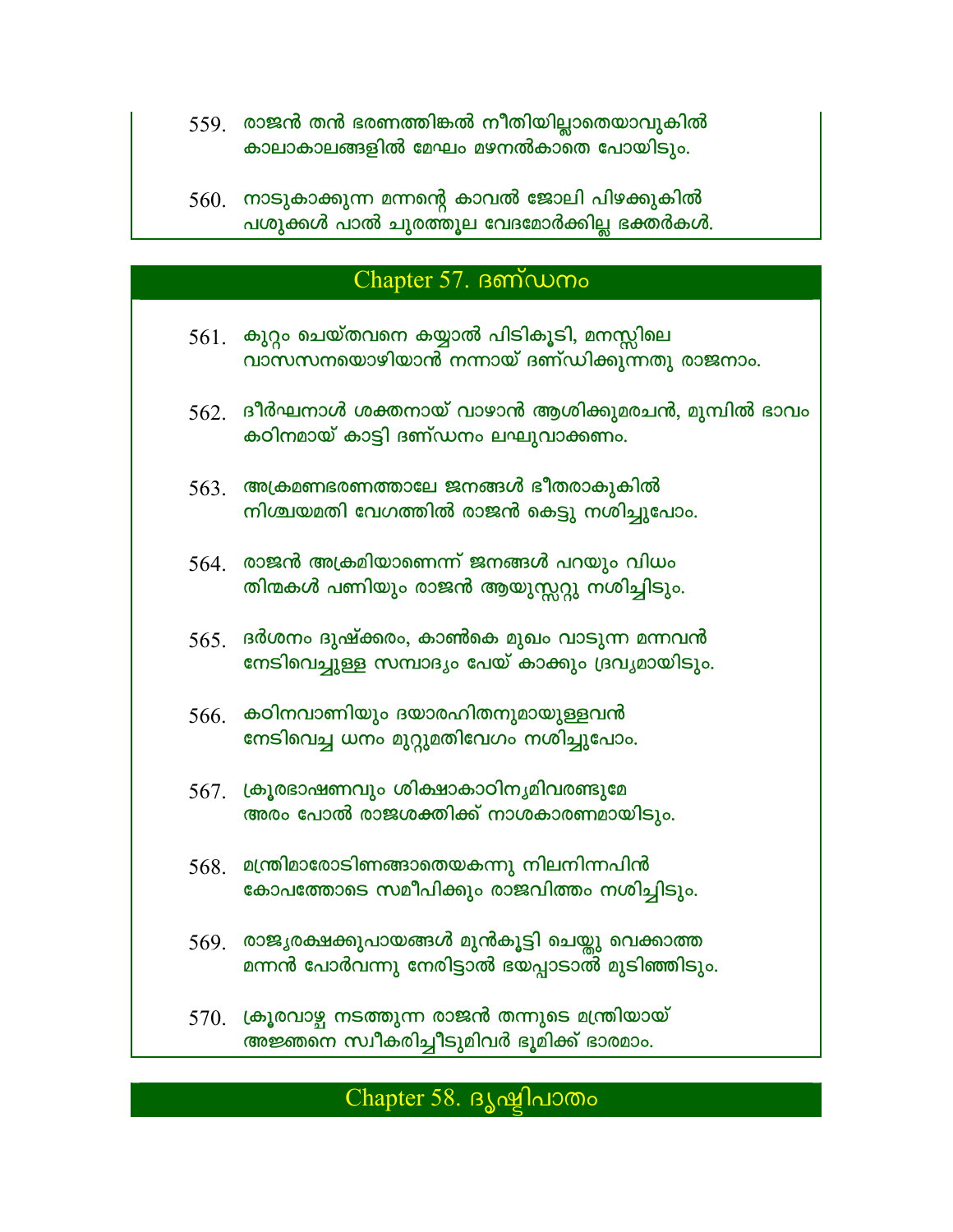| 571. | ദാക്ഷിണ്യമാം മനോഭാവം നിലനിൽക്കുന്ന ഹേതുവാൽ<br>ഉലകം കേടുകൂടാതെ നിലനിൽക്കുന്നു നിശ്ചയം.              |
|------|----------------------------------------------------------------------------------------------------|
| 572. | ലോകകാര്യം നടക്കുന്നു ദാക്ഷിണ്യഗുണമുള്ളതാൽ;<br>ഭൂമിക്ക് ചുമടാകുന്നു ദയാരഹിതനാം പൂമാൻ.               |
| 573. | രാഗരഹിതമായുള്ള ഗാനങ്ങൾ സുഖശൂന്യമാം<br>ദയാഭാവം സ്റ്റുരിക്കാത്ത ദൃഷ്ടിയും ഫലശൂന്യമാം.                |
|      | 574. മുഖത്തുണ്ടെന്ന് തോന്നിക്കും ദയകാട്ടാത്ത കണ്ണുകൾ<br>അല്ലാതവകളെക്കൊണ്ട് പ്രയോജനമൊട്ടില്ല താൻ.   |
| 575. | നയനങ്ങൾക്കലങ്കാരം ദാക്ഷിണ്യമെന്ന നന്മയാം<br>ആകയാൽ ദയതോന്നാത്ത കണ്ണുപുണ്ണെന്ന് ചൊല്ലലാം.            |
| 576. | കണ്ണിന്നുടമയായിട്ടും ദയതോന്നാത്ത മാനുഷർ<br>പ്രക്യതാ ദൃഷ്ടിയില്ലാത്ത പാദപങ്ങൾക്ക് തുലൃരാം.          |
|      | 577. ദയാദാക്ഷിണ്യമില്ലാത്തോർ കണ്ണില്ലാത്തവരായിടും<br>കണ്ണുള്ളോർ ദയകാട്ടാതെ ജീവിക്കുന്നതസാദ്ധ്യമാം. |
| 578. | സ്വന്തം തൊഴിലുകൾക്കൊട്ടും ഹാനിയേൽക്കാത്ത രീതിയിൽ<br>ദയകാട്ടും ജനങ്ങൾക്കീയുലകം യോഗൃമായതാം.          |
| 579. | തിന്മചെയ്ത ജനത്തോടും പകപോക്കാതെ ശാന്തമായ്<br>ദയാപൂർവ്വം ക്ഷമിക്കുന്നതതിശ്രേഷ്ഠസ്വഭാവമാം.           |
| 580. | സ്റ്റേഹിതർ നഞ്ചുചേർത്താലും നിരാക്ഷേപം ഭുജിച്ച പിൻ<br>അവരോടുദയാപൂർവ്വം സ്നേഹിക്കൽ നാഗരീകമാം.        |

# Chapter 59. പാരന്മാർ

- 581. രഹസ്യാമ്പേഷണം ചെയ്യും ദൂതനും, നീതിയോതിടും ഗ്രന്ഥവുമരചൻ തന്റെ രണ്ടു കണ്ണായ് ഗണിക്കണം.
- 582. എല്ലാ കൂട്ടാതിലു മെല്ലായിടത്തും സംഭവിച്ചിടും<br>സംഭവങ്ങളറിഞ്ഞീടൽ രാജൻ കർത്തവൃമായിടും.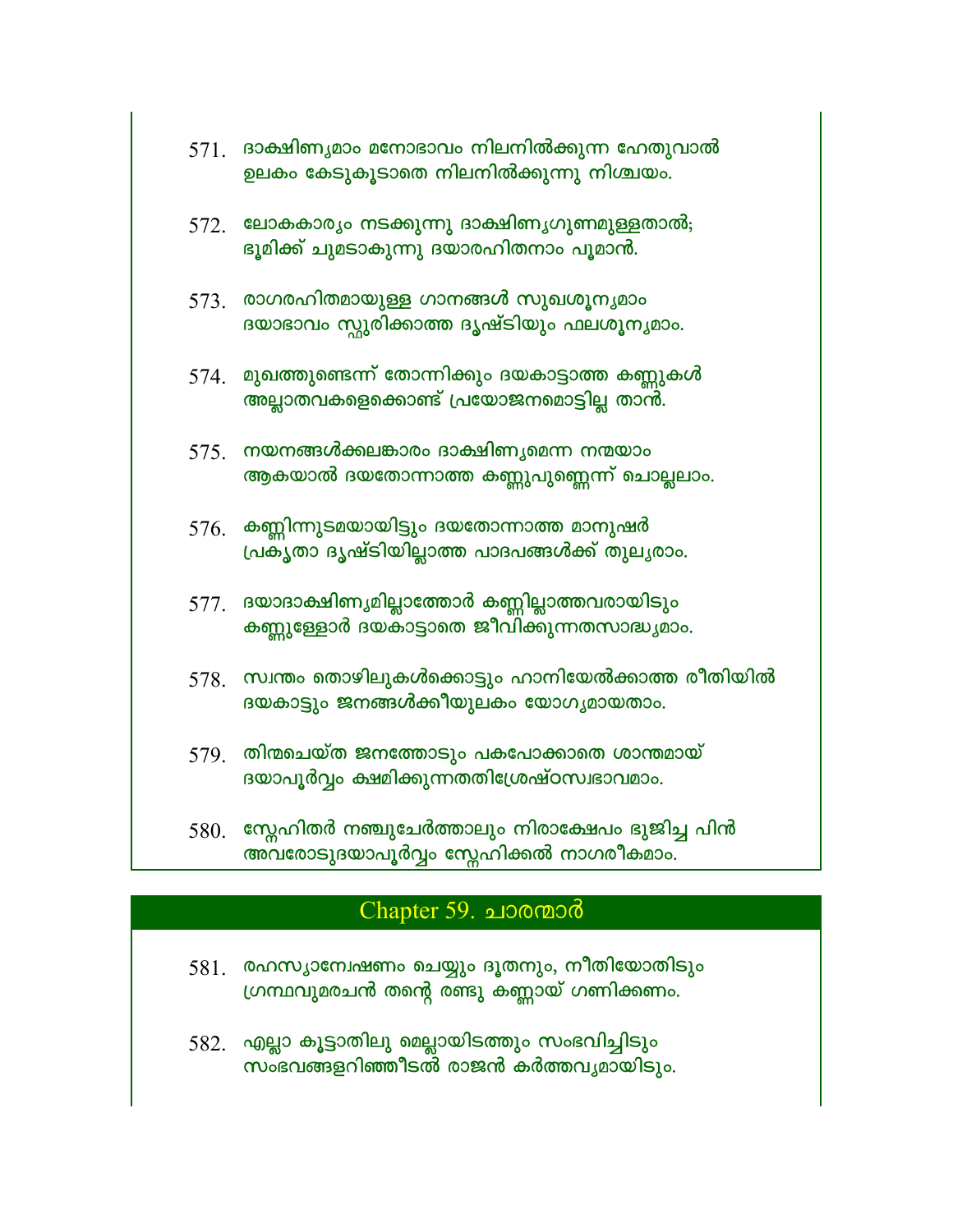|      | 583. നാട്ടുകാര്യരഹസ്യങ്ങളെല്ലാം ദൂതൻ മുഖാന്തിരം<br>കൈക്കലാക്കാത്ത ഭൂപാലൻ വിജയിക്കില്ല നിശ്ചയം.   |
|------|--------------------------------------------------------------------------------------------------|
| 584. | തൊഴിൽ ചെയ്വവരെല്ലാരും സ്വന്തക്കാരോ വിരോധിയോ എല്ലാം<br>സൂക്ഷ്മം നിരീക്ഷിക്കൽ ചാരന്റെ തൊഴിലായിടും. |
|      | $585$ . സംശയിക്കാത്ത വേഷത്തിൽ നോക്കിൽ ചകിതനാവാതെ<br>രഹസ്യം ഭദ്രമാക്കുന്നോൻ ചാരവേലക്ക് യോഗൃനാം.   |
| 586. | സന്യാസി വേഷത്തിൽ ശ്രേഷ്ഠ സങ്കേതങ്ങളിലേറിയും<br>ദുരിതങ്ങൾ പേറി സ്വത്വം കാക്കുന്നോൻ ചാരയോഗൃനാം.    |
|      | 587.   ഒളിഞ്ഞ വാർത്തകൾ തേടിപ്പിടിക്കും, കേട്ടവാർത്തകൾ<br>ഭയമില്ലാതെ പ്രസ്താവം നടത്തും ചാരധീരനാം. |
|      | 588. രഹസ്യദൂതന്മാർ രണ്ടാൾ നൽകും വാർത്തകൾ യോജിച്ചാൽ<br>സതൃമാണെന്ന് രാജൻ നിസ്സംശയം സ്വീകരിച്ചിടാം. |
|      | 589. ചാരന്മാർ പലരന്യോന്യമറിവില്ലാതിരിക്കണം;<br>മൂവർ ഭാഷ്യമൊരേ രൂപമെങ്കിൽ സതൃമതായിടും.            |
| 500  | ചാരന്മാർക്കരിളും നന്മ ഗോപശായ്ത്തന്നെ ചെയണം:                                                      |

பலுயம்; അല്ലേലാത്മരഹസൃങ്ങൾ വെളിവാക്കിയ പോലെയാം.

# Chapter 60. wlow

- $591.$  മനോധീരതയെന്നുള്ള ഗുണമേറെ വിശിഷ്ടമാം; വൃക്തി തൽഗുണമില്ലെങ്കിലൊന്നുമില്ലാത്ത മൂർത്തിയാം.
- 592. മനോധൈര്യമൊരുത്തന്ന് നിതൃമാം ധനമായിടും; ഭൗതികധനമാകട്ടെ വിരവിൽ വിട്ടകന്നുപോം.
- 593. മനോബലമിരുപ്പോർക്ക് ധനനാശം ഭവിക്കുകിൽ നാശം വന്നു ഭവിച്ചല്ലോയെന്ന് ക്ലേശിപ്പതില്ലവർ.
- 594 ലോകത്തിൽ ചേർത്തിവെക്കേണ്ടും ഭൗതികധനമൊക്കെയും ദൃഢമാനസനായോൻതൻ വഴിനോക്കിയണഞ്ഞിടും.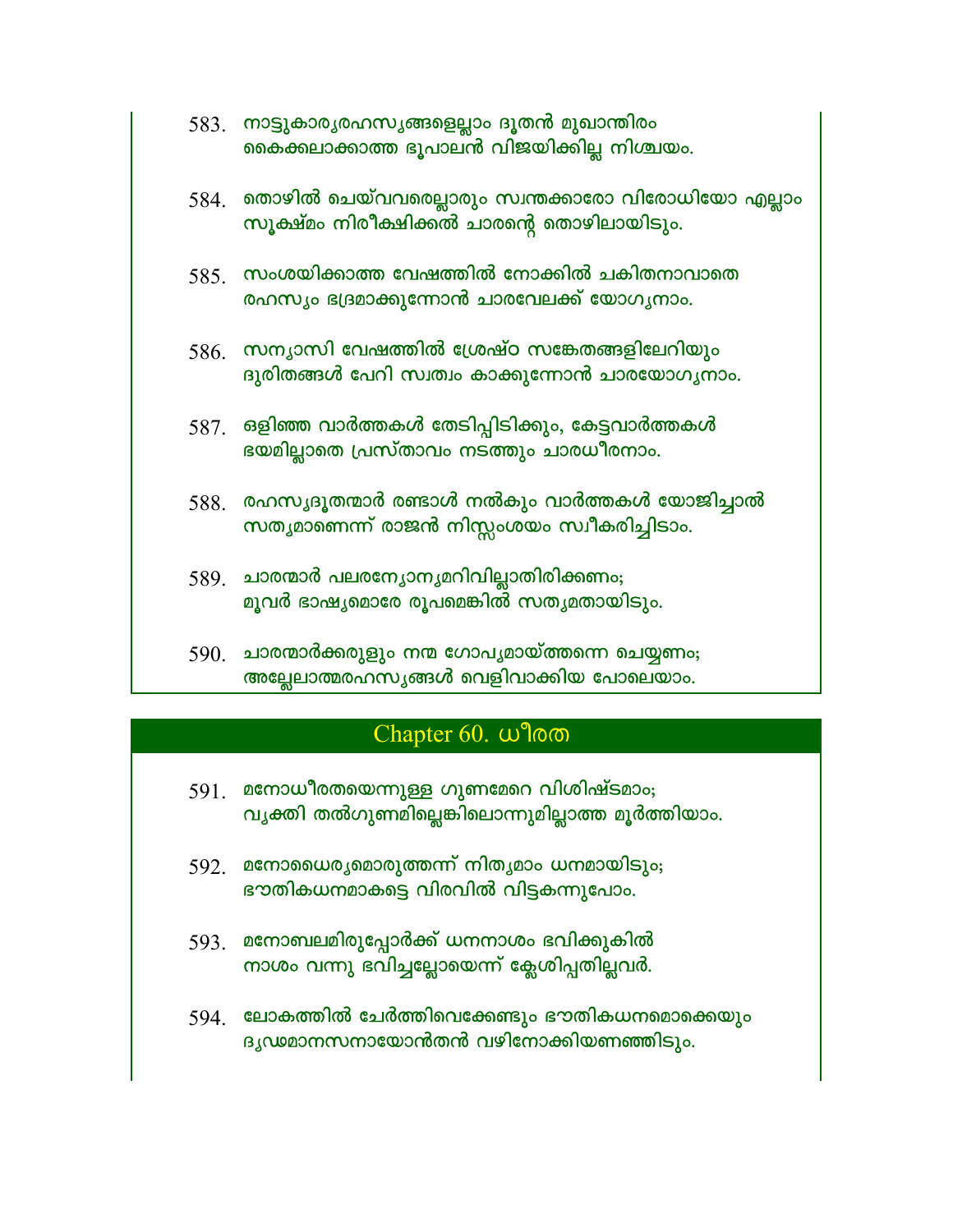|      | <u>595.   നീർനിരപ്പുയരും തോറും താമരപ്പൂവുയർന്നിടും;</u><br>ജീവിതത്തിലെഴും മേന്മ ധീരതക്കനുപാതമാം.          |
|------|-----------------------------------------------------------------------------------------------------------|
| 596. | ചിന്തയെപ്പോഴുതും സ്വന്തം മേന്മയെപ്പറ്റിയാവണം;<br>മേന്മവന്നില്ലയെന്നാലും ചിന്തയുണ്ടായിരിക്കണം.             |
| 597. | ഗജങ്ങൾ മുറിവേറ്റാലും ധീരമായ് മുന്നിൽ നിന്നിടും <del>,</del><br>വീഴ്ചവന്നു ഭവിച്ചാലും തളരുന്നില്ല ധൈരൃവാൻ. |
| 598. | മഹത്വമുടയോനെന്ന ബഹുമാനം നടിക്കുവാൻ<br>ഡൈര്യമില്ലാത്തവൻ പാർത്താലർഹനായി ഭവിച്ചിടാ.                          |
| 599. | ഭീമമാം ദേഹവും കൂർത്ത ദന്തങ്ങളുമുണ്ടെങ്കിലും<br>ധീരനാം പുലിയെക്കണ്ടാൽ ഭയന്നീടുന്നു ദന്തികൾ.                |
| 600. | ധൈരൃമെന്ന ഗുണം തന്നെ മനുഷൃന്ന് മഹത്വമാം;<br>രൂപം മനുഷ്യനായാലും ധൈര്യമില്ലാത്തവൻ തരു.                      |

**Source: Double-V** http://www.geocities.com/ashrafnvk/kur-mal/malCONT.htm

Route your comments & suggestions to the author through nvkashraf@rediffmail.com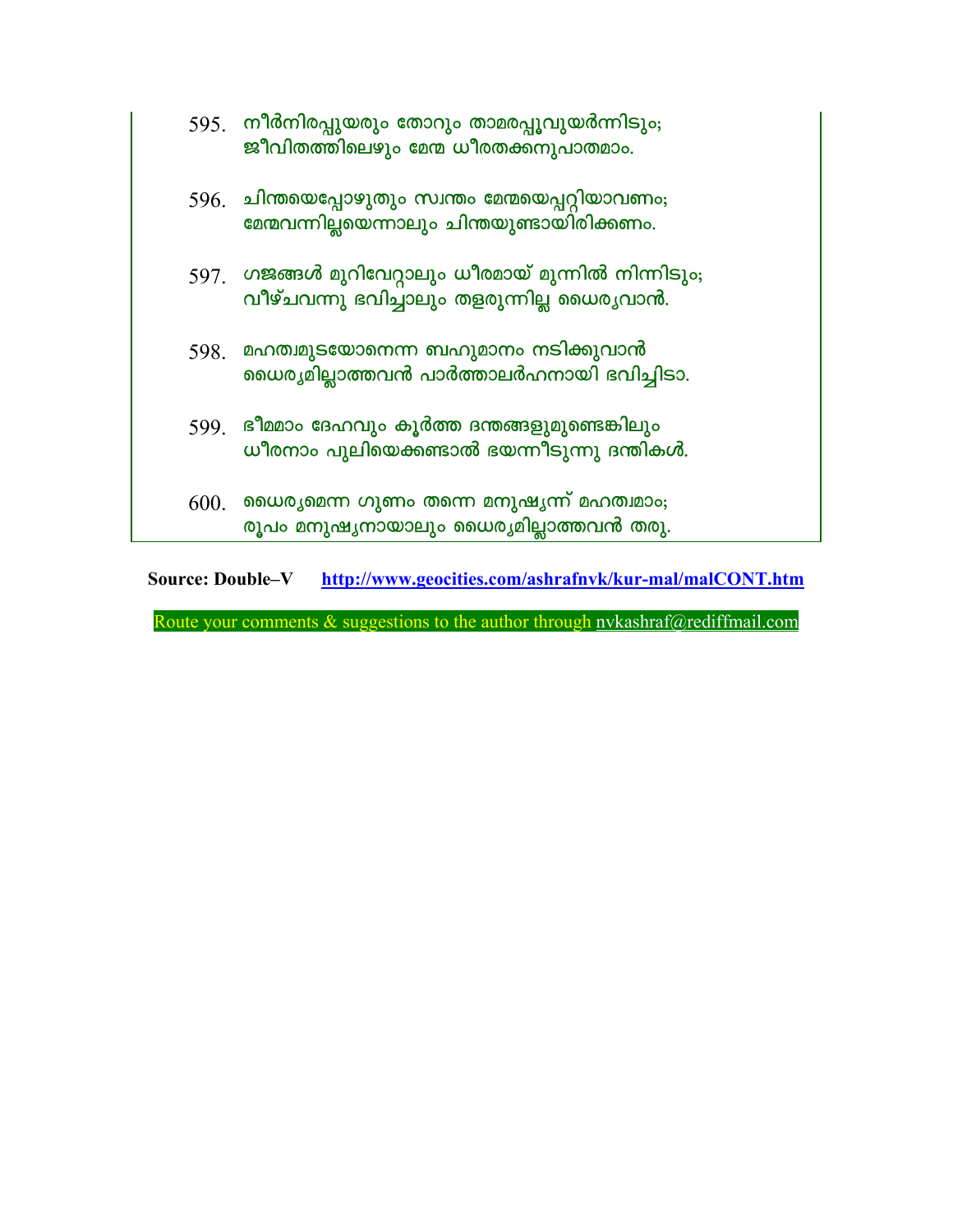

# Thirukkural in Malayalam മലയാളത്തിൽ തിരുക്കുറൾ

## Chapter 61. por Chapter

- മടിയാകും തമസ്സിന്റെ നുറുങ്ങുകൾ കേറിക്കേറി 601. പരമ്പര സ്വഭാവത്തിൻ പ്രകാശം കെട്ടു മങ്ങിടും.
- $602.$  ജന്മം കൊണ്ട കുഡുംബത്തിൻ ശ്രേയസ്സുന്നതമാക്കുവാൻ മടിയേ മടിയായ് കണ്ടു യത്നശീലം വരിക്കണം.
- $603$  നാശഹേതുകമായുള്ള മടിയേന്തുന്ന പാമരൻ പിറന്ന കുഡുംബം തന്നേയവൻ മുന്നേ നശിച്ചു പോം.
- $604.$  മടിയാകുന്ന രോഗത്താലുത്സാഹം നഷ്ടമായവർ കുഡുംബശ്രുതിയും കെട്ടു കുറ്റം പേറേണ്ടതായ് വരും.
- $605$ . മടിയും വിസ്മൃതി നിദ്രാ വിളംബമിവനാലുമേ നാശത്തിലാപതിക്കുന്നോർ യാത്ര ചെയ്യുന്ന വഞ്ചിയാം.
- $606.$  നേതാവിന്നുള്ള സമ്പത്ത് താനേ വർദ്ധിപ്പതാകിലും മടിയാലാധനം നന്നായ് പ്രയോഗിപ്പതസാദ്ധ്യമാം.
- $607<sub>1</sub>$  മടിയാൽ വേല ചെയ്യാതെ ആലസൃത്തിൽ കഴിപ്പവർ ഉപദേശങ്ങളേൽക്കാതെ നിശ്ചയം വഴികെട്ടിടും.
- $608.$  സൽകുലത്തിൽ പിറന്നാലും മടിവന്നാക്രമിക്കുകിൽ പകയുള്ള ജനങ്ങൾക്ക് ദാസനായി ഭവിച്ചിടും.
- $609$  മടിയാകുന്ന ദുർദോഷമൊഴിക്കാൻ കഴിവാകുകിൽ തന്നിലും കുഡുംബത്തിലുമുള്ള ദോഷങ്ങൾ നീക്കലാം.
- $610.$  അടിയാൽ ദേവനാർജ്ജിച്ച മൂന്നുലോകം മുഴുക്കെയും മടിയില്ലാത്ത രാജാവിന്നൊരു പക്ഷേയൊതുങ്ങിടും.

### Chapter 62. Chapter 62.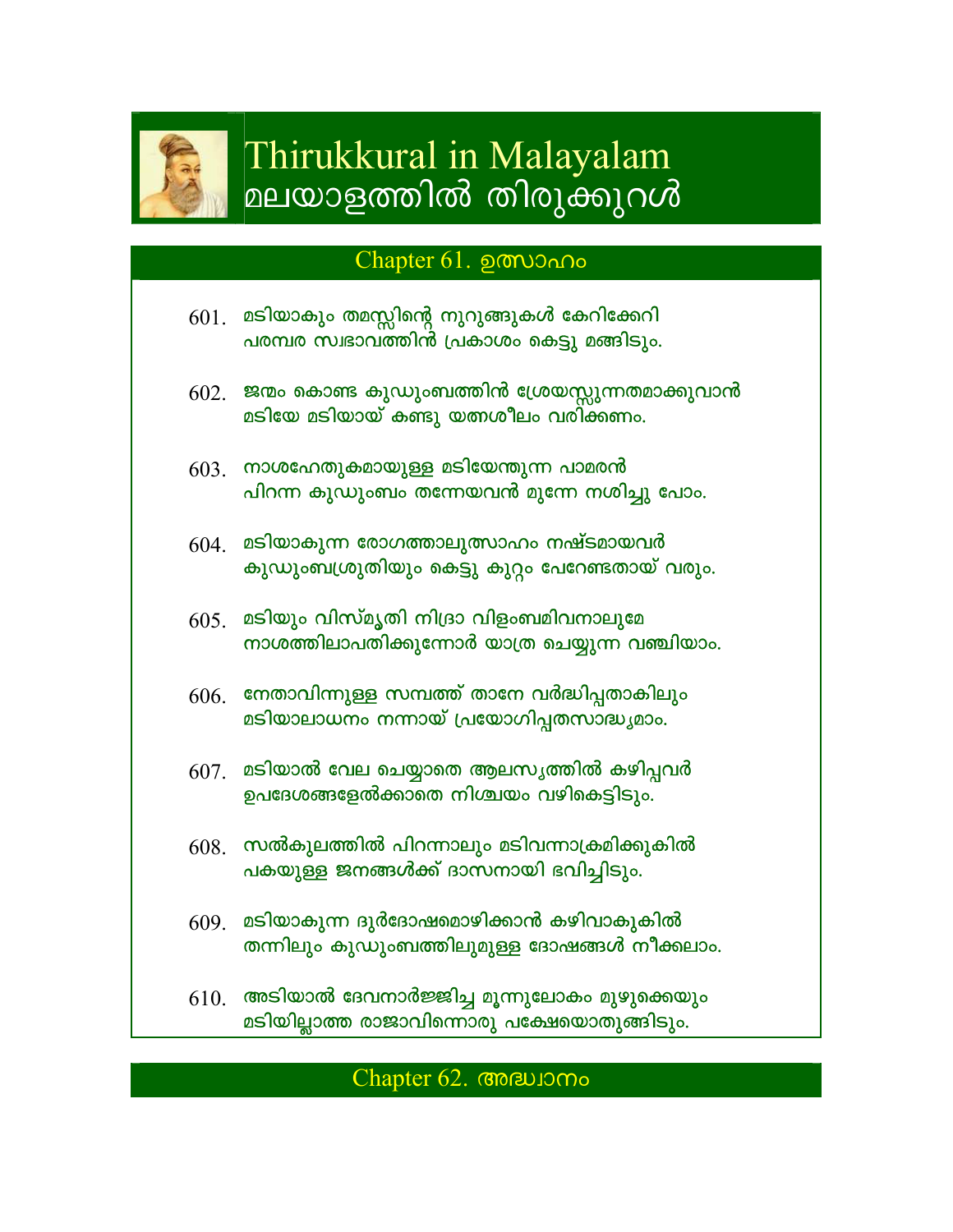|      | $611.$ മഹത്വമാം സംരംഭമെന്നുറച്ചു വേല ചെയ്യണം<br>അദ്ധ്വാനമളവിൻ തോതിൽ മഹത്വമത് നൽകിടും.                 |
|------|-------------------------------------------------------------------------------------------------------|
|      | $612.$ തൊഴിലിൽ താഴ്മ കണ്ടോരെ ലോകവും കയ്യൊഴിച്ചിടും<br>ചെയ്യുന്നതൊഴിലിൽ യത്നം ചെലുത്താൻ മടികാട്ടൊലാ.   |
|      | $613$ . പ്രയത്നിക്കുകയെന്നുള്ള ശ്രേഷ്ഠമാം ശീലമുള്ളവർ<br>അനൃർക്ക് സേവനം ചെയ്യും തോഷമനുഭവിച്ചിടും.      |
| 614. | അദ്ധ്വാനശീലമില്ലാത്തോൻ പരോപകാരിയായിടാ<br>ഭീരു തന്നുടെ കയ്യാലേ വാളേന്തിപ്പടവെട്ടുമോ?                   |
|      | $615.$ ആത്മസൗഖ്യം ഗണിക്കാതെ യത്നത്തിൽ മുഴുകുന്നവൻ<br>സ്വജനദുഃഖങ്ങൾ നീക്കി രക്ഷിക്കും സ്തൂപമായിടും.    |
|      | $616.$ പ്രയത്നശാലിയായെന്നാലൈശ്വര്യം പെരുതായിടും<br>യത്തമില്ലാത്തവൻ ചുറ്റും ദാരിദ്ര്യം സ്ഥിരവാഴ്ചയാം.  |
|      | $617.$ ഉദാസീനന്റെ മടിയിൽ മൂതേവിമരുവീടവേ<br>ഭാഗൃലക്ഷ്മി രമിക്കുന്നു യത്നശീലൻ പുരോഭുവി.                 |
|      | $618.$ നന്മയുൽപ്പാദനം ചെയ്യാനാവാഞ്ഞാൽ വീഴ്ചയായിടാ<br>പഠിച്ചദ്ധാനവും ചെയ്യാൻ മടിച്ചാൽ വീഴ്ച തന്നെയാം.  |
|      | $619$ . വിധിയാൽ ലക്ഷ്യമാം കാര്യം നേടാനായില്ലയെങ്കിലും<br>ദേഹാദ്ധ്വാനഫലത്താലേ മേന്മവർദ്ധിച്ചിടും ദൃഢം. |
| 620. | പരിശ്രമമശ്രാന്തമായ് നിർവഹിക്കുകയെങ്കിലോ<br>വിധിയിൻ തീർപ്പുതന്നേയും ഗതിമാറ്റി മറിച്ചിടാം.              |

# Chapter 63. MANO

- $621.$  ആപത്തു നേരിടും നേരം സ്മേരനായതിനെ മനശ്ചാഞ്ചലൃമാകൊലാ നേരിട്ടകറ്റേണമതേ വഴി.
- 622. നീർച്ചാൽ പോലളവില്ലാതെ ദുഃഖങ്ങൾ വന്നുചേരിലും<br>പിജ്ഞരായവരുള്ളത്താൽ ചിന്തിച്ചു നിലമാറ്റിടും.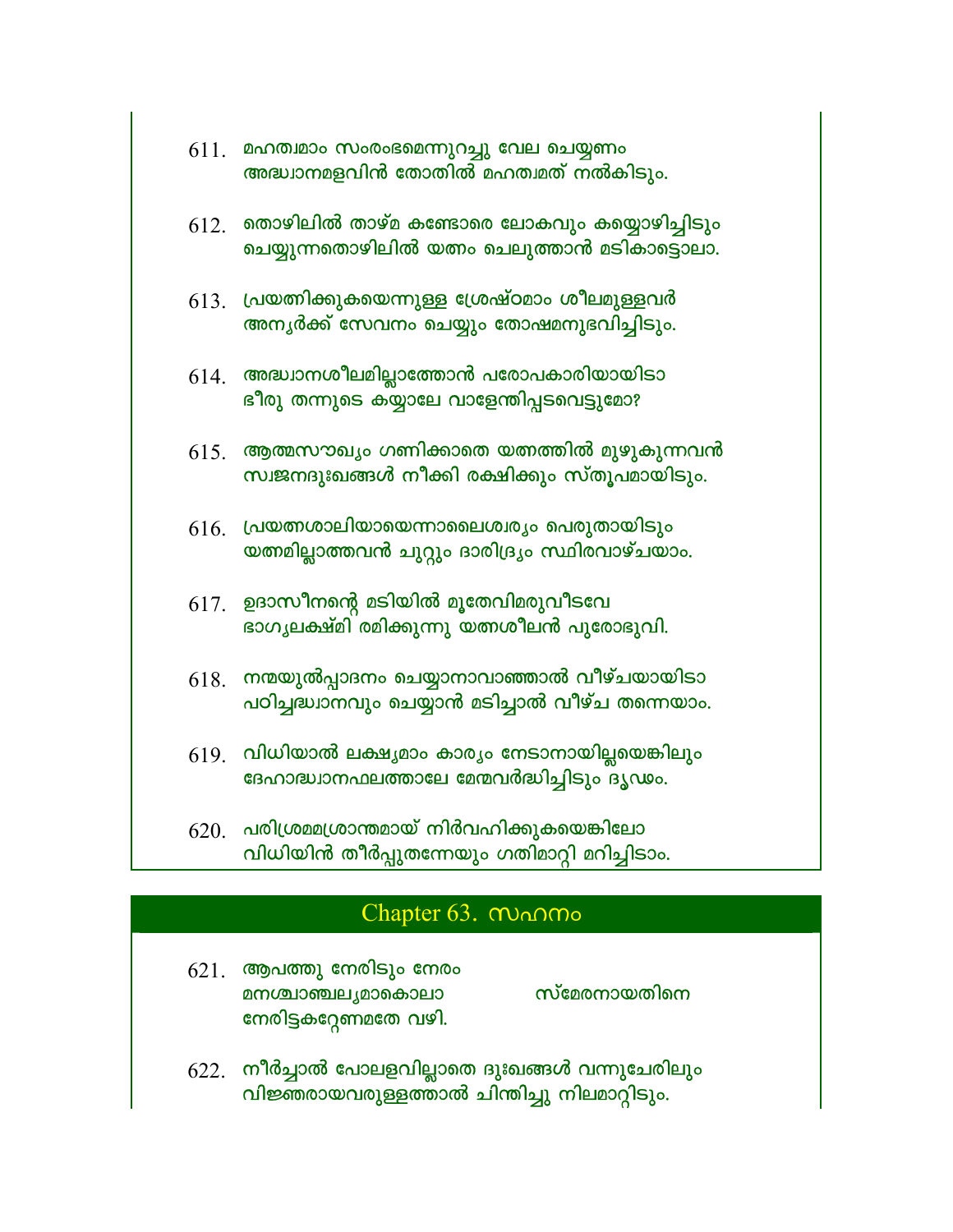|      | $623$ . ദുഃഖം വന്നു ഭവിക്കുമ്പോൾ മനം നീറാതിരിപ്പവർ<br>ദുഃഖത്തിന്ന് കൊടുക്കുന്നു ദുഃഖിക്കാനൊരു കാരണം.  |
|------|-------------------------------------------------------------------------------------------------------|
|      | $624.$ അദ്ധ്വാനശീലനായുള്ളോൻ കാളവണ്ടി വലിക്കുംപോൽ<br>തടസ്സമെന്തേർപ്പെട്ടാലും തടുക്കാൻ കഴിവായിടും.      |
|      | $625$ . വഴിക്കുവഴി ദുഃഖങ്ങൾ താങ്ങിടും ധൈരൃശാലിയെ<br>ബാധിച്ചീടുന്ന ദുഃഖങ്ങൾ സ്വയം ദുഃഖിച്ചു മാഞ്ഞിടും. |
| 626. | ഐശ്വര്യം വന്നുചേരുമ്പോളാഹ്ലാദമിയലാത്തവർ<br>കാലദോഷം ഭവിക്കുമ്പോൾ ദുഃഖത്തിലാണ്ടുപോകുമോ?                 |
|      | $627$ . ആപത്തെന്നത് ദേഹത്തിൻ പ്രകൃതിയെന്നറിയുന്ന<br>വിജ്ഞർകൾ ദുഃഖമേൽക്കുമ്പോൾ മനശ്ശാന്തി വെടിഞ്ഞിടാ.  |
| 628. | ദുഃഖം പ്രകൃതിജനൃമെന്നറിയും ബുദ്ധിശാലികൾ<br>ദേഹത്തിന്നിമ്പമോരാതെ ദുഃഖത്തിൽ വേദനപ്പെടാ.                 |
|      | $629$ . സമ്പത്തിൽ മനമൂന്നാതെ നിസ്സംഗനായിരിപ്പവൻ<br>ആപത്തണഞ്ഞിടും നേരം തപിക്കാതെ കഴിഞ്ഞിടും.           |
|      | $630.$ ആപത്തുകളെല്ലാം തനിക്കിമ്പമായ് കാണ്മതാകുകിൽ<br>പകയുള്ള ജനം പോലുമാഢ്യനായി ഗണിച്ചിടും.            |

## Chapter 64. **alcool**

- $631.$  ജോലിക്ക് വേണ്ട സാമഗ്രി, കാലം, വൈദഗ്ദ്ധ്യമാം ബലം നിർണ്ണയിച്ചു സ്വരുക്കൂട്ടാൻ പ്രാപ്തൻ മന്ത്രിക്ക് യോഗൃനാം.
- $632.$  പ്രജാരക്ഷ, മനോദാർഡ്യം വിജ്ഞാനം നീതിനിഷ്ഠയും കർമ്മവൃഗ്രതയോടഞ്ചും ചേർന്നാൽ മന്ത്രിക്ക് യോഗൃനാം.
- $633$  ജ്രോഹം ചെയ്തവരെത്തള്ളി, സ്വപക്ഷം ഭദ്രമാക്കിയും ഭ്രഷ്ടരെ വീണ്ടെടുക്കാനും വല്ലോൻ മന്ത്രിക്ക് യോഗൃനാം.
- $634.$  ആരാഞ്ഞു കാര്യമറിവും പ്രയോപ്പത്തിൽ വരുത്തലും തീർപ്പുറപ്പായുരക്കലും മന്ത്രിതൻ രീതിയാവണം.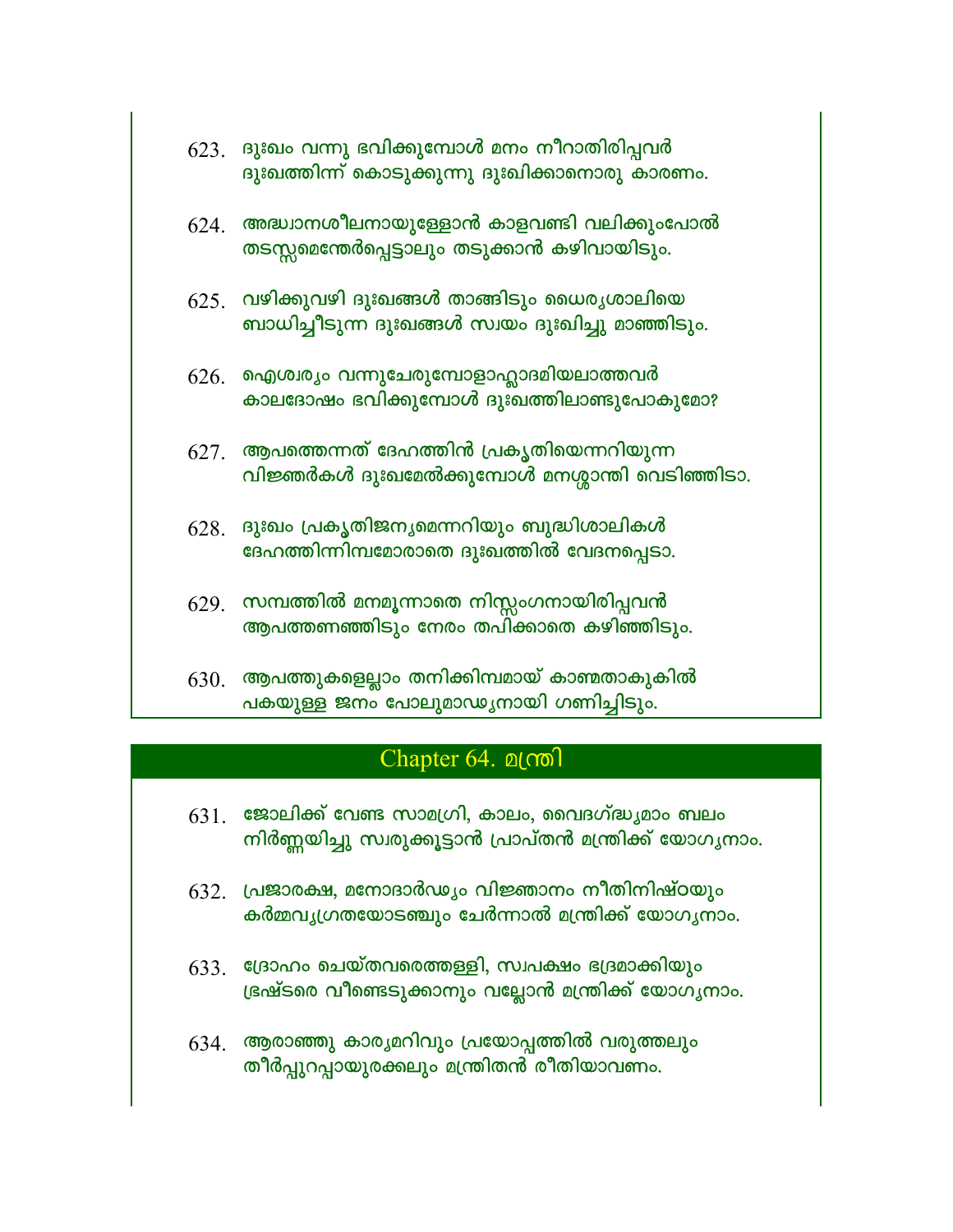- $635.$  വിജ്ഞാനഭാഷണവും, ധർമ്മബോധവും, നാൾമുഴുക്കെയും വേലയിൽ തൃഷ്ണയും ചേർന്നാലുപദേശകനായിടും.
- $636.$  ബുദ്ധികൂർമ്മതയോടൊപ്പം വിജ്ഞാനശക്തിയുണ്ടെങ്കിൽ മറികടക്കാനാവാത്ത പരിതസ്ഥിതിയെന്തുവാൻ?
- $637$ . ചെയ്യും കാരൃങ്ങളെപ്പറ്റി വിജ്ഞനാണെന്നിരിക്കിലും ലോകനീതിക്ക് യോജിക്കും രീതിയിൽ നിർവഹിക്കണം.
- $638.$  ഉപദേശം ശ്രവിക്കാതെ മൂഢനായി രമിച്ചിടും രാജനോടുപദേശങ്ങൾ മൊഴിയും നല്ല മന്ത്രിമാർ.
- 639. രാജദ്രോഹം മനസ്സുള്ളിൽ കരുതും മന്ത്രിപുംഗവൻ അനേകകോടി ശത്രുക്കൾ നേരിടുന്നത് പോലെയാം.
- $640.$  നിർമ്മാണ പരിപാടികൾ മുന്നേ ചിന്തിച്ചുവെങ്കിലും ക്രിയാവൈഭവമില്ലാത്തോർ ചെയ്താൽ വികലമായിടും.

## Chapter 65. വാചാലത

- $641$ . വാഗ്സാമർത്ഥൃഗുണം പാർത്താൽ ഏറെ ശ്രേഷ്ഠതമം ഗുണം അതിനു കിടയാവില്ല മറ്റുമേന്മകളൊന്നുമേ.
- $642.$  നന്മയും തിന്മയും ചൊല്ലാൽ സംഭവിക്കുക നിശ്ചയം ഏവനും ശ്രദ്ധവെക്കേണം സംസാരിക്കുന്ന വേളയിൽ.
- $643.$  യോജിച്ചവർക്കുറപ്പായും വിമതർക്കു രസിപ്പായും തോന്നുമാറുരിയാടുന്ന രീതിയാണ് സുഭാഷണം.
- $644$  കേൾപ്പോരിൻ ത്രാണിയേ നോക്കി സംസാരം രൂപമാക്കണം വാര് **നിയന്ത്രിതനെന്തിന്നാണനൃധർമ്മധനാദികൾ.**
- $645.$  ഉദ്ദേശിക്കുന്ന കാര്യത്തെ വെല്ലാൻ സാദ്ധ്യതയില്ലെന്ന ദൃഢബോദ്ധൃതയുണ്ടാകും വണ്ണം വാക്കുരിയാടണം.
- $646$ . കേൾക്കുന്നോർക്കു രുചിക്കുംമട്ടുരത്തുമവർ ചൊൽവതും സശ്രദ്ധം കേട്ടറിഞ്ഞീടൽ യോഗൃമാം നയമായിടും.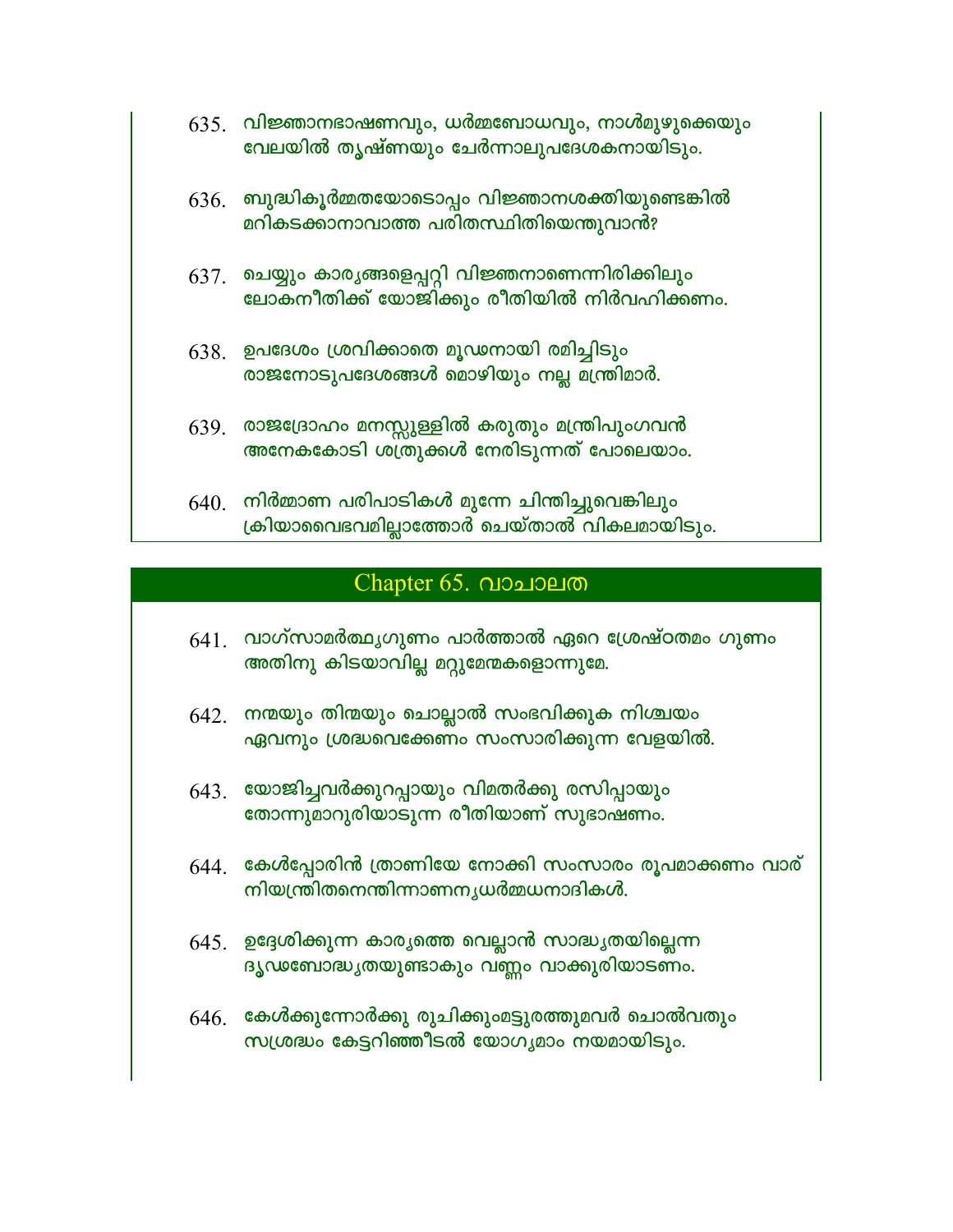- $647.$  ശക്തമാം ഭാഷണം, ധീരഭാവം, സ്മരണ ശക്തിയും ചേർന്ന വാഗ്മിയെവെല്ലാനായാരാലും കഴിയാത്തതാം.
- $648.$  കാര്യങ്ങൾ ശരിയാം വണ്ണം നിരത്തി രുചിതോന്നുമാർ ഭാഷണം ചെയ്തിടിൽ ലോകമവർ ചൊല്ലിൽ വഴങ്ങിടും.
- $649$ . കുറ്റമറ്റവിധം സത്യം ബോദ്ധ്യമാക്കി വചിക്കുവാൻ പ്രാപ്തരല്ലാത്തവർ വീണായ് മുഴുകും ഭാഷണങ്ങളിൽ.
- $650.$  ഭാഷണത്രാണിയില്ലാത്ത പണ്ഡിതശ്രേഷ്ഠരൊക്കെയും സുഗന്ധധാരയില്ലാതെ വിലസീടുന്ന പൂക്കളാം.

### Chapter 66. കർമ്മശുദ്ധി

- $651.$  തുണയാലൊരുവൻ നേടും പ്രതാപം സമുദായത്തിൽ; കർമ്മശുദ്ധിയിനാലാശിക്കുന്നതെല്ലാം ലഭിച്ചിടും.
- $652.$  ലോകപ്രസിദ്ധിയോടൊപ്പം ധാർമ്മികഗുണമേന്മയും നേടിത്തരുന്നതല്ലാത്ത കർമ്മങ്ങളൊഴിവാക്കണം.
- $653$ . ജനമദ്ധ്യേ പ്രഭാവത്തിൽ ജീവിക്കാനാഗ്രഹിപ്പവൻ മേന്മക്ക് ഹാനിയേൽപ്പിക്കും വിനചെയ്യാതിരിക്കണം
- $654$ . മാനൃരായുള്ളവർ തങ്ങൾക്കേർപ്പെട്ട ദുരിതങ്ങളെ നിർമാർജ്ജനം ചെയ്വാനായി ഹീനകൃതൃങ്ങൾ ചെയ്തിടാ.
- $655$ . പിമ്പേ ഖേദിക്കുമാറുള്ള തിന്മകളൊഴിവാക്കണം അഥവാ ചെയ്തു പോയെങ്കിലാവർത്തിക്കാതിരിക്കണം.
- $656.$  മാതാവിൻ പശിതാങ്ങാതെ ദുഃഖിക്കുന്നവനാകിലും ലോകം പഴിക്കും ദുർവൃത്തി ചെയ്യാതൊഴിഞ്ഞു മാറണം.
- $657<sub>1</sub>$  ഈിവാം പാപകർമ്മത്താൽ ലബ്ധദ്രവ്യം നിഷിദ്ധമാം ധർമ്മകർമ്മികൾ താങ്ങുന്ന ദാരിദ്ര്യം തന്നെ കാമൃമാം
- $658$ . തീയ കർമ്മങ്ങൾ ചെയ്വോർക്ക് വിജയം കൈവരിക്കിലും, പിന്നീടവകളെച്ചൊല്ലി നിശ്ചയം ദുഃഖമേർപ്പെടും.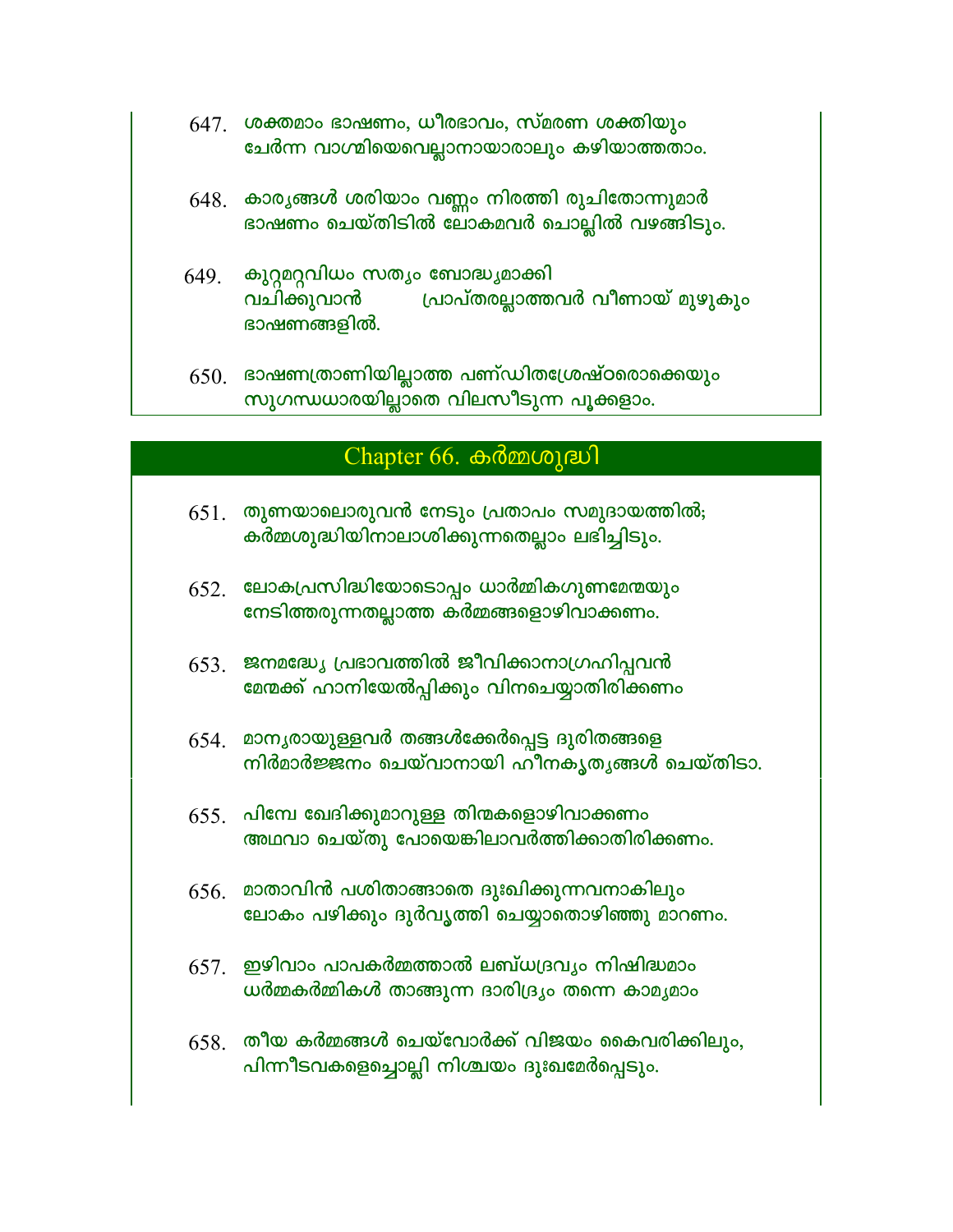- 659. നീചമാർഗ്ഗേണ സമ്പാദ്യം വേദനിപ്പിച്ചൊഴിഞ്ഞുപോം ശുദ്ധമായവ പോയാലും പിറകേ വന്നു ചേർന്നിടും.
- 660. ന്യായമല്ലാത്ത സമ്പാദ്യം സംരക്ഷിക്കാനൊരുമ്പെടൽ വേവാത്ത് മൺകലത്തിൽ നീർ സൂക്ഷിക്കുന്നത് പോലെയാം.

#### Chapter 67.  $\omega_0$  Сладие

- $661$ . പണിപൂർത്തീകരിക്കാനായ് മുഖ്യമായ് വേണ്ട യോഗൃത മനക്കരുത്താകും, മറ്റു ഗുണങ്ങൾ വേണ്ടതാകിലും.
- $662.$  ആവാത്തത് തുടങ്ങൊല്ല; വിഘ്നം കണ്ടു ഭയക്കൊലാ ദ്വിഗുണം വേണമെന്നല്ലോ പൂർവ്വ സൂരികൾ നിർണ്ണയം.
- $663$ . പണി പൂർത്തിക്ക് മുൻലോക ശ്രദ്ധ പറ്റാതെ നോക്കണം മദ്ധ്യേ ശ്രദ്ധ പതിഞ്ഞീടിൽ വിഘ്നം പലതുനേരിടാം.
- $664$ . എങ്ങിനെ ചെയ്തു തീർക്കുമെന്നാരാലും ചൊല്ലസാദ്ധ്യമാം എളുതല്ലധികം പേർക്കും ചൊന്നപോൽ പണിതീർക്കുവാൻ.
- $665$ . കർമ്മസാമർത്ഥ്യമൊന്നാലേ മേന്മലക്ഷ്യമിടുന്നവർ രാജശ്രദ്ധ പതിഞ്ഞീടാനുള്ളിലാശ വഹിച്ചിടും.
- $666.$  കർമ്മധീരതയുണ്ടായാലുദ്ദിഷ്ട വിഷയങ്ങളിൽ ഉദ്ദേശിച്ചത് പോൽത്തന്നെ കാര്യപ്രാപ്തിയെളുപ്പമാം.
- $667.$  ലളിതവേഷത്താലാരും ചെറുതെന്ന് നിനക്കൊലാ പെരുതാം രഥചക്രത്തിലച്ചാണി ലഘുവല്ലയോ?
- $668.$  മനോസൈഥരൃത്തൊടും ധൈരൃത്തൊടും വേലക്കൊരുങ്ങണം കാലവിളമ്പം കൂടാതെ ശീഘ്രമായ് ചെയ തു തീർക്കണം.
- $669$ . ഭാവി സംതൃപ്തി മോഹിച്ച് പ്രാരംഭവിഷമങ്ങളെ തൃണവൽ ഗണ്യമാക്കാതെ ധൈര്യമായ് ചെയ്തു കൊള്ളണം.
- $670.$  തൊഴിൽ മഹത്വമോർക്കാതെ മരുവുന്ന ജനങ്ങളെ മറ്റുമേന്മയിരുന്നാലും ലോകം മാനിപ്പതില്ല കേൾ.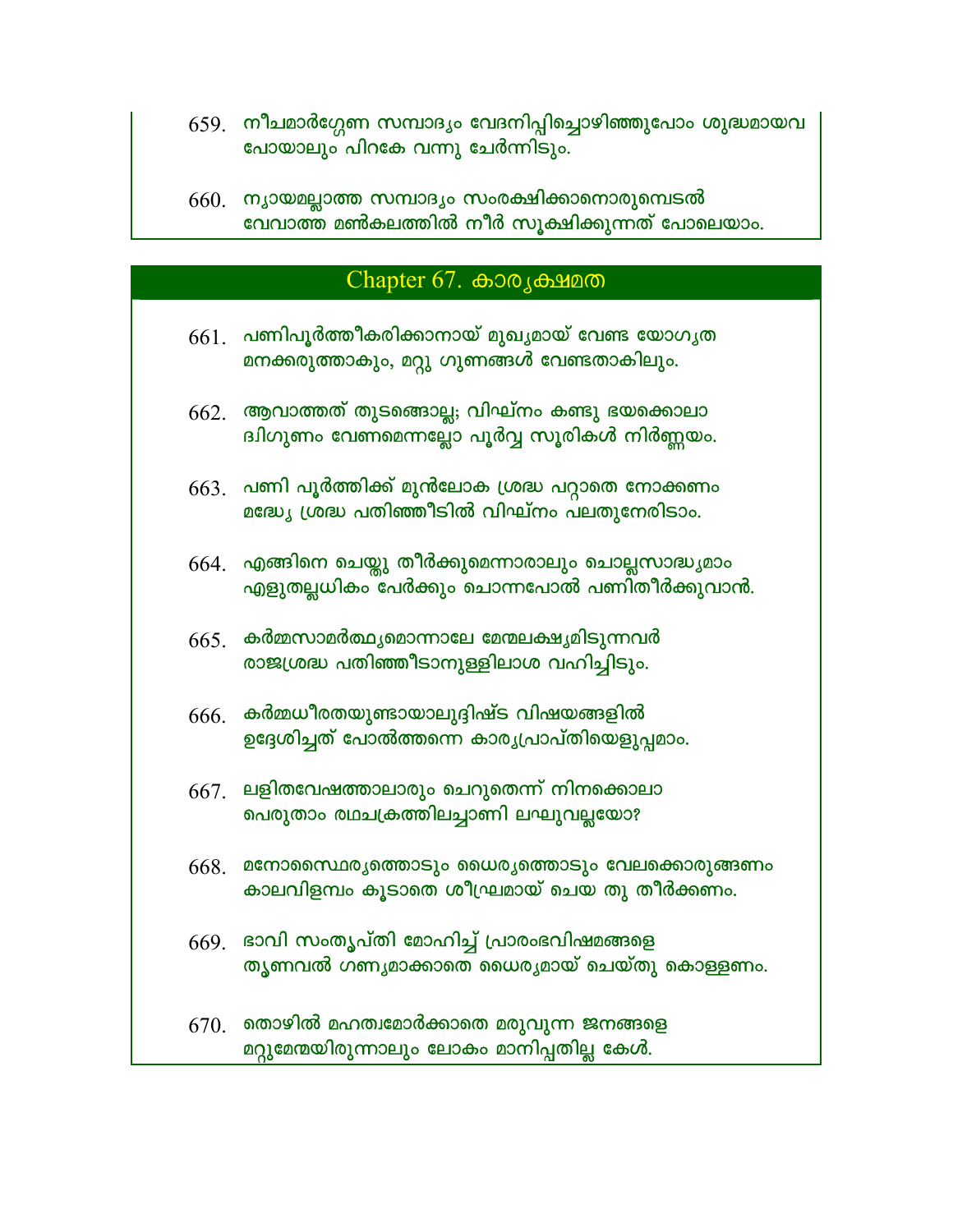| Chapter 68. Com Chapter |                                                                                                                |  |
|-------------------------|----------------------------------------------------------------------------------------------------------------|--|
| 671.                    | തീരുമാനമെടുക്കും മുൻ ഗാഢമായ് ചിന്തചെയ്യണം<br>തീരുമാനം നടപ്പാക്കാൻ വൈകിക്കുന്നത് ദോഷമാം.                        |  |
|                         | $672.$ ധൃതിയില്ലാത്ത കാര്യങ്ങൾ സാവകാശം നടത്തലാം<br>അതിവേഗം നടത്തണേമടിയന്തിരമായവ.                               |  |
|                         | $673$ . മുന്നേറ്റത്തിന് കയ്യേറ്റമവശ്യമെങ്കിൽ ചെയ്യലാം സന്ദർഭോചിതമായ്<br>മറ്റു മാർഗ്ഗങ്ങൾ സ്വീകരിക്കലാം.        |  |
|                         | $674$ . കെട്ടടങ്ങാത്ത ശത്രുത്വമാക്രമണമപൂർണ്ണവും<br>അഗ്നിപുഞ്ജസമം രണ്ടും ഭാവിയിൽ നാശഹേതുവാം.                    |  |
|                         | $675.$ ശക്തിയും, ധനവും, കാലം, ലക്ഷ്യം നേടേണ്ട രീതിയും<br>സ്ഥലത്തോടഞ്ചു കാരൃങ്ങൾ കണിശം നിർണ്ണയിക്കണം.           |  |
|                         | $676.$ കാര്യത്തിൻ കഴിവും, വന്നു ചേരും പ്രതിബന്ധങ്ങളും,<br>അന്ത്യത്തിലുണ്ടാകും നേട്ടമെല്ലാം ചിന്തിച്ചു ചെയ്യണം. |  |
| 677.                    | തൽക്കർമ്മം മുമ്പേ ചെയ്തു ശീലമുള്ള ജനങ്ങളെ<br>ബന്ധിച്ചനുഭവം പങ്കിട്ടറിയൽ ജയഹേതുവാം.                             |  |
| 678.                    | കർമ്മപരിചയത്താലേ മറ്റുകർമ്മങ്ങൾ ചെയ്യലാം<br>ഗജത്തെപ്പിടികൂടാനായ് ഗജങ്ങളുപയുക്തമാം.                             |  |
|                         | $679$ . നന്മകൾ സ്വജനത്തിനായ് ചെയ്യും മുന്നാലെ മുഖൃമായ്<br>നയത്താൽ പകയുള്ളോരെ മിത്രമാക്കിയെടുക്കണം.             |  |
| 680.                    | ബലഹീനർ സ്വന്തം കക്ഷിക്കുനം തട്ടാതിരിക്കുവാൻ<br>വല്ലവന്നടിമപ്പെട്ടു ശാന്തിനേടിയെടുക്കണം.                        |  |

# Chapter 69. BJO

- $681.$  പദവിക്കൊത്ത സംസാരം സൗശീല്യം കുലകത്വവും സന്ദേശങ്ങൾ വഹിക്കുന്നോർക്കതൃന്താപേക്ഷിതം ഗുണം.
- 682. ബോദ്ധ്യം തോന്നുന്ന വാഗ്മിത്വം സ്നേഹവും ജ്ഞാനശക്തിയും<br>തിഗുണം ദൂത് കയ്യാളും വൃക്തികൾക്കനുപേക്ഷ്യമാം.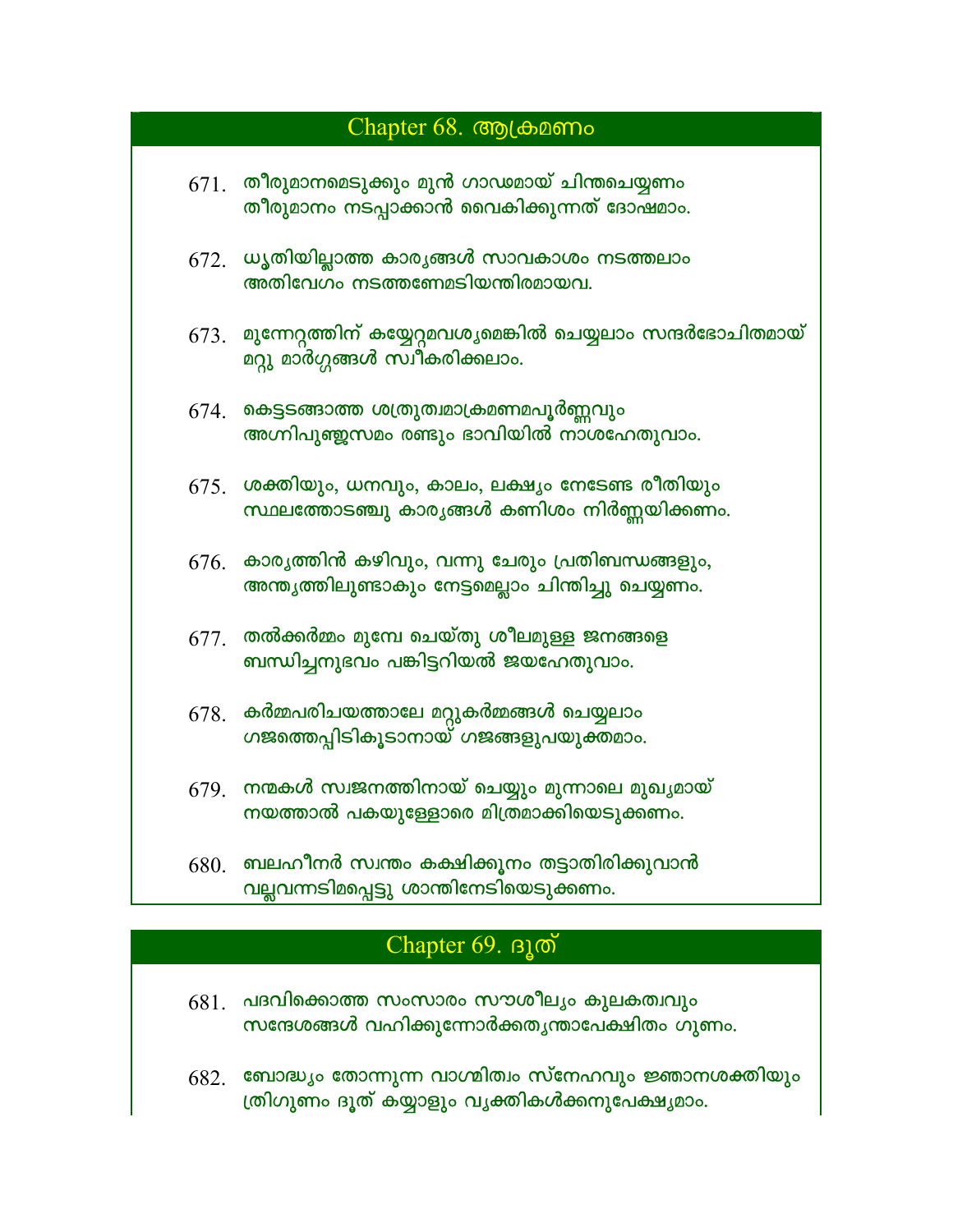|      | $683.$ സ്വരാജന്നനൃരാജങ്കൽ സന്ദേശങ്ങൾ വഹിപ്പവൻ<br>വിജയം കൈവരിച്ചീടാൻ വിജ്ഞരിൽ വിജ്ഞനാവണം.                |
|------|---------------------------------------------------------------------------------------------------------|
|      | $684$ . പൊതുവിജ്ഞാനവും ബുദ്ധിശക്തിവൃക്തിമഹത്വവും<br>ഗുണം മൂന്നും തികഞ്ഞുള്ളോർ ദൂതനായ് തൊഴിൽ ചെയ്തിടാം.  |
| 685. | കാരൃപ്രസക്തമാം വണ്ണമനിഷ്ടധ്വനിയെന്നിയേ<br>മധുരഭാഷണത്താലേ ദൂതൻ ലക്ഷൃങ്ങൾ നേടണം.                          |
|      | $686$ . വിജ്ഞനും, വാഗ്മിയും സ്നേഹവാണിയും ദയശൂനൃനും<br>സന്ദർഭം നോക്കിസ്വാധീനം ചെലുത്തും ദൂതുവാഹകൻ.       |
|      | $6871$ കാലം നോക്കി യിടം നോക്കി ലക്ഷൃബോധമുറപ്പാക്കി<br>ബുദ്ധിപൂർവ്വം വചിക്കുന്നോൻ ശ്രേഷ്ഠനാം ദൂതനായിടും. |
| 688. | സത്സ്വഭാവം, ജനം മദ്ധ്യേ സ്വാധീനം, ധീരഭാവവും<br>ഇവ മൂന്നും വചസ്സത്യം ചേർന്നവൻ ദൂതുവാഹകൻ.                 |
| 689. | രാജദൂത് വഹിക്കുന്നോൻ ധീരനും സതൃഭാഷിയും<br>രാജാവിൻ മേന്മ വർദ്ധിക്കാൻ തൽപ്പരൻ കൂടിയാവണം.                  |
| 690. | ആത്മനാശം ഭയന്നാലും ധീരമായ് രാജവാർത്തകൾ<br>സതൃമായുരിയാടുന്നോൻ ശ്രേഷ്ഠനാം ദൂതനായിടും.                     |

## Chapter 70. கൊട്ടാര ജീവിതം

- $691.$  രാജനോടൊത്തു വാഴുന്നോർ കുളിരിൽ തീക്കായുന്നപോൽ അകലാതെയുമപ്പോലെ അണയാതെയിരിക്കണം.
- $692.$  രാജനാശിച്ച്യദവൃത്തിലാശ വെക്കാതിരിക്കണം എങ്കിലോ രാജനിൽ നിന്നും ലഭ്യമാം ഗുണമേറിടും.
- $693$ . ആത്മരക്ഷകൊതിക്കുന്നോർ തെറ്റുപറ്റാതെ കാക്കണം രാജനിൽ സംശയം വന്നാൽ നീക്കം ചെയ്യാനസാദ്ധ്യമാം.
- 694. രാജസന്നിധിയിൽ വെച്ചു രഹസ്യമായ് ഭാഷിക്കലും അന്യവദനങ്ങൾ നോക്കിപ്പുഞ്ചിരിക്കലുമാകൊലാ.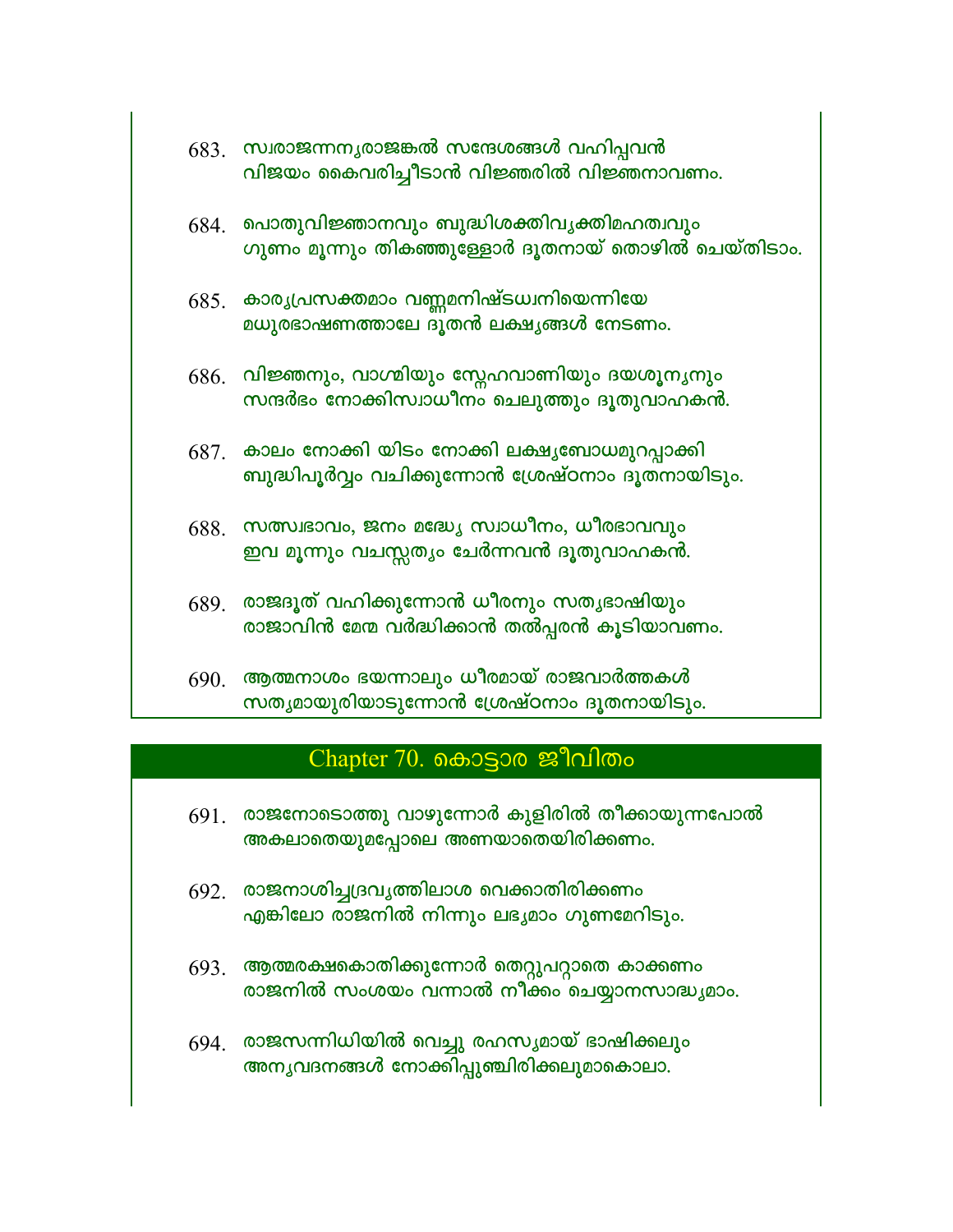|      | $695$ അജരഹസൃങ്ങൾക്കായി ജിജ്ഞാസയൊഴിവാക്കണം,<br>രാജൻ താനേ വചിക്കുമ്പോൾ ശ്രദ്ധാപൂർവ്വം ശ്രവിക്കണം.      |
|------|------------------------------------------------------------------------------------------------------|
|      | $696.$ രാജന്നുള്ളം കണക്കാക്കിയനിഷ്ടമൊഴിവാക്കിയും<br>പ്രീതി തോന്നുന്ന കാരൃങ്ങൾ നേരം നോക്കിക്കഥിക്കണം. |
|      | $697$ . രാജൻ തൽപ്പരനായാലുമപ്രധാനങ്ങളായവ വിട്ടുഗൗരവമോലുന്ന<br>വിഷയങ്ങൾ വചിക്കണം.                      |
| 698. | കുഡുംബബന്ധവും പ്രായക്കുറവും ഗണ്യമാക്കാതെ<br>രാജത്വത്തിൻ മഹത്വം കണ്ടതുപോൽ പെരുമാറണം.                  |
| 699. | രാജന്റെ പ്രീതിയുണ്ടെന്ന് ധരിച്ചഹിതമായവ<br>ഒരു നാളും പ്രവർത്തിക്കാൻ തുനിയാവിജ്ഞരായവർ.                 |
| 700. | രാജൻ സ്നേഹിതനാണെന്ന ഭാവത്തിൽ ഗുണശൂന്യമാം<br>കാര്യങ്ങൾ നിർവ്വഹിച്ചീടിൽ നാശത്തിന്നതു ഹേതുവാം.          |

Source: Double-V http://www.geocities.com/ashrafnyk/kur-mal/malCONT.htm

Route your comments & suggestions to the author through nvkashraf@rediffmail.com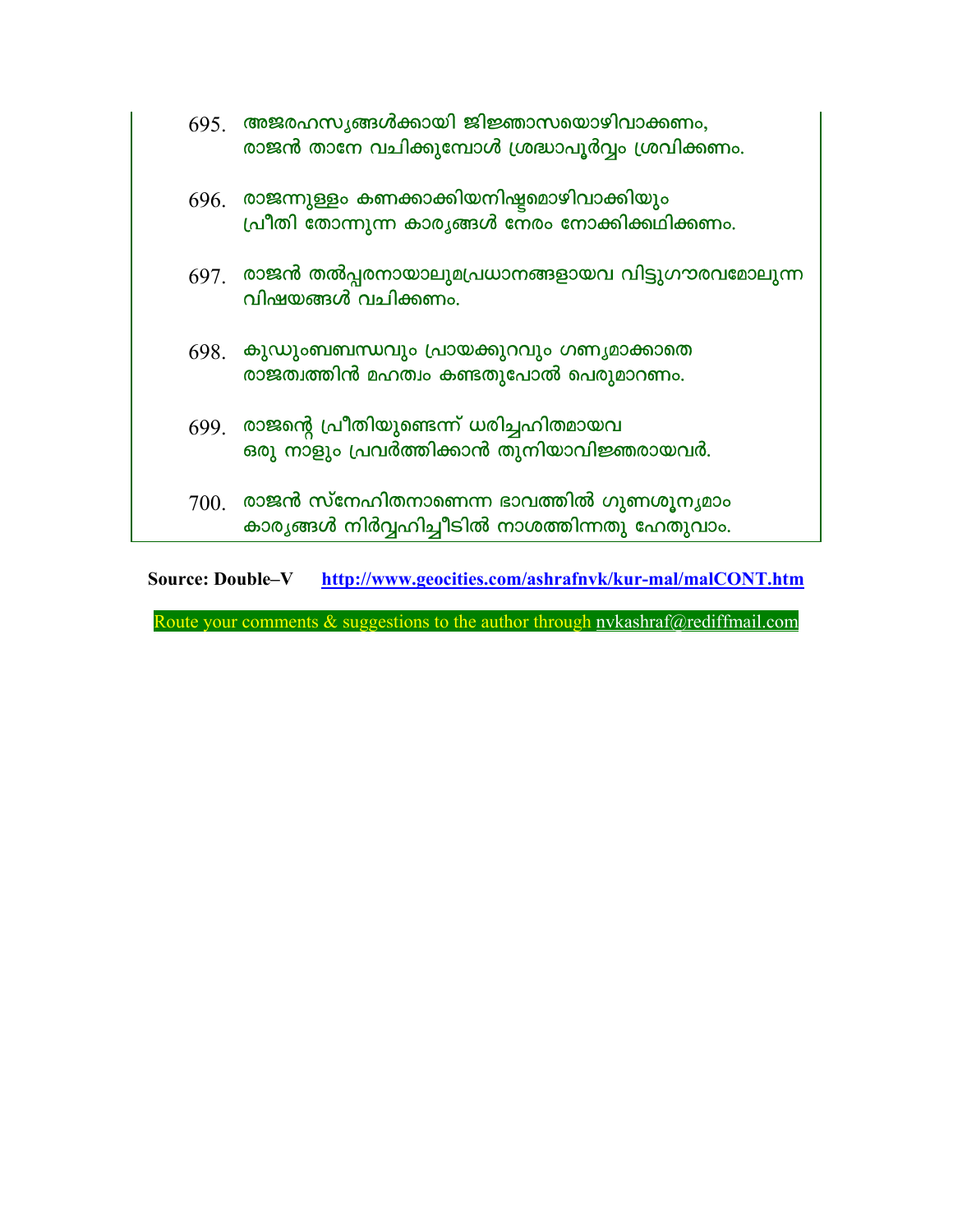

# Thirukkural in Malayalam മലയാളത്തിൽ തിരുക്കുറൾ

## Chapter 71. பக்ஷமால்

- $701.$  ദൃഷ്ടിയും മുഖവും നോക്കി മനോഗതമറിഞ്ഞിടാൻ പ്രാപ്തിയുടയവൻ ലോകമണിയും രത്നമായിടും.
- $702.$  ഉള്ളിലുള്ള വിചാരങ്ങൾ ലേശം സംശയമില്ലാതെ ധൈര്യമായറിയുന്നോരെ ദൈവതുല്യം നിനച്ചിടും.
- $703.$  ലക്ഷണത്താൽ മനസ്സുള്ളിലുള്ള ചിന്തയറിഞ്ഞിടും വൃക്തിക്കെന്തുകൊടുത്തിട്ടും തുണയായേറ്റുകൊള്ളണം.
- $704$ . ചിന്തകളുരിയാടാതെയറിയാൻ കഴിവുള്ളവൻ ഒരുപോൽ രൂപമായാലും ജ്ഞാനത്താൽ ഭിന്നരായിടും.
- $705.$  ലക്ഷണം നോക്കിയനൃന്റെ ചിത്തമറിയവയ്യെങ്കിൽ ശ്രേഷ്ഠമാമംഗമായുള്ള കണ്ണാലെന്തു പ്രയോജനം?
- $706$ . അടുത്ത വസ്തുക്കൾ പ്രതിബിംബിക്കുന്ന പളുങ്കുപോൽ മുഖം മനോവികാരത്തിൻ ഭാവങ്ങൾ വൃക്തമാക്കിടും.
- $707$  ദുഃഖസന്തുഷ്ടഭാവങ്ങളുള്ളിൽ സംജാതമാകവേ വൃക്തമാക്കും മുഖം പോലെ അറിവേന്തുന്നതെന്തഹോ?
- 708. വദനം കണ്ടുകാര്യങ്ങൾ ഗ്രഹിപ്പാൻ ശക്തിയുള്ളവർ അവരോടുരിയാടാതെ മൗനമായ് നോക്കി നിൽക്കലാം.
- 709. ദൃഷ്ടിനോക്കി മനം ചൊല്ലാൻ കഴിവുറ്റവർ വൃക്തിയിൽ ശത്രുമിത്രമനോഭാവം കണ്ണുനോക്കി ഗ്രഹിച്ചിടും.
- $710$  സർവ്വജ്ഞാനികളാണെന്ന് സ്വയം ഭാവനയുള്ളവർ തങ്ങൾമതിപ്പളക്കാനായ് കൺകളേ മതിയായിടും.

## Chapter 72. MBOMELO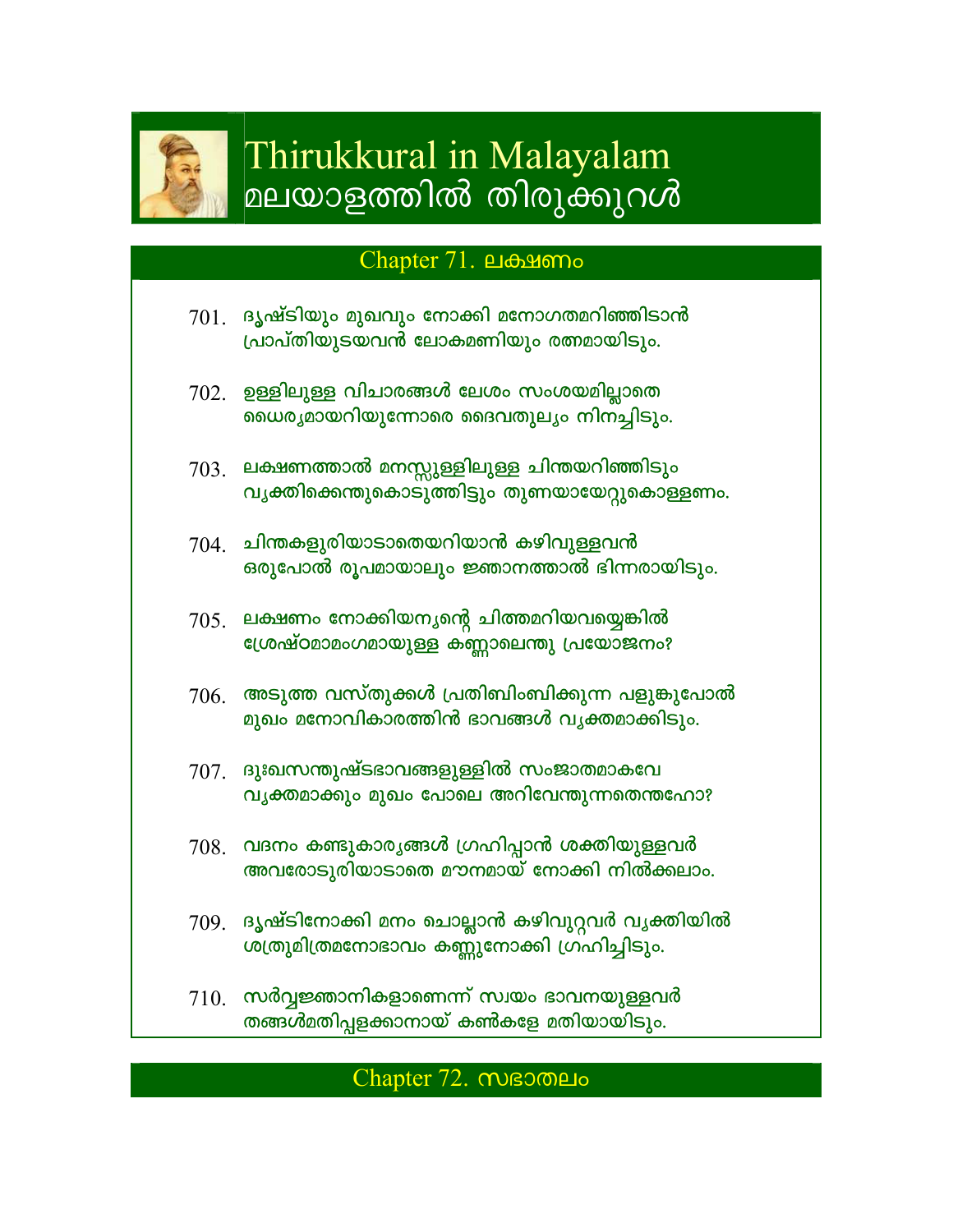|      | $711.$ കൂട്ടത്തിൽ മനമാരാഞ്ഞു വാകൃങ്ങൾ ബുദ്ധിപൂർവ്വമായ്<br>തിരഞ്ഞുകാരൃമോതുന്നോൻ ഭാഷണത്തിൽ സമർത്ഥനാം.     |
|------|---------------------------------------------------------------------------------------------------------|
|      | $712.$ വഴിക്ക് വഴികാരൃങ്ങൾ നല്ലവാചകഭംഗിയിൽ<br>വൃക്തമായുരചെയ്യുന്നു വാക്കിൽ സ്വാധീനമുള്ളവർ.              |
|      | $713.$ കയ്യാളും വിഷയം നന്നായറിയാതെ, ചിന്തിക്കാതെ<br>സഭയിൽ ഗതിയോരാതെ ഭാഷിക്കുന്നവരജ്ഞരാം.                |
|      | $714$ . വിജ്ഞരിൻ സഭയിൽ താനും വിജ്ഞനായ് നിലകൊള്ളണം<br>അജ്ഞരിൽ പാമരത്വം താൻ കുമ്മായം പോൽ നടിക്കണം.        |
|      | $715$ . പണ്ഡിതർ മദ്ധ്യേ മുമ്പായ് ഭാഷിക്കാതെയടങ്ങണം<br>നല്ല കാര്യങ്ങളിലേറെ നല്ലതാമുപദേശമാം.              |
| 716. | വിജ്ഞരാം വൃക്തികൾ മുന്നിൽ താഴ്മപേറുന്ന ദുർഗതി<br>ധർമ്മവീഥിയുപേക്ഷിച്ചു തിന്മയിൽ വിഹരിപ്പതാം.            |
|      | $717$ . പണ്ഡിതശ്രേഷ്ഠർ കൂടുന്ന സദസ്സിൽ പങ്കെടുക്കുകിൽ<br>പല ഗ്രന്ഥങ്ങളുൾക്കൊള്ളും വിജ്ഞാനം കൈവരിക്കലാം. |
| 718. | വിജ്ഞന്മാരുടെ സംഘത്തിൽ വിദ്വാൻ ചെയ്യുന്ന ഭാഷണം സ്വയം<br>മുളക്കും തോട്ടത്തിൽ നീരോടുന്നതു പോലെയാം         |
|      | $719$ . സജ്ജനങ്ങൾക്ക് യോജിക്കും വിലയേറിയ വസ്തുത<br>അയോഗൃരാം ജനം മുന്നിലോർമ്മ വിട്ടും കഥിക്കൊലാ.         |
| 720. | വിജ്ഞർക്കരിയതാം വാർത്ത അജ്ഞർ മുന്നിലുരക്കുകിൽ                                                           |

അഴുക്കിൽ ചിതറിപ്പോകുമമൃതിന്ന് സമാനമാം.

## Chapter 73. [Almono

- $721.$  വാക്കിൽ സമർത്ഥരായുള്ളോർ സഭാമേന്മ കണക്കാക്കി യോഗൃർ മുന്നിലബദ്ധങ്ങളുരിയാടില്ലൊരിക്കലും.
- $722$ . വിജ്ഞൻതാനെന്ന് വിജ്ഞൻമാർ തോന്നുമാറ് കഥിപ്പവൻ വിജ്ഞരിൽ വിജ്ഞനെന്നേറെ മഹത്വമായ് ചൊല്ലപ്പെടും.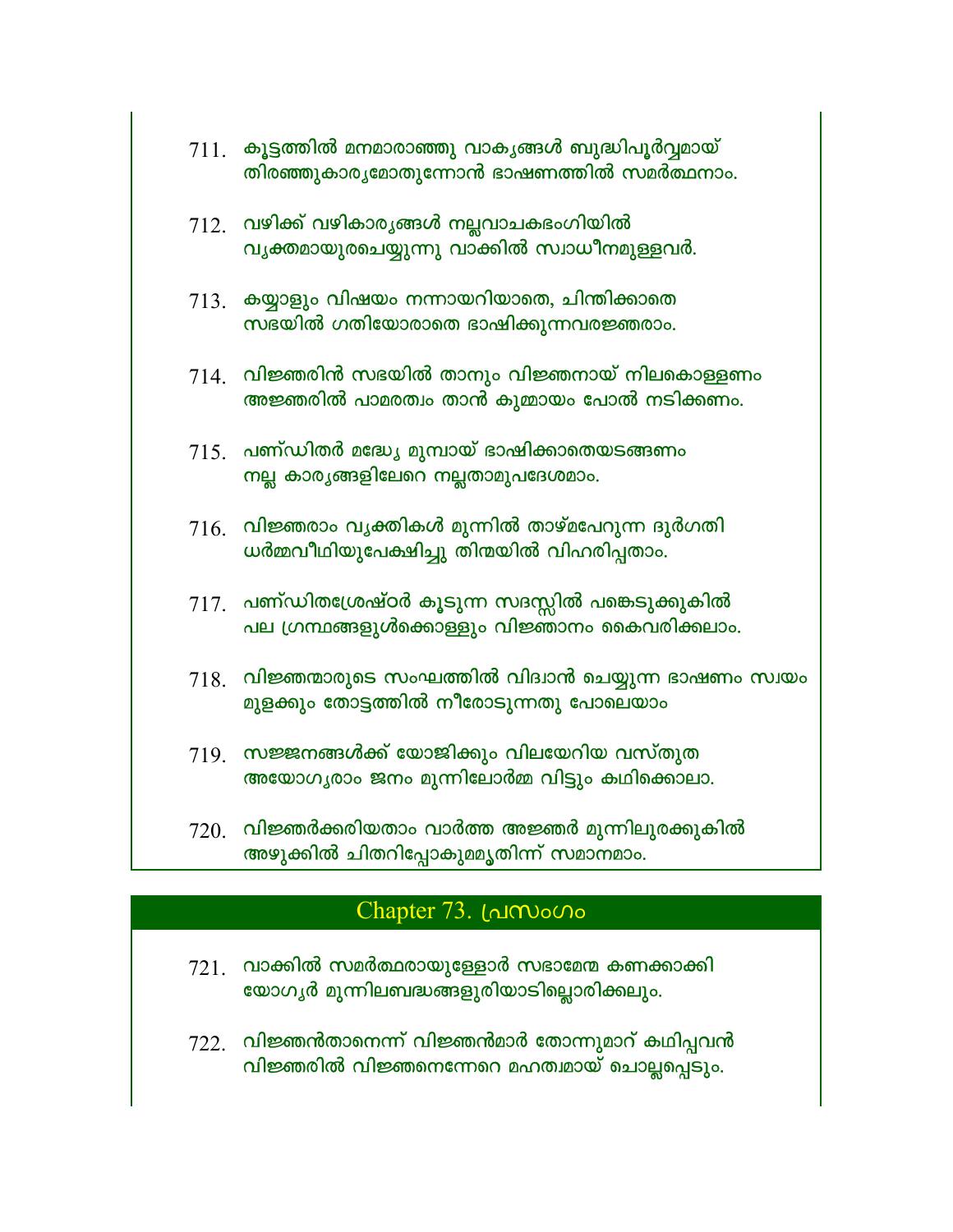- $723$ . ഡൈര്യമായ് ശത്രുവേ നേരിട്ടായോധിപ്പവരേറെയാം പണ്ഡിതസ്സഭയിൽ പേശാൻ പ്രാപ്തിയുള്ളവർ തുച്ഛമാം.
- $724$ . വിജ്ഞൻമാർ സഭയിൽ സ്വന്തം പാണ്ഡിതൃം തെളിയിച്ചപിൻ അവരിൽ നിന്നുവിജ്ഞാനമാർജ്ജിക്കാനിടവന്നിടും.
- $725$ . അനൃരിൻ ഭാഷണം കേട്ടിട്ടുത്തരം നൽകുന്നതിൽ ഉതകുന്ന പരിജ്ഞാനം സമ്പാദിക്കലവശൃമാം.
- $726.$  ശൂരനല്ലാത്ത വൃക്തിക്ക് വാളാലില്ല പ്രയോജനം; വിജ്ഞരെ ഭയമുള്ളോർക്ക് ഗ്രന്ഥജ്ഞാനം ബലം തരാ.
- 727. സഭയെ നേരിടാൻ പേടിക്കുന്നോനാർജ്ജിച്ച വിദൃകൾ ഭീതനായ് മരുവും യോദ്ധാവേന്തും കൂർത്ത കൃപാണമാം.
- $728$ . വിദ്വൽസ്സദസ്സിൽ ഭാഷിക്കാൻ പ്രാപ്തനല്ലാത്ത പണ്ഡിതൻ ഗ്രന്ഥമേറെപ്പ്ഠിച്ചാലും ഫലമില്ലാതെപോയിടും.
- $729$ . നല്ല പണ്ഡിതനായിട്ടും വിദ്വാന്മാരെ ഭയന്നവൻ അ്ജ്ഞനാം വൃക്തിയേക്കാളും തരം താഴ്ന്നവനായിടും.
- $730.$  സമ്പാദിച്ചുള്ള വിജ്ഞാനം വാക്കിൽ പ്രകടമാക്കുവാൻ കഴിയാത്തോൻ ജീവിച്ചാലും മൃതനായ് താനെണ്ണപ്പെടും.

# Chapter 74. mos

- 731. സമർത്ഥരാം കൃഷിക്കാരും വിജ്ഞരാം സജ്ജനങ്ങളും ഉദാരസമ്പന്നന്മാരും ചേരുമ്പോൾ നാടുനല്ലതാം.
- $732$ . എല്ലാവിധ വസ്തുക്കളും ഹിതംപോലെ യഥേഷ്ഠമായ് കേടില്ലാതെ വിളഞ്ഞീടും നാടുതാൻ നല്ലതായിടും.
- $733.$  സമീപദേശത്തിൻ ഭാരം വന്നാലുമവയെത്താങ്ങി രാജഭോഗം പിഴക്കാതെ നല്ലനാട് കൊടുത്തിടും.
- $734.$  കഠിനക്ഷാമവും, നീങ്ങാതെന്നും നിൽക്കുന്നരോഗവും നാശമേറ്റുന്ന ശത്രുവും നാട്ടിലില്ലാതിരിക്കണം.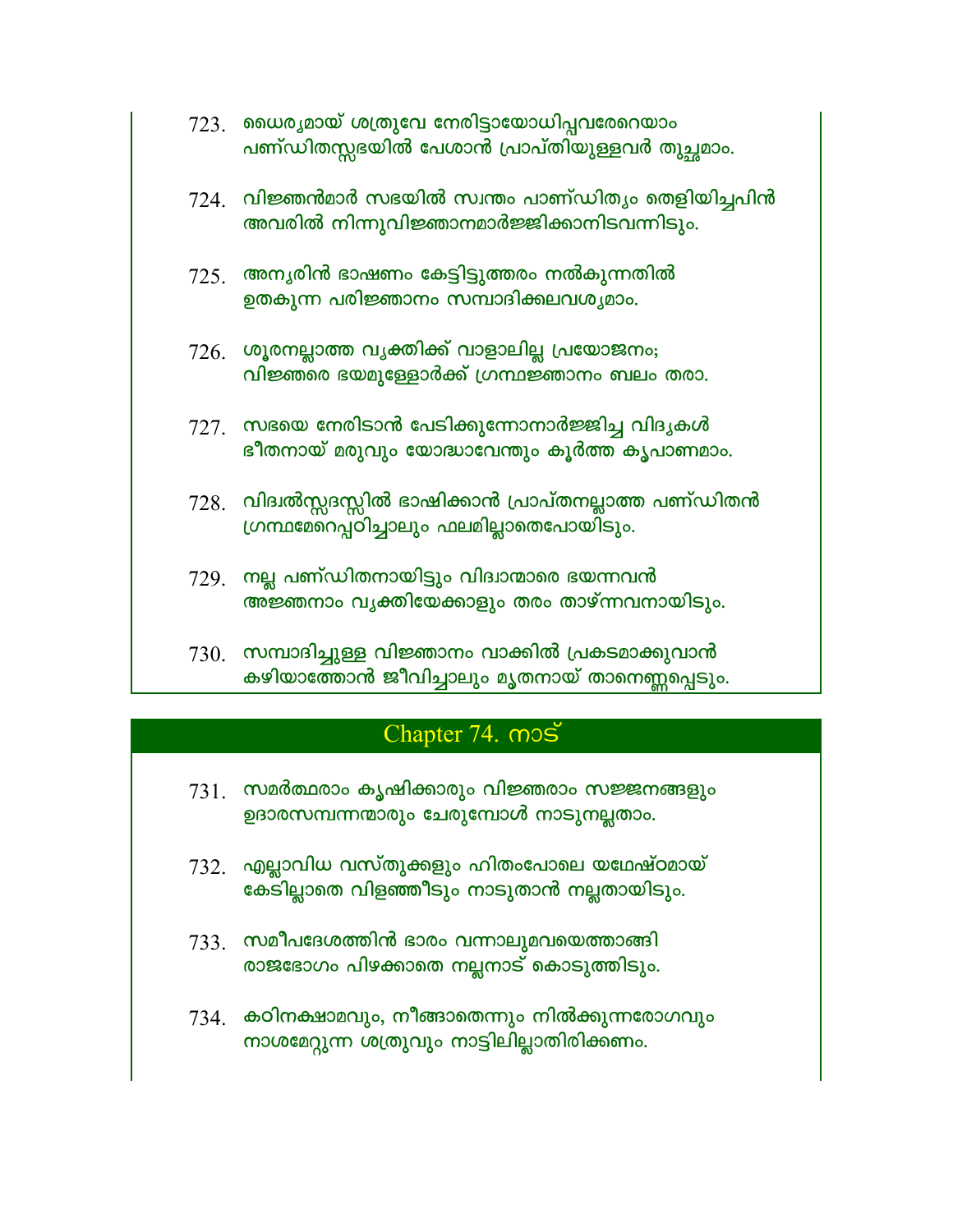- 735. പലകൂട്ടങ്ങളും, നാട്ടിൽ ശല്യമാക്കുന്ന ശത്രുവും കൊലചെയ്യും ദുഷ്ടന്മാരും നാട്ടിൽ കാണാതിരിക്കണം.
- $736.$  ശത്രുവാൽ കേടുപറ്റാതെ, ക്ഷീണമാം നാളിലും വളം കുറയാതെ, നിലനിൽക്കും നാടുസുന്ദരമായിടും.
- 737. ഉറവും മഴയും തക്ക മലയും നദിയും പുന ശക്തമാം കോട്ടയും നാട്ടിലുണ്ടാവലനിവാരൃമാം.
- $738$ . പൊതുജനാരോഗ്യം, സമ്പൽ സമൃദ്ധി, കൃഷിവൃദ്ധിയും ശാന്തിയും കാവലുമഞ്ചും നാട്ടിന്നഴകു നൽകിടും.
- $739$ . കഠിനാദ്ധ്വാനമില്ലാതെ വൃദ്ധിനൽകുന്ന നാടുകൾ നാടാകും; കഠിനാദ്ധ്വാനം നാടിന്നശുഭമായിടും.
- $740$ . മേൽകുറിപ്പിട്ട ഭാഗൃങ്ങളെല്ലാമുണ്ടായിരിക്കിലും ഭരണം യോഗൃമല്ലെങ്കിലവയാൽ നന്മ കൈവരാ.

## Chapter 75. Coos

- $741$ . യുദ്ധത്തിലേർപ്പെടുന്നോർക്കും യുദ്ധം ചെയ്യാതെ ശാന്തമായ് ആത്മരക്ഷനിനപ്പോർക്കും കോട്ടകളനിവാര്യമാം.
- $742.$  ജലമെന്നും നിറഞ്ഞുള്ള കിടങ്ങും പിൻമൈതാനവും മലയും മാമരം തിങ്ങും കാടും ചേർന്നവകോട്ടയാം.
- $743.$  ഉയരം, വീതിയും, ശക്തിയുടക്കാനരുതായ്മയും ചതുർഗ്ഗുണം തികഞ്ഞുള്ള മതിൽ കോട്ടക്ക് വേണ്ടതാം.
- 744 കാവൽ വേണ്ടുമിടം തുച്ഛമായും മറ്റിടമേറെയും ശത്രുശക്തിക്ഷയിപ്പിക്കത്തക്കതാം കോട്ടയാവണം.
- $745$ . അജയ്യം; ഭക്ഷൃധാനൃങ്ങൾ യഥേഷ്യം ലഭ്യമാവണം ഒളിഞ്ഞു നിന്നാക്രമിക്കാനായ് കോട്ടയാൽ തരമാകണം.
- $746.$  ആവശ്യമായ വസ്തുക്കളെല്ലാമുള്ളിൽ ലഭിക്കണം ധീരയോദ്ധാക്കളുൾക്കൊണ്ടതാവണം നല്ല കോട്ടകൾ.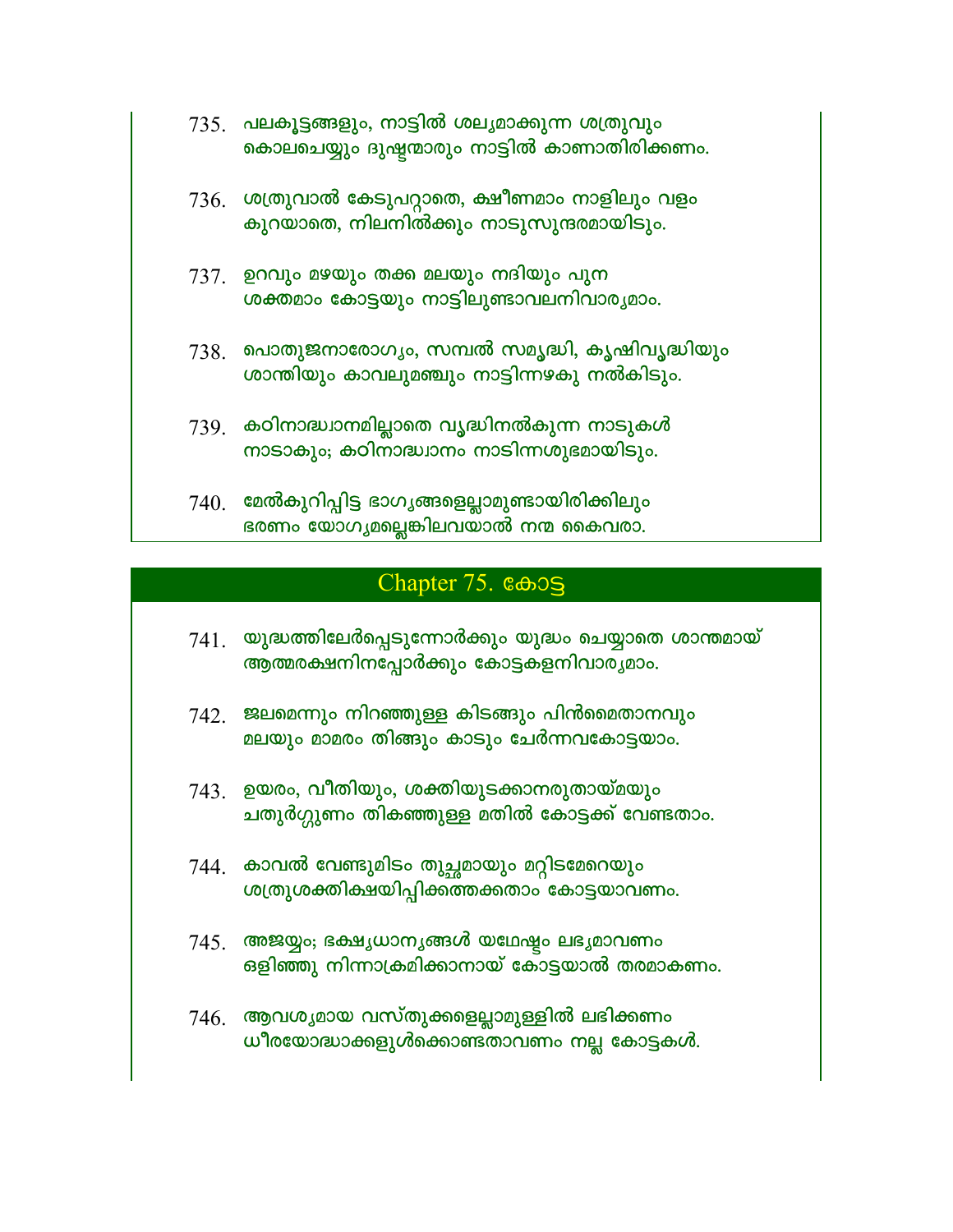- 747 ഉപരോധത്താലും, രാജദ്രോഹിയുപജാപത്താലും മറ്റുമാർഗ്ഗേണയും കോട്ട കീഴൊതുങ്ങാത്തതാവണം.
- 748. ഉപരോധത്തിനും, സേനാവിശ്വാസം നഷ്ടമാകാതെ ഉപരോധകരെരോധം പെയ്വാൻ തക്കത് കോട്ടയാം.
- $749$  ഉള്ളിൽ നിന്നാക്രമത്താലേ ശത്രുമുന്നണി സേനകൾ തോൽക്കുമാറ് കരുത്തുള്ള സേനയുള്ളത് കോട്ടയാം.
- $750$ . ശക്തിയും മേന്മയും മറ്റു മഹത്വമുള്ളതെങ്കിലും പ്രയോഗയോഗൃമല്ലെങ്കിൽ കോട്ടഫലമില്ലാത്തതാം.

### Chapter 76. wmo

- $751.$  മതിപ്പില്ലാജനങ്ങൾക്കും മഹത്വം കൈവരുത്തുന്ന വസ്തുക്കളല്ലാത്തവ ശ്രേഷ്ഠമാം പൊരുളായിടും.
- $752.$  നല്ലവൻ ധനമില്ലെങ്കിൽ നൂനം നിന്ദിതനായിടും അധമൻ ധനൃനാണെങ്കിലെല്ലാർക്കും ബഹുമാനൃനാം.
- $753.$  ധനം കെടാവിളക്കാകുമുടമക്കേത് ദിക്കിലും ശത്രുവാമന്ധകാരത്തെ നീക്കം ചെയ്യുന്നതായിടും.
- $754.$  സതൃമാർഗ്ഗത്തിലാർജ്ജിച്ച സമ്പത്തെല്ലാമൊരുത്തന്ന് ധർമ്മമേന്മ വരുത്തീടുമിമ്പദായകമായിടും.
- $755.$  സ്നേഹവും ദയയും കൂടാതാർജ്ജിക്കും ധനമൊക്കെയും തിന്മയാണെന്ന യാഥാർത്ഥ്യമറിഞ്ഞു കയ്യൊഴിക്കണം.
- $756.$  ഉടമക്കാരനില്ലാത്ത ധനവും ചുങ്കമായതും ശത്രുമാർഗ്ഗേണയാർജ്ജിക്കും ധനവും രാജന്നുള്ളതാം.
- $757.$  സ്നേഹത്താൽ സ്വയമാർജ്ജിച്ച അനുഗ്രഹമാകും ശിശു ധനമാകും പോറ്റമ്മയിൻ രക്ഷണത്തിൽ വളർന്നിടും.
- $758$ . സ്വന്തം സ്വത്തുപയോഗിച്ച് തൊഴിൽ ചെയ്യുന്നതാകുകിൽ ആനപ്പോർ മലമേൽ നിന്നു നോക്കിക്കാണുന്ന പോലെയാം.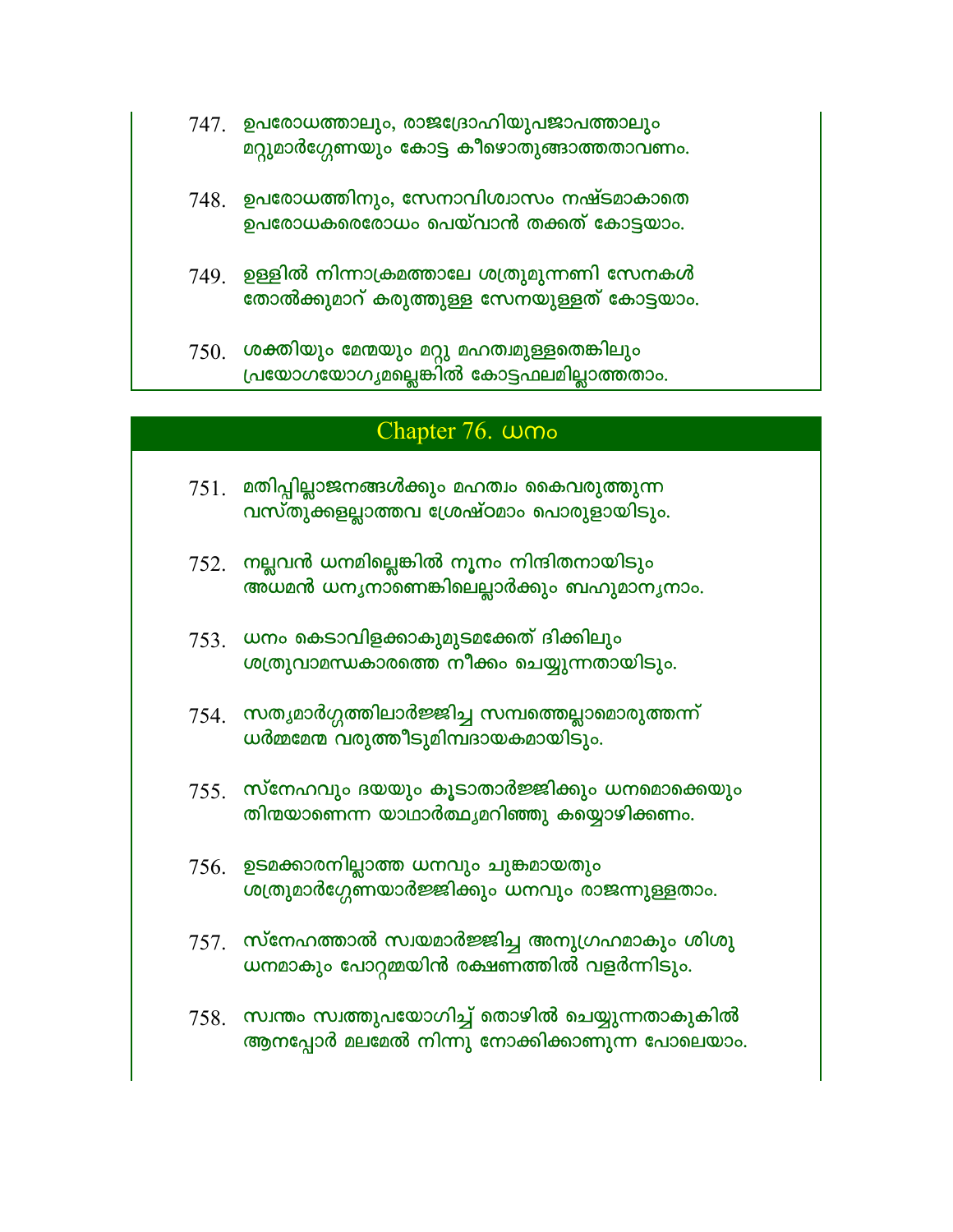- 759 ധനസമ്പാദനം വൃക്തിക്കൊഴിയാധർമ്മമായിടും ശത്രുവേ വെല്ലുവാൻ മൂർച്ചയേറും ഖഡ്ഗമതാണു താൻ.
- $760$ . ന്യായമാർഗ്ഗേണ സമ്പാദ്യം നേടിവെക്കുന്ന വൃക്തിയിൽ<br>ധർമ്മകാമങ്ങളൊന്നിച്ചങ്ങെളുതായ് വന്നു ചേർന്നിടും.

## Chapter 77. com

| 761. | അംഗപൂർണ്ണം, ഭയംകൂടാതടരാടി ജയിപ്പതാം<br>ധീരരാം ഭട്രുൾക്കൊള്ളും സേനരാജന്നമൂല്യമാം.                |
|------|-------------------------------------------------------------------------------------------------|
|      | $762.$ പോരിൽ തോൽവിയടഞ്ഞാലും മരണഭീതിയില്ലാതെ<br>അടരാടും മനോധൈര്യം പൂർവ്വസേനക്ക് മാത്രമാം.        |
| 763. | എലിക്കൂട്ടം സമുദ്രം പോലൊന്നിച്ചാരവമിട്ടാലും<br>നാഗം ചീറ്റിയടുക്കുമ്പോളെല്ലാം കെട്ടുനശിച്ചിടും.  |
| 764. | അണിയിൽ തോൽവി പറ്റാതെ, ശത്രുവഞ്ചനയേൽക്കാതെ,<br>ശൗരൃത്തിൽ പഴകിപ്പോന്ന ധൈര്യമുള്ളത് സേനയാം.        |
| 765. | യമൻ കോപിച്ചടുത്താലും ഭീരുവായ് പിന്നടിക്കാതെ<br>ഐകൃഭാവേന മുന്നേറും ശൗരൃമുള്ളത് സേനയാം.           |
| 766. | ശാരൃവും മാനവും പാരമ്പരൃജീവിത രീതിയും<br>രാജവിശ്വാസമീനാലും സേനക്കുള്ള ഗുണങ്ങളാം.                 |
| 767. | ശത്രുവന്നേറ്റുമുട്ടുമ്പോൾ വകുപ്പറിഞ്ഞു ശക്തമായ്<br>വിനൃസിച്ചടരാടാനായ് പ്രാപ്തിസേനക്ക് വേണ്ടതാം. |
| 768. | കയ്യേറ്റം താങ്ങുവാൻ കെൽപ്പും ശത്രുവിൻ നേരെ ശൗരൃവും<br>ഇല്ലേലും വിജയം കൊയ്യും സേനതന്നണിമേന്മയാൽ. |
| 769. | അപകർഷതയും തീരാദാരിദ്രൃവുമവജ്ഞയും<br>സേനാനികൾക്കില്ലായെങ്കിൽ യുദ്ധത്തിൽ വിജയിച്ചിടാം.            |
| 770. | വീരൃവും ശൗരൃവും ചേർന്ന ധീരയോദ്ധാക്കളാകിലും<br>സേനാനായകനില്ലെങ്കിൽ മഹത്വം കെട്ടുപോയിടും.         |

# Chapter 78. LONOJO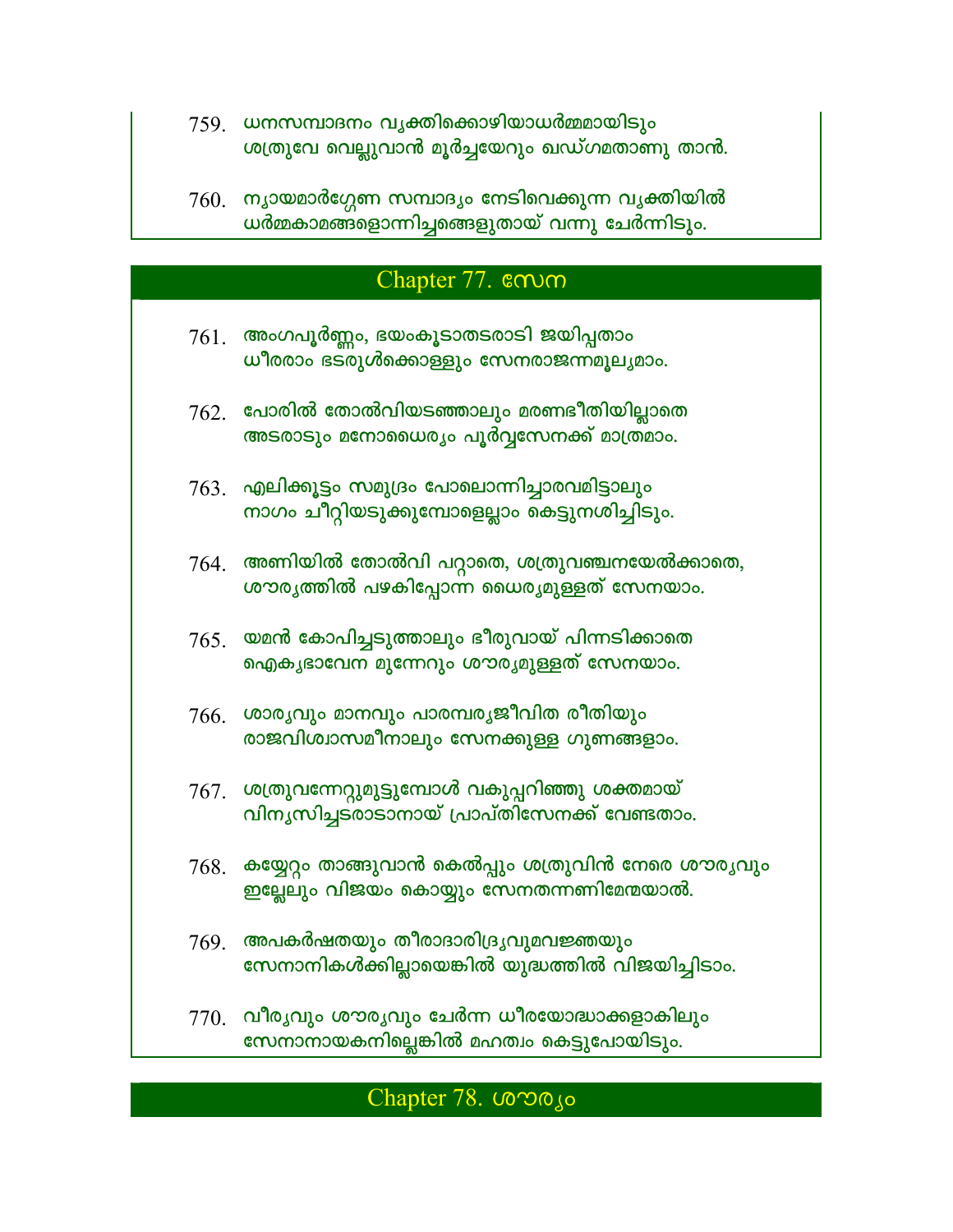|      | 771. എന്റെ നേതാവുമായ് നേരിട്ടടരാടാനൊരുങ്ങൊലാ<br>എതിരിട്ടുശിലാതുലൃം നിന്നുപോയവരെത്രയോ.                  |
|------|--------------------------------------------------------------------------------------------------------|
|      | $772$ . ഓടുന്ന മുയലിൻ നേരേ തെറ്റാതെയ്തിടുമമ്പിലും<br>ശ്രേഷ്ഠം മുമ്പിൽ ഗജം നേരെ തെറ്റിപ്പോയിടുമമ്പുതാൻ. |
|      | 773. ശത്രുവേ ദയ കാട്ടാതെ ജയിക്കുന്നത് ശൗരൃമാം<br>പകയൻ കെണിയിൽപ്പെട്ടാൽ രക്ഷ നൽകുക ശൗര്യമാം.            |
| 774. | കൈക്കുന്തം വാരണം മേലേയെറിഞ്ഞു വേൽ തേടുന്നവൻ<br>മേനിയേറ്റ ശരം കണ്ടു തൃപ്തനായി ഭവിച്ചിടും.               |
| 775. | ശത്രുവേയിമവെട്ടാതെ ശ്രദ്ധിക്കും വീരദൃഷ്ടികൾ<br>ശരപാതത്തിലടയൽ തോൽവിക്ക് സമ്മല്ലെയോ?                     |
| 776. | യുദ്ധത്തിൽ മുറിവേൽക്കാത്ത നാളെല്ലാം വൃർത്ഥമായതായ്<br>ദുഃഖത്തോടെ ഗണിച്ചിടും വീരയോദ്ധാക്കളൊക്കെയും.      |
| 777. | ഉലകിൽ വാഴ്വതേക്കാളും പുകൾതേടുന്ന വീരർകൾ<br>ഭംഗിയായ് കരുതീടുന്നു കാൽകെട്ടാം വിജയക്കുറി.                 |
| 778. | ജീവനിൽ കൊതിയില്ലാതെ പോരാടും ധീരസൈനികർ<br>രാജൻ പിന്മാറിയെന്നാലുമാവേശത്താൽ തിമിർത്തിടും.                 |
| 779. | മൊഴിഞ്ഞശപഥം പോലേയുയിർവിട്ടടരാടിയ<br>ധീരരെപ്പഴിചൊല്ലാനായാരാലും കഴിവായിടാ.                               |
| 780. | രക്ഷകൻ നായകൻ ബാഷ്പമൂറുമാറ് മരിക്കുകിൽ<br>ഗ്രേഷ്ഠമപോൽ മരിക്കാനായ് ജീവൻ കടമെട്ടുക്കണം.                   |

# Chapter 79. memono

- $781.$  സ്നേഹംപോൽ ചേർക്കുവാൻ യോഗൃവസ്തുവേറില്ല നിശ്ചയം ശത്രുദ്രോഹം തടുക്കാനും സ്നേഹം പോൽ കാവലില്ലകേൾ.
- 782. അറിവുള്ളവരിൽ സ്നേഹം പിറപോലെ വളർന്നിടും വിഡ്ഡിയിൽ സ്നേഹമോ പൂർണ്ണചന്ദ്രൻപോൽ തേഞ്ഞുപോയിടും.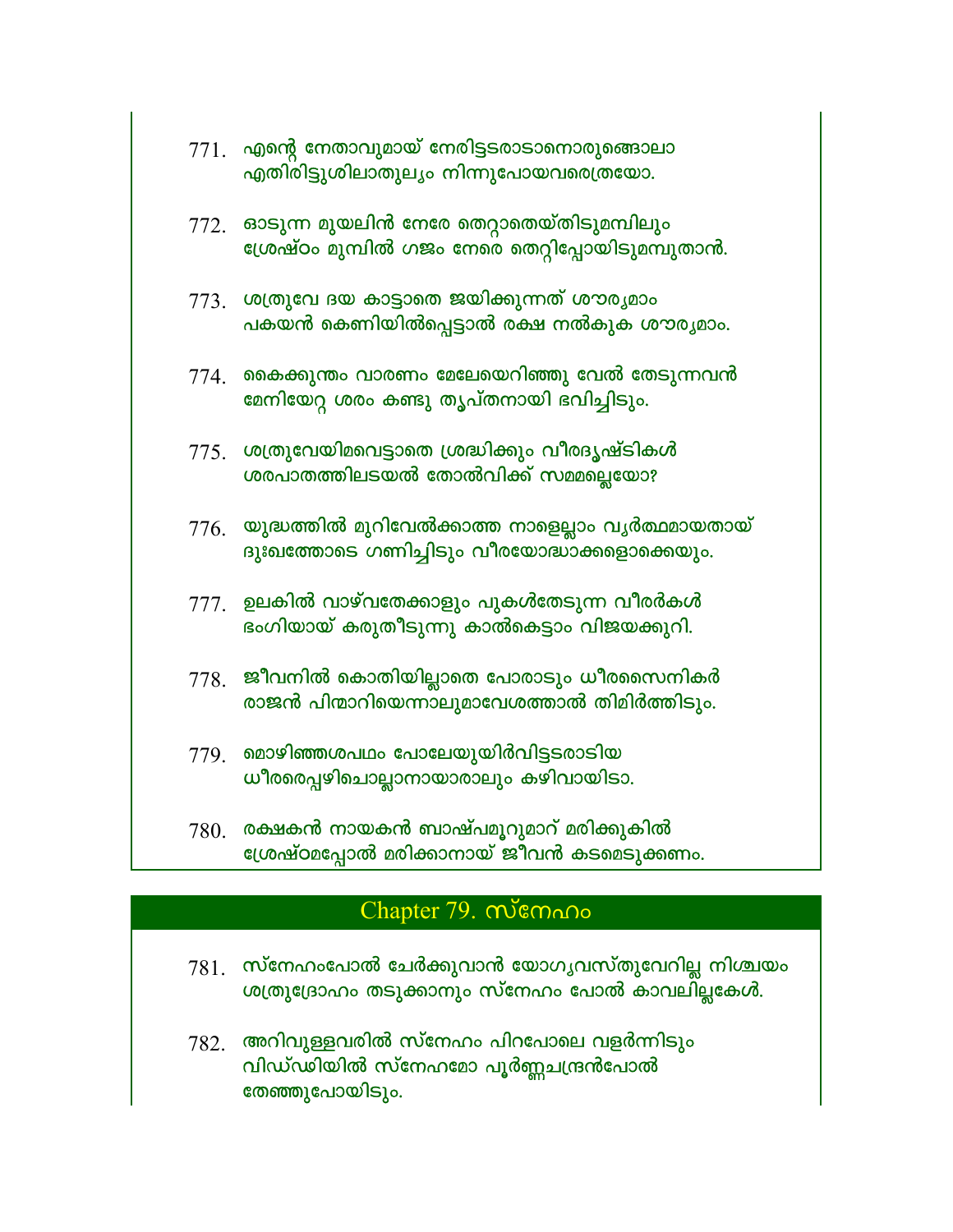|      | 783. ഗ്രന്ഥം പഠിച്ചിടുംതോറും ബന്ധമേറിവരുന്ന പോൽ<br>സജ്ജനസഹവാസം നാൾ തോറുമേറെ രുചിപ്പതാം.            |
|------|----------------------------------------------------------------------------------------------------|
|      | $784$ . നർമ്മം ചൊല്ലി ഹസിക്കുന്നതല്ല സ്നേഹിതലക്ഷണം<br>നീതിയിൻ മുറതെറ്റുമ്പോൾ ശാസിച്ചു വഴിമാറ്റലാം. |
|      | $785.$ സ്നേത്തിന്നൊഴിവാക്കീടാം സന്ധിച്ചുമൊത്തിരിക്കലും<br>ഏകരൂപമനോഭാവമവശ്യം വേണ്ടതായിടും.          |
| 786. | പുഞ്ചിരിച്ചു മുഖം ശോഭിപ്പതിനാൽ സ്നേഹമായിടാ<br>ഉള്ളം കാഴ്ചയിലാമോദപൂർണ്ണമാകുകിൽ സ്നേഹമാം.            |
| 787. | ദുർമാർഗ്ഗത്തെ നിരോധിച്ച് സന്മാർഗ്ഗത്തിൽ നയിക്കലും<br>ദുഃഖമേർപ്പെട്ടിടും നേരം പങ്കുചേരലും സ്നേഹമാം. |
| 788. | തുണിയഴിഞ്ഞു വീഴുമ്പോൾ കൈകടന്നു പിടിച്ചിടും<br>ആപൽക്കാലത്ത് പാഞ്ഞെത്തി സ്നേഹിതൻ തുണ നൽകിടും.        |
| 789. | ഉത്തമസ്നേഹിതർ തമ്മിലെപ്പോഴും വേർപെടാതെയും<br>സന്മാർഗ്ഗജീവിതത്തിങ്കൽ തണിയായും കഴിഞ്ഞിടും.           |
| 790. | ഞാനിവർക്ക് സഖാവെന്നുമിവർ മിത്രമെനിക്കെന്നും<br>അന്യോന്യം പുകഴുന്നെങ്കിൽ മൈത്രിമഹത്വമാർന്നിടാ.      |

## $Chapter 80.$  സ്നേഹാന്വേഷണം

- യഥാർത്ഥസ്നേഹിതർതമ്മിൽ പിരിയുന്നതസാദ്ധ്യമാം 791. ആകയാൽ സ്നേഹിതന്മാരെ ബുദ്ധിപൂർവ്വം വരിക്കണം.
- $792.$  വേണ്ടചിന്തന ചെയ്യാതെ സ്നേഹഭാവം തൊടുത്തിടിൽ ജീവനാശം വരാവുന്ന തുമ്പം വന്നു ഭവിച്ചിടാം.
- $793$ . ഗുണവും കുലവും കുറ്റഭാവങ്ങൾ ബന്ധുജാലവം സ്നേഹബന്ധങ്ങളും നോക്കി വേണം മൈത്രി തുടങ്ങുവാൻ.
- 794. കുലൻ മിത്രനായിക്കൊണ്ടടുക്കാനാഗ്രഹിപ്പവൻ ത്യാഗപൂർവ്വം പൊരുൾ നൽകിയാകർഷിക്കേണ്ടതായ് വരും.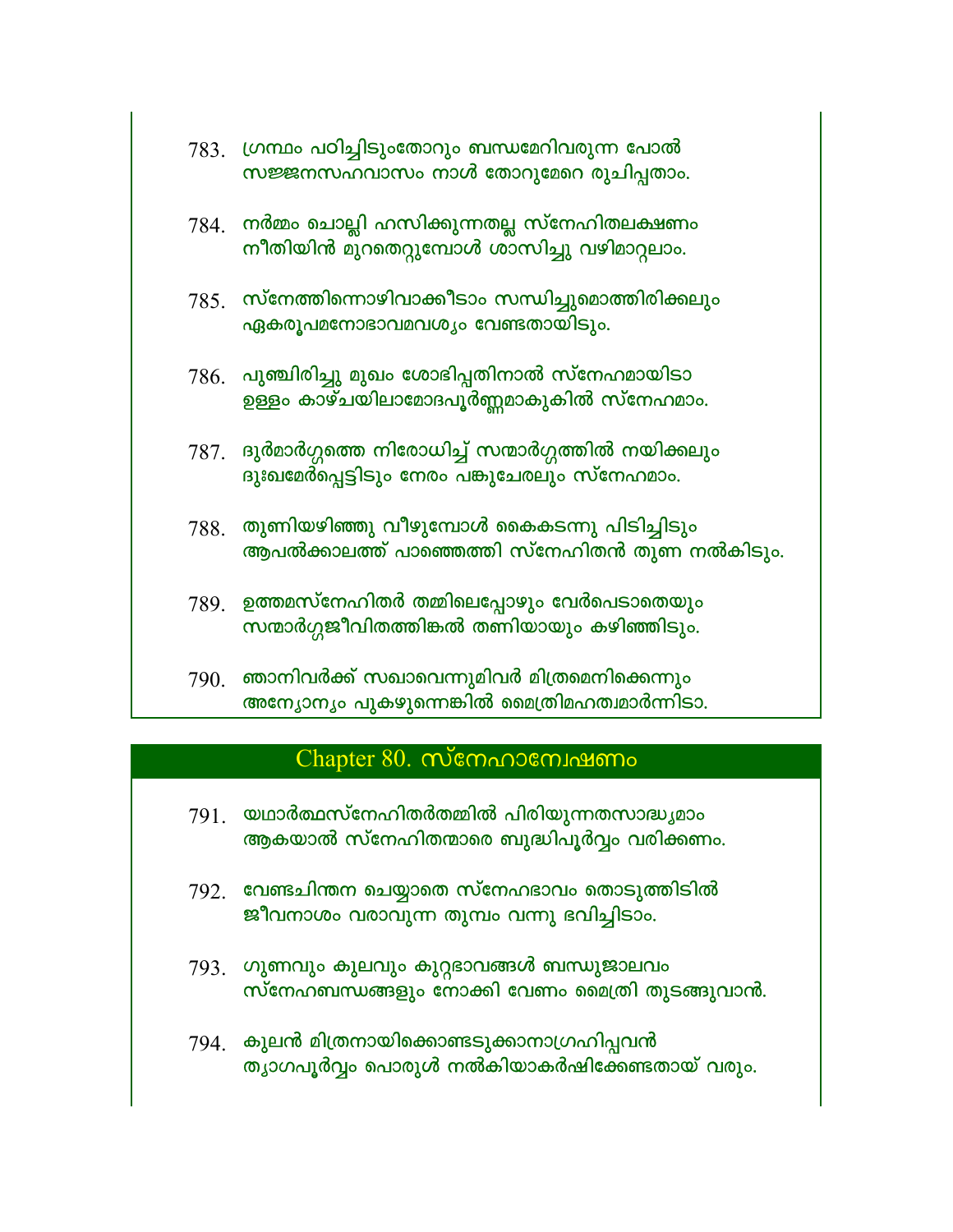|      | 795. വഴിതെറ്റി നടക്കുമ്പോൾ ശാസിച്ചു വഴിമാറ്റുവാൻ<br>പ്രാപ്തിയുള്ളവനെത്തേടിപ്പിടിച്ചു മിത്രമാക്കണം. |
|------|----------------------------------------------------------------------------------------------------|
|      | $796$ . ആപത്തൊരു നിലക്കോർത്താലൊരു സൗകര്യമുണ്ടതിൽ<br>ബന്ധുമിത്രാദികൾ സ്നേഹമളക്കും മാനദണ്ഡമാം.       |
|      | $797.$ അജ്ഞരായുള്ളവർ തമ്മിൽ സ്നേഹബന്ധം പുലർത്തുവാൻ<br>തുനിയാതെയൊഴിഞ്ഞെങ്കിലത്രയും ലാഭമായിടും.      |
| 798. | മനോധൈര്യം കെടുത്തുന്ന കാര്യം ചിന്തിച്ചിടായ്ക നീ<br>ആപത്തിൽ തുണനൽകാത്ത മിത്രത്തേയൊഴിവാക്കുക.        |
|      | 799 കഷ്ടകാലത്ത് കൈവിട്ടു മാറിനിൽക്കുന്ന സ്നേഹിതൻ<br>മരണച്ചിന്തയേക്കാളും ദുരിതം നൽകിടുന്നതാം.       |
| 800. | കുറ്റമറ്റവരായ് സ്നേഹം പുലർത്തീടണമെപ്പോഴും<br>ജോഡിയൊക്കാത്ത ചങ്ങാത്തം തൃാഗം ചെയ്തും തൃജിക്കണം.      |

Source: Double-V http://www.geocities.com/ashrafnyk/kur-mal/malCONT.htm

Route your comments & suggestions to the author through nvkashraf@rediffmail.com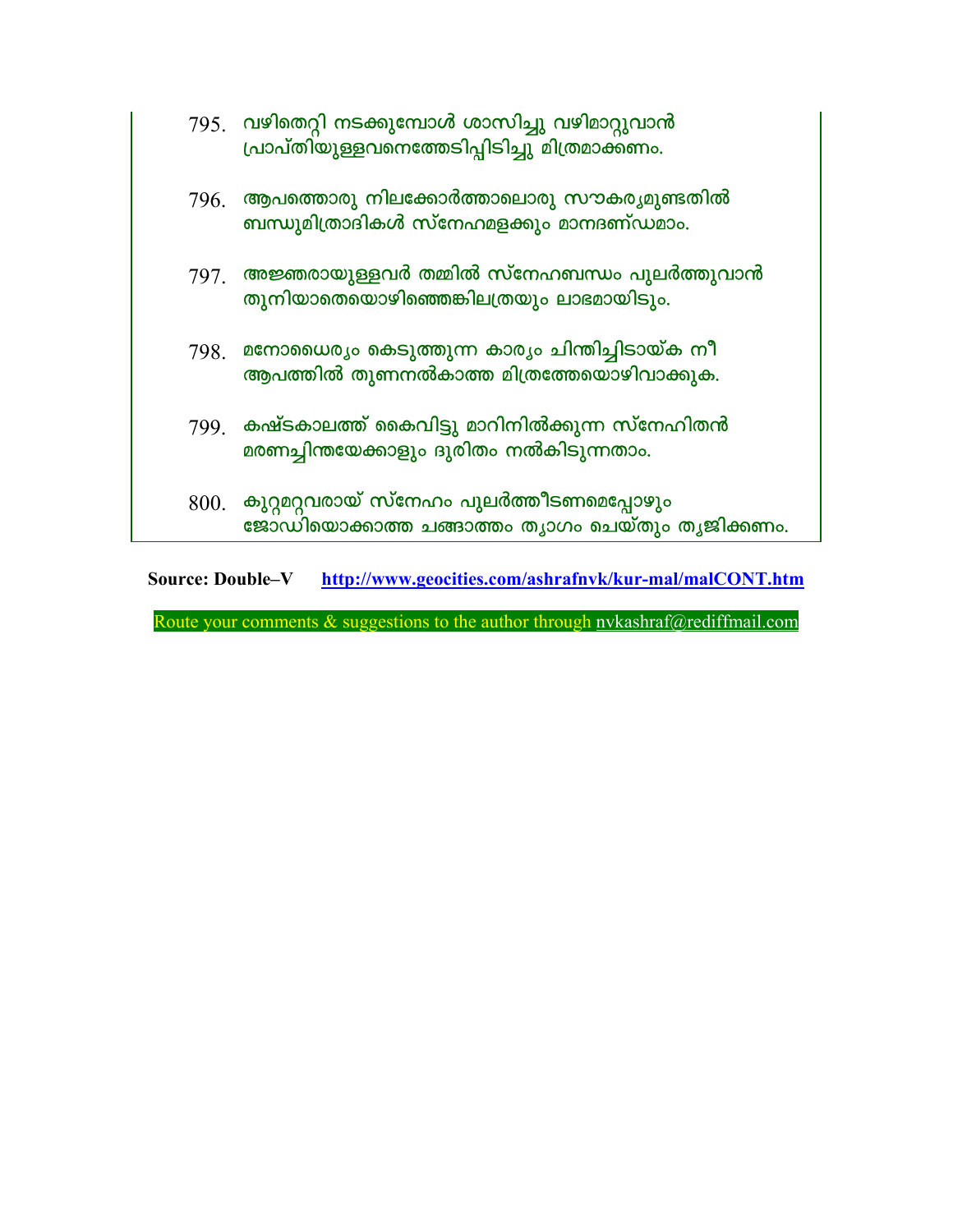

# Thirukkural in Malayalam മലയാളത്തിൽ തിരുക്കുറൾ

## Chapter 81. പഴമ

- 801. പൗരാണികരനുഷ്ഠിച്ച കാരൃമെല്ലാം പിഴക്കാതെ തദ്രൂപത്തിലനുഷ്ഠിക്കൽ പഴമയെന്ന് ചൊല്ലലാം.
- $802$  മിത്രരിഷ്ടമനുഷ്ഠിക്കൽ സ്നേഹത്തിന്നു നിദാനമാം എതിർ ചെയ്യാതിരുന്നീടൽ സജ്ജനങ്ങൾക്ക് ഭൂഷണം.
- $803.$  സ്നേഹിതരാചരിച്ചുള്ളതെല്ലാം തന്റെ വഴക്കമായ് ഗണിക്കാൻ കഴിവില്ലെങ്കിൽ സ്നേഹത്തിന്നെന്തു മൂല്യമാം?
- $804.$  സ്നേഹിതൻ സ്വാധികാരത്താൽ ചെയ്യുകിൽ തൽസ്വാതന്ത്ര്യത്തെ പിന്താങ്ങി, ചെയ്തകർമ്മങ്ങൾ സ്വീകരിക്കുന്നു പണ്ഡിതർ.
- $805.$  സ്നേഹിതരനുവർത്തിക്കും കർമ്മങ്ങൾ ദ്രോഹമാവുകിൽ ബോധരഹിതമോ, സ്വാധികാരമോയെന്നുണർന്നുകൊൾ.
- $806$ . സ്നേഹത്തിൻ പരമാവസ്ഥ പ്രാപിച്ചാൽ നാശനഷ്ടങ്ങൾ ഭവിക്കാനിടയായാലും പൂർവ്വസ്നേഹം വെടിഞ്ഞിടാ.
- $807$ . പഴക്കം ചെന്നമിത്രങ്ങൾ നാശഹേതുകമാകുന്ന തിന്മകൾ ചെയ്കിലും സ്നേഹബന്ധം തെറ്റാതെ നിർത്തിടും.
- $808$ . സ്നേഹിതൻ ചെയ്ത കുറ്റങ്ങളനൃർ ചൊൽകിലെതിർക്കുവോർ കുറ്റം ചെയ്യുന്ന നാളോർത്താൽ നല്ലനാളായ് ഭവിച്ചിടും.
- 809 ആറ്റുചെയ്തീടിലും പൂർവ്വ സ്നേഹത്തോടനുഭാവമായ് കൈവിടാതെ നടന്നെങ്കിൽ ലോകരഭിനന്ദിച്ചിടും.
- $810.$  ദീർഘനാൾ വിഘ്നമേശാതെ സൗഹൃദം നിലനിൽക്കുകിൽ അത്തരം സ്നേഹിതന്മാരെ ശ്ലാഘിക്കും ശത്രുവൃന്ദവും.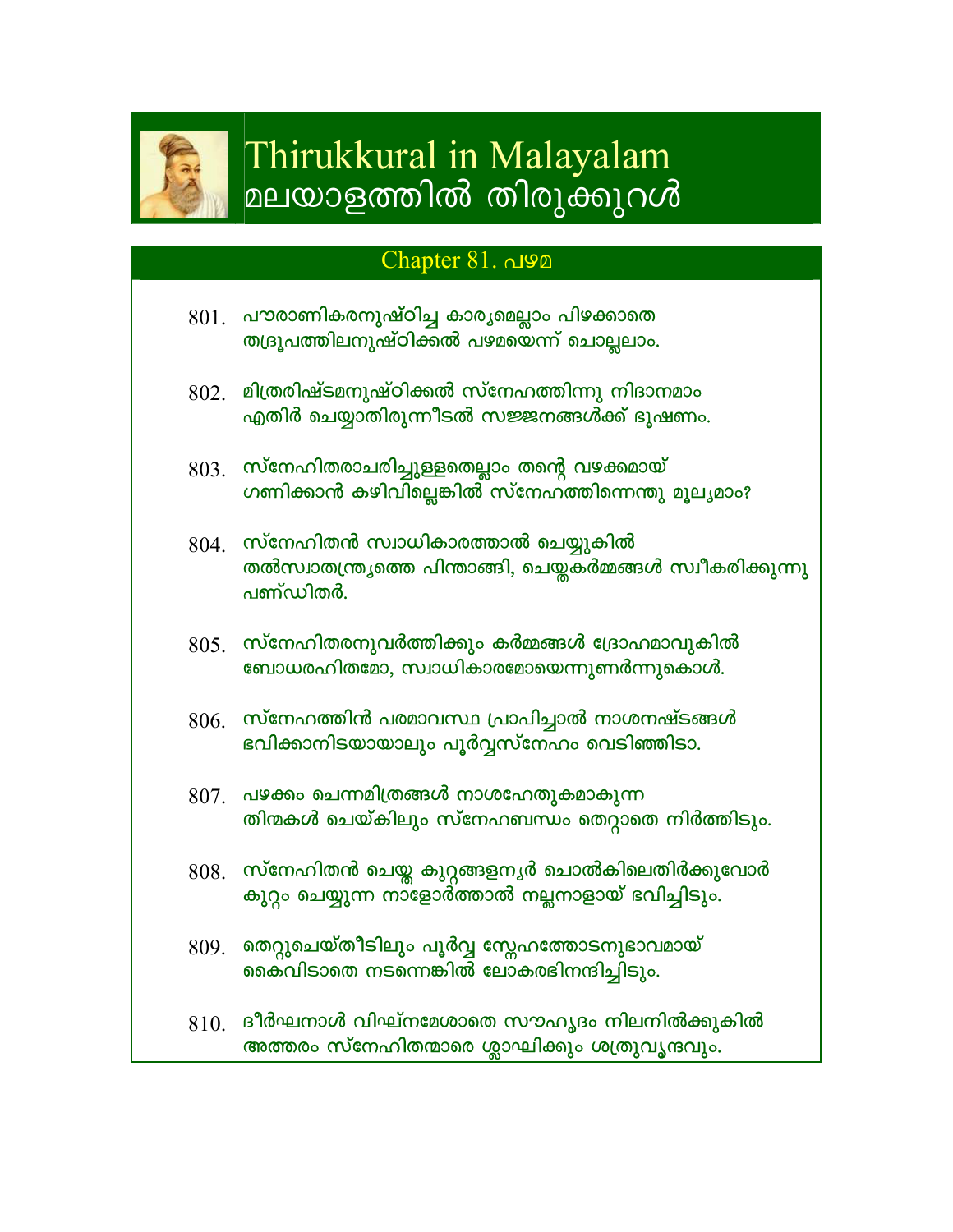#### Chapter 82.  $B_1$   $\delta$   $\mathcal{B}$   $\mathcal{B}$   $\mathcal{B}$   $\mathcal{B}$   $\mathcal{B}$   $\mathcal{B}$   $\mathcal{B}$   $\mathcal{B}$   $\mathcal{B}$   $\mathcal{B}$   $\mathcal{B}$   $\mathcal{B}$   $\mathcal{B}$   $\mathcal{B}$   $\mathcal{B}$   $\mathcal{B}$   $\mathcal{B}$   $\mathcal{B}$   $\mathcal{B}$   $\mathcal{B}$   $\mathcal{B}$   $\mathcal{B}$

| $811$ . ദുർജ്ജനങ്ങളുമായ് ബന്ധമേറെരോചകമാകിലും |
|----------------------------------------------|
| വളർന്നു പോവതേക്കാളും തുലയുന്നതു നന്മയാം.     |

- $812.$  സ്വാർത്ഥലാഭത്തിനായ് പറ്റിക്കൂടി ശേഷമകന്നിടും വയസൃൻ നിലനിന്നാലും പോയാലും ഫലമൊന്നുതാൻ.
- $813.$  ധനം തേടുന്ന വേശൃസ്ത്രീ ലാഭം നോക്കുന്ന സ്നേഹിതൻ പൊരുൾ തേടുന്ന മോഷ്ടാവും മൂവരും സമമായിടും.
- $814.$  പോരിൽ യാത്രികനെത്തള്ളി വിട്ടോടുമശ്വതുലൃനാം മിത്രത്തെക്കൈവെടിഞ്ഞുകൊണ്ടേകനാകുന്നതുത്തമം.
- $815.$  സ്നേഹമെത്രകൊടുത്താലുമാപത്തിൽ തുണയാവാത്ത അധമന്മാരുടെ സഖ്യമില്ലാതാവുന്നതുത്തമം.
- $816.$  വിഡ്ഢിതന്നുടെയാത്മാർത്ഥസ്നേഹത്തേക്കാൾ മികച്ചതാം വിജ്ഞനാം ബുദ്ധിമാൻ തന്റെ വിരോധമേറ്റുവാങ്ങിടൽ.
- $817.$  കപടസ്നേഹത്തിൽ നിന്നും നന്മകൾ ലഭൃമായിടാം പത്തുകോടിയിരട്ടിക്കും ശത്രുവാലുള്ള നന്മകൾ.
- $818$  തന്നാലാകും സഹായങ്ങൾ നിഷേധിക്കും വയസൃനെ ഒന്നുമേയുരിയാടാതെ പതുക്കെക്കയ്യൊഴിയണം.
- $819$ . മൊഴിയും കർമ്മവും ചേരാതുള്ള സ്നേഹജനങ്ങളാൽ സ്വപ്നാവസ്ഥയിലും കൂടി ദുഃഖമൊരുവന്നേർപ്പെടും.
- $820$ . ഗൃഹത്തിൽ ബഹുമാനിച്ചും സദസ്സിൽ താഴ്മയാക്കിയും വർണ്ണിപ്പോരുടെ സാമീപ്യം പൂർണ്ണമായും തൃജിക്കണം.

#### Chapter 83. തൃാജൃസ്നേഹം

- $821$ . മനസ്സിൽ സ്നേഹമില്ലാതെ പുറമേയഭിനയിച്ചീടും സ്നേഹഭാവം തരം നോക്കിത്തള്ളുന്ന ചിതയായിടും.
- $822.$  സ്നേഹമില്ലാതിരുന്നിട്ടും സ്നേഹഭാവം നടിപ്പവൻ സ്ത്രീകളിൻ ഹൃദയം പോലെ വേർപ്പെട്ടു നിലകൊണ്ടിടും.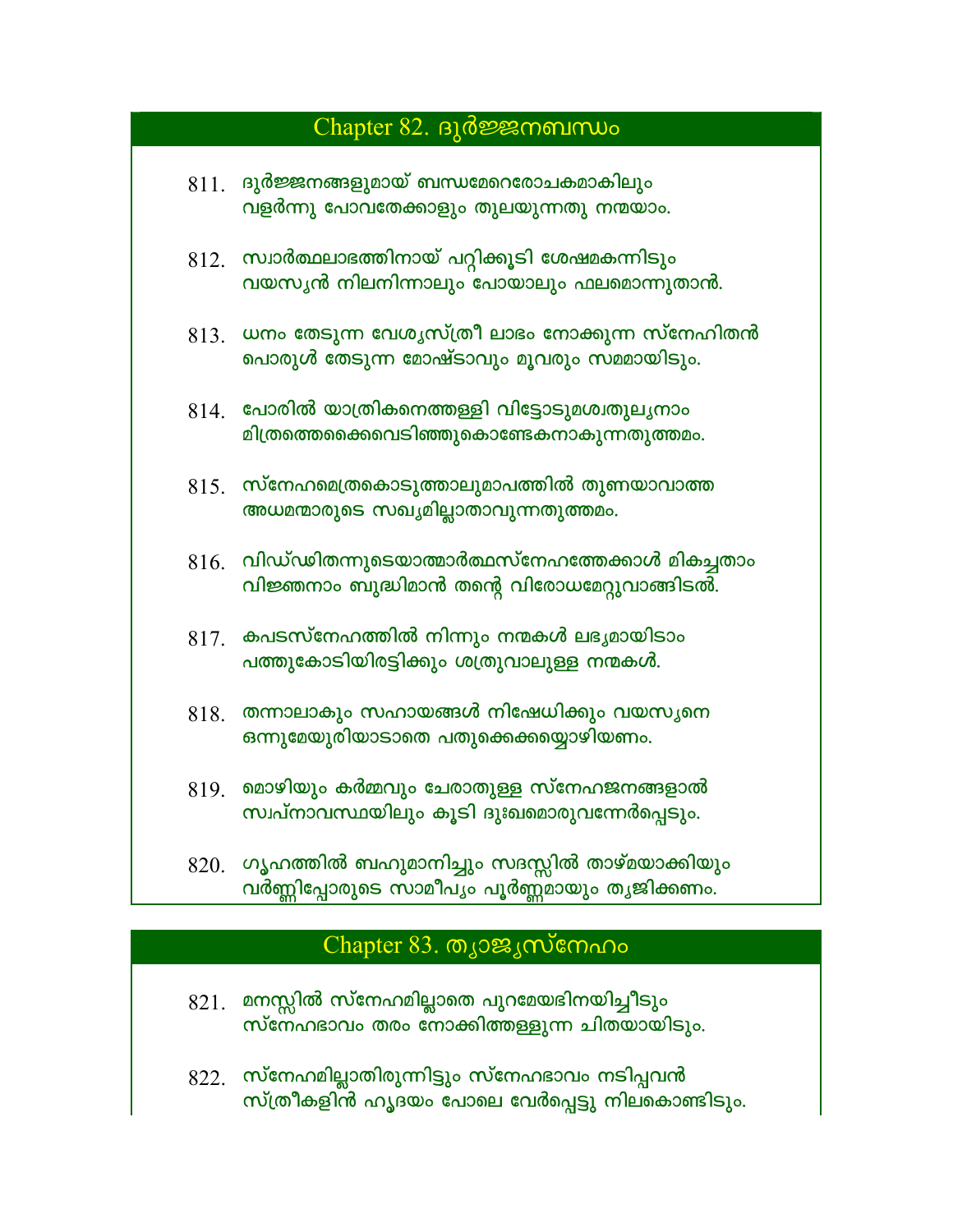|      | 823.   ഏറെപ്പഠിച്ചു  പാണ്ഡിതൃമേറ്റാലും ദുഷ്ടരാവുകിൽ<br>സംസ്കൃതാശയരായ് മാറാൻ സാദ്ധ്യമാകില്ലൊരിക്കലും |
|------|-----------------------------------------------------------------------------------------------------|
| 824. | മനസ്സിൽ ദുഷ്ടലാക്കോടെ പുഞ്ചിരിച്ചു സമീപിക്കും<br>കപടസ്നേഹിതന്മാരെ ഭയപ്പെട്ടൊഴിവാക്കണം.              |
|      | $825\_$ മനപ്പൊരുത്തമില്ലാതെ പഴകുന്ന ജനങ്ങളിൽ<br>ചൊല്ലുകൾ പൂർണ്ണമായ് നമ്പിത്തുനിഞ്ഞീടരുതൊന്നിനും.    |
|      | $826$ . സ്നേഹം നടിച്ചു ശ്ഹ്ത്രുക്കൾ നന്മയായുപദേശങ്ങൾ<br>നൽകുമ്പോളവയിൻ സത്യം സത്വരം വെളിവായിടും.     |
| 827. | _വാർത്തയാൽ ശത്രുകാണിക്കും വിനയം വിശ്വസിക്കൊലാ<br>വില്ലേറെ വളയും തോറും ദ്രോഹശ്ക്തി വളർന്നിടും.       |
| 828. | വണങ്ങും കൂപ്പുകൈക്കുള്ളിലായുധം ശത്രുവേന്തിടും<br>ശത്രുചിന്തുന്ന കണ്ണീരുമാപൽ സൂചകമായിടും.            |
|      | 829.   അകത്തുപകയും സ്നേഹം മുഖത്തുമായടുപ്പോരെ<br>തദ്രുപത്തിലിണങ്ങിക്കൊണ്ടകറ്റീടണമെപ്പോഴും.           |
|      | $830$ . ശത്രുസ്നേഹിതനാകുമ്പോൾ വെളിവിൽ മൈത്രികാട്ടുക<br>മനം തട്ടാതെ ഭാവിക്കും സ്നേഹം ക്രമേണ നീക്കുക. |

## Chapter 84. വിഡ്ഡിത്തം

- $831.$  ഗുണ്ടായകമാം കാര്യം വിട്ടുനാശകരങ്ങളെ കയ്യേൽക്കുന്ന മനോഭാവം വിഡ്ഡിത്തം തന്നെ നിശ്ചയം.
- $832.$  പെരുതായുള്ള വിഡ്ഢിത്തമേതാണെന്ന് നിനക്കുകിൽ തന്നാലാകാത്ത കാരൃത്തിൽ താൽപ്പരൃം വെച്ചു നീങ്ങലാം.
- $833.$  ലജ്ജയും, സ്നേഹവും, നല്ല ജീവരീതിയിലാശയും തിന്മയിൽ ഭയവും ബുദ്ധിശൂനൃരിൽ കാഞ്ഞില്ലകേൾ.
- $834.$  പഠിച്ചുണർന്നു ലോകർക്കായുപദേശം കൊടുക്കവേ സ്വയമേൽക്കാത്തവൻ ഭൂവിൽ മൂഡരിൽ കേമനായിടും.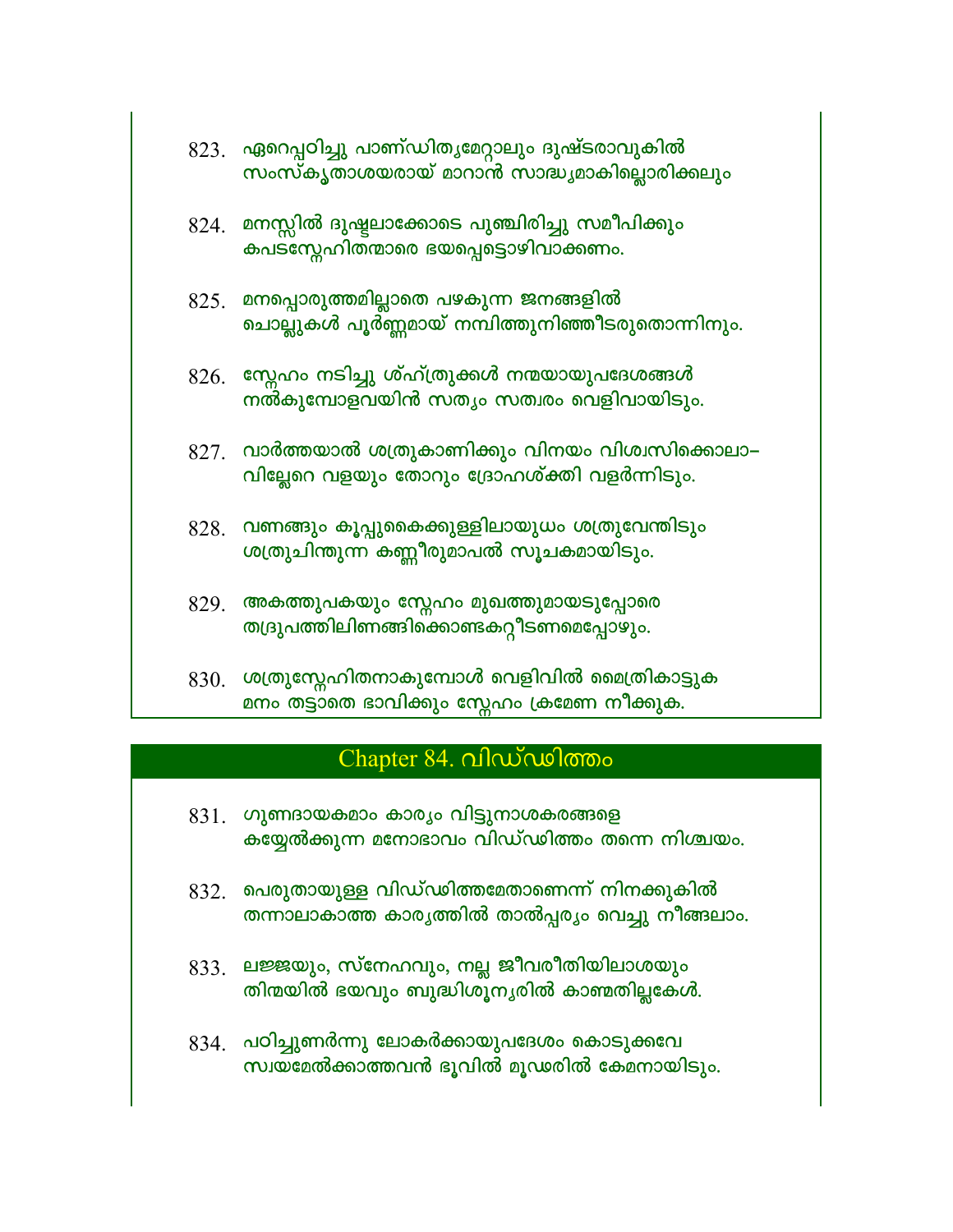| $835\pm 0$ സപ്തജന്മങ്ങളിൽ ചെയ്യും തിന്മകൾ മൂഢനായവൻ |
|----------------------------------------------------|
| എകജന്മത്തിലാർജ്ജിച്ചിട്ടേൽക്കും നരകയാതന.           |

- $836.$  മൂഢനേൽക്കുന്ന കാര്യങ്ങൾ ഭംഗിയായ് ചെയ്തുതീർത്തിടാ; ക്രിമിനൽകുറ്റമായേക്കാം, വിലങ്ങിന്നിടയായിടാം.
- $837$ . മൂഢൻ ധനികനായ്ത്തീർന്നാലനൃർ ഭോക്താക്കളായിടും സ്വജനങ്ങൾ ദാരിദ്രൃത്തിൽ കരകേറാതമർന്നിടും.
- $838.$  ്രദാന്തൻ തന്റെ ഭ്രമത്തോടെ മദൃത്തിന്റെ മയക്കവും ചേർന്ന കൗതുകമാർന്നീടും മൂഢൻ സമ്പന്നനാകുകിൽ.
- 839. മൂഢനോടുള്ള സൗഹൃദമേറെ മാധുര്യമാർന്നിടും; വേർപ്പെട്ടുപിരിയും നേരമാരും ദുഃഖമിയന്നിടാ.
- $840$ . ബുധജനസദസ്സിങ്കൽ ബുദ്ധിഹീനപ്രവേശനം മലിനപാദങ്ങൾ വെച്ചു കയറുന്നതാം.

#### Chapter 85. അജ്ഞത

- $841.$  ഉലകത്തിലില്ലായ്മകളേറെയുണ്ടറിവില്ലായ്മ കൊടിയതായ്ക്കാണും മറ്റില്ലായ്മകൾ ലഘുവായിടും.
- 842. അജ്ഞൻ പൂർണ്ണമനസ്സോടെ ദാനമായൊന്നു നൽകുകിൽ സ്വീകർത്താവിന്റെ സൽക്കർമ്മ പുണൃത്താൽ സംഭവിച്ചതാം.
- $843.$  അജ്ഞാനത്താൽ സ്വയം ചെയ്യുമനർത്ഥങ്ങൾ നിരൂപിക്കിൽ ദ്രോഹം ചെയ്യുന്നശത്രുക്കൾ ചെയ്വതേക്കാൾ കടുപ്പമാം.
- $844$ . ഞാനെല്ലാമറിയുന്നോനെന്നൊരുവൻ കരുതീടുകിൽ ആപത്തിന്നിടയാക്കുമാമജ്ഞാനമവിവേകമാം.
- $845.$  അറിവില്ലാത്ത ഗ്രന്ഥങ്ങളറിയാമെന്ന് ഭാവിക്കിൽ അറിയുന്നവയിൽ കൂടി വിശ്വാസം നഷ്ടമായിടും.
- $846.$  സ്വന്തം കുറ്റങ്ങൾ ബോധിച്ച് സ്വയം ശുദ്ധീകരിക്കണം മറയ്ക്കുന്നതിനാൽ പോമോ അംഗവൈകലൃമാടയാൽ.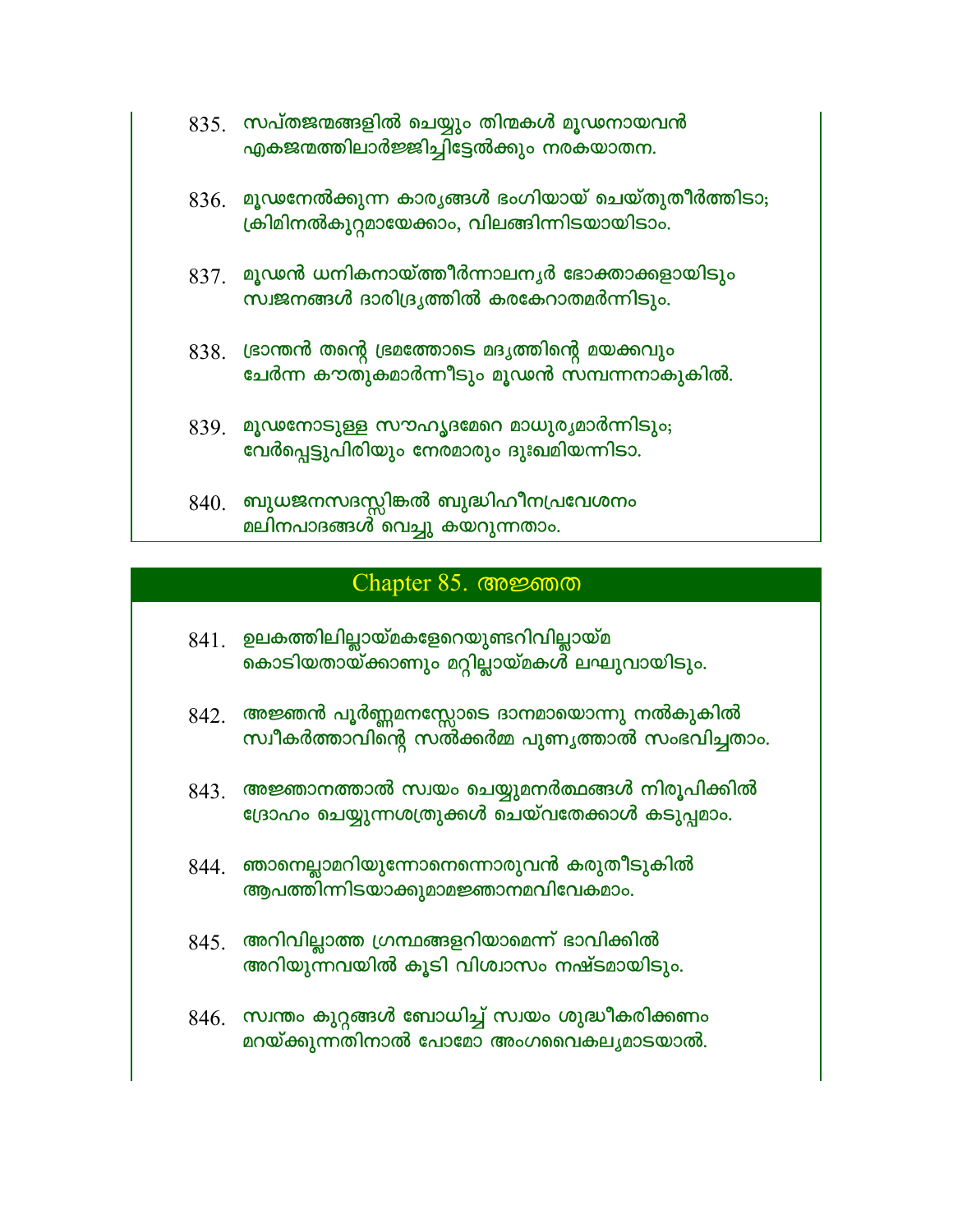- 847. ഉപദേശങ്ങൾ കേട്ടാലുമാചരിക്കാതിരിക്കുകിൽ അജ്ഞാനത്താൽ തപിക്കുന്ന പാപിക്കുസമമായിടും.
- $848$ . വിജ്ഞർ വിചനമേൽക്കാനോ സ്വയമറിഞ്ഞു ചെയ്വാനോ പ്രാപ്തനല്ലാത്തവൻ ജീവകാലം ഭൂമിക്ക് ഭാരമാം..
- 849. അജ്ഞന്ന് വിദൃയോതുന്ന വിജ്ഞൻ മാറിടുമജ്ഞനായ് അജ്ഞൻ തന്നന്ധകാരത്തിൽ വിജ്ഞഭാവം നടിച്ചിടും.
- $850.$  ഉണ്ടെന്ന് ലോകർ ചൊല്ലുന്നതില്ലെന്ന് പറയും ഭോഷൻ അലഞ്ഞുതിരിയാറുള്ള പ്രേതമായ് കരുതപ്പെടും.

## Chapter 86. BOchsengo.

- $851.$  ജീവജാലങ്ങളോടുള്ളിൽ ദയ തോന്നാതിരിക്കുകിൽ തദ്രോഗത്തിന്റെ പേർ മാറ്റമെന്നു ചൊല്ലുന്നു പണ്ഡിതർ.
- $852.$  മനുഷൃത്തന്മയില്ലാതെയേറെത്തിന്മകൾ ചെയ്കിലും പകരം തിന്മ ചെയ്യാതെയടങ്ങൽ ശ്രേഷ്ഠമായിടും.
- 853. പകയാം ദുഷ്ടരോഗത്തെ മനസ്സിൽ നിന്നകറ്റിയാൽ അനശ്വര സമ്പത്താകും പ്രസിദ്ധിക്കിടയായിടും.
- $854$ . ഭോഷങ്ങളിൽ പെരും ദോഷമാകും പകയൊഴിഞ്ഞിടിൽ ജീവിതത്തിൽ വിലപ്പോകുമിമ്പമേറെയടഞ്ഞിടാം.
- $855.$  പകയാലേർപ്പെടാറുള്ള ദുഷ്കർമ്മങ്ങളെതിർക്കുവാൻ തെയ്യാറുള്ളവരെ വെല്ലാൻ ശക്തരായവരാരഹോ?
- $856.$  യത്നിച്ചു പകപോക്കുന്ന ജയത്തിൽ തുഷ്ടിയുള്ളവൻ പിഴയും നാശവും സ്വന്തജീവിതത്തിൽ ഭവിച്ചിടും.
- $857$ . പകപോക്കി ജയം കൊള്ളൽ മേന്മയെന്നറിയുന്നവർ ജീവിതവിജയം സാക്ഷാലെന്താണെന്നറിയാത്തവർ.
- $858.$  പകതോന്നാതിരുന്നാകിൽ ജീവിതം ശക്തമായിടും പകയിൻ ജയമാശിച്ചാൽ കേടുവന്നണയുന്നതാം.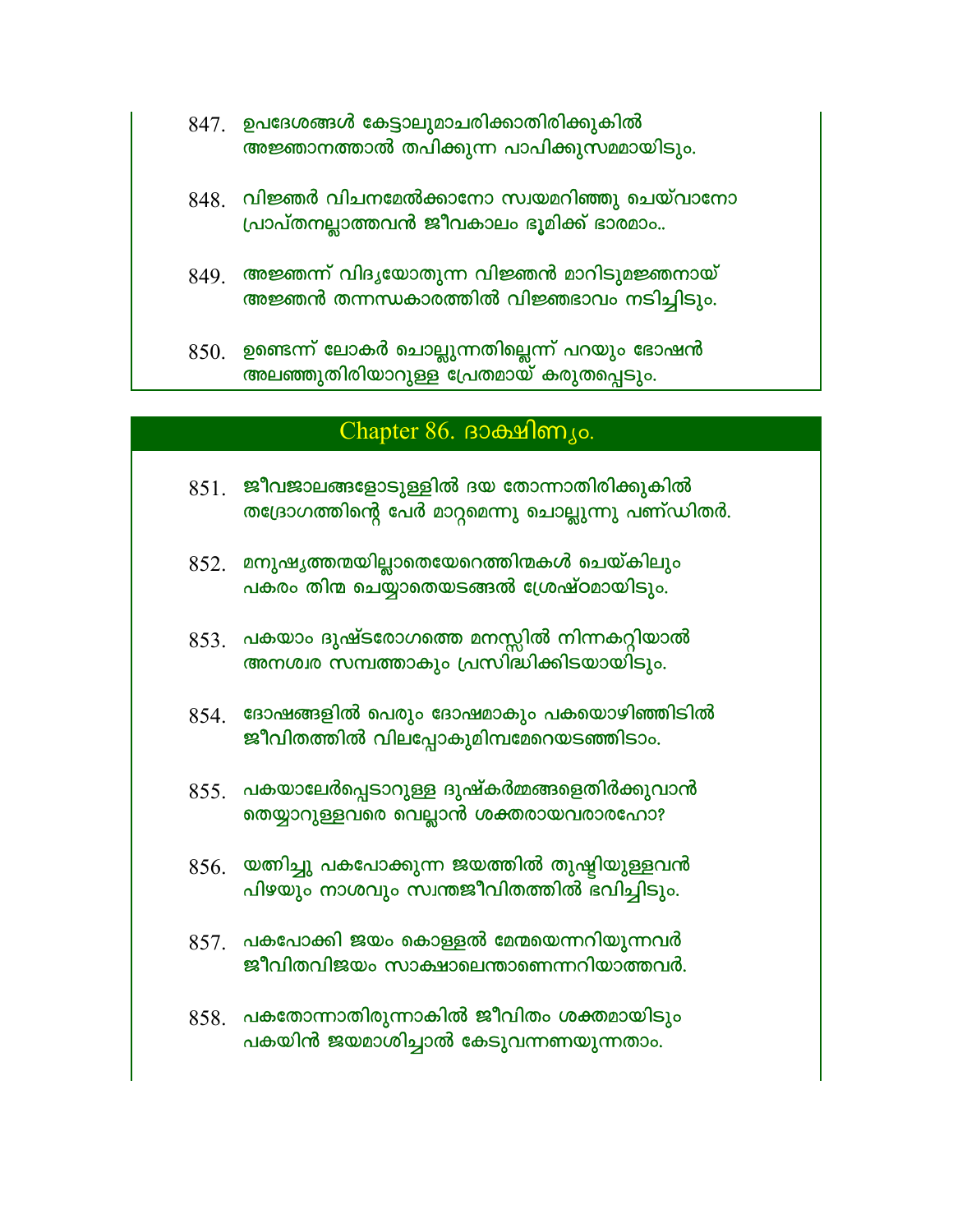- 859 ആശ്വര്യമേർപ്പെടും കാലം പകതോന്നാതിരുന്നിടും ദാരിദ്ര്യം നേരിടും നാളിലുള്ളിൽ പക വളർന്നിടും.
- $860$ . പകയാൽ പല രൂപത്തിൽ ദുഃഖം വന്നു ഭവിച്ചിടും; സ്നേഹഭാവത്തിനാൽ വന്നു ചേരുന്നു സർവ്വമംഗളം.

#### Chapter 87. പക

- $861$ ് നമ്മളേക്കാളുയർന്നോരിൽ പകവെക്കാതിരിക്കണം താഴ്ന്നോരിൽ പകതോന്നുന്നതാകിൽ വിടാതിരിക്കണം.
- $862.$  സ്നേഹമില്ലാത്തവൻ, സ്നേഹവൃന്ദം തണിയില്ലാത്തവൻ, യോഗൃനല്ലാത്തവൻ ശത്രുനാശം ചെയ്വതസാദ്ധ്യമാം.
- $863.$  ഭീരുവുമജ്ഞനും പരിഷ്ക്കാരശൂന്യനുമായവൻ ലോഭിയും കൂടിയാണെങ്കിൽ പകയർക്കെളുതായിടും.
- $864.$  കോപമാറാത്തവൻ, കാര്യം ഗോപൃമായ് വെക്കാത്തവൻ, എന്നുമെല്ലാർക്കുമെപ്പോഴുമേറ്റുമുട്ടാനെളുപ്പമാം.
- $865.$  ദുർമാർഗ്ഗത്തോടു ദുഷ്ക്കർമ്മം പഴിയിൽ ഭയമെന്നിയേ കഴിയും ദുസ്വഭാവക്കാർ ശത്രുക്കൾക്കിമ്പമേകിടും.
- $866.$  കോപത്താലന്ധനാകുന്നോനടങ്ങാമോഹമുള്ളവൻ: അവൻമേൽ തന്റെ ശത്രുക്കൾ സന്തോഷത്തോടെ നേരിടും.
- $867$ . ചേർന്നിണങ്ങിരമിപ്പോരിൽ പകയുണ്ടെന്ന് കാണുകിൽ അനർഘദാനമാർഗ്ഗേണ പരിഹരിക്കണം ദ്രുതം.
- $868.$  ഗുണം കെട്ടുള്ള ദുഷ്കർമ്മി മിത്രരില്ലാതെയേകനാം; തദവസ്ഥയവന്നുള്ള ശത്രുക്കൾക്കനുകൂലമാം.
- $869$ . പകയന്മാരജ്ഞാനത്തൽ ഭീതരാണെന്നു വന്നിടിൽ പ്രതിയോഗിമനക്കാമ്പിൽ സന്തോഷമുളവായ് വരും.
- $870$ . അജ്ഞനായുള്ള മാറ്റാനോടെതിർക്കാൻ കഴിയാത്തവൻ വിശ്രുതനായ് ഭവിക്കില്ല ജീവിതത്തിലൊരിക്കലും.

### Chapter 88. ശത്രുക്കൾ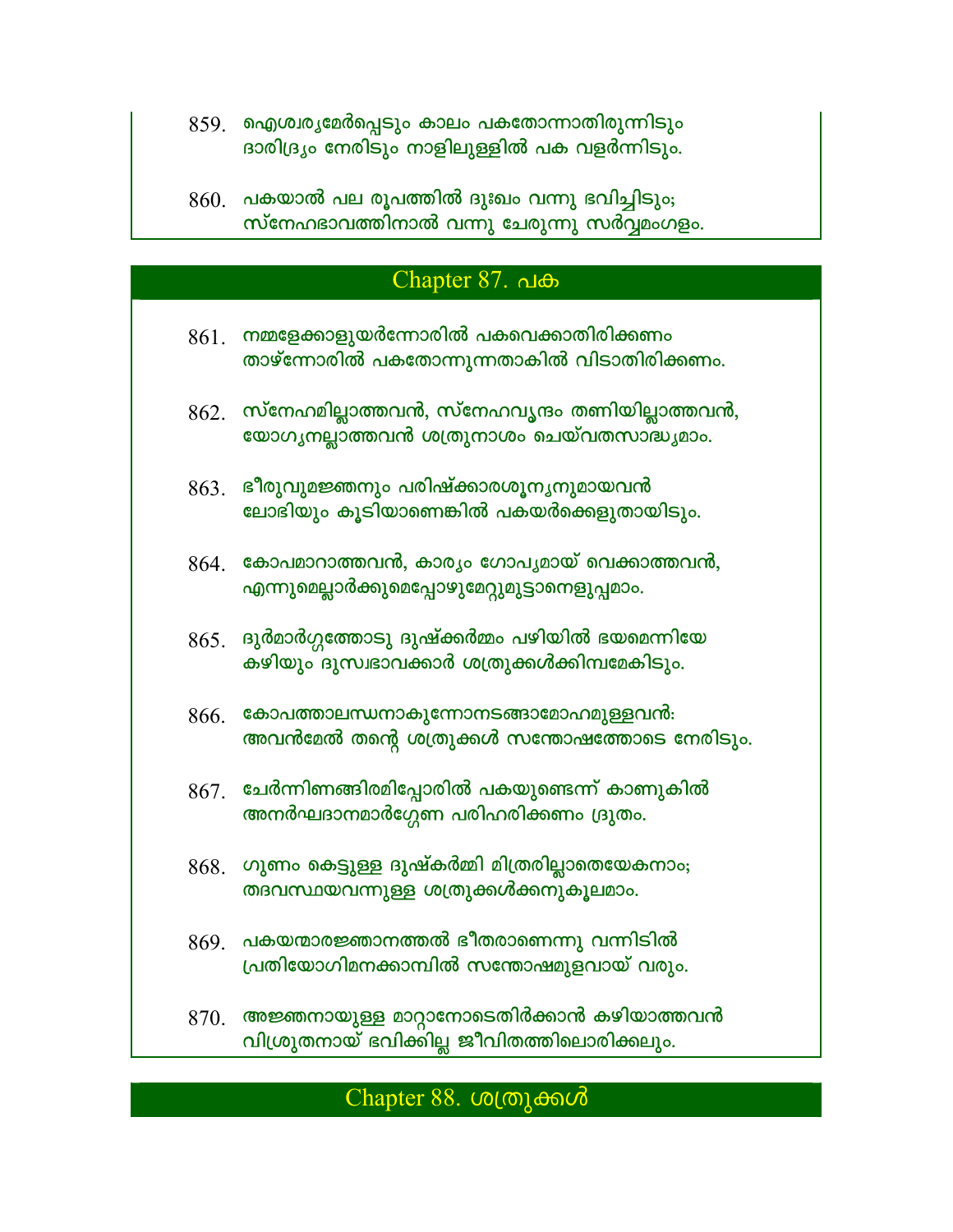|      | $871$ . പകയെന്നുള്ളതോ പാർത്താൽ സംസ്കാരശൂന്യമാം ഗുണം<br>കളിതമാശയായ് പോലുമാരോടും പകവെക്കൊലാ.            |
|------|-------------------------------------------------------------------------------------------------------|
|      | $872$ . വില്ല് കലപ്പായുള്ളോർ മേലേ പകനിനക്കിലും<br>വാണികലപ്പയായുള്ളോർ നേരേ പകഗുണം വരാ.                 |
|      | $873$ . എകനായ് തുണയില്ലാതെ പലരിൽ പക വെക്കുകിൽ<br>ഭ്രാന്തനാണെന്നതേക്കാളും മോശമായ് കരുതപ്പെടും.         |
|      | $874$ . പകതോന്നേണ്ട ഘട്ടത്തിൽ പകരം സ്നേഹവായ്പിനിൽ<br>പെരുമാറും സ്വഭാവത്തിലുലകം കീഴ്പണിഞ്ഞിടും.        |
|      | $875$ . തുണയില്ലാ, താനൊറ്റയിലിരുശത്രുക്കളുണ്ടെങ്കിൽ<br>ഒരുവനേ സ്നേഹത്താലേ കൂട്ടുന്നതനിവാര്യമാം.       |
| 876. | വിപൽക്കാലത്തിലാരോടും സ്നേഹം കാട്ടാതിരിക്കണം<br>ശത്രുവോ മിത്രമാകട്ടെ, നിസ്റ്റംഗത വിശിഷ്ടമാം.           |
| 877. | അനൃരേയറിവിക്കൊല്ലാ സ്വന്തം ദുരിതവാർത്തകൾ<br>ഗതികെട്ടലയുന്നേരം ശത്രു കാണാതിരിക്കണം.                    |
| 878. | വമ്പനാണെന്ന നാടൃത്തിൽ കാരൃങ്ങൾ നിർവ്വഹിക്കണം<br>അതിനാൽ ശത്രുവിൻ വൈരം ശക്തി കെട്ടുമയങ്ങിടും.           |
|      | $879.$ ഇളംപ്രായത്തിലേ വെട്ടിക്കൊള്ളണം മുൾമരങ്ങളെ<br>മൂത്താൽ വെട്ടും കരങ്ങൾക്ക് നിശ്ചയം മുറിവേറ്റിടും. |
|      |                                                                                                       |

 $880$ . ശത്രുവിൻ ശക്തിയേമുറ്റും ഹനിക്കാതെയിരിപ്പവൻ ശ്വാസോച്ഛ്വാസമിയന്നാലും ജീവനില്ലാത്ത പോലെയാം.

## Chapter 89. ഉൾപ്പക

- 881. സുഖദം നിഴലും തണ്ണീർ ചിലകാൽ ദ്രോഹമേകിടും അതുപോലെ കുഡുംബക്കാർ ദ്രോഹകാരണമായിടാം.
- 882. വാളേന്തും ശത്രുവിൻ നേരെ ഭയമില്ലാതിരുന്നിടാം ഉള്ളിൽ പകയിരിപ്പുള്ള മിത്രമേറെ ഭ്യാനകം.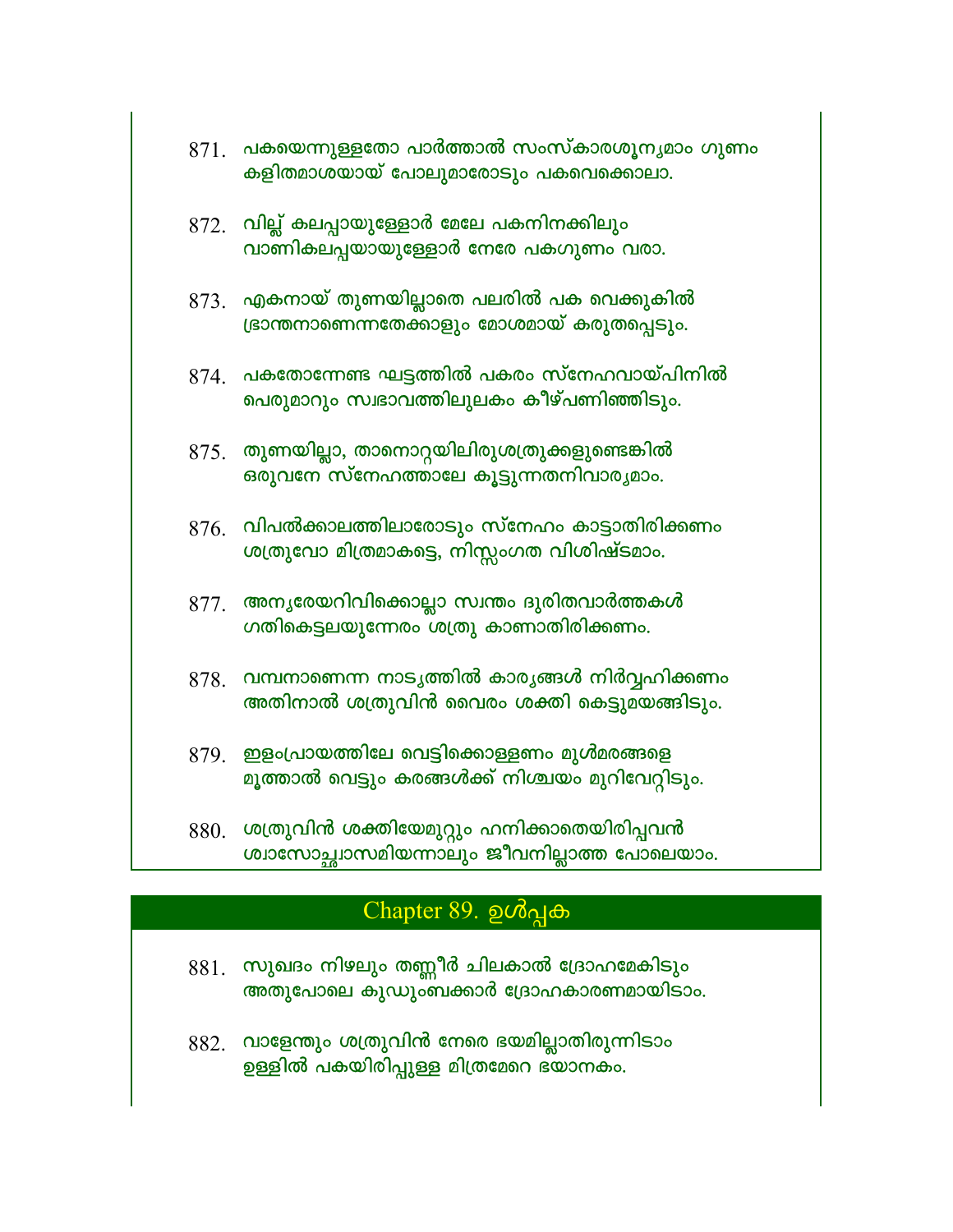|      | $883.$ ഉള്ളിൽ പകയിരിപ്പോരെ കാത്തുകൊൾ; വീഴ്ചപറ്റിയാൽ<br>കുശവൻ മൺകലം പോലേ അടിചെത്തിയടർത്തിടും.        |
|------|-----------------------------------------------------------------------------------------------------|
|      | 884. മനസ്സിലമരാതുള്ള പകയോടെയിരിക്കുകിൽ<br>സ്വന്തക്കാരകലാനുള്ള കുറ്റങ്ങൾ നേരിടുന്നതാം.               |
|      | $885$ . ഒരുത്തൻ സ്നേഹഭാവത്തിലുള്ളിൽ പകയൊതുക്കുകിൽ<br>മൃതിവന്നുഭവിപ്പോളം പാപങ്ങൾക്കിടയാക്കിടും.      |
|      | 886. ഉറ്റവനോടൊരുത്തന്ന് പക തോന്നുന്നതാകുകിൽ<br>അതിനാൽ മരണം ശീഘ്രമടയാനിടയായിടും.                     |
|      | $887$ . ഗൃഹത്തിൽ പകയുണ്ടെങ്കിൽ മൂടിയുള്ളോരളക്കുപോൽ<br>ബാഹൃം ശാന്തതയാർന്നാലുമന്തരംഗം വിവിഗ്നമാം.     |
| 888. | പകയുൾക്കൊണ്ട ഗേഹത്തിൽ പഴകിയ പ്രതാപങ്ങൾ<br>തേഞ്ഞുനിഷ്പ്രഭമായിടുമയസ്സിന്നരമേറ്റപോൽ.                   |
|      | $889$ . എള്ളളവോളമായാലുമുള്ളിൽ പകയിരിക്കുകിൽ<br>കുഡുംബത്തെ നശിപ്പിക്കാനതിന്ന് കഴിവായിടും.            |
|      | 890. മനപ്പൊരുത്തമില്ലാത്തോരൊന്നിച്ചുള്ളൊരു ജീവിതം<br>വിഷം ചീറ്റുന്ന മൂർഖനൊത്തൊരു കൂട്ടിൽ വസിപ്പതാം. |

## Chapter 90. 0000000

- $891.$  മുൻകടന്ന മഹാന്മാരെയികഴ്ത്താതെയിരിക്കുകിൽ ഭാവിയിൽ പഴിയേൽക്കാതെ കഴിക്കാനുള്ള കാവലാം.
- 892. വമ്പന്മാരാം മഹാന്മാരെ മതിക്കാതെയിരിക്കുകിൽ അവരാലെന്നുമേയേറെ തുമ്പത്തിന്നിടയായിടും.
- 893. നിനച്ച പോൽ നാശം ചെയ്യാൻ വല്ലിതമുടയോർകളെ നേരിട്ടെതിരിടുന്നവൻ കാലദോഷമിയന്നവൻ.
- 894. ശക്തരായ ജനത്തോടങ്ങെതിരായ് തിന്മചെയ്യുകിൽ യമനെത്തന്നിലേക്കായി ക്ഷണിക്കുന്നത് പോലെയാം.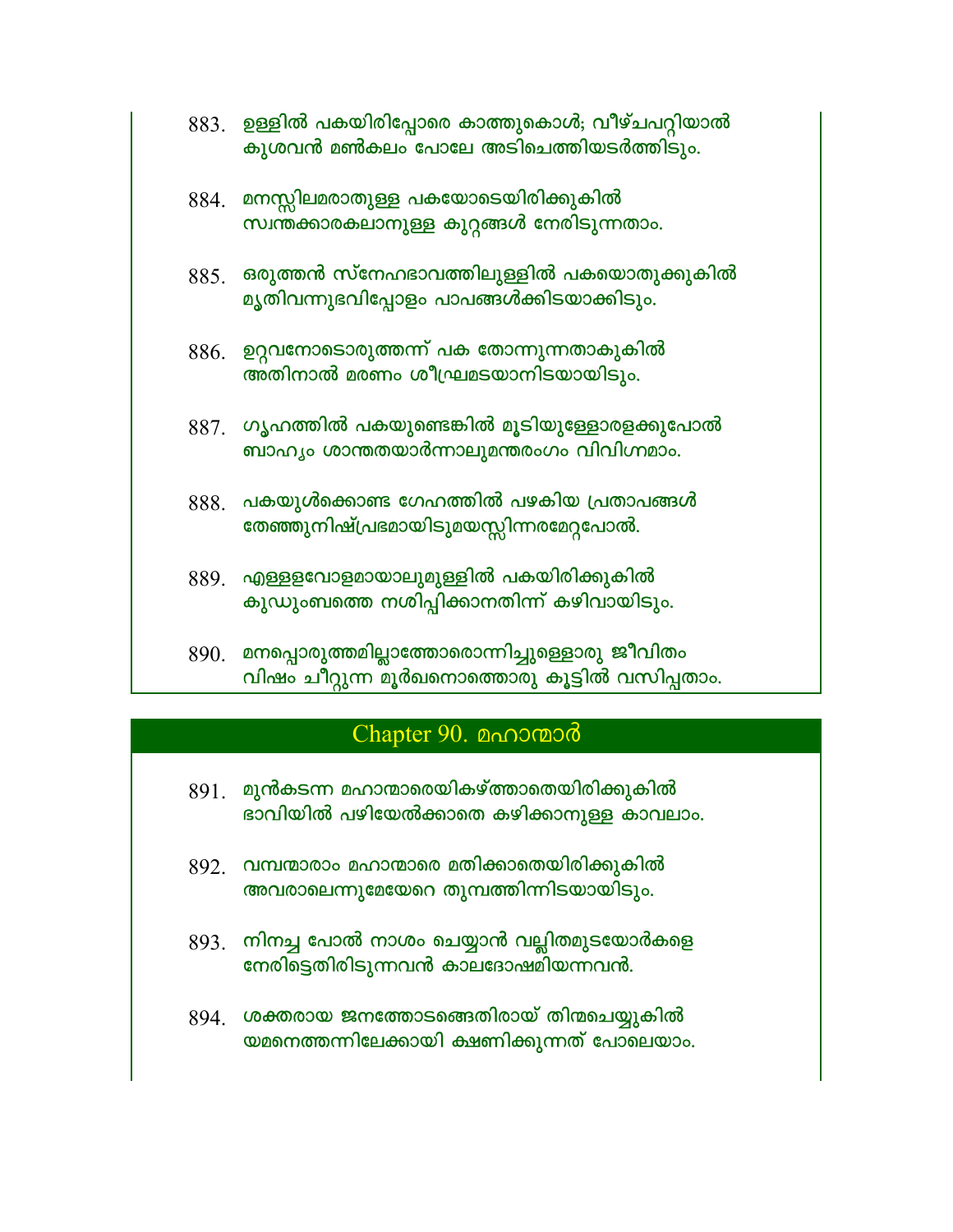|  | 895 വമ്പുറ്റ മന്നനോടേറ്റു കോപത്തിന്നിരയാകുകിൽ<br>ഏത് ദിക്കിലൊളിച്ചാലും രക്ഷനേടലസാദ്ധ്യമാം.       |
|--|--------------------------------------------------------------------------------------------------|
|  | $896.$ അഗ്നിയാൽ വെന്തുപോയാലുമൊരുകാലുയിർ വാഴലാം<br>പെരിയോർക്കെതിർ ചെയ്താകിലസാദ്ധ്യം ലോകജീവിതം.    |
|  | $897.$ ആത്മപ്രതാപമുള്ളോരിൻ കോപം വന്നു ഭവിക്കുകിൽ<br>ധനമാനങ്ങളുണ്ടെന്നിരുന്നാലും ഫലമില്ലകേൾ.      |
|  | 898. മലപോൽ പെരുതാം ശക്തിയുടയോരെതിർ നിൽക്കുകിൽ<br>അഴിയില്ലെന്നുറച്ചോരും കുടിയോടെ നശിച്ചിടും.      |
|  | 899 ഭിവൃശക്തിയെഴുന്നോരിൻ കോപത്തിന്നിരയാകുകിൽ<br>ഭരിക്കും മന്നനായാലും കെട്ടടങ്ങി നശിച്ചിടും.      |
|  | $9001$ ശ്രേഷ്ഠമായ മനോവീര്യമുൾക്കൊണ്ടോരെപ്പിണക്കുകിൽ<br>അനേകമേന്മയുള്ളോരും തൽക്കോപത്തിലമർന്നിടും. |

Source: Double-V http://www.geocities.com/ashrafnyk/kur-mal/malCONT.htm

Route your comments & suggestions to the author through nvkashraf@rediffmail.com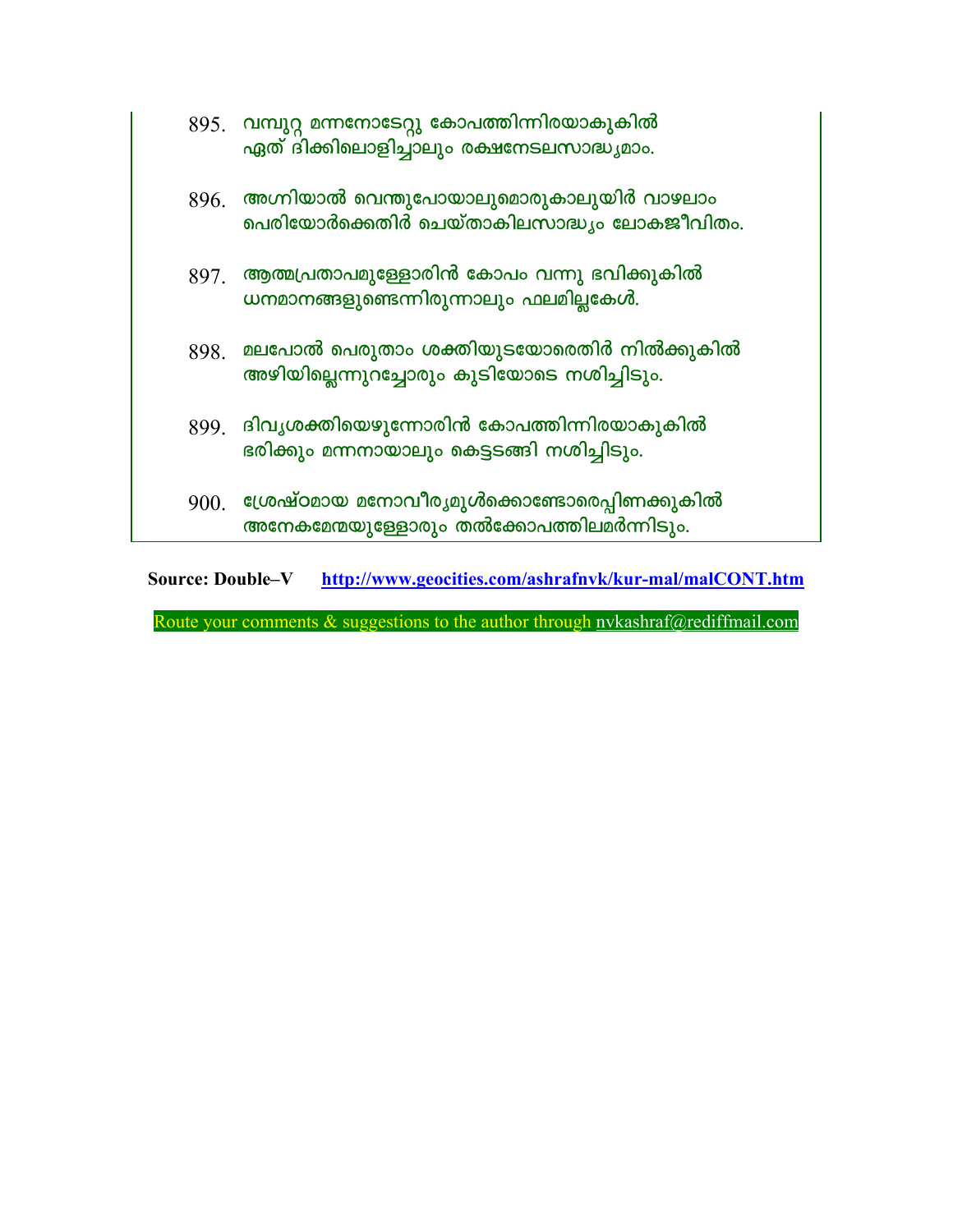

# Thirukkural in Malayalam മലയാളത്തിൽ തിരുക്കുറൾ

## Chapter 91. സ്ത്രീജിതത്വം

- $901$ . പെൺചൊൽകേട്ടു നടക്കുന്നോർ ജീവിതത്തിലുയർന്നിടാ കടമനിർവഹിക്കാനായാഗ്രഹിപ്പോർക്ക് ദോഷമാം.
- $902$ . കർമ്മത്തിൽ ശ്രദ്ധയില്ലാതെ പത്നിക്ക് കീഴ്പണിഞ്ഞവൻ നാണക്കേടിലകപ്പെട്ടങ്ങപമാനിതനായിടും.
- $903<sub>1</sub>$  ഭാരൃക്കടിമയാകുന്ന ദുർഗുണം ശീലമായവൻ പുരുഷത്ഥിയന്നോരിൻ മദ്ധ്യേ ലജ്ജിതനായിടും.
- 904. കളത്രത്തേ ഭയപ്പെടും പരനന്മയില്ലാത്തവൻ ലൗകീകത്തൊഴിലൂക്കത്താലൗന്നത്യം സാദ്ധ്യമായിടാ.
- $905.$  സ്ത്രീജിതൻ തന്റെ നേട്ടത്താൽ സജ്ജനങ്ങൾക്ക് നന്മയായ് തോന്നുന്ന സുകൃതങ്ങളെ ചെയ്യുവാൻ ശക്തനായിടാ.
- $906$  പത്നിയിൻ ചുമലിൽ നോക്കി ഭയന്നു ജീവിക്കുന്നവർ വീരരും ശൂരരായാലും പുരുഷത്വമില്ലാത്തവർ.
- 907 ഭാര്യാനിയോഗമെപ്പോഴും ശിരസാനിർവഹിച്ചിടും ദാസന്റെ പൗരുഷത്തേക്കാൾ പെണ്ണിൻ പെണ്മ വിശിഷ്ടമാം.
- $908$  ഭാര്യാവിധേനയായുള്ളോൻ സ്നേഹമുള്ള ജനങ്ങൾക്ക് സേവനം ചെയ്തിടാ; സ്വന്തം കടപ്പാടും തൃജിച്ചിടും.
- 909. പത്നിക്കനുസരിപ്പോരിൽ ധർമ്മവും ദ്രവൃലാഭവും നന്മചെയ്യും മനോഭാവമൊന്നുമേ ദൃശൃമായിടാ.
- $910$ . സ്വധർമ്മബോധവും വേണ്ടും ധനശേഷിയുമുള്ളവർ ഭാര്യാവാത്സല്യദോഷങ്ങൾ ബാധിക്കുന്നില്ലൊരിക്കലും.

## Chapter 92. கியக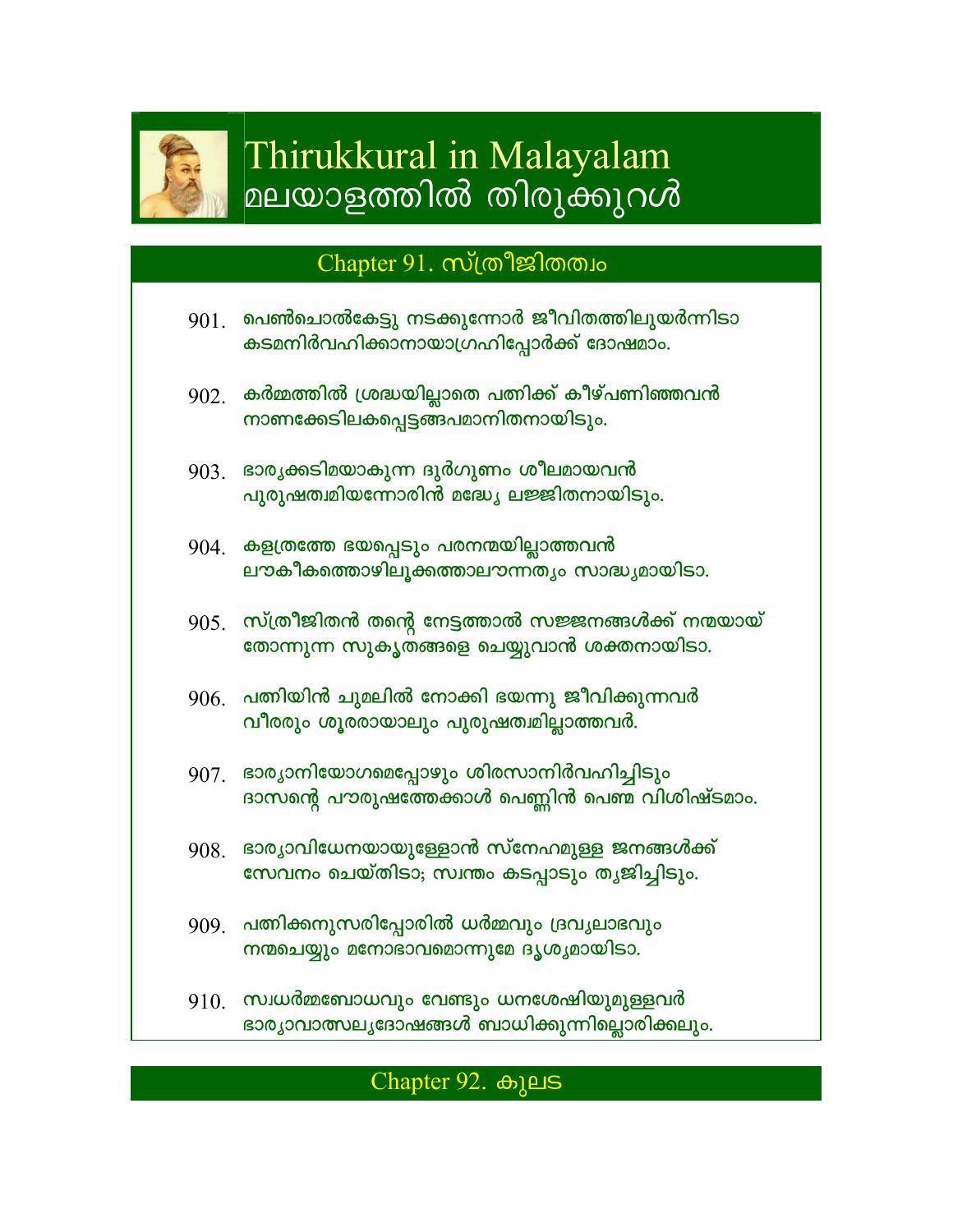|      | $911$ . ആളെ വിട്ടുധനത്തിന്മേൽ കൺവെക്കും വേശൃ തന്നുടെ<br>മധുവാണിയൊരുത്തന്ന് ദുഃഖകാരണമായ് വരും.           |
|------|---------------------------------------------------------------------------------------------------------|
|      | $912$ .  കഴിവോളം ധനം പറ്റാൻ മധുരോക്തിയുരക്കുന്ന<br>വിലാസിനികളായ് ബന്ധം തീരേ പരിതൃജിക്കണം.               |
|      | 913 ധനമോഹിക്കുലടയിനാശ്ലേഷമന്ധകാരത്തിൽ<br>അജ്ഞാതമാം പിണത്തിന്റെ സ്പർശനത്തിന് തുല്യമാം.                   |
|      | $914$ . സമ്പത്ത് ശ്രേഷ്ഠമായ്കാണും വേശൃയിൻ ക്ഷണികസ്സുഖം<br>പുണ്യമാം പൊരുൾ തേടുന്ന വിജ്ഞാനിയാഗ്രഹിച്ചിടാ. |
|      | $915$ . പണം കൊടുപ്പോരോടൊത്തു ക്രീഡിക്കും വേശൃയിൻ വിന<br>വിവേകശീലരായുള്ള സജ്ജനങ്ങൾ വെറുത്തിടും.          |
|      | $916\_$ കേളീമേളങ്ങളേവിറ്റു രമിക്കും വേശൃതൻ ചുമൽ<br>മാനസംരക്ഷണം ചെയ്യും നല്ലോർക്കീർഷ്യക്ക് ഹേതുവാം.      |
|      | 917. ധനമോഹം മനസ്സുള്ളിലിരിക്കും വൃഭിചാരിയെ<br>മനോസംയമനം സാദ്ധ്യമല്ലാത്തോർ ചെന്നണഞ്ഞിടും.                |
| 918. | ബാഹൃപ്രകടനത്താലേ വഞ്ചിക്കും വേശൃതന്നുടെ<br>ശക്തമാകർഷണം താങ്ങാൻ ചിന്താശൂനൃരശക്തരാം.                      |
|      | 919. സ്വഭാവശുദ്ധിയില്ലാത്ത വേശൃതൻ മോഹനം ചുമൽ<br>ബോധമില്ലാത്ത മൂഢന്മാർ പൂണ്ടുഴയ്ക്കും നരകമാം.            |
| 920. | വഞ്ചിക്കും വേശൃയും മദൃപാനവും ചൂതുമാകിയ<br>മൂന്നും ദാരിദ്രൃദുഃഖത്തിൽ പെട്ടവർക്കിമ്പമേകിടും.              |

## Chapter 93. 08 Jud memo.

- മദൃപാനികളായോരേ ശത്രുപോലും ഭയപ്പെടാ 921. തങ്ങൾക്കുള്ള പുകഴ്ചക്കും ഭംഗമേർപ്പെട്ടിടും ദൃഢം.
- 922. എന്നുമേ മദൃപിക്കൊല്ലാ; മാനൃരായ് കരുതപ്പെടാൻ മോഹ്മില്ലാത്തവർക്കെ്ന്നും മദൃപാനം നടത്തലാം.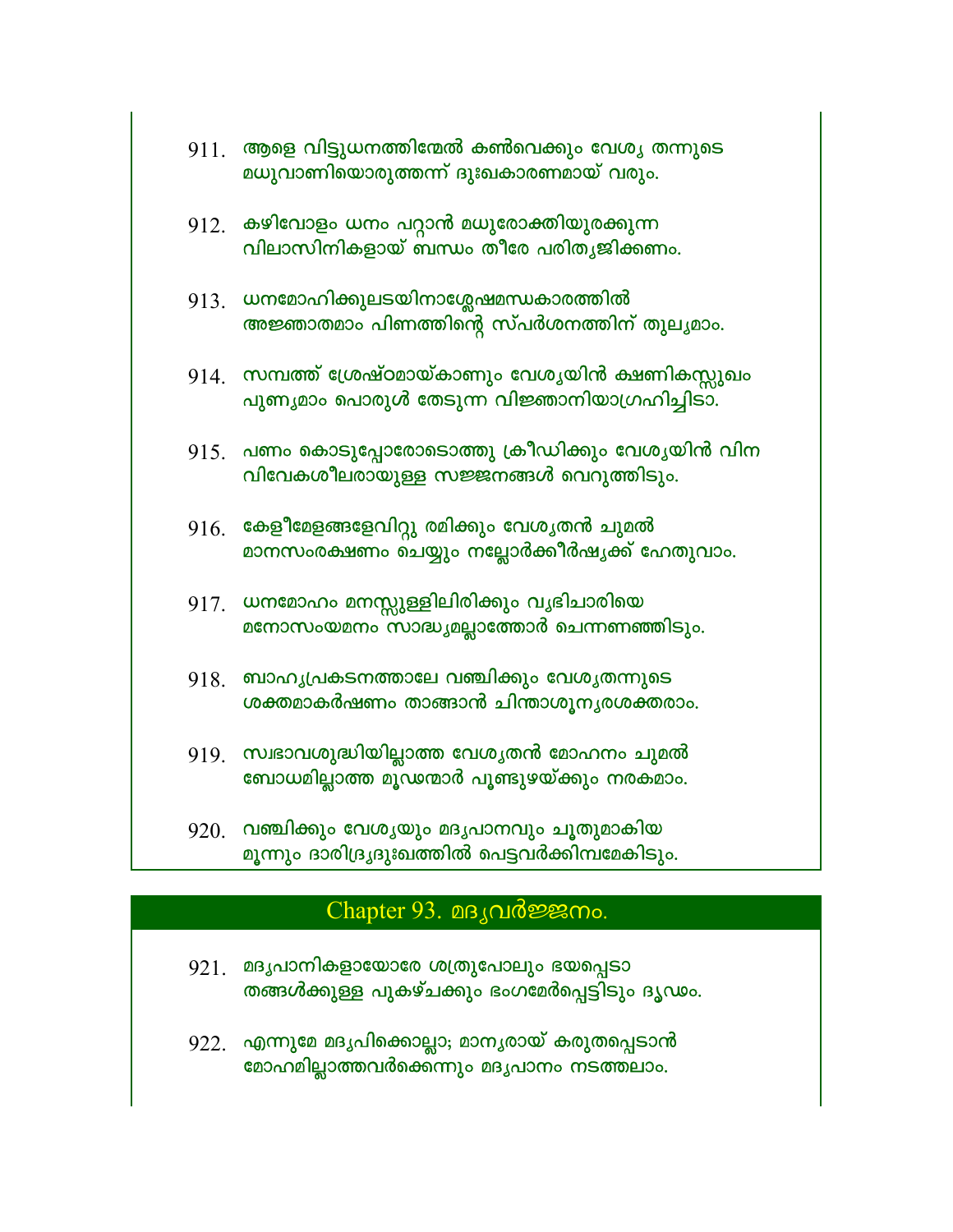|      | 923 മാതാവും മദൃപാനത്തിലേറെ ദുഃഖിതയായിടും;<br>അപ്പോൾ മാനൃജനം മുന്നിലെന്തായിടുമതിൻ ഫലം?                |
|------|------------------------------------------------------------------------------------------------------|
|      | $924$ . മദൃസേവനാം ഹീന കൃത്യം ചെയ്തു നടന്നിടും<br>നിന്ദൃനെ ലജ്ജയാം നാരി നേരിടാതെ മറഞ്ഞിടും.           |
|      | 925 മദ്യം വിലകൊടുത്തുള്ളിലാക്കി ദേഹം മയക്കിയാൽ<br>സ്വന്തം ചെയ്തികളേ തനിക്കോർക്കാൻ വയ്യാത്ത ദൈന്യമാം. |
|      | $926$ . മൃത്യുവും നിദ്രയും ബോധമിന്മയാലേകരൂപമാം<br>മദൃവും വിഷവും രണ്ടാണെങ്കിലും ഫലമേകമാം.             |
|      | $927$ . രഹസൃമായ് കുടിക്കുന്നോർ മയക്കം വെളിവാകവേ<br>പൊതുദൃഷ്ടിയിലുൾപ്പെട്ടു പരിഹസിതരായിടും.           |
| 928. | കുടിയില്ലാത്തവൻ ഞാനെന്നുരപ്പോരത് നിർത്തണം;<br>വെള്ളമുള്ളിൽ കടന്നുള്ളിലുള്ളതെല്ലാം പുറത്തിടും.        |
|      | 929 തത്വോപദേശങ്ങൾകൊണ്ടു മദൃപന്ന് ഗുണം വരാ<br>ആഴക്കയത്തിലാണ്ടോനെ ദീപമേന്തിത്തിരഞ്ഞപോൽ.                |
|      |                                                                                                      |

930. മദൃലഹരിയിൽ കാട്ടിക്കൂട്ടും ഹീനതയൊക്കെയും ബോധവേളകളിൽ പാനശീലർ ശ്രദ്ധിപ്പതില്ലയോ?

## Chapter 94. ചൂതാട്ടം

- 931. വിജയം ബോധൃമെന്നാലും ചൂതാട്ടമൊഴിവാക്കണം ചൂതിൽ ലഭിച്ച വസ്തുക്കൾ മീൻ വിഴുങ്ങിയ ചൂണ്ടയാം.
- $932.$  ഒരു നാൾ വിജയം കണ്ടും നൂറുനാൾ തറപറ്റിയും ചൂതാടീടുന്ന ദുർമോഹി മേൽഗതിക്കിരയാകുമോ?
- 933. ഉരുളും പകിട നൽകും പൊരുൾ കാട്ടിച്ചൂതാടുകിൽ നേടിവെച്ചുള്ള സമ്പാദൃമനൃരിൽ ചെന്നു ചേർന്നിടും.
- 934. അഭിമാനം നശിപ്പിച്ച് ദുഃഖങ്ങൾ വിളയിക്കുന്ന ചൂതുപ്രേമം മനുഷ്യന്റെ ദാരിദ്ര്യത്തിന്ന് ഹേതുവാം.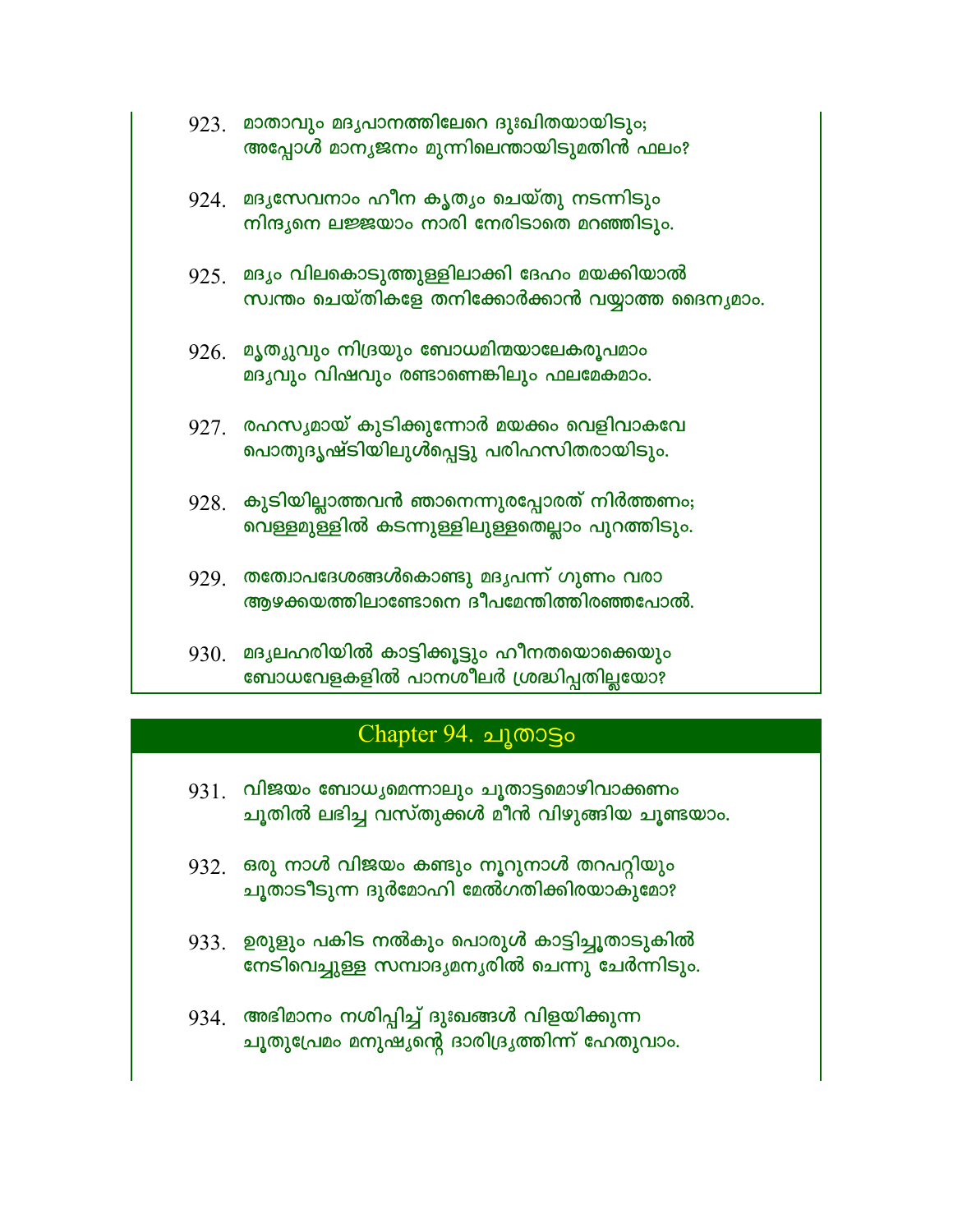- 935 ചൂതാട്ടശാലയായ് ബന്ധം നിലനിർത്തുന്നതാകുകിൽ എല്ലാം തികഞ്ഞവർപ്പോലുമെല്ലാം കെട്ടു നശിച്ചിടും.
- $936.$  ചൂതിൻ ദേവത മൂദേവി വിഴുങ്ങാനിടയാവുകിൽ പശിയാറേ ഭുജിക്കാതെ കഷ്ടപ്പെട്ടു കഴിഞ്ഞിടും.
- 937. ഒരുവൻ കാലമെല്ലാം ചൂതാട്ടശാലയിലാവുകിൽ നഷ്ടമാം പൂർവ്വസമ്പത്തും പാരമ്പര്യ ഗുണങ്ങളും.
- 938. സ്വന്തം വിത്തം നശിക്കാനുമനൃന്റേതേറ്റെടുക്കാനും സ്നേഹമില്ലാതെ ദുഃഖത്തിൽ കഴിയാം ചൂതുകാരണം.
- 939. ധനമാടകളും ജ്ഞാനം പ്രസിദ്ധിയും സമൃദ്ധിയും ഇവയഞ്ചുമൊഴിഞ്ഞീടും ചൂതിൽ നിമഗ്നരാകുകിൽ.
- 940. ധനനഷ്ടം വരുംതോറും ചൂതിലാശ പെരുത്തിടും രോഗം മൂർച്ചിക്കവേ ലോക വാഴ്വിലാശ മുഴുത്തിടും.

#### Chapter 95. 001 m

- 941. ഏറ്റക്കുറച്ചിലുണ്ടാകിൽ വാതപിത്തകഫങ്ങളിൽ രോഗം പ്രതൃക്ഷമാമെന്ന് ചൊല്ലീടുന്നു ഭിഷഗ്വരർ.
- 942. അന്നമുണ്ടത് നിശ്ശേഷം ദഹിച്ചുപശി തോന്നവേ മിതമായി ഭുജിച്ചീട്ിലൗഷധം വേണ്ടതായ് വരാം.
- 943. ഉണ്ടതെല്ലാം ദഹിച്ചെന്ന് ബോധ്യമായാലശിക്കുക അളവിന്ന് ഭുജിച്ചെന്നാലായുർദൈർഘ്യം ലഭിച്ചിടും.
- 944 ഭഹനമായതിൽ പിന്നേ പശിനന്നായെടുക്കവേ പത്ഥ്യമാം ഭക്ഷൃവസ്തുക്കൾ മാത്രം നോക്കിയശിക്കണം.
- 945 ശരീരപ്രകൃതിക്കേറ്റ ഭോജ്യങ്ങൾ പരിധിക്കകം അശിച്ചാലുയിരേറെനാൾ ദേഹത്തിൽ നിലനിന്നിടും.
- $946.$  മിതഭോജിസുഖത്തോടെ ജീവകാലം കഴിക്കവേ അമിതാഹാരിയെപ്പോഴും രോഗിയായ് നിലകൊണ്ടിടും.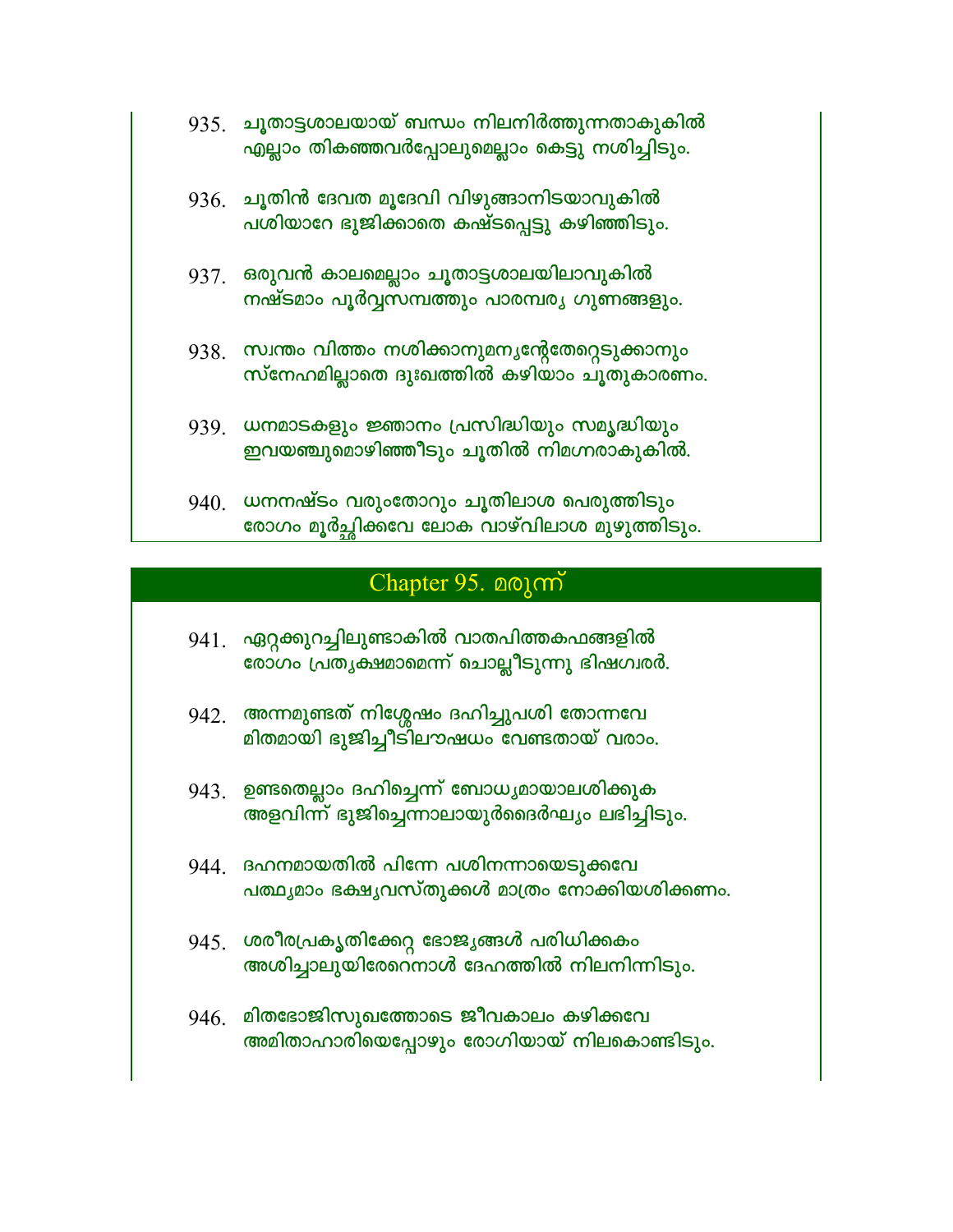- 947. ജഠരാഗ്നി ഗണിക്കാതെയളവറ്റു ഭുജിക്കുകിൽ അളവില്ലാതെ രോഗങ്ങളേറിയേറി വളർന്നിടും.
- 948. രോഗവും കാരണത്തേയും കൃതൃമായ് നിർണ്ണയിച്ച പിൻ രോഗിയിൽ സ്ഥിതി നോക്കിക്കൊണ്ടൌഷധം ചെയ്യണം ക്രമാൽ.
- 949 രോഗിയിൻ പ്രായവും രോഗശക്തിയും കാലഭേദവും എല്ലാവശങ്ങളും നൽപോലറിഞ്ഞ**ാഷധമേകണം**
- $950.$  രോഗിയും വൈദൃരും പിന്നെ മരുന്നും കൂടെ ഭൃതൃനും ഇവയെല്ലാം ചികിത്സാർത്ഥം ചതുരംഗങ്ങളായിടും.

#### Chapter 96. ⊕1µ0

- $951$ . ചൊല്ലിലും ചേലിലും മദ്ധ്യനിലയും, മാനഹാനിയിൽ ലജ്ജയും നൽകുഡുംബത്തിൽ പിറന്നവരിലുള്ളതാം.
- $952.$  സതൃത്തിൽ നിഷ്ഠയും, സത്സ്വഭാവവും, പാതകങ്ങളിൽ ഭയവും– മൂഗുണങ്ങളും സൽകുഡുംബസ്വഭാവമാം.
- $953$  മഖപ്രസാദവും, ദാനം കൂടേ മധുരഭാഷണം അനൃരേ പഴിചൊല്ലായ്ക– നാലും സൽക്കുല ലക്ഷണം.
- 954 ധനസമ്പാദനത്തിന്നായുതകും മാർഗ്ഗമാകിലും കുലത്തിൻ ശ്രേഷ്ഠതക്കൂനമേറ്റും തൊഴിലെടുത്തിടാ.
- $955$  ദാനശീലം വളർന്നുള്ള ശ്രേഷ്ഠമാം കുഡുംബങ്ങളിൽ കാലദോഷത്തിനാൽ ശീലം വിട്ടുപോകില്ലൊരിക്കലും.
- $956$  കുഡുംബത്തിൻ മഹത്വങ്ങൾ വളർത്താനാഗ്രഹിപ്പവർ കഷ്ടകാലത്തിലും തീയ കർമ്മം ചെയ്യാനൊരുമ്പെടാ.
- 957. കുലജാതർ ചെയ്യും കുറ്റമേറെ നിസ്സാരമാകിലും ചന്ദ്രന്റെ കലകൾ പോലെ ലോകശ്രദ്ധ പതിഞ്ഞിടും.
- $958.$  സൽക്കുലത്തിൽ പിറന്നോരിൽ ദുഷ്കർമ്മം സംഭവിക്കുകിൽ കുഡുംബശുദ്ധിയെപ്പറ്റി സന്ദേഹിപ്പാനിടം വരും.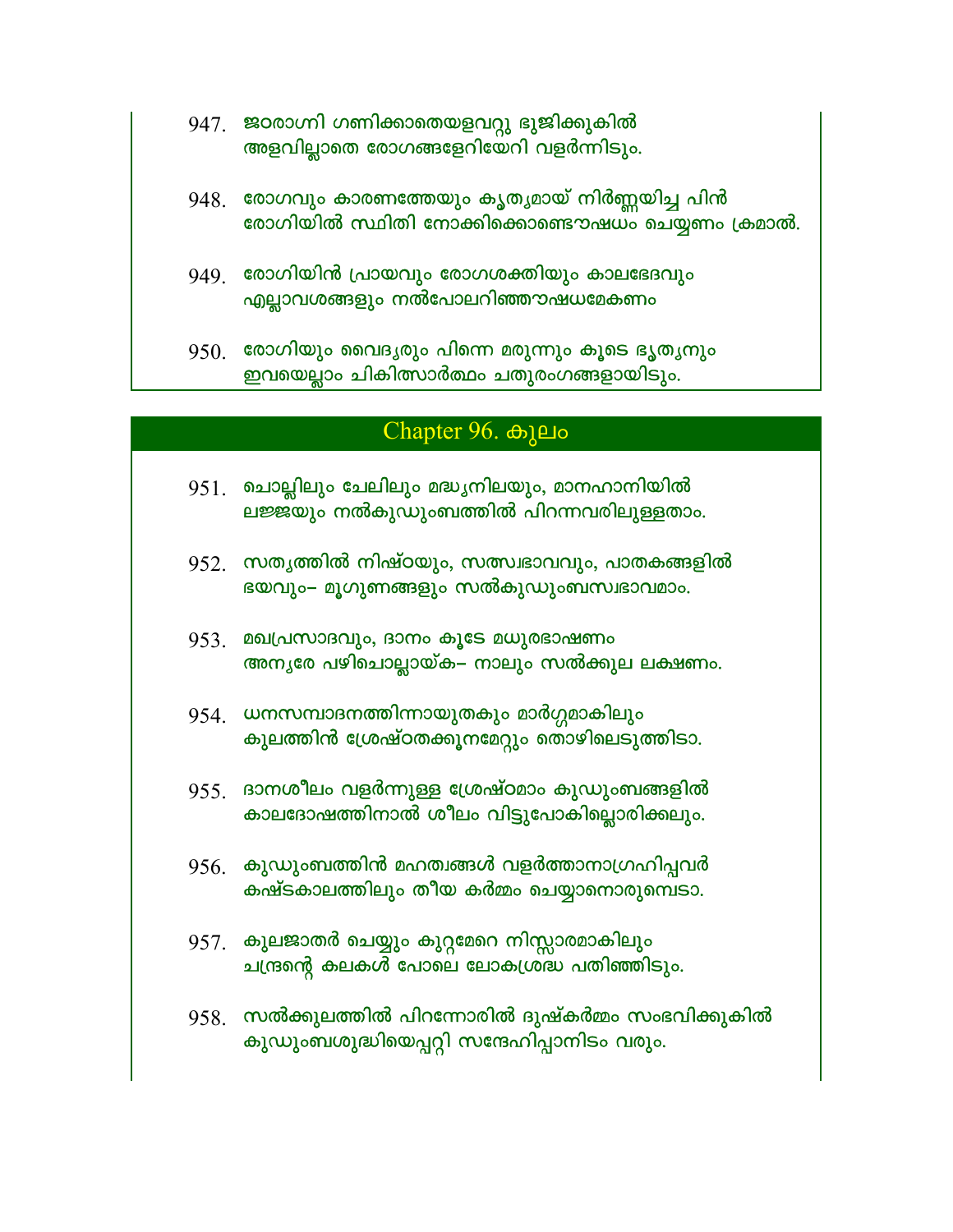- 959 മുളക്കും സസൃജാലത്താലറിയാം ഭൂമിയിൻ ഗുണം ഭാഷണതിലറിഞ്ഞീടാം പിറവിക്കുല മേന്മയും.
- 960. നന്മമോഹിപ്പവൻ ലജ്ജാശീലമുള്ളവനാകണം കുലമേന്മ നിനക്കുന്നോൻ നന്മയായ് പെരുമാറണം.

# Chapter 97. Chapter 07.

- 961 ശ്രേഷ്ഠമാംകാരൃമായാലും അപരിഹാരൃമായാലും കൂലമേന്മക്ക് ചേരാത്ത കർമ്മങ്ങളൊഴിവാക്കണം.
- $962.$  കീർത്തിയോടഭിമാനങ്ങൾ നേടും വഴിയിലാകിലും കുലത്തിന്നിഴിവേകുന്ന കാര്യം പരിതൃജിക്കണം.
- $963$ . സമ്പൽ സമൃദ്ധിയുള്ളപ്പോൾ വിനയാന്വിതനാവണം ക്ഷാമകാലം ഭവിച്ചെന്നാൽ മാനൃത നിലനിർത്തണം.
- 964. മാനൃരായുള്ളവർ സ്ഥാനം വിട്ടുതാഴെപ്പതിക്കുകിൽ തലയിൽ നിന്നുതിർന്നുള്ള രോമം പോൽ കരുതപ്പെടും.
- $965$ . പർവ്വതം പോലുയരത്തിൽ മഹത്വമുണ്ടെന്നാകിലും കുന്നിയോളം പിഴച്ചെന്നാൽ പതനം സംഭവിച്ചിടും.
- $966.$  മതിക്കാത്തവർ പിമ്പേ പോയാശ്രയിച്ചാൽ പുകഴ്വരാ; പരത്തിൻ പുണൃവും ലഭ്യമല്ലാ, ജീവിപ്പതെന്തിനായ്?
- 967. പെരും ഭാവനയുള്ളോരെയാശ്രയിക്കാൻ മടിക്കയാൽ മാനിയായി സ്വതന്ത്രനായന്തരിക്കുന്നതുത്തമം.
- 968. മാനഹാനി സഹിച്ചും കൊണ്ടുടലിൻ രക്ഷചെയ്യുകിൽ ഫലമറ്റ ശരീരത്താൽ മൃത്യു രക്ഷ ലഭിക്കുമോ?
- 969 രോമം പോയാൽ മരിക്കുന്ന ഗൗരിമാൻ പോലെയുള്ളവർ മാനഹാനി ഭവിക്കുമ്പോൾ മരണം പുൽകിടുന്നതാം.
- $970.$  അഭിമാനക്ഷയത്തിങ്കൽ മരണം സ്വീകരിപ്പവർ കാണിക്കും പുരുഷത്വത്തെ ലോകമെന്നും പുകഴ്ത്തിടും.

#### Chapter 98. മഹത്വം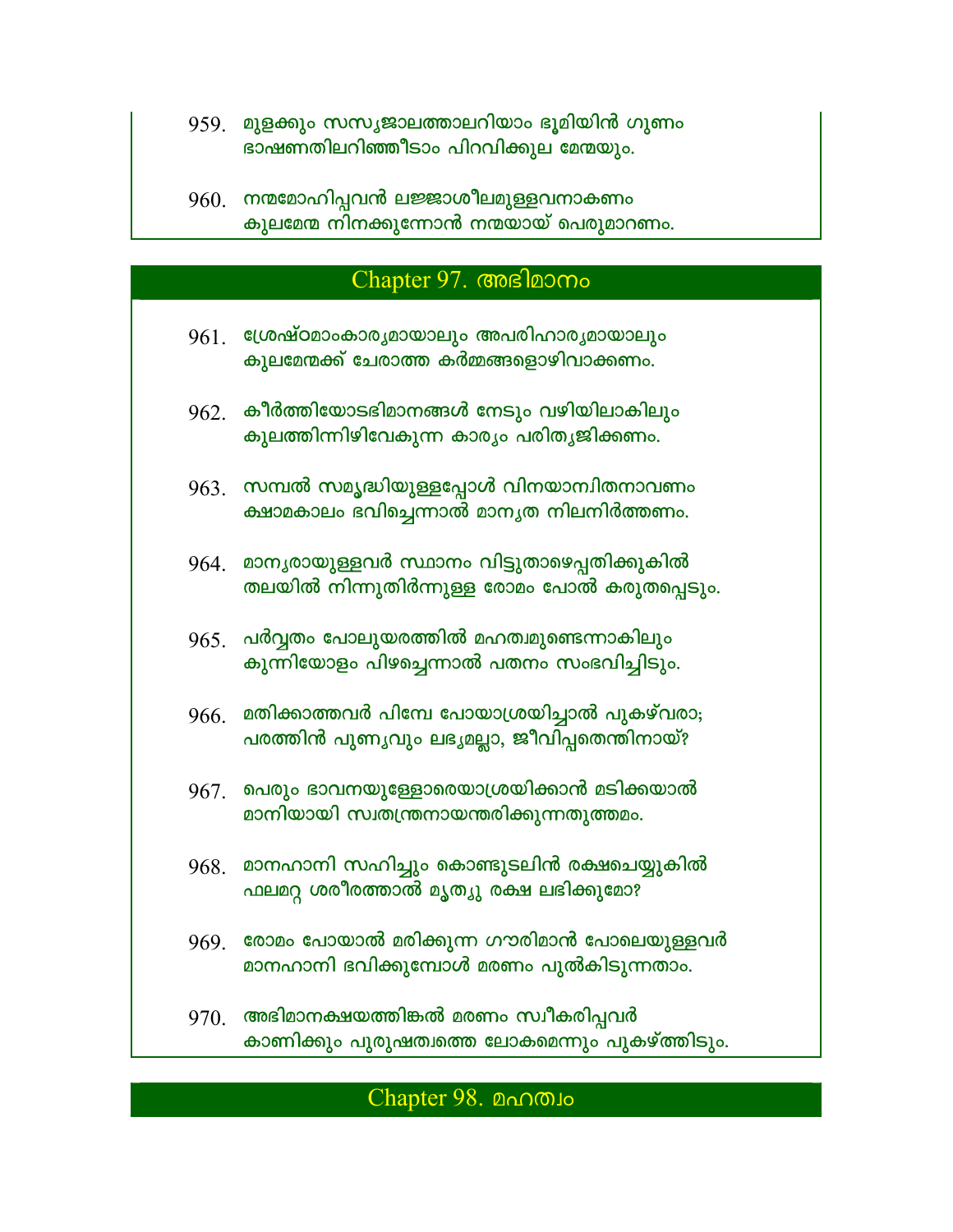|      | 971. മനക്കരുത്തോടെ വാഴും ജീവിതം താൻ മഹത്വമാം<br>ജീവിച്ചാൽ മതിയെന്നായാൽ മാനൃതക്കത് ചേർന്നിടാ.              |
|------|-----------------------------------------------------------------------------------------------------------|
|      | 972 സമത്വമുള്ളതായ്ക്കാണാം ജനനത്താലെല്ലാവരും;<br>മേന്മയും താഴ്മയും ചെയ്യും തൊഴിലാലേർപ്പെടുന്നതാം.          |
| 973. | അധമനുന്നതസ്ഥാനത്തിരുന്നാലുമുയർന്നിടാ <del>,</del><br>ഉത്തമൻ കീഴിലായാലു മൗന്നത്യം കൈവെടിഞ്ഞിടാ             |
| 974. | പാതിവ്രത്യം മതിക്കുന്ന സ്ത്രീ രത്നം പോൽ മഹത്വവും<br>മനം വെച്ചുനടപ്പോരിൻ ഗുണമായ് നിലനിൽപ്പതാം.             |
| 975. | മേന്മയേറും മഹൽക്കർമ്മം വേണ്ടപോൽ നിർവ്വഹിക്കുവാൻ<br>കെൽപ്പുകാണിച്ചിടും ശക്തമനമുള്ള മഹത്തുകൾ.               |
|      | $976$ . ശ്രേഷ്ഠകർമ്മങ്ങളാൽ കീർത്തി വായ്ക്കും നേതൃജനങ്ങളെ<br>പിൻ പറ്റാൻ ത്വരകാണിക്കാനെളിയോർക്ക് കഴിഞ്ഞിടാ. |
|      | $977$ . മഹത്വഹേതുവാകുന്ന ഗുണങ്ങൾ കീഴ്ജനങ്ങളിൽ<br>ഉണ്ടാകിലളവില്ലാതെയഹങ്കാരം വെളിപ്പെടും.                   |
| 978. | മഹാന്മാരേതുകാലത്തും വിനയം കൈവെടിഞ്ഞിടാ;<br>അധമൻ ഹേതുവില്ലാതെ ദുരഹന്തനടിച്ചിടും.                           |
|      | 979. സ്വയമേ ചെറുതാക്കുന്ന സ്വഭാവം ശ്രേഷ്ഠലക്ഷണം<br>ഹീനരോ നൃായമില്ലാതെ തന്നെത്താൻ വലുതാക്കിടും.            |
| 980. | മാനൃന്മാരനൃരിൻ കുറ്റമങ്ങേയറ്റം മറച്ചിടും<br>പരദോഷം പുലമ്പീടലപകർഷന്റെ രീതിയാം.                             |

## Chapter 99. கியி

- 981. ഉത്തമഗുണസാന്നിദ്ധ്യം മാന്യമെന്നറിയുന്നോരിൽ പ്രകൃതാ വന്നു ചേരുന്നു സത്സ്വഭാവവിശേഷത.
- 982. സജ്ജനം നന്മയായ് കാണും സത്സ്വഭാവഗുണങ്ങളെ; ഊനമേൽക്കും സ്വഭാവത്തെ നന്മയായ് കാണുകില്ലവർ.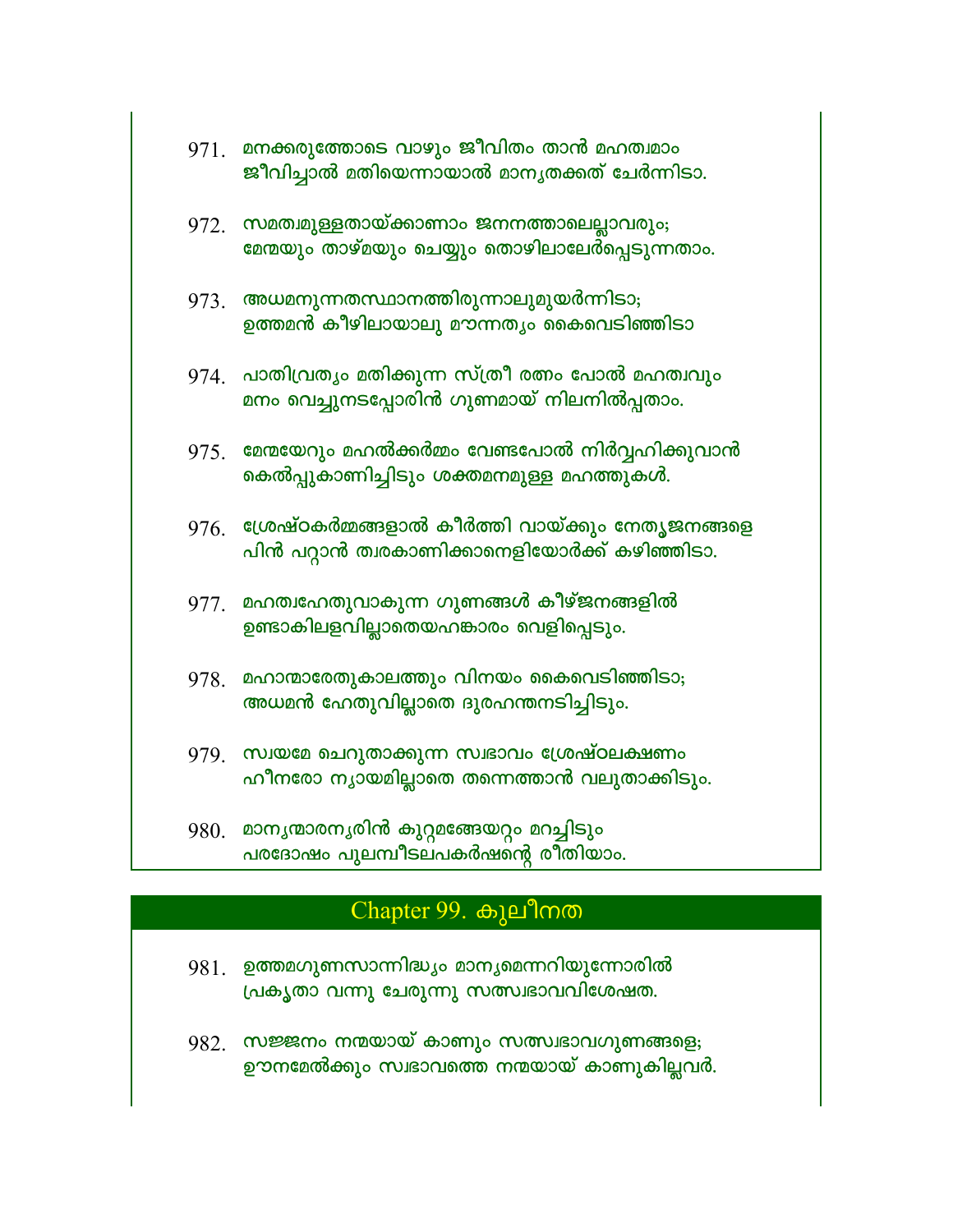- 983. സ്നേഹം, ലജ്ജ, സഹായങ്ങൾ. ദാക്ഷിണ്യം, സതൃമെന്നിവ അഞ്ചാകുന്നു കുലീനത്വം താങ്ങിനിൽക്കുന്ന തൂണുകൾ.
- 984. തപമെന്നാൽ ജീവനാശം ചെയ്യാത്ത ധർമ്മരീതിയാം; അനൃരിൽ കുറ്റമോതാതെ മൗനിപ്പതു കുലീനത.
- 985 ശക്തൻ വിനയരുപേണ സാമർത്ഥ്യം വൃക്തമാക്കിടും; സജ്ജനം വിനയത്താലേ ശത്രുവേ മിത്രമാക്കിടും.
- $986$ . തന്നിലും താഴ്ന്നവർ മുന്നിൽ മാനമായ് തോൽവിയേൽക്കുകിൽ കുഡുംബമേന മാപിക്കുമുരക്കല്ലായിടുന്നതാം.
- $987$ . തിന്മകൾ ചെയ്ത ദുഷ്ടർക്കും നന്മ ചെയ്യാതിരിക്കുകിൽ അഭിജാതത്തന്മയെക്കൊണ്ടെന്താകുന്നു പ്രയോജനം?
- 988. കുലീനവംശത്തിൽ ജന്മം കൊണ്ടെന്നഭിമാനിപ്പവൻ ദാരിദ്രമേർപ്പെടുംകാലം ക്ഷീണമാനസനായിടാ.
- 989. ആഴിയും കരയും കാലമാറ്റത്താൽ മാറിടുന്നതാം; ആഭിജാതകുഡുംബത്തിൻ മഹത്വം സ്ഥിരമായിടും.
- 990. കുഡുംബത്തിൽ പിറന്നോരിൻ പെരുമക്കീഴ്ച പറ്റുകിൽ പെരുതാം ഭൂമിയും സ്വന്തം ഭാരം താങ്ങാനശക്തമാം.

## Chapter 100. സംസ്കാരം

- 991. ഔദ്ധതൃദോഷമില്ലാതെ വിനയം സ്പഷ്ടമാകുകിൽ സംസ്കാരസമ്പത്തുള്ളോനായ് ലോകരാൽ കരുതപ്പെടും.
- 992. ജനനം സൽകുലത്തിങ്കൽ, സ്നേഹമായുള്ള നീക്കവും രണ്ടും സംസ്കാരപൂർണ്ണന്റെ ഗുണമായറിയപ്പെടും.
- 993. ശാരീരികയോജിപ്പിനാൽ ബന്ധം നിൽക്കാജനങ്ങളിൽ നിലനിൽക്കുന്നതാം ബന്ധം സംസ്കാരത്തിന്റെ സാമൃമാം.
- 994 നീതിയും നന്മയും കാത്ത് ജനങ്ങൾക്കുപകാരിയായ് വാഴും സംസ്കൃതരായോരെ ലോകമെന്നും പുകഴ്ത്തിടും.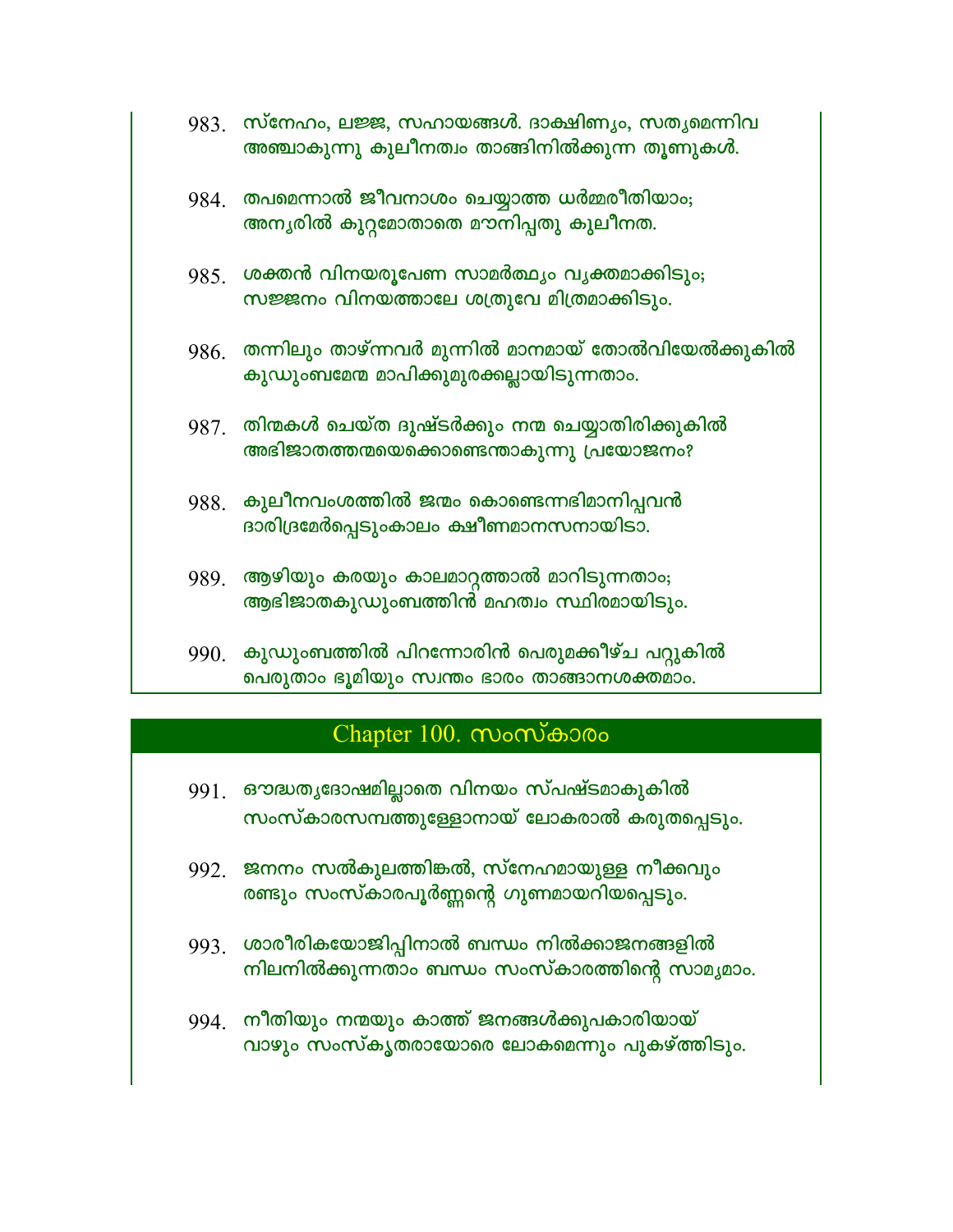|       | 995 കേളിയായുമികഴ്ത്തീടിൽ വേദനക്കിടയായിടും<br>സംസ്കൃതൻ ശത്രുവായാലുമൊഴിക്കും പരനിന്ദകൾ.     |
|-------|-------------------------------------------------------------------------------------------|
| 996.  | <u>ഉലകം നിലനിൽക്കുന്നൂ സജ്ജനങ്ങളിരിക്കയാൽ;</u><br>അവർകൾതന്നഭാവത്തിൽ ലൗകീകം മണ്ണടിഞ്ഞീടും. |
| 997.  | ്സജ്ജനോചിതമായുള്ള ഗുണപുഷ്ടിയിരാതവർ<br>അരംപോലറിവായാലും മരംപോൽ ഗണനീയരാം.                    |
|       | .998 സഹവാസത്തിനാകാത്ത ദുർജ്ജനങ്ങളോടാകിലും<br>മാനൃമായ് പഴകീടാഞ്ഞാൽ സജ്ജനം വേദനിച്ചിടും.    |
| 999.  | സജ്ജനസഹവാസത്താലാനന്ദം തോന്നിടായ്കിലോ<br>ഒളിയേറും പകൽ ലോകമിരുളേന്തുന്ന പോലെയാം.            |
| 1000. | ദുർജ്ജനത്തിൻ ധനം ലോകർക്കൊരുനാളും ഗുണം തരാ<br>ഭാജനം ശുദ്ധമല്ലാഞ്ഞാൽ നല്ലപോൽ കെട്ടുപോയിടും. |

**Source: Double-V** http://www.geocities.com/ashrafnvk/kur-mal/malCONT.htm

Route your comments & suggestions to the author through nvkashraf@rediffmail.com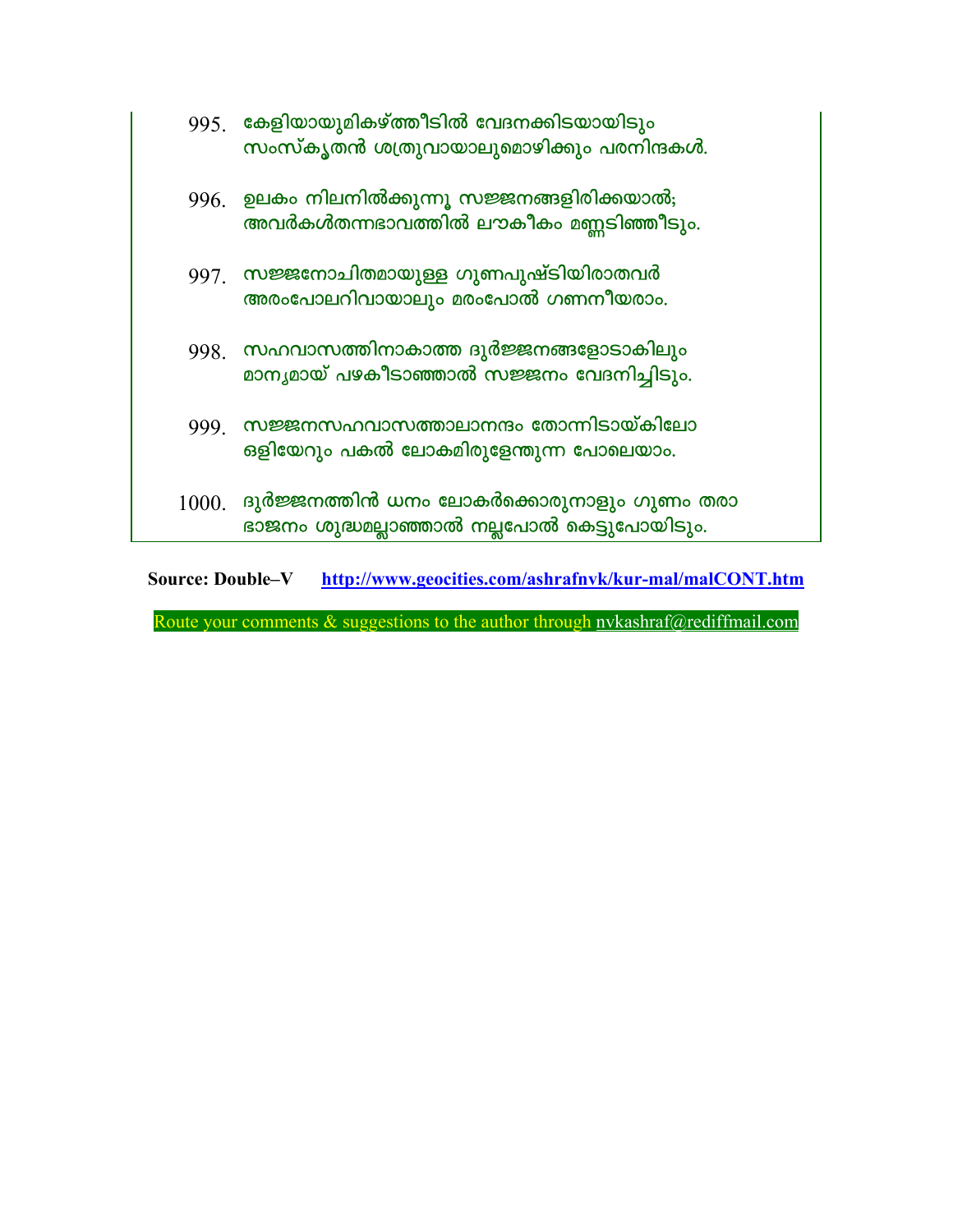

# Thirukkural in Malayalam മലയാളത്തിൽ തിരുക്കുറൾ

## Chapter 101. പിശുക്ക്

|       | $1001$ . സമ്പാദിച്ചു ഭുജിക്കാതെ സംരക്ഷിച്ചു മരിപ്പവൻ<br>ധനം കൊണ്ടുപയോകങ്ങൾ ലഭ്യമാവാത്ത നഷ്ടനാം.       |
|-------|-------------------------------------------------------------------------------------------------------|
|       | $1002.$ ധനമായാലെല്ലാമായെന്നുള്ളാൾ കരുതി ലുബ്ധനായ്<br>ജീവിക്കിൽ ശ്രേഷ്ഠമാം വാഴ്വു നഷ്ടപ്പെട്ടവനായിടും. |
|       | $1003$ . ധനമേറുന്ന ലക്ഷൃത്തിൻ പുകഴിൽ പ്രിയമില്ലാതെ<br>ജീവിപ്പോരിൻ ജഡം പാർത്താൽ ഭൂതലത്തിന്ന് ഭാരമാം.   |
| 1004. | അനൃർക്കു തവി ചെയ്യാതെയാരുമിഷ്ടപ്പെടാതവൻ<br>കാലഗതിയടഞ്ഞെന്നാലവനെന്തുള്ളു സ്മാരകം?                      |
|       | ഉപഭോഗദാനങ്ങളാലുപയുക്തമായില്ലെങ്കിൽ                                                                    |

- എന്തുപുണ്യം ചൊരിക്കുന്നു ലുബ്ധൻ നേടിയ കോടികൾ?
- $1006$ . തന്നെത്താനുപഭോഗിക്കില്ലനൃർക്ക് ദാനമേകില്ല; പൊരുളേറുന്നലുബ്ധന്റെ വാഴ്വുസ്വത്തിന്ന് രോഗമാം.
- $1007$  ദരിദ്രർക്കുതകാതുള്ള ലുബ്ധന്റെ ധനശേഖരം സൗന്ദരൃവതിമംഗലൃമാവാതെ വൃദ്ധയായ പോൽ.
- $1008$ . ചാരേയുള്ള ദരിദ്രർക്കും നന്മ ചെയ്യാത്ത ലോഭിയിൻ ധനമൂരിന്റെ മദ്ധ്യത്തിലെട്ടി വൃക്ഷം പഴുത്തപോൽ.
- $1009$  തുണയനൃർക്ക് നൽകാതെ ദാനധർമ്മം നടത്താതെ ഒരുക്കൂട്ടിയ സമ്പാദൃമനൃന്മാർ കൈക്കലാക്കിടും.
- $1010$ . പുകഴേന്തുന്ന സമ്പന്നൻ നേരിടും കാലവൈകൃതം ലോകരക്ഷകപർജനൃക്ഷാമത്തിന്നു സമാനമാം.

## Chapter 102. മാനൃത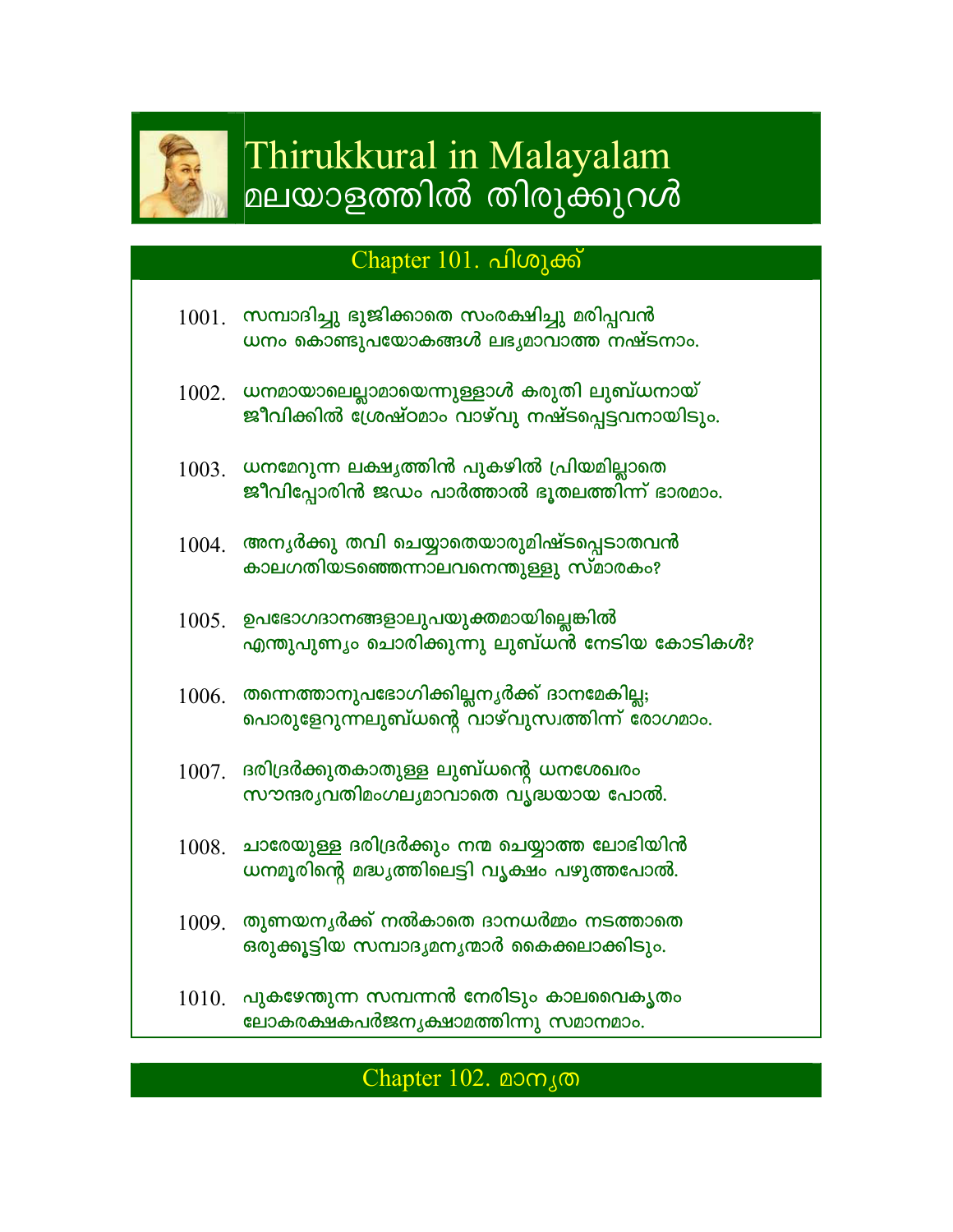| 1011. | യോഗ്യമല്ലാത്ത കാര്യത്താലുള്ളിൽ തോന്നുന്ന ലജ്ജയാം<br>ലജ്ജ; മറ്റുള്ളഭാവങ്ങൾ സ്ത്രീസ്വഭാവ വികാരമാം. |
|-------|--------------------------------------------------------------------------------------------------|
|       | $1012.$ അന്നമാടാദികൾ സർവ്വ ജീവികൾക്കനിവാരൃമാം<br>ലജ്ജയെന്ന ഗുണം മർത്തൃവംശജർക്ക് വിശിഷ്ടമാം.      |
|       | $1013$ . ഉയിർകൾ നിലനിൽപ്പിന്നായാശ്രയിക്കുമുടൽകളെ<br>ഉൽകൃഷ്ടഗുണമാം ലജ്ജ സംസ്കൃതന്ന് നിദാനമാം.     |
| 1014. | സജ്ജനങ്ങൾക്കലങ്കാരം മാനമാകുന്ന സൽഗുണം<br>ലജ്ജയില്ലാത്തവൻമാനൃത നടിപ്പെന്നത് രോഗമാം.               |
| 1015. | അനൃർക്കിഴിവ് നേരിട്ടാൽ തനിക്കെന്നോർത്ത് ലജ്ജിപ്പോർ<br>ലജ്ജാശീലത്തിന്നുറവാണെന്ന് ലോകർ കഥിച്ചിടും. |
| 1016. | യോഗൃന്മാർക്ക് സുരക്ഷക്കായ് വേലിയാകുന്നു മാനൃത;<br>വിസ്തൃത ഭൂമിയിൽ നീണാൾ രമിക്കാനാഗ്രഹിച്ചിടാ.    |
| 1017. | മാനം കെട്ടുയിർ വാഴാനായാശിക്കായോഗൃരായവർ<br>മാനസംരക്ഷണത്തിന്നായ് ജീവതൃാഗം വരിച്ചിടും.              |
| 1018. | അനൃർ ലജ്ജിച്ചിടും കാര്യം മാനം നോക്കാതെ ചെയ്യുകിൽ<br>ധർമ്മബോധമിഴന്നോനെന്നുള്ള കാര്യം സുനിശ്ചിതം.  |
| 1019. | തത്വം മീറി നടന്നാകിൽ കുലം കെട്ടവനായിടാം<br>മാനഹാനി വരുത്തീടിൽ നന്മയെല്ലാമൊഴിഞ്ഞിടും.             |
| 1020. | അഭിമാനവികാരങ്ങളില്ലാതെ കഴിയുന്നവർ<br>കയർ കെട്ടി വലിക്കുന്ന മരപ്പാവകൾ പോലെയാം.                    |

## Chapter 103. പൗരത്വം

 $1021$ . സമൂഹത്തിന്റെ മേന്മക്കായ് യത്നം ചെയ്വാൻ നിയുക്തനായ് കർമ്മം ചെയ്യുന്നവൻ മേന്മ തുലൃമില്ലാത്ത മേന്മയാം.

 $1022.$  അവശ്യം വേണ്ട വിജ്ഞാനമുത്സാഹമിവരണ്ടുമായ് പ്രയത്നം തുടരെ ചെയ്താൽ സമൂഹം വളരുന്നതാം.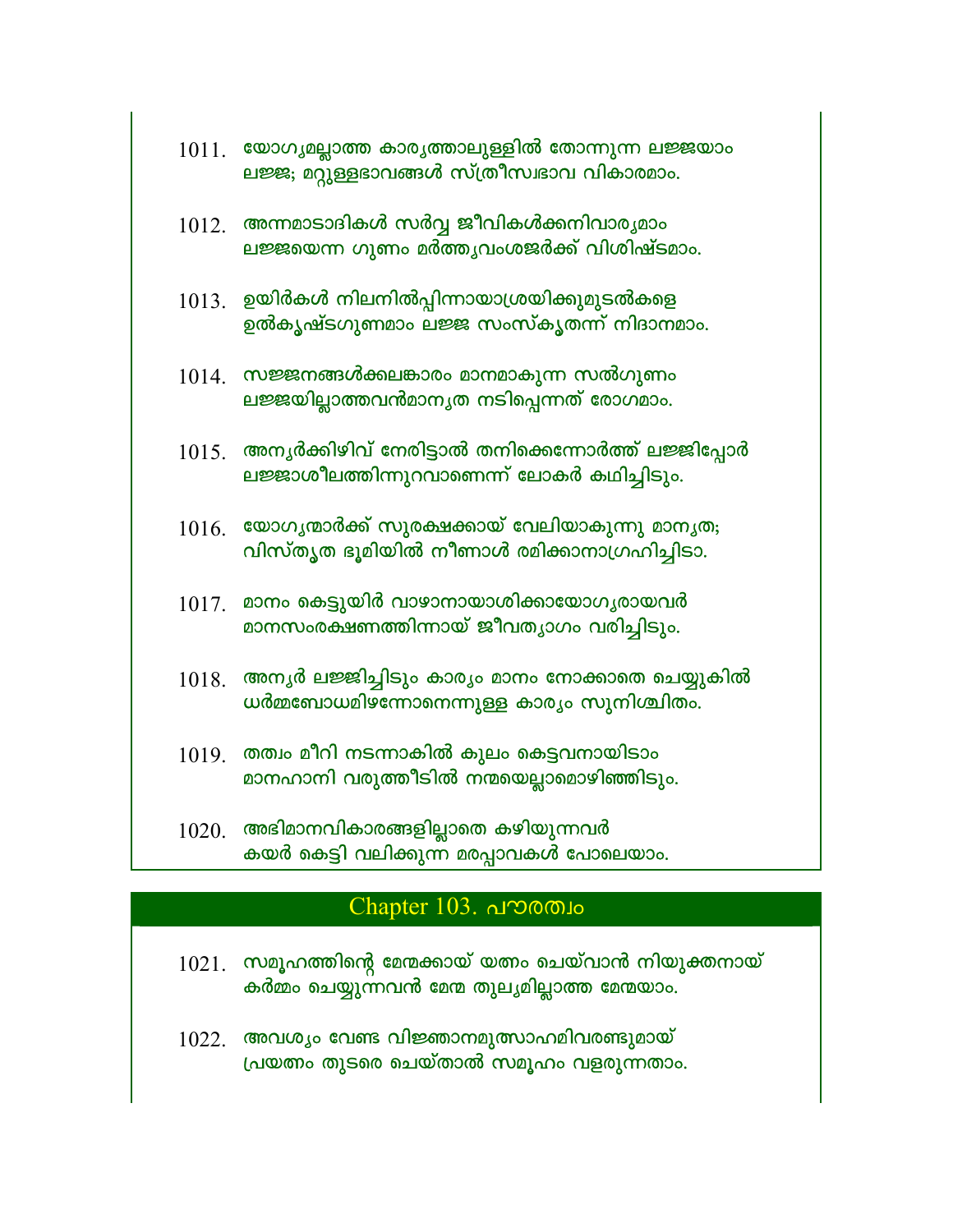| $1023$ . ഒരുത്തൻ ദേശനന്മക്കായ് പ്രയത്നിക്കാൻ തുനിഞ്ഞീടിൽ |
|----------------------------------------------------------|
| അരമുറുക്കിത്തയ്യാറായ് വിധിതന്നെ തുണച്ചിടും.              |

- $1024$ . നാടിന്റെ നന്മ ലാക്കാക്കിയതൃദ്ധ്വാനം നടത്തുകിൽ പ്രതീക്ഷ്യിൽ കവിഞ്ഞുള്ള വിജയം കൈവരിച്ചിടാം.
- $1025$ . കുറ്റമറ്റവനായ്, നാട്ടിൻ നന്മ ലക്ഷ്യമിടുന്നതായ് വാഴുകിൽ ജനമാമോദിച്ചവനെ ചുറ്റിവാഴ്ത്തിടും.
- $1026$ . താൻ പിറന്നു വളർന്നുള്ള നാട്ടിൻ ഭരണമേൽക്കുവാൻ യോഗൃനായ് ചമയുന്നെങ്കിലതു പൗരുഷമായിടും.
- $1027$ . പോർക്കളത്തിലനേകം പേർക്കിടയിൽ വീരർ മുമ്പിലാം; നാട്ടാരിൽ പ്രാപ്തനായോന്റെ ചുമലിൽ ഭാരമേർപ്പെടും.
- $1028$ . നിരന്തരം കർമ്മം ചെയ്തു നാടിൽ വൃദ്ധിവരുത്തണം മാനം നോക്കി മടിഞ്ഞെന്നാൽ മഹത്വം കെട്ടു പോയിടും.
- $1029.$  നാട്ടിൽ ദോഷം ഭവിക്കാതെ കാത്തുരക്ഷിച്ചു നിൽപ്പവൻ; തന്നുടമ്പതിനാൽ ദുഃഖം പേറാൻ കാരണമാകുമോ ?
- $1030$ . ദുഃഖത്തിൽ തണ്ടിനൽകാനായ് കഴിവോരില്ലയെങ്കിലോ കോടാലിയാൽ മരം പോലെ നാടുവീണു നശിച്ചിടും.

### Chapter 104. கியி

- $1031$ . എളുതാം തൊഴിൽകൾ നോക്കി പലരും സ്വീകരിക്കിലും ശ്രമമാമൂഴവിൻ ജോലി ശ്രേശ്ഠമാം തൊഴിലായിടും.
- $1032$ . കൃഷിക്കാരുലകത്താരെ സംരക്ഷിക്കുന്ന കാരണാൽ ലോകരഥത്തിനച്ചാണിയെന്നവർ പറയപ്പെടും.
- $1033$ . കൃഷിചെയ്തുൺ പവർ വാഴാനവകാശികളായവർ; മറ്റോരവരെ പിൻപറ്റിയാശ്രയിച്ചു കഴിപ്പവർ.
- $1034$ . നെല്ലുൽപ്പാദനമേറുമ്പോൾ കർഷകൻ കരുതുന്നതാം; സർവ്വരാജ്യങ്ങളും തന്റെ രാജ്യത്തിൻ കീഴിലാവണം.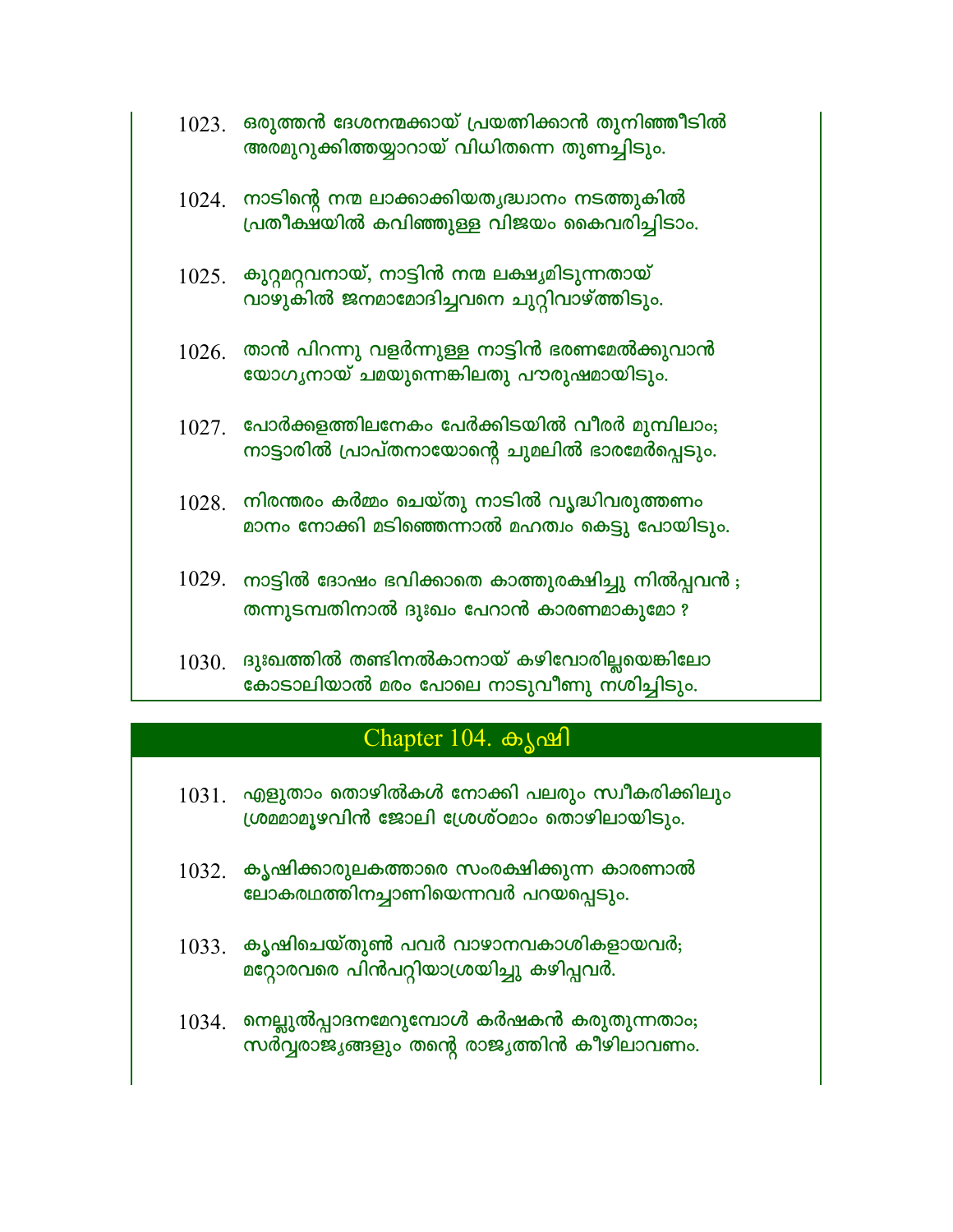- $1035$ . തൊഴിൽ ചെയ്തുയിർവാഴുന്നോർ യാചകത്തിനിറങ്ങിടാ ഭിക്ഷതേടിയടുപ്പോർക്ക് ശക്തിപോലെ കൊടുത്തിടും.
- $1036$ . കർശകൻ തന്റെ യത്നങ്ങൾ തൊഴിലിൽ പിൻവലിക്കുകിൽ അന്നവും തൃാഗിവരൃന്മാർ ചരൃതാനും മുടങ്ങിടും.
- $1037$ . നിലം പൂട്ടിമറിച്ചിട്ട് വെയിലിൽ കായവെക്കുകിൽ വളം ചേർക്കാതിരുന്നാലും വിളവേറെ ലഭിപ്പതാം.
- $1038$ . പാകത്തിന്ന് വളംചേർക്കലുഴവിലും പ്രധാനമാം കളനീക്കി; ജലം പായ്ക്കലേക്കാൽ മുഖൃം സുരക്ഷയാം.
- $1039$ . കൃഷിയേറ്റും നിലം നിതൃം സന്ദർശിച്ചു പുലർത്തണം അല്ലായ്കിൽ പത്നിയെപ്പോലെ സ്നേഹത്തോടെ വെറുത്തിടും.
- $1040$ . അലസൻ കർഷകൻ തന്റെ ദാരിദ്ര്യത്തിൽ തപിക്കവേ നല്ലവൾ ഭൂമിമാതാവോ തന്നുള്ളാലേ ഹസിക്കയാം.

## Chapter  $105.$  Bool(B  $\mu$ o

- $1041$ . ദാരിദ്ര്യം പോൽ മനുഷൃന്ന് താപഹേതുകമായതായ് വസ്തുവേതെന്ന് ചിന്തിച്ചാൽ ദാരിദ്രൃമെന്ന് കാണലാം.
- $1042$ . ദാരിദ്ര്യമാം കൊടും പാവി വന്നണത്തൊട്ടി നിൽക്കുകിൽ ഇരുലോകത്തിലും സൌഖൃം നിശ്ചയം നഷ്ടമായിടും.
- $1043$ . ക്ഷാമം വന്നു ഭവിച്ചെന്നാൽ യോഗൃൻ തന്റെ കുലത്തിനും പഴക്കം ചെന്നകേൾവിക്കുമൊരുപോൽ ഹാനിയേർപ്പെടും.
- $1044$ . ഉന്നതകുലജാതർക്കും ദാരിദ്ര്യം വന്നണഞ്ഞീടിൽ ഹീനവാക്കുകൾ കേൾപ്പിക്കും വീഴ്ചകൾ വന്നുപെട്ടിടും.
- $1045.$  ക്ഷാമകാലം സമീപിച്ചാൽ പരിവാരങ്ങളെന്നപോൽ ചെറുതാം ദുഃഖഹേതുക്കളോരോന്നാവിർഭവിച്ചിടും.
- $1046$ . അഭൃസ്തവിദൃനായാലും ക്ഷാമം ബാധിച്ചിരിക്കവേ സദ്വാകൃങ്ങളുരച്ചാലുമാർക്കും സ്വീകാരൃമായിടാ.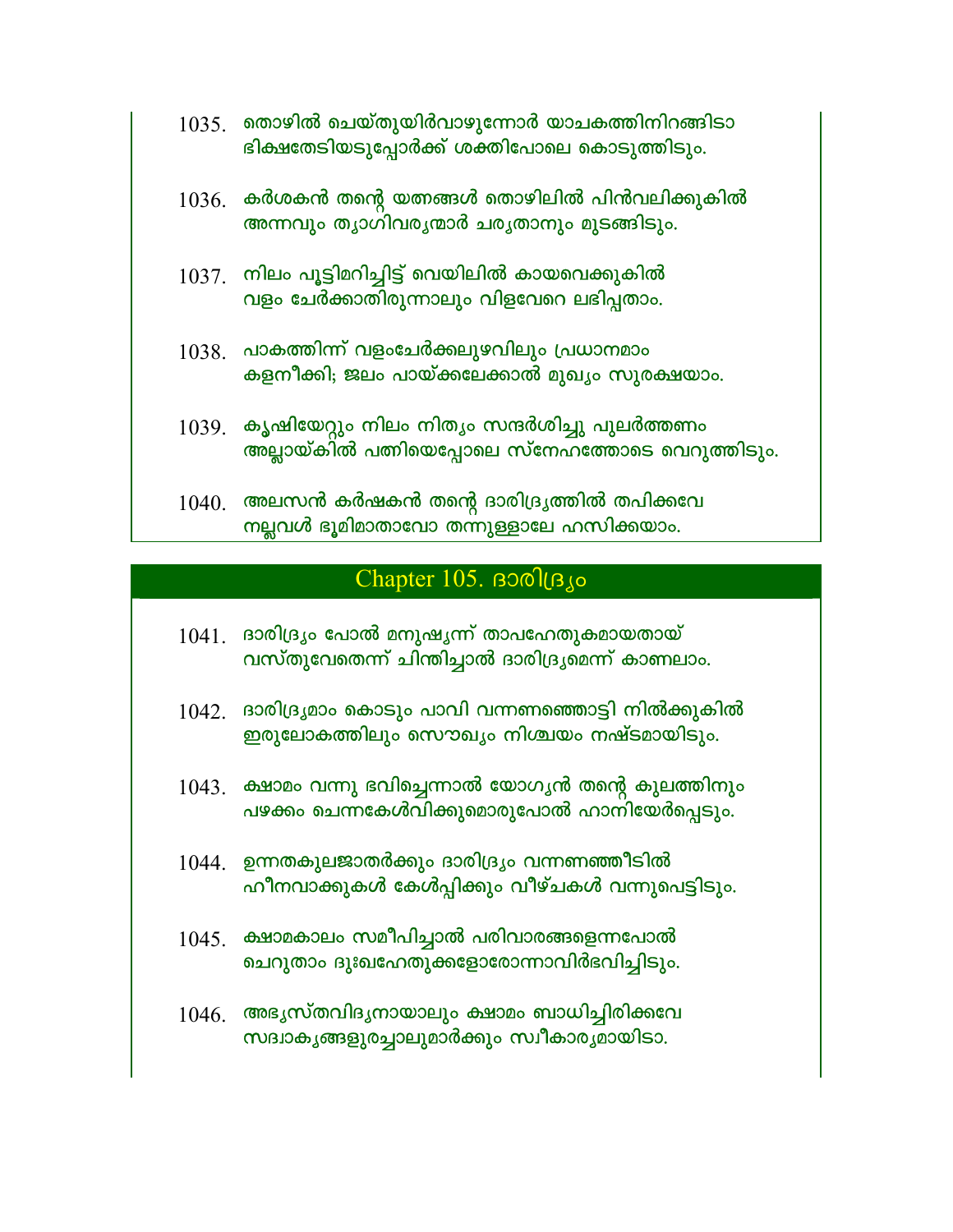- $1047$ . ധർമ്മത്തിന്നിണയാവാത്ത വറം ബാധിച്ചവേളയിൽ അന്യനെപ്പോലെ കാണുന്നു പെറ്റതായും വിചിത്രമായ്.
- $1048.$  ഇന്നലെക്കൊല ചെയ്വാനായ് പിടികൂടിയ ദൈനൃത ഇന്നും വന്നണയുന്നല്ലോയെന്നു നിത്യം തപിച്ചിടും.
- $1049$ . അഗ്നിമേലേ ശയിച്ചാലും നിദ്ര കൊൾവാൻ കഴിഞ്ഞിടാം; ദാരിദ്രൃപീഡയേൽക്കുമ്പോഴൊരു പോതുമുറങ്ങിടാ
- $1050$ . ജീവിതഗതിയില്ലാത്തോർ സന്യസിക്കാത്തതെന്തിനാൽ? പരാശ്രയത്തിനാൽ വാഴാമെന്ന ധാരണയുള്ളതാൽ.

#### Chapter 106. BlowSmo

- $1051$ . തക്കവൃക്തികളെക്കണ്ടാലെത്തിയാചന ചെയ്യലാം ഭിക്ഷനൽകാതൊഴിഞ്ഞീടിലപ്പാപമവർക്കുള്ളതാം.
- $1052$ . ഇരക്കും പൊരുൾ മുട്ടാതെയെളുതായ് ലഭൃമാകുകിൽ അത്തരത്തിലിരന്നീടൽ സന്തോഷകരമായിടാം.
- $1053$ . ഉദാരശീലരായുള്ള ശുദ്ധമാനസർ മുന്നിലായ് യാചനം ചെയ്കയെന്നാകിലതിലും ഭംഗികാണലാം.
- $1054$  നിദ്രയിലുമൊളിക്കാത്ത തന്മയുള്ളോരിടത്തുപോയ് യാചിപ്പതു ദാനംപോലെ യോഗൃമെന്നുര ചെയ്യലാം.
- $1055$ . ദാനശീലം വിടാതുള്ള സജ്ജനം സമുദായത്തിൽ നിലനിൽപ്പുള്ളതാൽ ഭിക്ഷാടനം നാട്ടിൽ നടക്കയാം.
- $1056$ . ഭിക്ഷാദാനം കൊടുപ്പോരെ യാചകൻ നേരിടുമ്പൊഴേ വറുതിയാലുള്ള താപമറുതി നേരിടുന്നതാം.
- $1057$ . ഹീനവാകൃമുരക്കാതെ തൃപ്തിയിൽ ഭിക്ഷനൽകിയാൽ യാചകന്നകമാനന്ദം കൊണ്ടുനിർഭരമായിടും.
- $1058$ . ഭിക്ഷാടകരില്ലാവീട്ടാൽ ഭൂമുഖത്തുള്ള ജീവിതം കയറാൻ ചലിക്കുംപോലാം മരത്തിൽ ചെയ്ത പാവകൾ.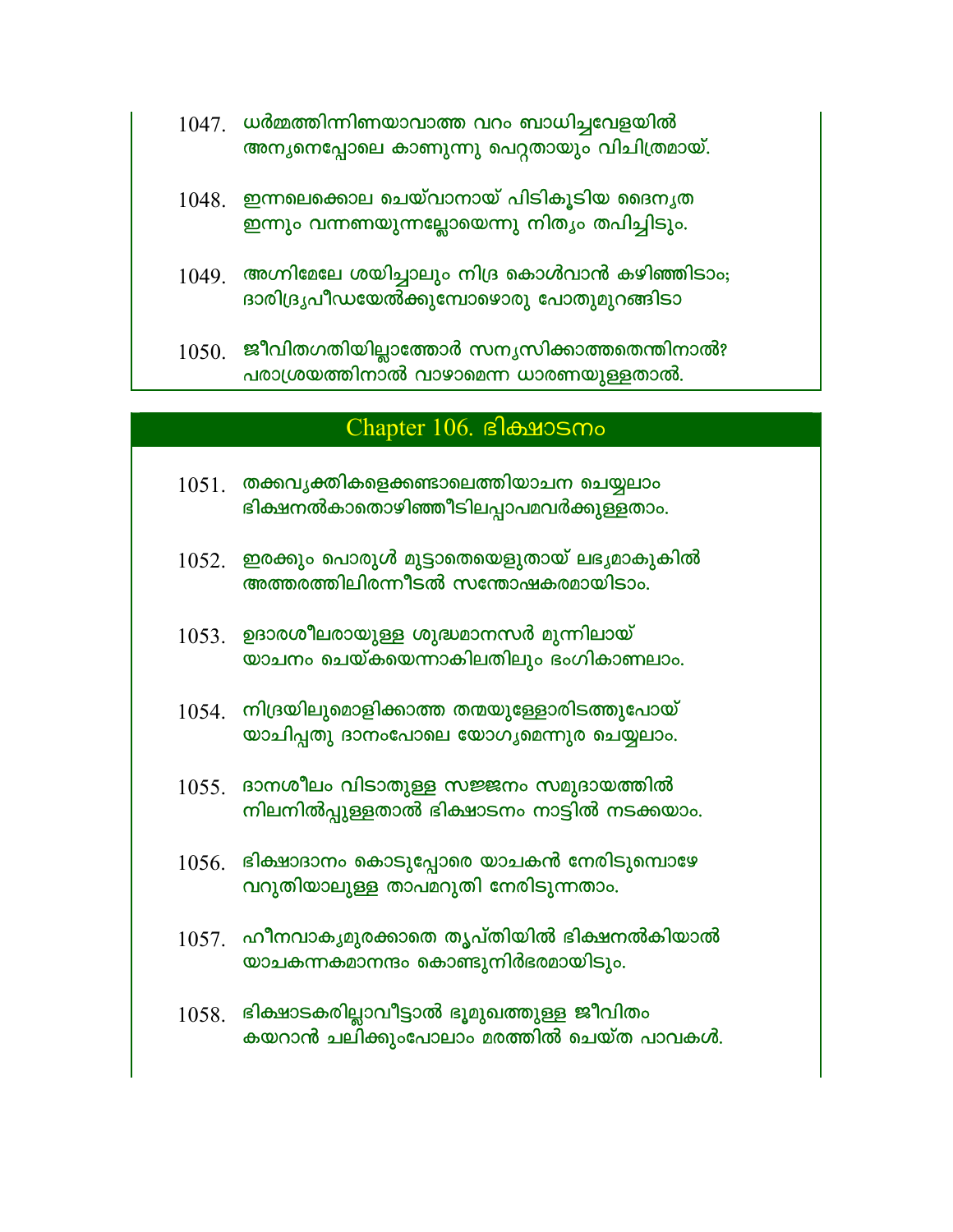- $1059$ . യാചിച്ചു പൊരുൾ കൈക്കൊള്ളാൻ യാചകകുലമില്ലയേൽ ദാനശീലമിയന്നുള്ളോർ പുകൾ നേടുന്നതെങ്ങിനെ?
- $1060$  യാചകൻ ഭിക്ഷ കിട്ടാഞ്ഞാൽ കോപം കൊള്ളാതിരിക്കണം സ്വന്തം വറുതിദുഃഖത്തിൽ നിന്നു പാഠം പഠിക്കണം.

#### Chapter 107. യാചിക്കായ്ക

- $1061.$  സ്നേഹത്തോടെ കൊടുക്കുന്ന കൺപോൽ നല്ലോരിടത്തിലും യാചിക്കാതെയിരുന്നീടിൽ കോടി നന്മ വിളഞ്ഞി്ടും.
- $1062$ . ചിലരേ ജീവകാലത്തിലിരപ്പാനായ് വിധിച്ചെങ്കിൽ സൃഷ്ടാവുമവരെപ്പോലെ കറങ്ങാനിടയാവണം.
- $1063$ . വറത്താലുള്ള ദുഃഖങ്ങളിരപ്പാൽ തീർത്തിടാമെന്ന കരുത്തിന്നുള്ള മാഹാത്മ്യം തുല്യമില്ലാത്തതായിടും.
- $1064.$  ക്ഷാമം കഠിനമായിട്ടുമിരക്കില്ലെന്നുറക്കുന്ന മനസ്സിന്റെ മഹത്വം ഭൂലോകമെങ്ങും നിറഞ്ഞിടും.
- $1065.$  അദ്ധ്വാനത്താൽ ലഭിക്കുന്ന ഭക്ഷണം താഴ്ന്നതാകിലും ഇതരഭോജനത്തേക്കാളേറ്റം രോചകമായിടും.
- $1066$ . പശുവിന്ന് കൊടുപ്പാനാണെങ്കിലും ജലയാചന ധർമ്മകർമ്മത്തിനായിട്ടും നാവിന്നിഴിവ് ചേർത്തിടും.
- $1067.$  ഇരക്കേണമെന്നുണ്ടെങ്കിലൊളിപ്പോരരികത്ത് പോയ് ഇരക്കാതെന്നിരപ്പോരോടിരന്നു നിർദ്ദേശിച്ചു ഞാൻ.
- $1068.$  ഭിക്ഷയാം വഞ്ചിയിൽക്കൂടി ദാരിദ്ര്യക്കടൽതാണ്ടവേ ഒളിപ്പോർ പാറമേൽതട്ടി യാനപാത്രം തകർന്നുപോം.
- $1069$ . ഭിക്ഷയിൻ കഠിനം പാർത്താലുള്ളമുരുകിടും ദൃഢം നിഷേധിക്കുന്നതോർക്കുമ്പോൾ മരണത്തോടടുത്തിടും.
- $1070.$  ഇല്ലായെന്ന പദംകേട്ടാലിരപ്പോർക്കതിറപ്പുതാൻ പൊരുൾ പൂഴ്ത്തുന്ന സമ്പന്നനാത്മാവെങ്ങു മറച്ചിടും?

#### Chapter 108. COMPLES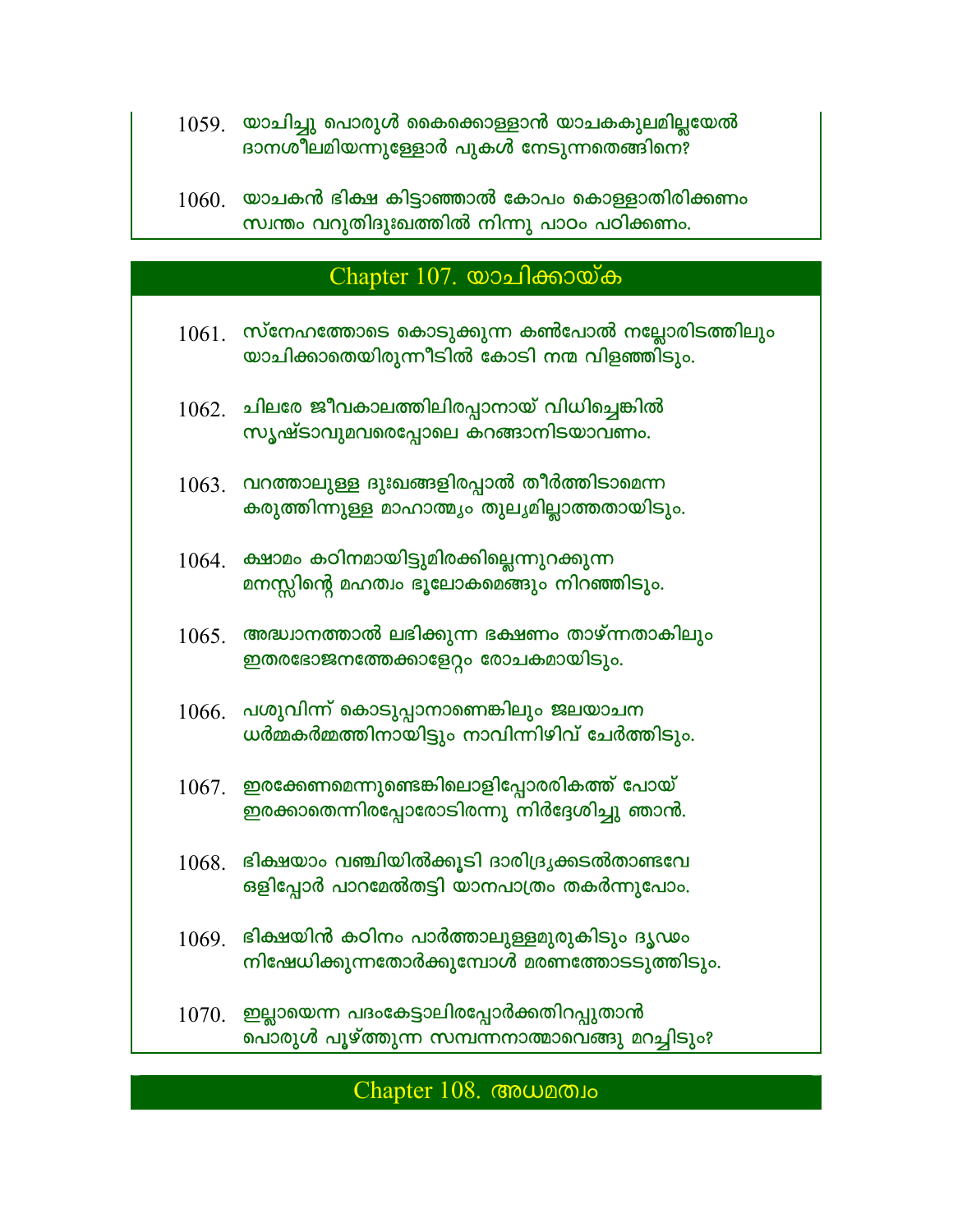|       | $1071$ . ശിഷ്ടരായ മനുഷൃർ പോൽ തന്നെ കാഴ്ചക്ക് ദുഷ്ടരും<br>ഇത് പോൽ രൂപസാദൃശ്യം കാണ്മതില്ലൊരിടത്തിലും.  |
|-------|------------------------------------------------------------------------------------------------------|
| 1072. | അറിവുള്ളവനേക്കാളും ഭാഗൃവാൻ ദുഷ്ടനായിടും<br>ദുഃഖം തോന്നേണ്ടതില്ലല്ലോ ദുഷ്ടന്നൊരു കാരൃത്തിലും.         |
| 1073. | ദുഷ്ടരാമധമർ പാർത്താൽ ദേവന്മാർക്ക് സമാനമാം<br>തോന്നും കർമ്മങ്ങൾ ചെയ്തിട്ടും തോന്നും പോലെ നടക്കലാം.    |
| 1074. | തന്നേ വന്ദിച്ചിടുന്നോനെ ദുഷ്ടൻ കാണുമ്പോഴൊക്കെയും<br>അവൻ മുന്നിൽ മഹായോഗ്യനെന്ന ഭാവം നടിച്ചിടും.       |
|       | $1075$ . ശിക്ഷയിൽ ഭയമൊന്നേ താൻ ദുഷ്ടന്മാർക്ക് നിയന്ത്രണം<br>പൊരുളേകുന്നമാർഗ്ഗേണ ദുഷ്ടന്മാരെയടക്കലാം. |
| 1076. | ദുഷ്ടൻ കേൾക്കും രഹസ്യങ്ങളൂരുചുറ്റിപ്പരത്തിടും<br>പറവെച്ചറിയിക്കുന്ന ഗ്രാമക്കോൽക്കാരനാണയാൾ.           |
| 1077. | അക്രമക്കഴിവുള്ളോരിൽ ഭയം അധമരീതിയാം<br>ഇതരർക്കെച്ചിലായാലും കൊടുത്തുതവി ചെയ്തിടാ.                      |
| 1078. | സൂചനാമൊഴിനൽകുമ്പോൾ സജ്ജനം നേരെയായിടും<br>ദുഷ്ടരേ മർദ്ദമേൽപ്പിച്ചു ഞെരിക്കേണം കരിമ്പുപോൽ.             |
| 1079. | അനൃരുണ്ണുന്നതും നന്നായുടുക്കുന്നത് കാണുകിൽ<br>കശ്മലന്മാരസൂയയാലവരിൽ കുറ്റമോതിടും.                     |
| 1080. | ആപത്ത് വന്നു ചേരുമ്പോൾ ദുഷ്ടനോടിത്തളർന്ന പിൻ<br>സ്വയം വിൽക്കാനൊരുങ്ങീടുമല്ലാതെന്തവനാൽ ഗുണം?          |

**Source: Double-V** http://www.geocities.com/ashrafnvk/kur-mal/malCONT.htm

Route your comments & suggestions to the author through nykashraf@rediffmail.com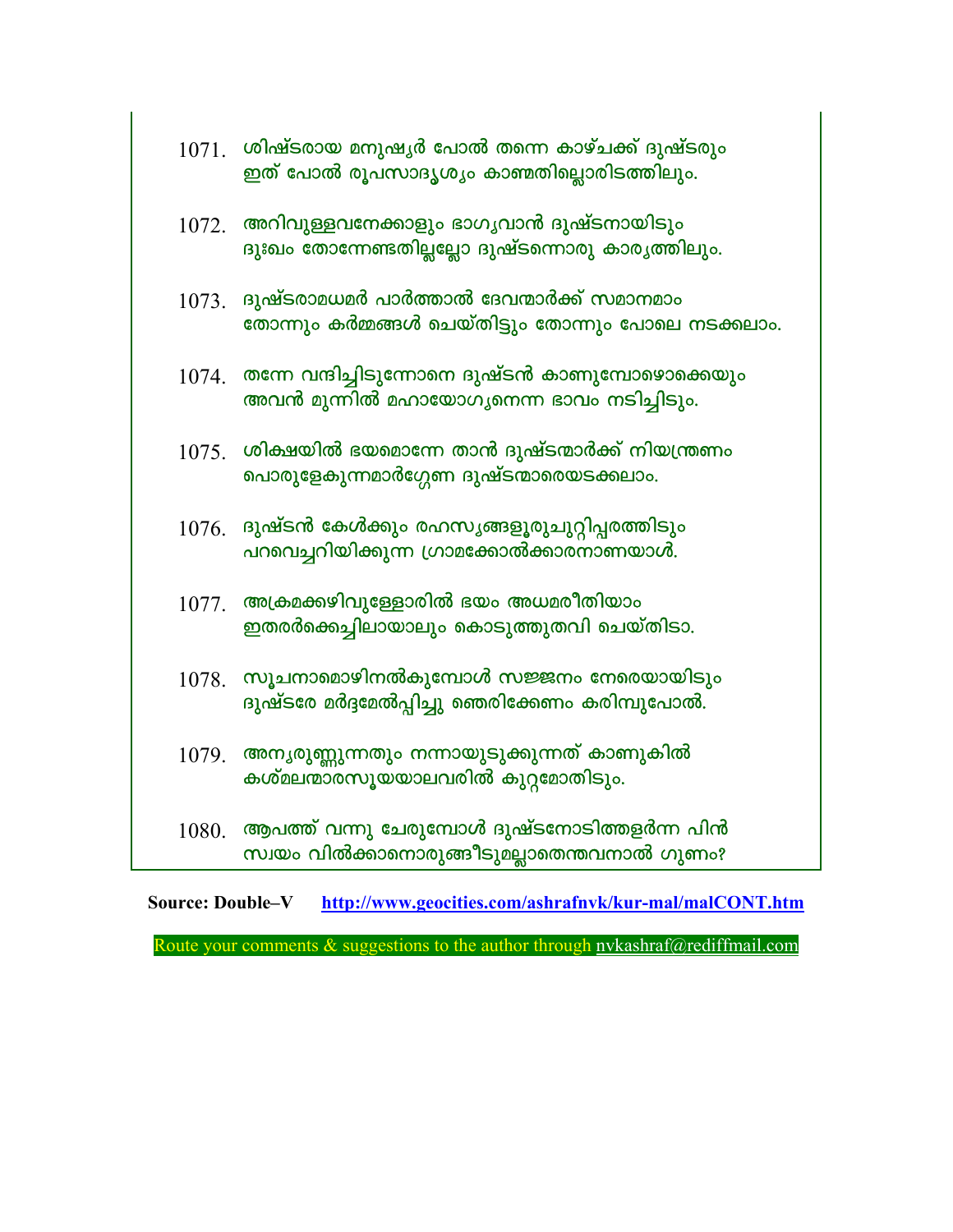

# Thirukkural in Malayalam മലയാളത്തിൽ തിരുക്കുറൾ

## Chapter 109. **approximate**

- കുണ്ഡലങ്ങൾ ധരിച്ചുള്ള മാനുഷിയോ മാലാഖയോ 1081. മയിലോയെന്നറിയാതെ മയങ്ങുന്നെന്റെ മാനസം.
- $1082$ . എതിരായ് സുന്ദരീ വീശും കൺകോൺ ദർശനമേൽക്കവേ ശക്തമാം സേന നേരിൽവന്നാക്രമിച്ചത് പോലെയാം.
- $1083$ . കേട്ടറിഞ്ഞുള്ള യമനെയിപ്പോൾ നേരിട്ടുകണ്ടുഞാൻ പെൺസ്വഭാവത്തുടൻ നീണ്ട ലോചനങ്ങളുമുള്ളതാം.
- $1084$ . ദൃഷ്ടപുരുഷനെത്തിന്നും ദൃഷ്ടിപാതമിരിക്കയാൽ ഉണ്മയിൽ സ്ത്രീസ്വഭാവത്തിന്നെതിരാണെന്നു ചൊല്ലലാം.
- യമഭീകരനോ, കണ്ണോ, പെൺമാനോയെന്നറിഞ്ഞിടാ 1085. മൂന്നിനും ചേർന്നതാം യുവ സുന്ദരീതൻ വിലോകനം.
- $1086$ . വളഞ്ഞകൺപുരികങ്ങൾ വളയാതെയിരുന്നാകിൽ മയക്കം ദർശനത്താലേ നടുക്കമൊഴിവാക്കിടാം.
- $1087$ . ചായാത്ത കുചയുഗ്മത്തെ മറയിക്കും നേർത്ത ശീലയോ മദം പിടിച്ച കൊമ്പന്റെ മുഖമണിഞ്ഞ മൂടിയാം.
- $1088$ . പോരാടീടുന്ന ശത്രുക്കൾ ഭയക്കുമെൻ പ്രതാപങ്ങൾ പരാജയമടഞ്ഞല്ലോയിവൾതൻ ഫാലശോഭയിൽ.
- $1089$  പേടമാൻപോൽ കുളിർ നൽകും ദർശനത്തോടെ ലജ്ജയും അഴകായുള്ളിവൾക്കെന്തിന്നണിയാൻ രത്നമാലകൾ?
- 1090. പാനം ചെയ്തവരെ നന്നായ് മയക്കും മദൃ മല്ലാതെ കാഴ്ചക്കാരെ മയക്കില്ല കാമാസക്തരെയെന്നപോൽ.

## Chapter 110. സുചന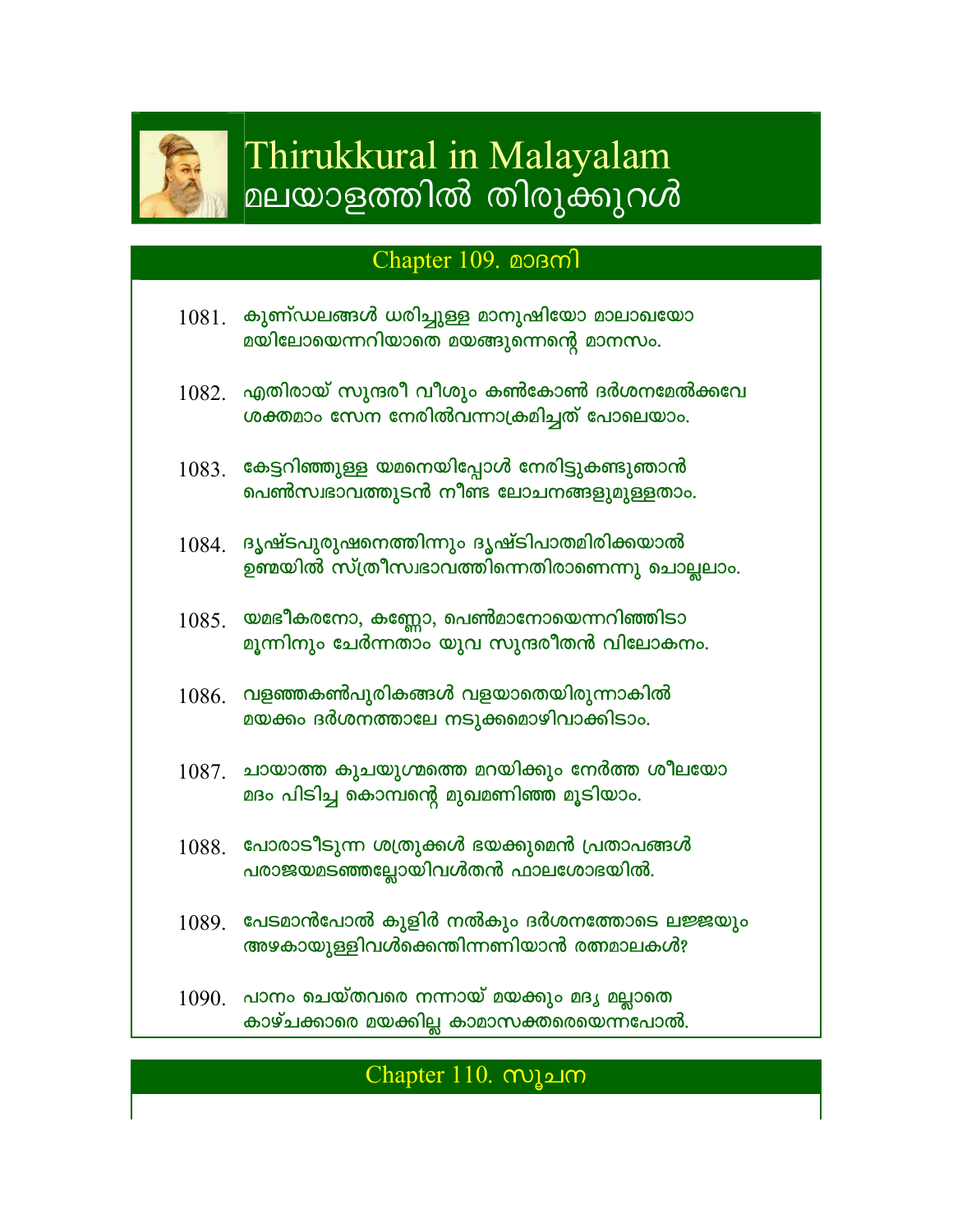|       | $1091$ . ദ്വിത്വഭാവം സ്ഫുരിക്കുന്നു മൈക്കണ്ണാളുടെ വീക്ഷണം<br>ഒന്നുവേദനനൽകുമ്പോൾ മറ്റേതൗഷധമായിടും.           |
|-------|-------------------------------------------------------------------------------------------------------------|
|       | 1092. കള്ളക്കണ്ണിട്ടുമോഷ്ടിക്കും ദർശനം കുറുതെങ്കിലും<br>മെയ്ചേരും കാമബന്ധത്തിൽ പാതിയേക്കാൾ പ്രവൃദ്ധമാം.     |
| 1093. | എറികണ്ണൊന്നു കണ്ടപ്പോൾ ലജ്ജയാൽ നമ്രയായവൾ<br>അവൾതൻ പ്രേമവല്ലരിക്കേകും സേചനമെന്നപോൽ.                          |
|       | $1094.$ ഞാനോളെനോക്കിടും നേരം പാർത്തലം നോക്കി നിന്നിടും<br>അല്ലായ്കിലെന്നെ നോക്കിക്കൊണ്ടാനന്ദിച്ചുമയങ്ങിടും. |
|       | $1095.$ എന്നെ നേരിട്ടുവീക്ഷിക്കാനാവാതോരിമ പൂട്ടിയും<br>മറുകണ്ണാലിമവെട്ടാതെയെന്നെനോക്കിരസിച്ചിടും.           |
| 1096. | <b>പകയുള്ളയലാർവാക്കായ് പുറമേക്രൂരമെങ്കിലും</b><br>അകമേ സ്നേഹവായ്പുള്ള വാണിയെന്നുമറിഞ്ഞിടാം.                 |
| 1097. | രൂക്ഷവീക്ഷണവും ക്രൗരൃമോലും വാചകരീതിയും<br>പുറമേ പകയെന്നാലുമുള്ളാൽ സ്നേഹമിയന്നിടും.                          |
| 1098. | നേരേ ഞാൻ നോക്കിടും നേരം ഭംഗിയായ് പുഞ്ചിരിച്ചിടും<br>അന്നേരമഴകാകുന്നു തളിർ മേനിക്കു പുഞ്ചിരി.                |
| 1099. | അറിയാത്തയലാരെപ്പോലന്യോന്യമുള്ള ദർശനം<br>പ്രേമ്മുള്ളിലിരിപ്പോരിൻ ശുദ്ധപ്രകൃതിയായിടും.                        |
|       | $1100$ . കണ്ണോടുകണ്ണുയോജിച്ചു രാഗമൂർച്ചവരുത്തുകിൽ<br>വചനം കൈമാറുന്നതിലേതുമില്ല പ്രയോജനം.                    |

# Chapter 111. ആലിംഗനം

- $1101.$  സ്പർശന്ദർശന ശ്രാവൃരസഗന്ധങ്ങൾ നൽകിടും ഇമ്പമെല്ലാം വളയേന്തുമിവളിൽ നിന്നുലഭൃമാം.
- $1102.$  ത്രിദോഷങ്ങളൊഴിക്കാനായൗഷധമെതിർഭാവമാം അണിവണിഞ്ഞിവളേൽപ്പിച്ച രോഗത്തിന്നിവളൗഷധം.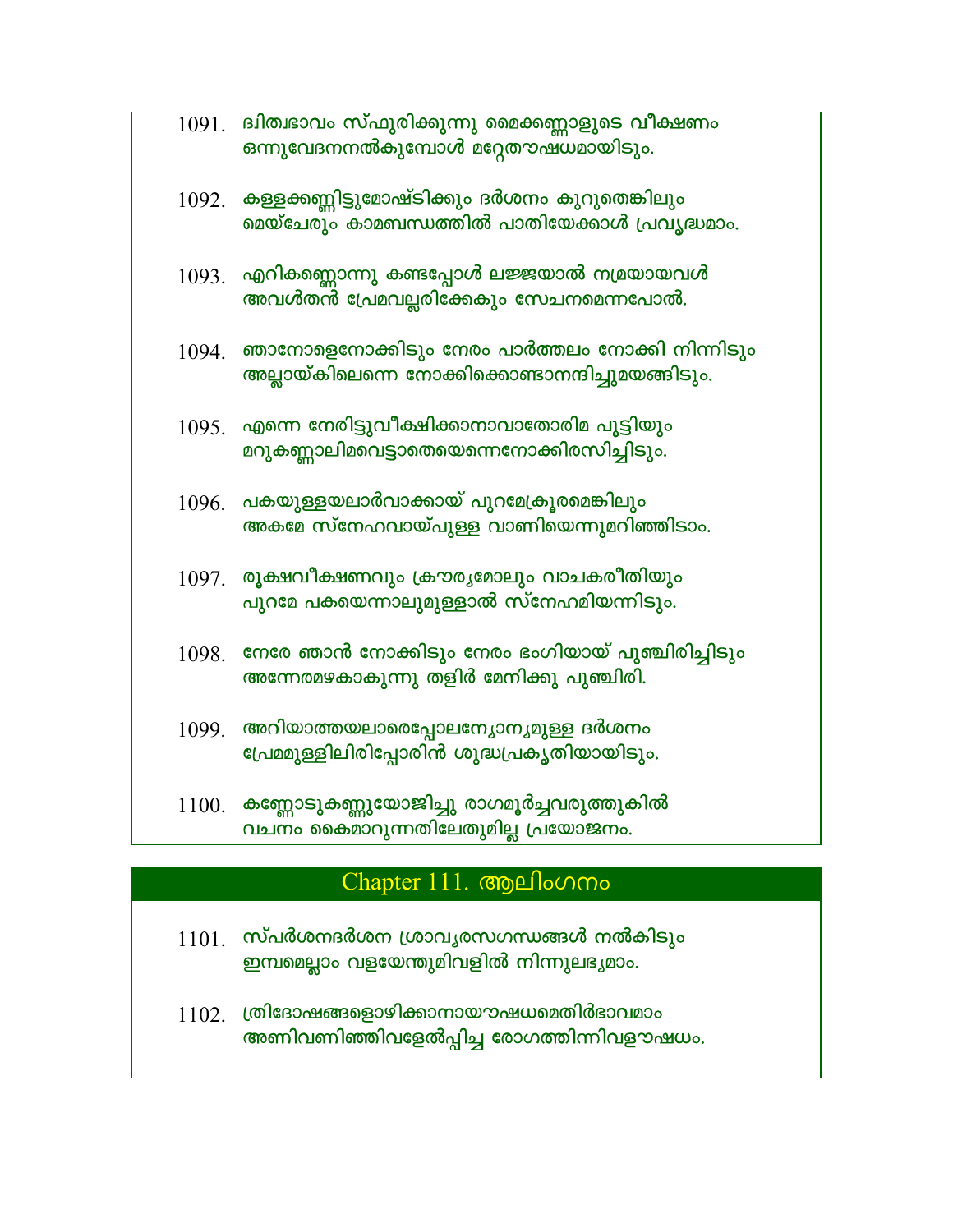| 1103. | ്ഞാൻ ഭ്രമിക്കുന്ന സൗന്ദര്യ ധാമത്തിൻ നേർത്ത തോളുകൾ |
|-------|---------------------------------------------------|
|       | ധരിക്കും തുകിൽ മാധുര്യം ദേവലോകത്തിൽ കാണുമോ?       |

- $1104$ . അകന്നാൽ ചുട്ടുനീറ്റാനുമണഞ്ഞാൽ കുളിരേകാനും പോരുമീകാമാഗ്നിയിവൾക്കെങ്ങുനിന്നു ലഭിച്ചതോ?
- $1105$  മലരണിക്കുന്തലാളിൻ തോളുകൾ കണ്ടുനിൽക്കവേ ഭംഗിയേറുന്ന വസ്തുക്കൾ നിനച്ചാലതു പോലെയാം.
- $1106$ . ചേരും നേരമുയിർവാട്ടം വെടിഞ്ഞു തളിർക്കുന്നതാൽ ഇവളിൻ തോളമൃതത്താൽ മാത്രം സൃഷ്ടിച്ചതാവണം.
- $1107.$  കാന്തിമത്വമിയന്നുള്ളോരഴകിയിന്നാലിംഗനം സ്വന്തം പൊരുൾ പലരുമായ് ചേർന്നശിപ്പതു പോലെയാം.
- $1108.$  ഇളംകാറ്റും പ്രവേശിക്കാനിടം നൽകാത്ത രീതിയിൽ ഇരുവർ പ്രേമബന്ധത്തിലന്യോനൃമിമ്പമാർന്നിടും.
- $1109$  ഉടലോടുടൽ ചേർന്നള്ളിത്തഴുകിപ്പുണരുന്നതും കാമുകീകാമുകന്മാരായുള്ളവർക്കനുഭൂതിയാം.
- $1110$  ചെന്നിറമണിഞ്ഞിവളിലാവേശമാഴമേറെയായ് (ഗന്ഥപാരായണത്താലെയജ്ഞാനം ബോധമായ പോൽ.

## Chapter 112. സ്തുതി

- $1111$  അനിച്ചപുഷ്പമേ വാഴ്ക നിൻമേനി മൃദുവായതാം ഞാൻ തേടും കാമുകീമെയ്യിൻ മൃദുത്വമേറെ മേന്മയാം.
- $1112$ . പലർ കാണും മലർക്കൊപ്പമാമിവൾ നയനങ്ങളും അതിനാൽ തളിർ പൂകണ്ടാൽ മനമേ മയങ്ങുന്നുവോ?
- $1113$ . പൂമേനിയാമിവൾ തോൾകൾ മുളപോൽ, ദന്തമുത്തുകൾ, പരിമളം വീശും ദേഹം, മൈക്കൺ ചാട്ടുളി തന്നെയാം.
- $1114$  കുവലയമലർ കണ്ടാലിവൻ തന്നഴൽ മേനിയെ അധമത്വം നിരൂപിച്ചു ലജ്ജയാൽ നമ്രമാം മുഖം.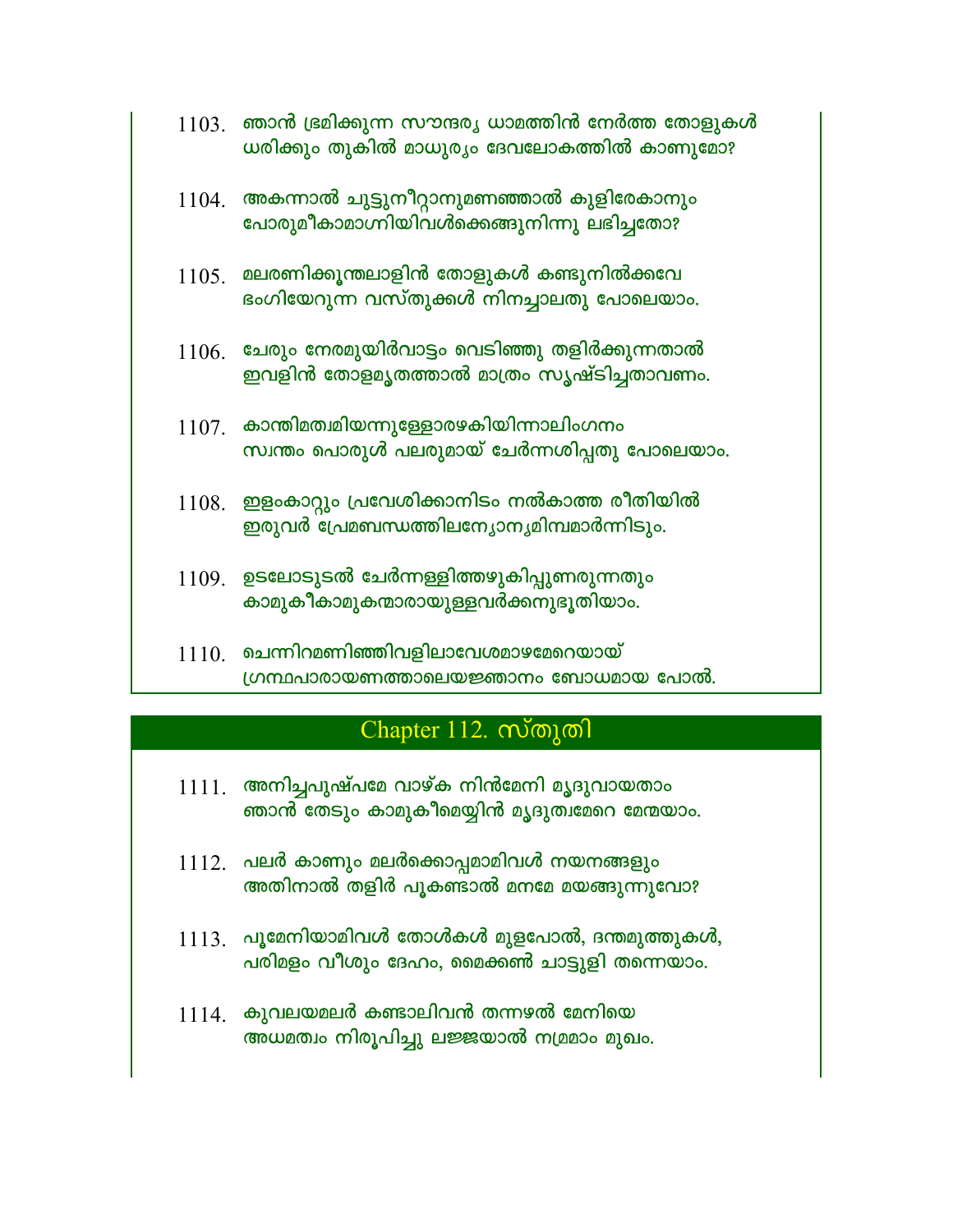|       | $1115$ . ദേഹത്തിൻ നേർമ്മയോർക്കാതെ ചൂടിനാൽ മലർമാലകൾ<br>തണ്ടോടെ; ഭാരബാഹുല്യം ജഘനത്തെയൊടിക്കുമോ?                   |
|-------|-----------------------------------------------------------------------------------------------------------------|
|       | $1116$ . ഇവൾതൻ മുഖവും ചന്ദ്രബിംബവും തിരിയായ്കയാൽ<br>മാനസാതാരജാലങ്ങൾ കലങ്ങിത്തിരിയുന്നതാം.                       |
|       | $1117.$ ദേശമെല്ലാം കറങ്ങുന്ന ചന്ദ്രബിംബത്തിലുള്ളപോൽ<br>കളങ്കമീമാതിൻമുഖത്തില്ലല്ലോ ലേശമെങ്കിലും.                 |
|       | $1118.$ തന്വീരത്തമുഖം പോലെ ചന്ദ്രാ! നീ നിഷ്കളങ്കമായ്<br>ഒളിയാൻ കെൽപ്പെഴുന്നെങ്കിൽ നിന്നെ പ്രേമിക്കുമാർന്നു ഞാൻ. |
|       | $1119$ മലർമിഴിയാളിവളിൻ വദനം സ്വീകരിക്കുവാൻ<br>തിങ്കളേ ! സാദ്ധ്യമെങ്കിൽ നീ സാന്നിദ്ധ്യം വെളിവാക്കൊലാ.            |
| 1120. | അന്നത്തിൻ തൂവലും റോസാപ്പുഷ്പത്തിന്റെ ദളങ്ങളും<br>മാതിൻപാദങ്ങൾ സ്പർശിച്ചാൽ കണ്ടകം പോലെ തോന്നിടും.                |

#### Chapter 113. Connector Chapter

- $1121.$  മധുരവാണിയാമിവൾ തൂവെണ്മദന്തനീരുകൾ ക്ഷീരവും മധുവും കൂടിക്കലർന്ന മിശ്രമായിടും.
- $1122$ . എൻമനസ്സിലിവൾ നേരെ തോന്നും പ്രേമവികാരമോ ഉടലോടുയിർക്കുണ്ടാവും ബന്ധം പോലെ മഹോന്നതം.
- $1123$ . കൃഷ്ണാമണിതന്നിൽ വാഴും പാവയേ നീയൊഴിഞ്ഞുപോ അല്ലേൽ പ്രേമഭാജത്തിന്നിടമെൻ കണ്ണിലില്ലയേ.
- $1124$ . ഭൂഷിതയാമിവളെന്നിൽ ചേരുമ്പോളുയിരോടെ ഞാൻ വാഴുന്നു; പിരിയും നേരം ജീവൻ പോവതു പോലെയാം.
- $1125$ . പോരടിക്കണ്ണുടയോളിൻ മേന്മകൾ വിസ്മരിക്കുവാൻ സാദ്ധ്യമല്ല; തിനാലോർക്കൽ വേണ്ടതില്ലൊരു നേരവും.
- $1126$ . സർവ്വദാനിർണ്ണയം കണ്ണിലിരിപ്പുണ്ടെന്റെ കാമിനി കണ്ണടച്ചാൽ വരുന്താത്ത വരേണ്യശീലയാണവൾ.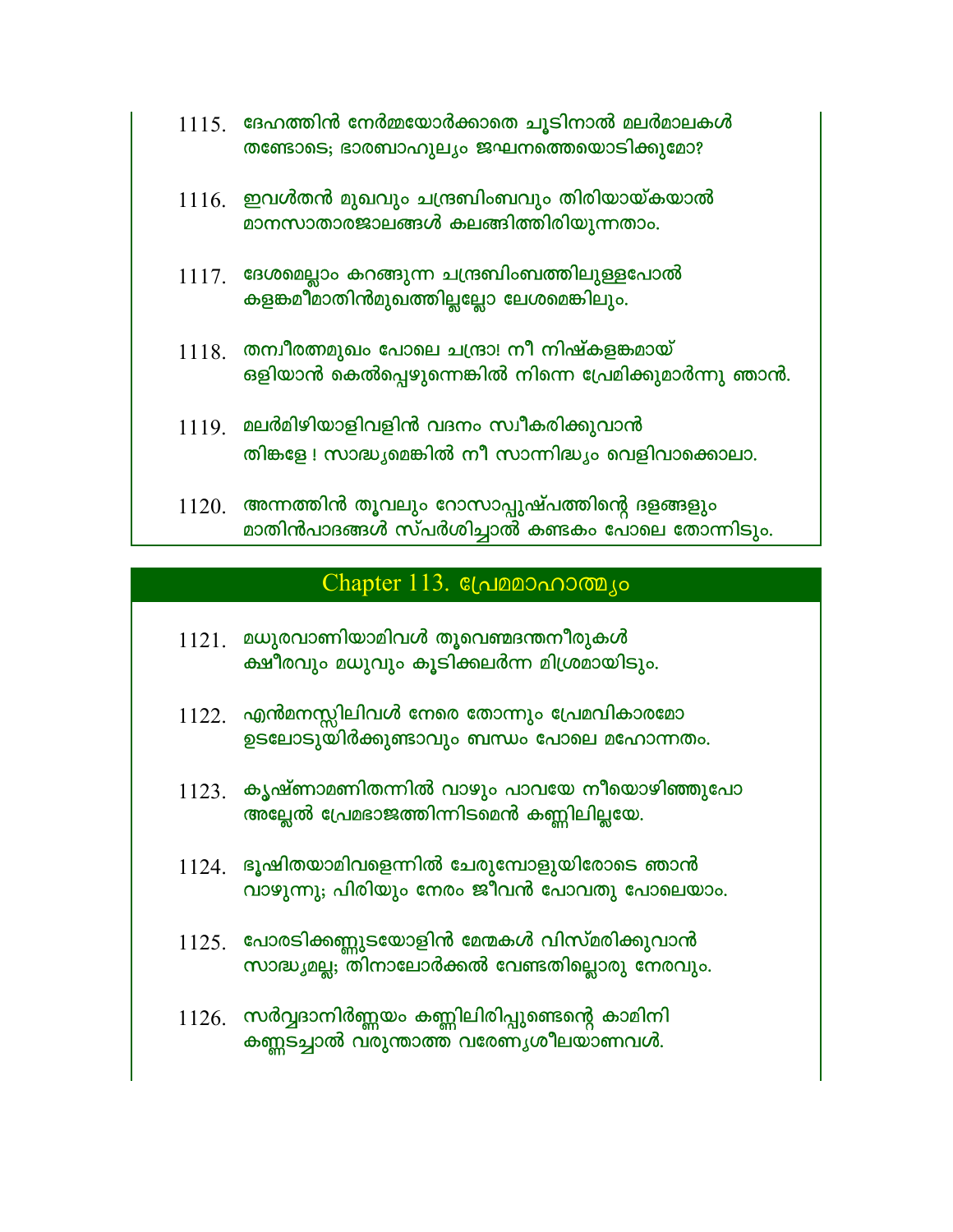- $1127$ . കാമുകൻ നയനങ്ങൾക്കുൾ സർവ്വദാനിലകൊൾകയാൽ അവർ നീങ്ങാതിരിപ്പാനായ് മയ്യെഴുത്തു നിറുത്തി ഞാൻ.
- $1128$  പ്രാണനാഥൻ മനോതാരിൽ നിരന്തരമിരിക്കയാൽ ചൂടവർക്കൊഴിവാക്കാനായ് തപ്തഭക്ഷൃമൊഴിച്ചു ഞാൻ.
- $1129$ . ഇമവെട്ടുന്ന നേരത്തിൽ കാതലർ കണ്ണകന്നു പോം; അമ്പില്ലാതവരെന്നൂരാർ ചൊല്ലിവേദനയാക്കിടും.
- $1130$ . പ്രേമനാഥൻ മനസ്സുള്ളിൽ സ്ഥിരമായ് വാഴ്വതാകിലും സ്നേഹമില്ലാതെ വേർപെട്ടെന്നറിയാതെ പഴിച്ചിടും.

#### Chapter 114. பஜ

- $1131$ . പ്രതൃനുരാഗമില്ലാതെ പ്രണയത്തിൽ തോറ്റവർകളിൽ ഓലക്കുതിരയേറുന്നതല്ലാതില്ലവിമോചനം.
- $1132$ . പ്രേമദുഃഖം സഹിക്കാതെൻ ദേഹ ദേഹികളൊപ്പമായ് ഓലക്കുതിരമേലേറാൻ ലജ്ജയില്ലാതെ നിൽക്കയാം.
- 1133. ഉടമപ്പെട്ടിരുന്നൂഞാൻ ലജ്ജയും പുരുഷത്വവും; ഇപ്പോൾ വിരഹതാപത്താലോലക്കുതിരസ്വന്തമായ്.
- $1134$  പുരുഷത്വം ലജ്ജയെന്നീ രക്ഷനൽകുന്ന തോണികൾ പ്രേമമാം പ്രളയത്തിൽപെട്ടുലഞ്ഞു തകരുന്നതായ്.
- $1135$ . സായം കാലമടുക്കുമ്പോളോലക്കുതിരയോർക്കയാം; താപമെന്നിൽ ജഥിപ്പിച്ചു വളയണിഞ്ഞ കാമിനി.
- $1136$ . വിരഹദുഃഖത്താൽ കൺകൾ നിദ്രയെന്യേ മിഴിക്കയാം ഓലക്കുതിരകേറാനായ് പാതിരാവിലുമോർപ്പു ഞാൻ.
- $1137.$  വിരഹസാഗരം തന്നിൽ ആത്മപീഡനമോർക്കാതെ സഹനത്തോടെ നീന്തുന്ന സ്ത്രീജന്മം പാവനം നൃണം.
- $1138.$  അവരെന്നെ സമീപിക്കാൻ ശക്തിയില്ലാതിരിക്കയാം എൻമനം പ്രേമഭാരത്താലടങ്ങാതെ പരസ്യമായ്.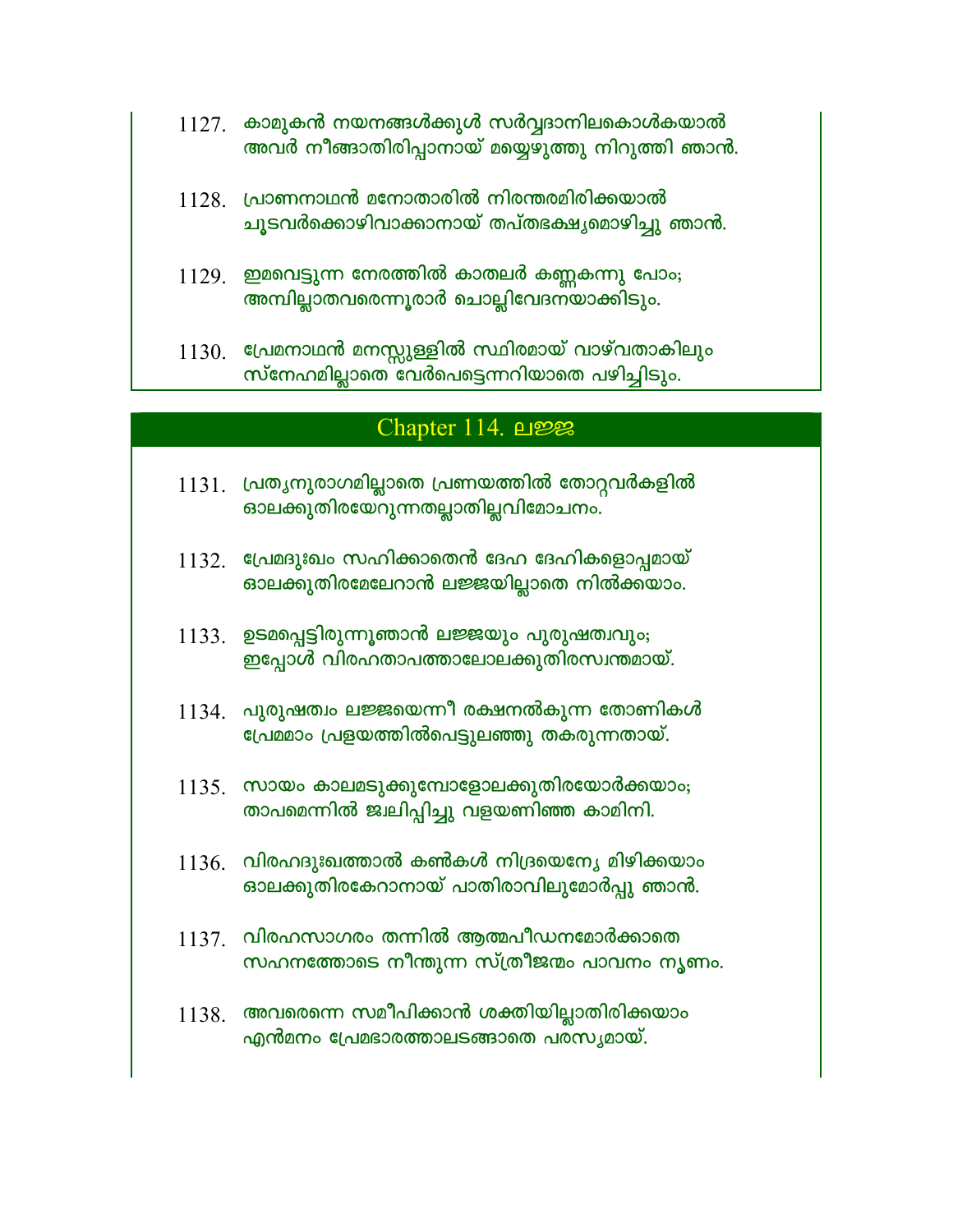- 1139. പ്രേമം രഹസ്യമെന്നെണ്ണി ഞാനടങ്ങിയൊതുങ്ങവേ പേർത്തും വാർത്തയിരമ്പുന്നുണ്ടൂരും തെരുവുമൊന്നുപോൽ.
- $1140$ . നമ്മെ നോക്കിച്ചിരിക്കുന്നു കാണുമാർ പുരവാസികൾ; പ്രണയത്താൽ നമുക്കുള്ള യാതനയറിയാത്തവർ.

### Chapter 115. Chapter 115.

- $1141.$  പ്രേമത്താൽ പഴികേൾക്കുമ്പോൾ കാമിനിയെയണഞ്ഞപോൽ ഉയിർനിർവൃതികൊള്ളുന്നൂ; ഭാഗ്യം! ലോകമറിഞ്ഞിടാ.
- $1142$ . പൂമിഴിയിൻ സുഭഗത്വമറിയാപുരവാസികൾ അപവാദപ്രചാരത്താൽ ഞങ്ങൾക്കുതവി നൽകിനാർ.
- $1143$ . നാട്ടിൽപ്പരന്ന ദുഷ്കീർത്തി നന്മയേകുന്നു നമ്മളിൽ അണയാതെ പുണർന്നുള്ള സംതൃപ്തിയടയുന്നു നാം.
- $1144$ . ജനങ്ങൾ പഴിചൊല്ലുമ്പോൽ പ്രേമം ശക്തിവരിക്കയായ് പഴിനാട്ടിൽ പരക്കാഞ്ഞാലുണ്ടാവില്ലിത്ര തീവ്രത.
- $1145$ . പഴികൂറലേറും തോറുമുഗ്രമാകുന്നു പ്രേമവും മദൃത്തിൽ മോഹമേറുന്നു മയക്കം പതിവാകുകിൽ.
- $1146$  ദർശനം പ്രേമികൾതമ്മിലൊരുനാൾ മാത്രമാകിലും ലോകവൃാപകമായ് വാർത്ത രാഹുചന്ദ്രനെയേറ്റപോൽ.
- $1147.$  പ്രേമനോവാം ലതാനന്നായ് വളർന്നീടുന്നു ശക്തമായ്; കിംവദന്തി വളംതന്നെ മാതൃശാസന നീരുമാം.
- $1148$ . പഴിയാലുഗ്രമാം പ്രേമമടക്കാമെന്ന ധാരണ ജ്വലിക്കുമഗ്നിയിൽനെയ്പാർന്നണക്കുന്നത് പോലെയാം.
- $1149$ . ഡൈര്യം നൽക്കിത്തുണച്ചോരിൽ പലരും കൈവെടിഞ്ഞപിൻ നാട്ടുകാർ പഴിചൊല്ലീടിലെന്തിനായ് ലജ്ജ തോന്നണം?
- $1150$ . നാം നിനച്ചത് പോൽത്തന്നെയപവാദം പ്രചാരമായ് ഇച്ചപോൽ ചെയ്തിടാമനുകൂലമാം സ്ഥിതിയാകയാൽ.

## Chapter 116. *<u>Allono</u>*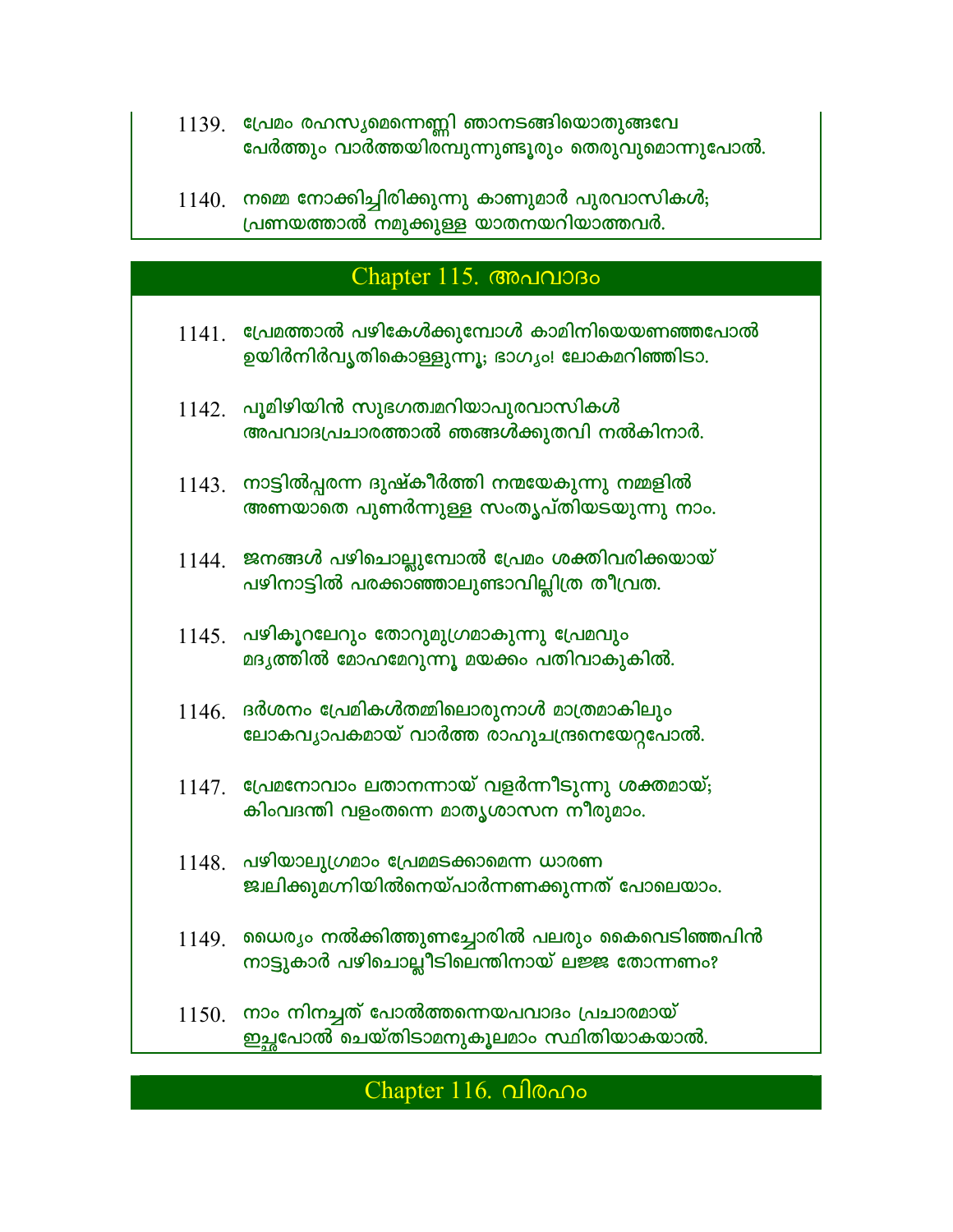| 1151. | നാം തമ്മിൽ പിരിയാനുള്ള വാർത്തയെന്നിടമോതുക<br>അകന്നടുക്കലുയിരോടിരിപ്പോരിലുരക്കലാം.                          |
|-------|------------------------------------------------------------------------------------------------------------|
| 1152. | മുന്നാലേ ദർശനം തങ്ങൾക്കിമ്പദായകമാർന്നതാം<br>ഇപ്പൊഴോ വേർപ്പെടും ചിന്ത ദുഃഖഹേതുകമായിടും.                     |
|       | $1153$ . കാമുകർപിരിയില്ലെന്ന് ചൊൽകിലുമൊരു ദുർദിനം<br>പിരിയുമെന്നതാൽ വാക്കിൽ തോന്നുമാറില്ല ഗൗരവം.           |
|       | $1154$ . പ്രണയമായ് ധൈര്യം ചൊല്ലി പിന്നെപ്പിരിഞ്ഞു പോകുകിൽ<br>വാഗ്ദാനം വിശ്വസിച്ചെന്നു കുറ്റം ചൊൽവതിനാകുമോ? |
|       | $1155.$ കാമുകൻ പിരിയാൻ ഹേതു നേരിടാനിടയാകാതേ<br>നോക്കണം വേർപിരിഞ്ഞീടിൽ സമാഗമമസാദ്ധ്യമാം.                    |
| 1156. | വിരഹമെന്തെന്നറിയും ദുഷ്ടമാനസനാണെങ്കിൽ<br>സ്റ്റേഹമായ്, തിരിയേവന്നു ചേരുമെന്നാശനിഷ്ഫലം.                      |
|       | $1157$ . വിരഹത്താൽ മെലിഞ്ഞുള്ള കൈകളിൽ കങ്കണസ്വരം<br>വേർപാടിൻ വാർത്തദേശക്കാർക്കെത്തിക്കുന്നത് പോലെയാം.      |
|       | $1158$ . സുഹൃത്തില്ലാപ്രദേശത്ത് കുടിവാഴ്വതു കഷ്ടമാം<br>കാമുകൻ കൂടെയില്ലെങ്കിൽ കഷ്ടാൽ കഷ്ടതരം തുലോം.        |
|       | $1159$ . സ്പർശിക്കുന്നവരെമാത്രം ദഹിപ്പിക്കുന്നു തീക്കനൽ;<br>തീവ്രമായ് ദഹനം ചെയ്യുമകന്നാൽ പ്രേമനോവുകൾ.      |
| 1160. | അനിഷ്ടമാം വേർപാടിന്റെയസഹൃ ദുഃഖവും പേറി<br>ഗതിയില്ലാതനേകം പേരുയിർ വാഴുന്നു ഭൂമിയിൽ.                         |

## Chapter 117. வைபிதினி

- $1161.$  കാക്കും ഞാനനൃരിൽ നിന്നും പ്രേമതാപം രഹസൃമായ് വാർത്തയേറെ ലഭിക്കുന്നുണ്ടാർത്തക്കുറവനീരുപോൽ.
- $1162.$  കാമനോയ് വെളിവാകാതെയൊളിക്കുന്നതസാദ്ധ്യമാം ഹേതുവാം കാമുകൻ മുന്നിൽ ചൊല്ലാൻ ലജ്ജ തടസ്സമാം.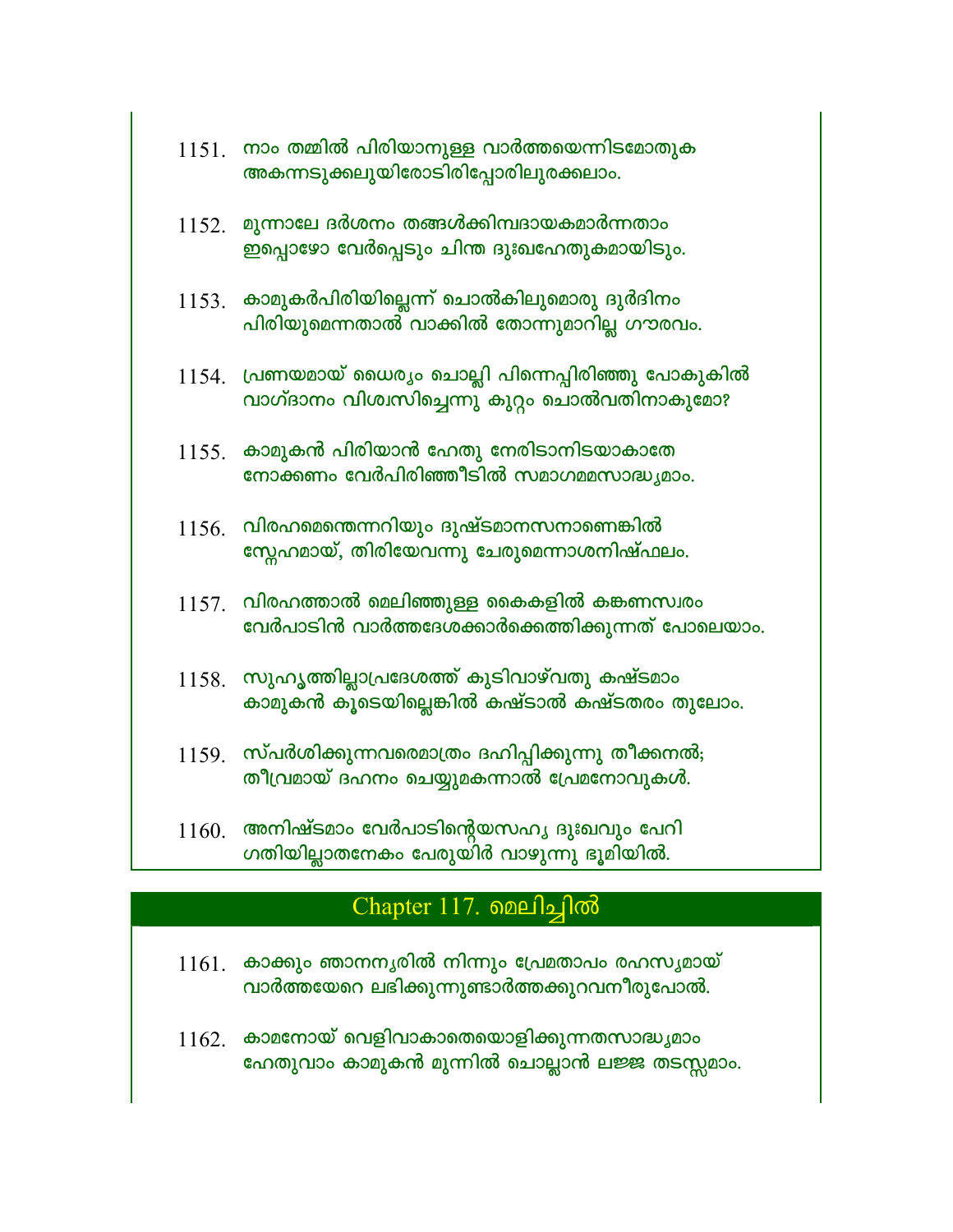|       | $1163.$ താപം താങ്ങും ശരീരത്തിൽ തങ്ങിടും ജീവകാവടി–<br>ത്തണ്ടിൽ തൂങ്ങുന്നു വിരഹ ദുഃഖവും ലജ്ജയും സമം.   |
|-------|------------------------------------------------------------------------------------------------------|
|       | $1164$ . പ്രേമസാഗരമെൻ മുന്നിൽ സ്ഥിതിചെയ്യുന്നു ഭീമമായ്<br>കടൽതാണ്ടിക്കടപ്പാനായ് തോണിയെന്നിടമില്ലിയേ. |
| 1165. | സ്റ്റേഹം കാട്ടേണ്ട ഘട്ടത്തിൽ ദ്രോഹമേൽപ്പിച്ചീടുന്നവർ<br>പക്യിൻ സാഹചരൃത്തിലെന്തു ചെയ്വാൻ മടിച്ചിടാ!   |
| 1166. | കാമുകസംഗമത്തിങ്കലിമ്പം സാഗരതുലൃമാം<br>വിരഹേജനൃമാം ദുഃഖമാഴിയേക്കാൾ ഭയാനകം.                            |
|       | $1167.$ പ്രേമമാമാഴിയിൽ നീന്തി കരകാണുന്നതില്ല ഞാൻ<br>പാതിരാസമയം താനേ നീക്കുന്നൂ തുണയെന്നിയേ.          |
| 1168. | ആനന്ദദായകം രാക്കളുയിർകൾ ഗാഡനിദ്രയിൽ<br>ഏകയായ് നിദ്രയില്ലാതെ കഴിക്കുന്നെന്റെ രാവുകൾ.                  |
| 1169. | കാമുകവിരഹത്താലേ ദൈർഘ്യം കൂടുന്നരാവുകൾ<br>വേർപാടിൻ കഠിനത്തേക്കാളേറെക്കാഠിനൃമുള്ളതാം.                  |
| 1170  | കാമുകനികടത്തിങ്കൽ മനംപോൽ ചെന്നുചേരുവാൻ                                                               |

കണ്ണുകൾക്ക് കഴിഞ്ഞെങ്കിൽ കണ്ണീരിൽ തുഴയേണമോ?

## Chapter 118. Boomo

- $1171.$  കൺകൾ കാട്ടിയതാലല്ലോ പ്രേമദുഃഖം വിളഞ്ഞത് കാട്ടിത്തന്നവരെന്തിന്നായ് വിലപിക്കുന്നു ദീനരായ്.
- $1172$ . ഭാവിയോർക്കാതെ നോക്കിക്കൊണ്ടിമ്പമുൾക്കൊണ്ട കണ്ണൂകൾ ആനന്ദിക്കാതെ ദുഃഖത്തിലാഴ്ന്നു പോകുന്നതെന്തിനോ?
- $1173$ . അന്നുകാമുകനെക്കണ്ടു നിർവൃതിക്കൊണ്ട കണ്ണുകൾ ഇന്നു ക്ലേശിച്ചിടും കാഴ്ച ഹസിക്കത്തക്കതായിടും.
- 1174. സഹ്യമല്ലാത്ത പ്രേമനോവെന്നിൽ സൃഷ്ടിച്ച കണ്ണുകൾ കരയാൻ് കഴിവില്ലാതായ് കണ്ണീർ വറ്റിവരണ്ടതാൽ.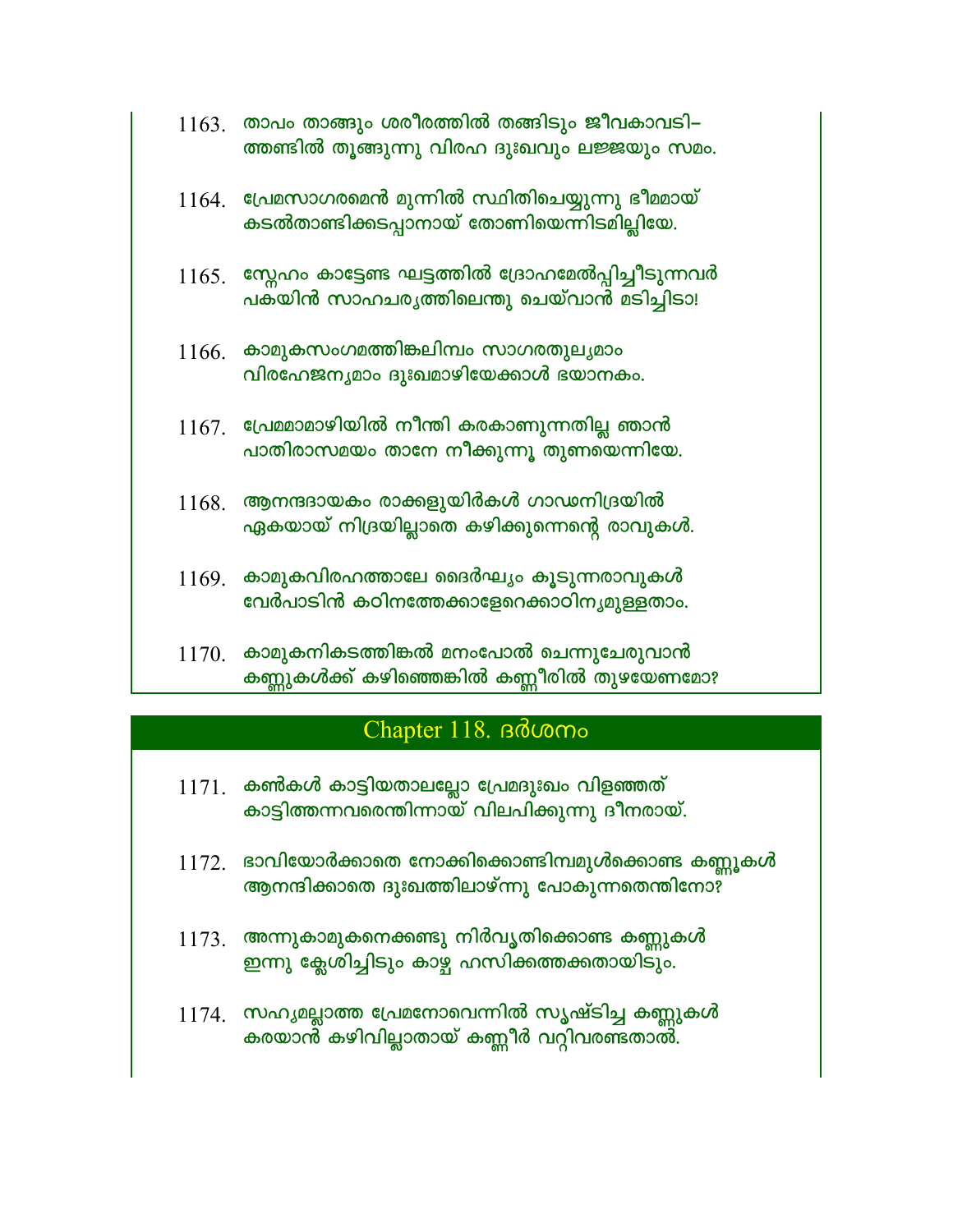| 1175. | ആഴിയെച്ചെറുതാക്കുന്ന പ്രേമതാപങ്ങളേൽപ്പിച്ച |
|-------|--------------------------------------------|
|       | കണ്ണുകൾ നിദ്രയില്ലതെ കേഴുന്നു കർമ്മദോഷികൾ. |

- $1176.$  എനിക്കതീവദുഃഖങ്ങൾ സൃഷ്ടിച്ച നയനങ്ങളും കഷ്ടപ്പെട്ടുഴലുന്നെങ്കിൽ നീതിയാണത് നന്മയാം.
- $1177$ . ആറ്റുനോറ്റന്നു പ്രേമിച്ചങ്ങാർത്തികാണിച്ച ദൃഷ്ടികൾ നിദ്രയെന്യേ കരഞ്ഞുംകൊണ്ടഗ്രു വറ്റിയുണങ്ങണം.
- $1178$ . മനസ്സാലല്ല വാക്കാലെ മോഹിച്ചവരിരിക്കിലും നേരിൽ കാണാതെ കൺകൾക്ക് തൃപ്തിയാവില്ലൊരിക്കലും.
- $1179$ . കാമുകൻ വരികിൽ നിദ്രയില്ലാ; പോകിലുമങ്ങനെ ആകയാലെന്നുമെൻ കൺകൾ ദുഃഖപൂരിതമായിടും.
- $1180.$  പറപോൽ പ്രചുരം ചെയ്യും കൺകണ്ടാലെൻ മനസ്സിലെ രഹസൃങ്ങൾ ജനങ്ങൾക്കങ്ങറിയാനെളുതായിടും.

### Chapter 119. വർണ്ണഭേദം

- $1181$ . കാമുകനെന്നെയും വിട്ടു പിരിഞ്ഞ നാളെൻ മേനിയിൽ ഏർപ്പെട്ട നിറഭേദങ്ങളാരിടം വ്യാഹരിപ്പുഞാൻ.
- $1182.$  നാഥനാൽ പ്രേരിതമെന്ന ധിക്കാരഭാവത്തോടേ നിറഭേദം ശരീരത്തിലൂർജ്ജിതം നിലനിൽക്കയാം.
- $1183$ . എനിക്ക് കാമുകൻ നൽകീ വിളർപ്പും പ്രേമതാപവും പകരം കൊണ്ടുപോയെന്റെ ലജ്ജയും കോമളത്വവും.
- $1184$ . പ്രേയാന്റെ മധുരോക്തികൾ നിനപ്പൂ; ബഹുമാനൃമായ് വർണ്ണിപ്പൂ; മേനിയിൽ വന്ന വിളർപ്പു ചതിയാകുമോ?
- $1185.$  ഒരുനാൾ കാമുകൻ വിട്ടു പിരിഞ്ഞുപരദേശിയായ്; നിറഭേദം ദിനംതോറും പടരുന്നെന്റെ മേനിയിൽ.
- $1186.$  ആീപദീപ്തിബലം നോക്കി തമസ്സേറുന്ന പോലവേ വിളർപ്പും കാമുകസ്പർശപ്രാപ്തിനോക്കിയിരിക്കയാം.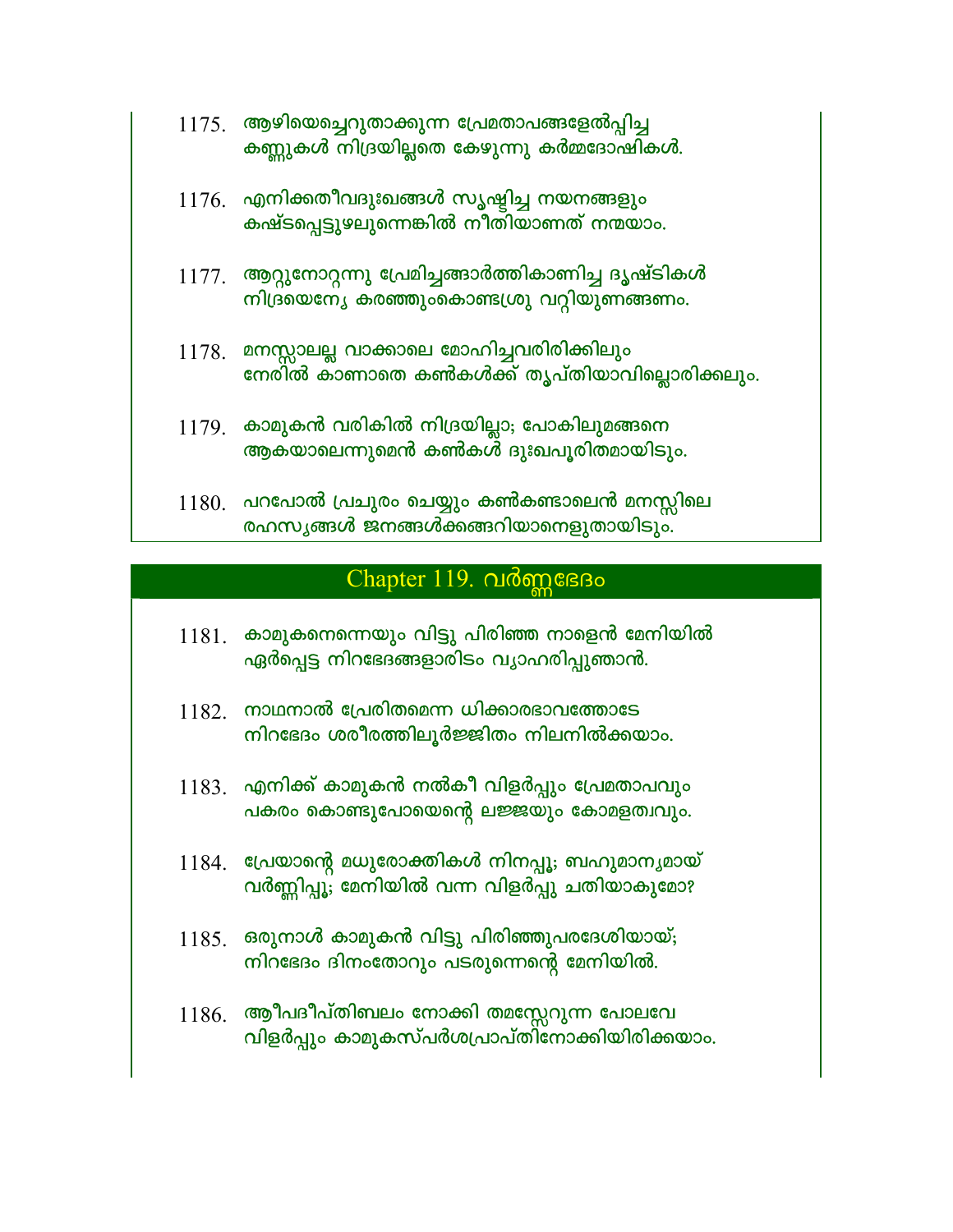- $1187.$  നാഥനൊത്തുകിടക്കുമ്പോളൽപ്പമൊന്നകലത്തിലായ് തൽക്ഷണം നിറഭേദംവന്നേറിയെന്നുടെ മേനിയിൽ.
- $1188.$  വിരഹത്താൽ വിളർപ്പായെന്നെന്റെ മേൽ പഴിചൊല്ലുവോർ പ്രാണനാഥനുപേക്ഷിച്ചെന്നോതുന്നോരാരുമില്ലയേ.
- $1189$  കാമുകൻ ചെയ്തവാഗ്ദത്തം പാലിക്കാനിടയാകുകിൽ മദ്ദേഹം വർണ്ണഭേദത്താൽ വിളർത്തേ നിലനിൽക്കണം.
- $1190.$  കാമുകൻ തൻ വിയോഗത്താൽ വിവർണ്ണബാധയേറ്റതായ് ഊരാർചൊല്ലാതിരുന്നെങ്കിൽ വൈവർണ്ണ്യം ഗുണമാണെനിൽ.

#### Chapter  $120.$   $\alpha$ Beborom on

- $1191$ . കാതലർ പതിവിൻ മേലേ പ്രേമമുള്ളവർ തന്നെയാം; വിത്തില്ലാത്തപഴം പോലെ പൂർണ്ണമായാസ്വദിക്കലാം.
- $1192$ . കാമുകൻ പകരും സ്നേഹം പ്രേമിക്കും യോഷണക്കയേ ഉയിർവാഴും കുലങ്ങൾക്ക് ചൊരിയും മാരിപോലെയാം.
- $1193$ . ഉണ്മയിൽ സ്നേഹവായ്പുള്ള കാമുകൻ വേർപിരിഞ്ഞിടിൽ വീണ്ടും ചേർന്നുയിർവാഴാമെന്നാശിക്കുന്നത് സാന്ത്വനം.
- $1194$ . പ്രേമപാത്രങ്ങളിൽ നിന്നുമനുരാഗം കിട്ടായ്കിലോ ലോകസമ്മതരായാലും ഭാഗൃം കെട്ടവർ തന്നെയാം.
- $1195$ . നാം കാമിപ്പവരെപ്പോലെ നമ്മേ പ്രേമിച്ചിടായ്കിലോ നന്മകളവരിൽ നിന്നുമൊന്നും തന്നെ ലഭിച്ചിടാ.
- $1196$ . പ്രണയമേകപക്ഷീയമായാൽ ദുരിതഹേതുവാം; കാവടിത്തണ്ടുപോൽ ഭാരം തുലൃമായാൽ സുഖപ്രദം.
- $1197$ . പ്രണയത്തിലൊരാൾ മാത്രം കാമന്റെ ലക്ഷ്യമാകുകിൽ അതിനാലേർപ്പെടും താപകാഠിനൃമറിയില്ലയോ?
- $1198$ . കാമുകന്റെ സുധാവാകൃം കേൾക്കാതെ വിരഹാഗ്നിയിൽ തപിച്ചുയിർവാഴും യോഷ ധീരമാനിനി തന്നെയാം.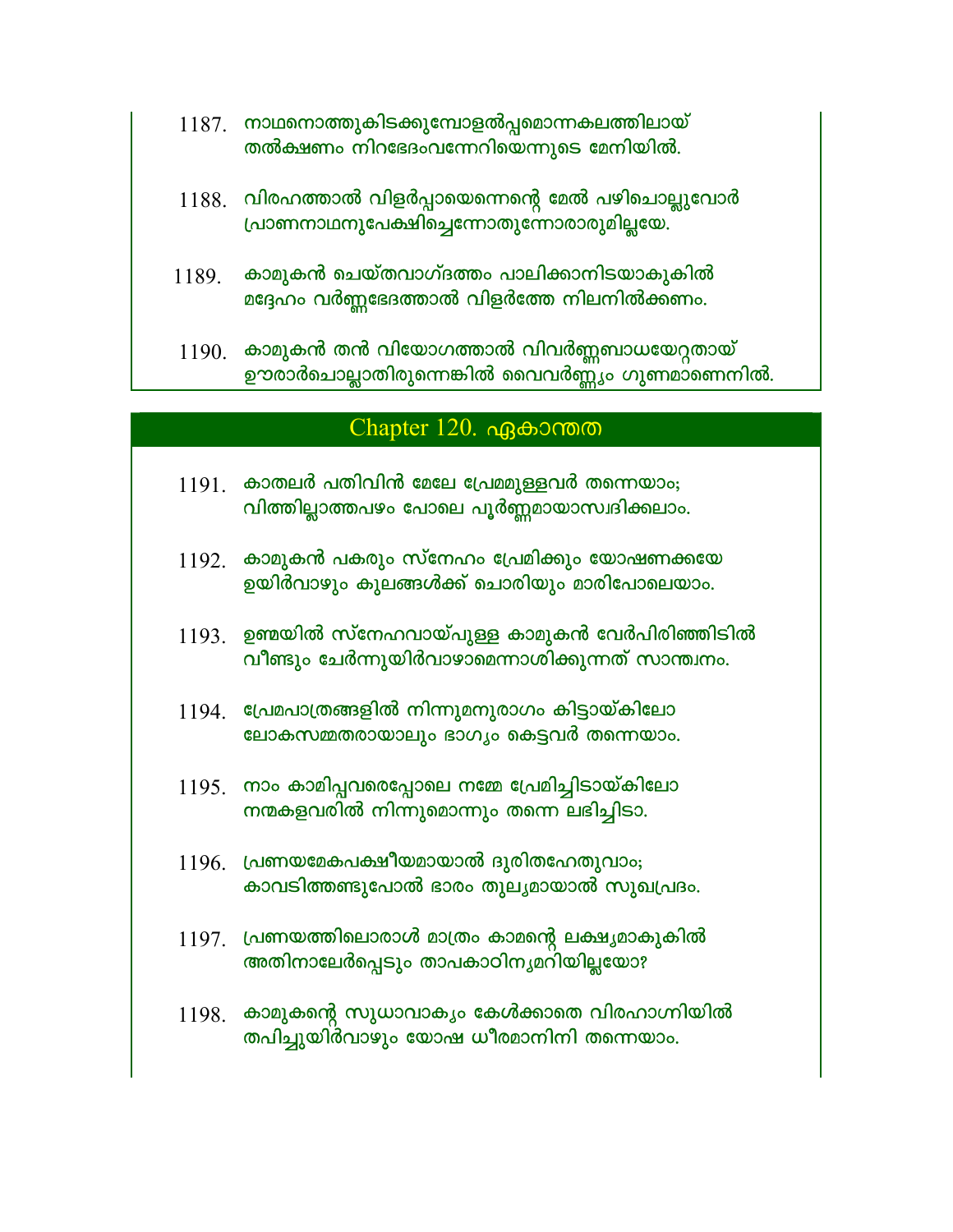- $1199$ . കാമുകനെന്നിടം സ്നേഹം കാണിക്കില്ലെന്നിരിക്കിലും അവ്രെപ്പുകഴും വാർത്ത കർണ്ണങ്ങൾക്കി്മ്പമേകിടും.
- $1200$ . സ്നേഹമില്ലാത്തവർ മുന്നിൽ ദുഃഖവർണ്ണന ചെയ്കയോ? പെരുതാമർ്ണ്ണവം തൂർക്കാൻ ശ്ര്മിക്കൽ ശ്ലാഘനീയമാം.

Source: Double-V http://www.geocities.com/ashrafnyk/kur-mal/malCONT.htm

Route your comments  $\&$  suggestions to the author through nykashraf@rediffmail.com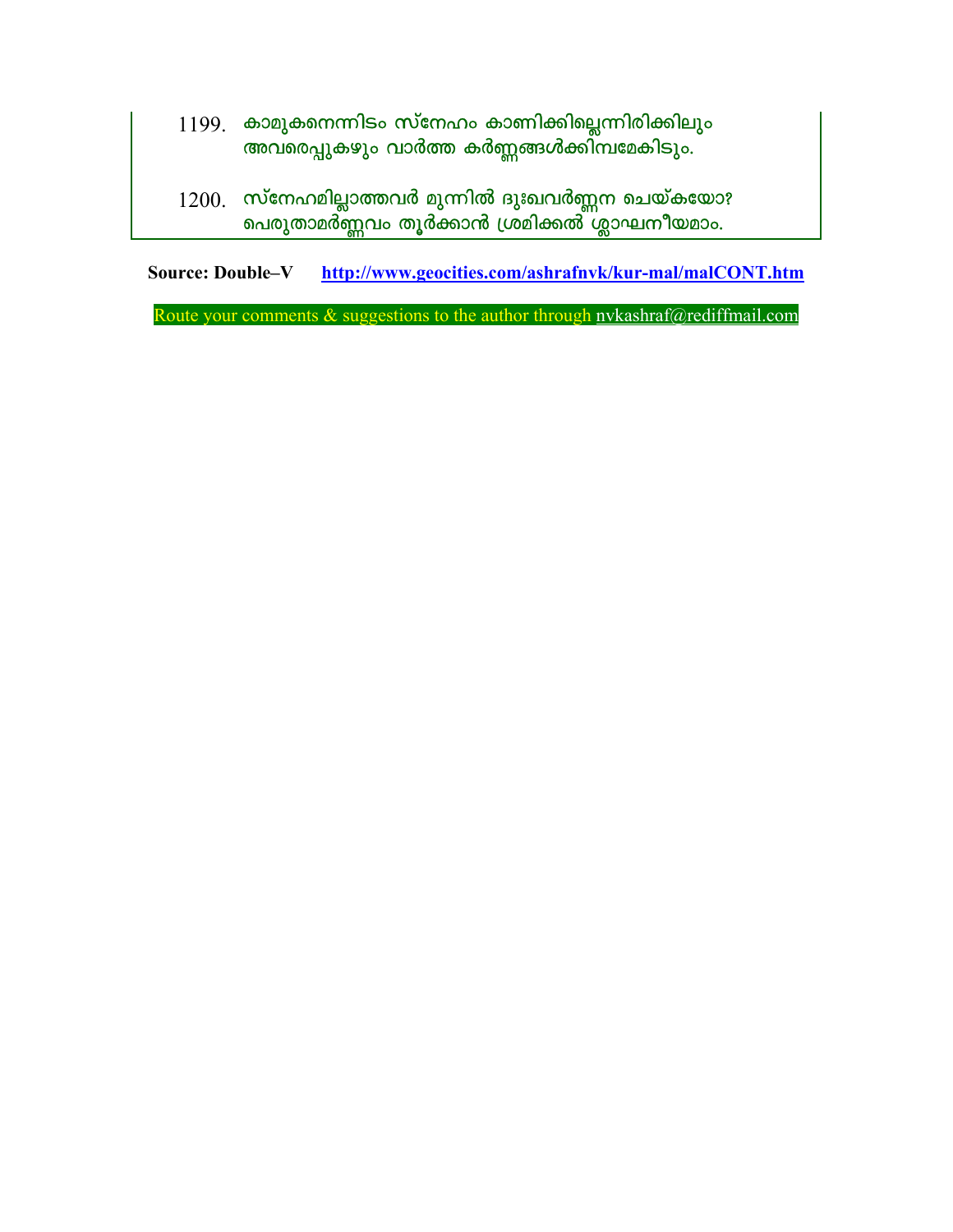

# Thirukkural in Malayalam മലയാളത്തിൽ തിരുക്കുറൾ

## Chapter 121. manom

- ഓർക്കുമ്പോളളവിലാത്ത ഹർഷോന്മാദം ലഭിക്കയാൽ 1201. മദൃലഹരിയെക്കാളുമുത്തമം പ്രേമബന്ധമാം.
- $1202$ . കാമുകൻ പോയ് മറഞ്ഞാലും വിരഹത്തിന്റെ നോവുകൾ ചിന്തയാൽ ലഘുവായീടും പ്രേമമാനന്ദദായകം.
- <u>1203. തുന്മാൻ പ്രകൃതി തോന്നിക്കും തുന്മാതെയൊഴിവായിടും </u> കാമുകനെന്നെയോർക്കാനായോർത്തുമോർക്കാതെ പോകയോ?
- $1204$ . പ്രേമനായകനെൻ നെഞ്ചിലെപ്പോഴും കുടിവാഴ്വതേ; അത് പോലവർ നെഞ്ചിൽ ഞാനുണ്ടോയെന്നറിയില്ലിയേ!
- $1205$ . കാമുകന്റെ മനസ്സിൽ ഞാനേറാതെ കാവൽ നിൽപ്പവർ എന്നുള്ളിൽ പതിവായ് വന്നു കേറാൻ ലജ്ജിക്കയില്ലയോ ?
- $1206$ . പ്രാണനാഥനുമൊന്നിച്ചു വാണനാളുകളോർത്തു ഞാൻ ജീവനോടെയിരിക്കുന്നു; വേറെയില്ലൊരു ഹേതുവും.
- $1207$ . നിരന്തരം നിനച്ചുള്ളം നീറുന്നു വിരഹത്തിനാൽ നിനയാതെ മറന്നെന്നു വന്നീടിൽ ഗതിയെന്തഹോ?
- $1208$ . എത്രമാത്രം സ്മരിച്ചാലും കാതലർ കോപിയായിടാ അവർ ചെയ്യുമുഭക്കങ്ങളത്രയും മാനൃമല്ലയോ!
- $1209$ . ഒന്നാണിരുവരെന്നെന്നും കഥിച്ചോർ സ്നേഹശൂനൃരായ് മനം മാറിയതോർക്കുമ്പോൾ ജീവിതം തേഞ്ഞുപോകയായ്.
- $1210<sub>1</sub>$  ഇണചേർന്നൊടുവിൽ വിട്ടു പിരിഞ്ഞനാഥനെക്കണ്ണാൽ കണ്ടുതൃപ്തിയടഞ്ഞീടാൻ തിങ്കളേ! മങ്ങിടായ്ക നീ.

## Chapter 122. munimo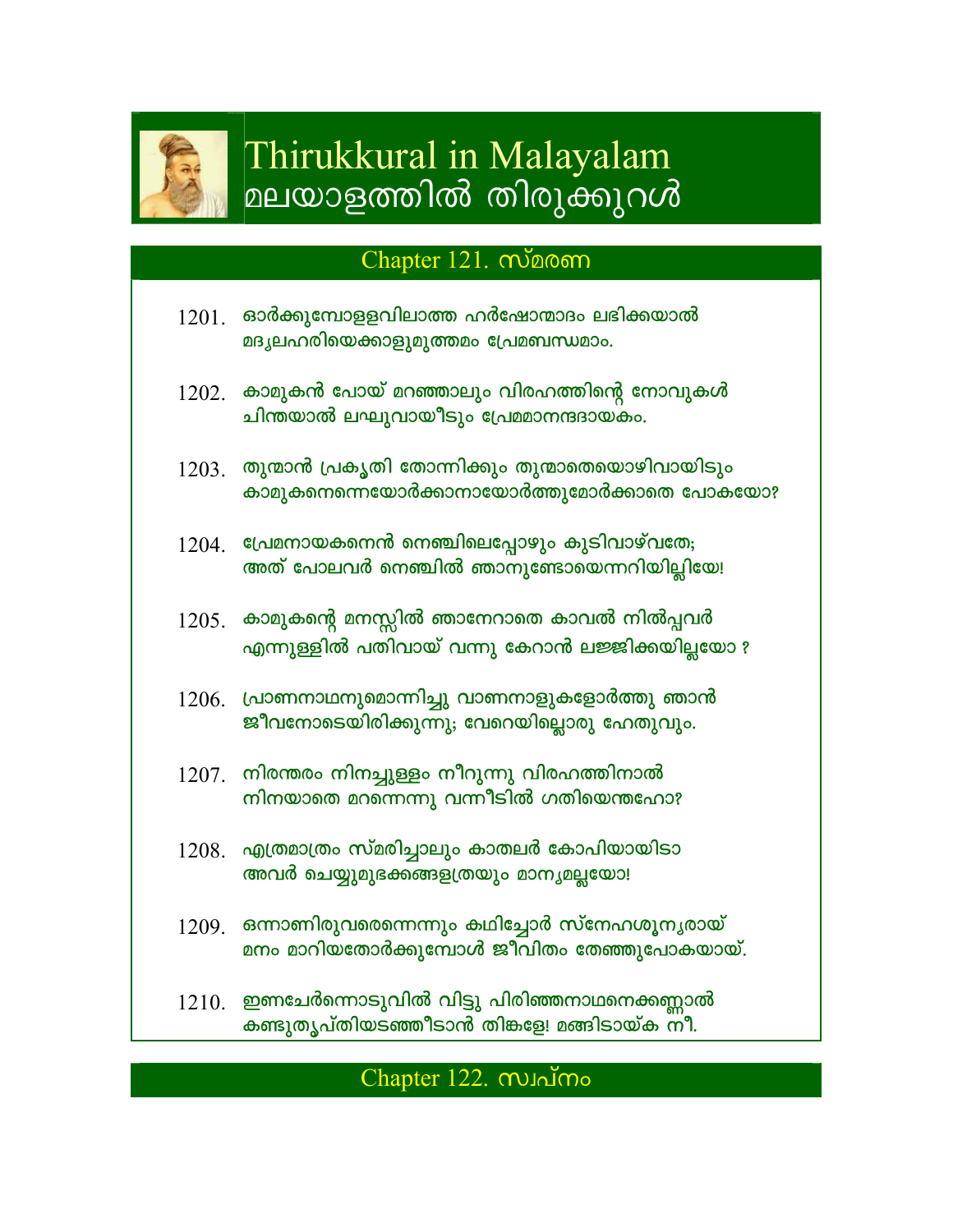|       | $1211.$ താപശാന്തി വരുത്താനായ് കാമുകൻ തന്റെ ദൂതുമായ്<br>വന്നണഞ്ഞൊരു സ്വപ്നത്തെയെങ്ങനെ സൽക്കരിച്ചു ഞാൻ?    |
|-------|----------------------------------------------------------------------------------------------------------|
|       | $1212$ . യാചിച്ചുകണ്ണുചിമ്മാനായ് സാധിച്ചാൽ സ്വപ്നവേളയിൽ<br>നാഥനോടുരിയാടും ഞാനെന്റെ ജീവിതയാതന.            |
|       | $1213.$ നേരിട്ടു വന്നരുൾ ചെയ്യാതിരിക്കും പ്രാണനാഥനെ<br>കനവിൽ കാൺകയാൽ താനേ ജീവനോടെയിരിപ്പൂ ഞാൻ.           |
|       | $1214$ . നേരിൽ കാണാതിരിപ്പോരെ സ്വപ്നം കണ്ടുപിടിച്ചുടൻ<br>ഹാജരാക്കുവതാൽ പ്രേമസാഫലൃമടയുന്നു ഞാൻ.           |
|       | $1215$ . ഹർഷപൂരിതമാർന്നൂ ഞാനന്യോന്യം കണ്ടനാൾകളിൽ<br>സ്വപ്നദർശനമായാലും തുലൃമോദകമായിടും.                   |
|       | $1216.$ ജാഗ്രമദന്നറിയപ്പെട്ട സ്ഥിതിയില്ലാതിരിക്കുകിൽ<br>കനവിൽ നേരിടും നാഥൻ വിട്ടുപോകാതിരിക്കുമേ.         |
| 1217. | നേരിൽ വന്നിമ്പമേകാത്ത ദുഷ്ടമാനസരായവർ<br>സ്വപ്നത്തിൽ വന്നുദ്രോഹിക്കാനുള്ള കാരണമെന്തഹോ?                    |
| 1218. | നിദ്രകൊള്ളുന്ന നേരത്തെൻ തോളിലെത്തി രസിപ്പവർ<br>കൺതുറന്നാലുടൻ നെഞ്ചിലോടിക്കേറുന്നു നിതൃവും.               |
|       | $1219$ . സ്വപ്നത്തിൽ കാമുകൻ വന്നു ശീലമില്ലാത്ത നാരിമാർ<br>എൻനാഥൻ പ്രേമമില്ലാത്തോനെന്ന് നൊന്ത് പറഞ്ഞിടും. |
| 1220. | കാമുകൻ വിട്ടുപോയെന്നായ് ചൊല്ലുന്നൂരിൽ ജനങ്ങളും;<br>കനവിൽ വന്നുപോകുന്നതാരാലുമറിയപ്പെടാ.                   |

# Chapter 123. manos

- കാമികൾ സംഗമിക്കുന്ന മധുസായാഹ്നമല്ല നീ 1221. വിരഹത്താൽ തപിപ്പോരെ ഹനിക്കുന്ന മുഹൂർത്തമാം.
- 1222. മയങ്ങും സായാഹ്നമേ നീ തപിക്കും പോലെ കാഴ്ചയിൽ ഞങ്ങളെപ്പോലെ നിന്റേയും കാമുകൻ ക്രൂരനാകുമോ?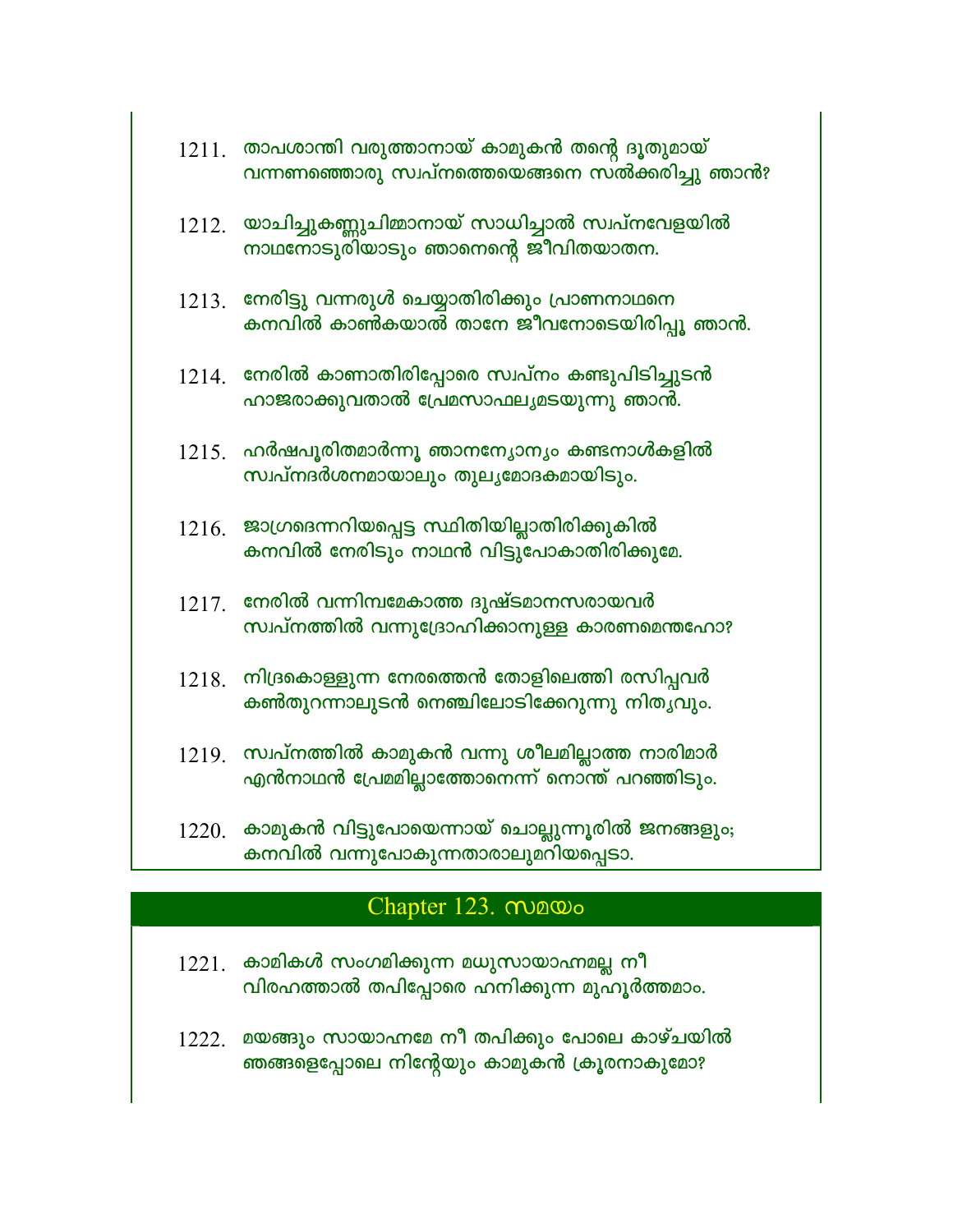|       | $1223$ . പനി വീഴും സായം കാലം ദുഃഖമേൽപ്പിച്ചിടുന്നുമേ<br>ദുഃഖഭാരം ദിനംതോറുമേറിയേറി വരുന്നതാം.      |
|-------|---------------------------------------------------------------------------------------------------|
| 1224. | കാമുകൻ ചാരെയില്ലാതെയേകയായിത്തപിക്കവേ<br>സായംകാലമടുക്കുന്നു കൊലയാളി വരുന്നപോൽ.                     |
|       | $1225$ . പ്രഭാതത്തിന്ന് ഞാൻ ചെയ്ത നന്മയെന്തെന്ന് ചൊല്ലുക<br>സന്ധ്യാവേളക്കപകാരമായതെന്തെന്നുരക്കുക. |

- $1226$ . ദുഃഖമെന്നിലുയർത്തീടും സായം കാലമിതേ വിധം കാമുകൻ വേർപ്പെടും മുന്നേ ഞാന നിരൂപിച്ചതില്ലിയേ.
- $1227.$  പ്രേമനോവാം പ്രസൂനം പ്രഭാതത്തിൽ മൊട്ടിനുള്ളിലാം മദ്ധ്യാഹ്നത്തിൽ വികസിച്ചു സായാഹ്നേ പൂർണ്ണപുഷ്പമാം.
- $1228$ . സന്ധ്യാവിളംബരം ചെയ്യുമജപാലന്റെ പൂങ്കുഴൽ പതിക്കുമഗ്നിനാളം പോൽ വധിക്കും പടപോലെയും.
- 1229. മാനസത്തെ മദിപ്പിക്കും സന്ധ്യ വ്യാപകമാകവേ ദുഃഖത്താൽ ഞാൻ മയങ്ങും പോലൂരാരെല്ലാം മയങ്ങിടും.
- $1230.$  മരിക്കാതോർത്തുഴലുന്നൂ പൊരുൾ തേട്ടന്നനാഥനെ സായംകാലമടുക്കുമ്പോളരികിൽ കാണലാം മൃതി.

## Chapter 124. അവയവങ്ങൾ

- $1231.$  ദൂരസ്ഥൻ നാഥനെ ചിന്തിച്ചെപ്പോഴും കരയുന്നതാൽ ഒളിമങ്ങിയ കൺരണ്ടും മലർ മുന്നിൽ ലജ്ജിക്കയാം.
- $1232.$  അശ്രുവാർത്തു നിറം മാറിയൊളിയില്ലാത്ത കണ്ണുകൾ കാമുകൻ നന്മ ചെയ്തില്ലെന്നനൃരെയറിവിക്കയാം.
- $1233.$  കാമുകൻ ചേർന്നിരിക്കുമ്പോൾ തുടിച്ചിരുന്ന തോളുകൾ വിരഹം വൃക്തമാക്കിക്കൊണ്ടേറെയങ്ങുമെലിഞ്ഞുപോയ്.
- $1234$ . നാഥൻ തന്നുടെ വേർപാടാലഴ കിഴന്ത തോളുകൾ മാംസളത്വമൊഴിഞ്ഞപ്പോൾ വക്രഭാവമിയന്നതായ്.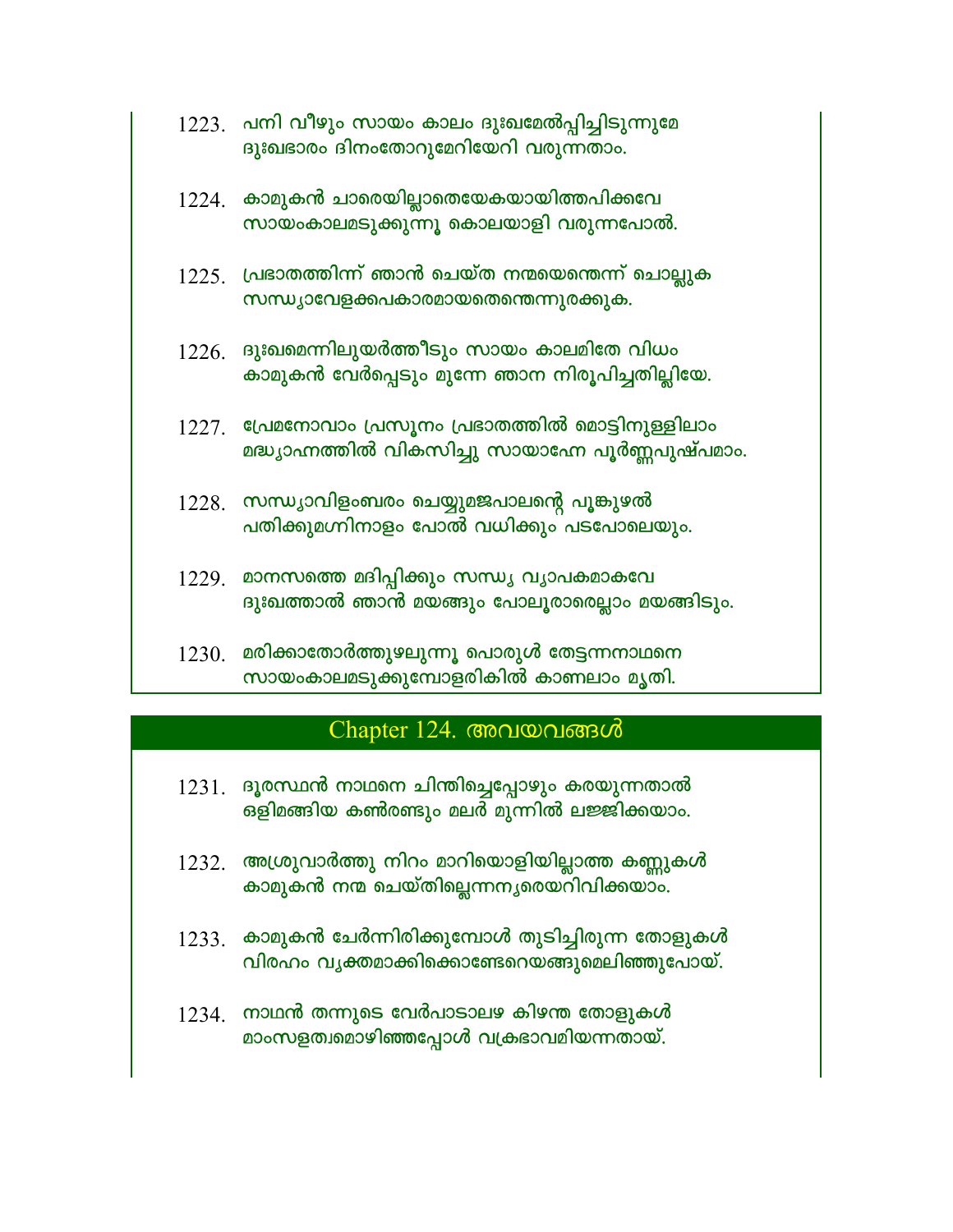- $1235.$  ഓടും വളകളും തോളും സൗന്ദര്യം പ്രഭയറ്റതും നാഥന്റെ ക്രൂരഭാവങ്ങൾ വൃക്തമാക്കുന്നു ലോകരിൽ.
- $1236$ . മെലിഞ്ഞ തോൾകളും കയ്മലോടും വളകളും കണ്ടു ജനം നാഥനെ നിന്ദിക്കെ വേദനിക്കുന്നിതെന്മനം.
- $1237$ . സ്കന്ധദേശം മെലിഞ്ഞേറെ ഞെരുങ്ങീടുന്ന ചെയ്തികൾ ദുഷ്ടകാമുകനോടോ താൻ ദയകാട്ടുക നെഞ്ചമേ.
- $1238$ . ഹസ്തങ്ങൾ തഴുകും നേരമൽപ്പമൊന്നയവാകുകിൽ വളയാൾ മങ്കയിൻ നെറ്റി വർണ്ണഭേദം ഭവിച്ചിടും.
- $1239$ . പരിരംഭണമദ്ധൃത്തിൽ കുളിർകാറ്റു കടക്കുകിൽ പെരുമാരിയെഴും കൺകൾ നിറം മാറിയളിഞ്ഞിടും.
- $1240$ . ഒളിയും നെറ്റിയിൽമേവും വൈവർണ്ണ്യം ദൃശൃമാകയാൽ കാമുകീകൺകളിൻ വർണ്ണഭേദം ദുഃഖമിയന്നിടും.

## Chapter 125. no BOO

- $1241$ . വിരഹദുഃഖത്താലെന്നിലേർപ്പെട്ടിട്ടുള്ള കേടുകൾ മാറാനൗഷധമെന്താണെന്നെന്നോടോതുക നെഞ്ചമേ.
- $1242$ . നമ്മളിൽ പ്രേമമില്ലാത്ത നാഥനെയോർത്തു നിതൃവും നെഞ്ചേ! ദുഃഖിച്ചിരിക്കുന്നതറിവില്ലായ്മയല്ലിയോ?
- $1243$ . നെഞ്ചേനീയവരെച്ചിന്തിച്ചാവൽ കൊള്ളുന്നതെന്തിനായ്? നമുക്കു ദുഃഖം നൽകുന്നോർക്കതു പോൽ ചിന്തയില്ലയേ!
- $1244.$  നെഞ്ചേയവരിടം പോകിൽ കൺകളെക്കൊണ്ടു പോകനീ അവയെന്നെ ഭുജിക്കുന്നൂ കാഞ്ചാനാശ പെരുക്കയാൽ.
- 1245. മനമേ! നാം പ്രിയപ്പെട്ടോർ നമ്മെച്ചിന്തിച്ചിടായ്കിലും അവർ വെറുത്തെന്നൂഹിച്ചു കൈവിടാൻ കഴിവില്ലയേ.
- $1246$ . മുഷിപ്പുതീർന്നു ചേരാനായ് നാഥൻ നമ്മോടടുക്കവേ എന്തേ, നെഞ്ചമിണങ്ങീലാ? കള്ളക്കോപമൊഴിക്ക നീ.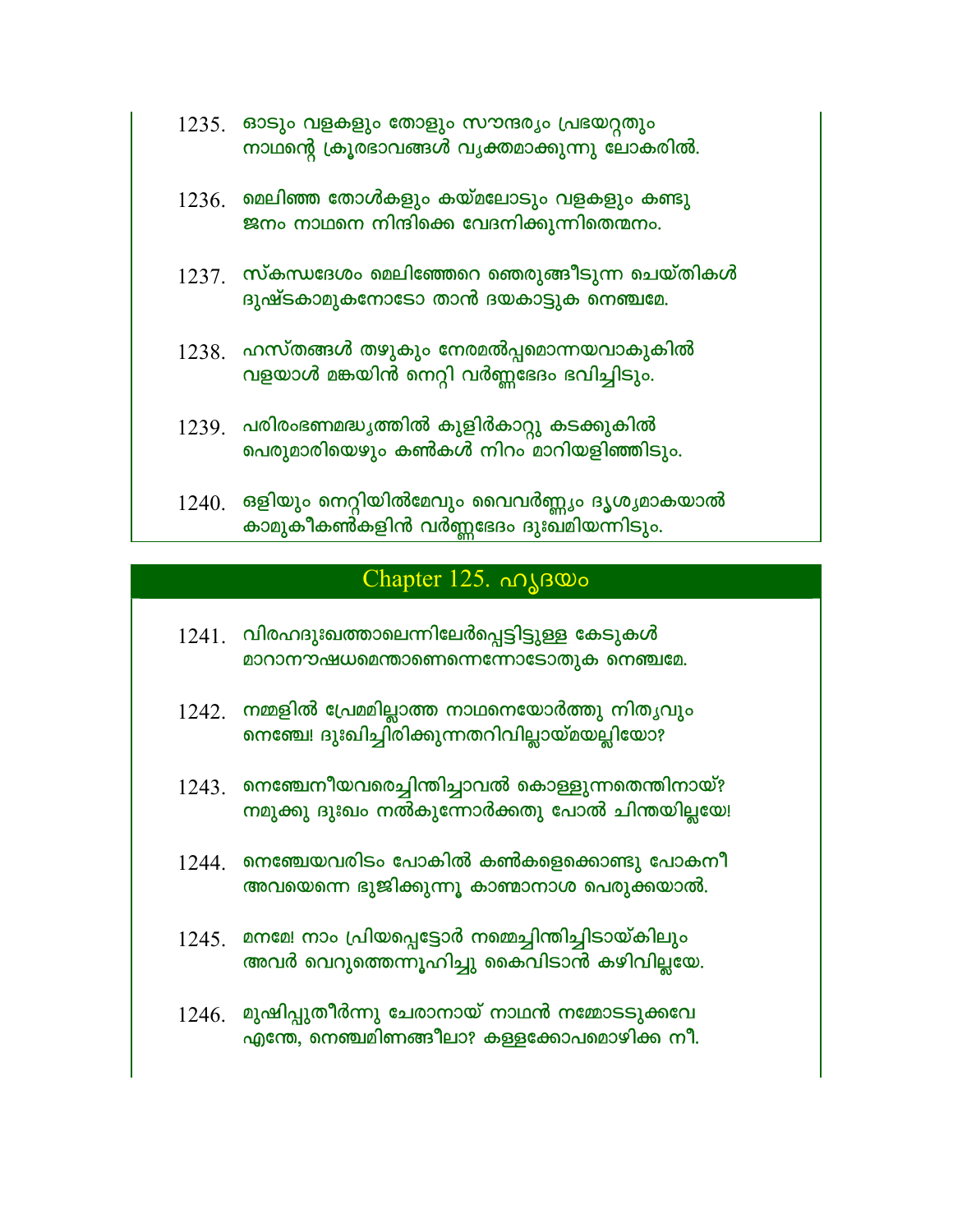- $1247$ . മനമേ! പ്രേമമോ, നാണഭാവമോ കൈവെടിഞ്ഞുകൊൾ രണ്ടുശീലമൊരേ കാലം താങ്ങാനായ് ശക്തിയില്ലെനിൽ.
- $1248$ . വിരഹദുഃഖത്തിൽ വന്നു സ്നേഹം കാണിച്ചിടാത്തവർ താഴ്മയോടവർ പിമ്പേ പോയ് കെഞ്ചും നെഞ്ചേ വിമുഗ്ദ്ധനീ.
- $1249$  നിന്നുള്ളിൽ കാമുകൻ, നെഞ്ചേ! നിരന്തരമിരിക്കവേ അവരെക്കാണ്മതിന്നായിട്ടെങ്ങിപ്പോളലയുന്നു നീ?
- $1250$ . കാമുകൻ കയ്യൊഴിച്ചിട്ടും നെഞ്ചിൽ വെച്ചു ഭജിക്കയാൽ മേനിയാകെ മെലിഞ്ഞീടുമഴകും നഷ്ടമായിടും.

#### Chapter 126.  $m$ (m) m

- $1251.$  സ്ത്രീത്വമാം കതകിൻ മേലേ നാണമാം തഴുതിട്ടാലും പ്രേമമാകുന്ന കോടാലിയുന്നിവെട്ടിത്തുറന്നിടും.
- $1252.$  പ്രണയം ദയയില്ലാത്ത ഭാവമകുന്നു നിർണ്ണയം പാതിരാവിലുമെൻ നെഞ്ചം പീഡനത്താൽ തപിക്കയാം.
- $1253$ . പ്രേമത്തേ ഗോപൃമായ് വെക്കാൻ പെടാപ്പാടുപെടുന്നു ഞാൻ ചൊൽപ്പടിക്ക് വഴങ്ങാതെ വെളിവാകുന്നു തുമ്മൽ പോൽ.
- $1254$ . സ്ത്രീതന്മയുടയോൾ ഞാനെന്നഭിമാനിച്ചിരുന്നതാം ഒളിയും പ്രേമഭാവങ്ങൾ തെളിവായ് വന്നു നിൽക്കയാം.
- <u>1255 ആന്നേ വെറുത്തകന്നോരേ പിമ്പേചെന്നാശ്രയിക്കാതെ</u> മാനമായ് നിന്നിടും ഭാവം കാമികൾക്കറിയാത്തതാം.
- $1256$ . കാമുകൻ വിട്ടകന്നിട്ടും പിൻചെല്ലാനാഗ്രഹിപ്പതാൽ എന്നേ ബാധിച്ച പ്രേമനോവുഗ്രനാണെന്ന് തീർച്ചയാം.
- $1257$ . ആശിച്ച കാമുകൻ നമ്മോടൊട്ടി പ്രേമിച്ചുപുൽകവേ നാണമെന്ന വികാരം നാമറിയാതെയൊഴിഞ്ഞുപോം.
- $1258.$  സ്ത്രീത്വമെന്ന പെരുംകോട്ട തകർക്കാനുള്ളൊരായുധം കള്ളക്കാമുകനോതുന്ന പ്രേമഭാഷണമൊന്നു താൻ.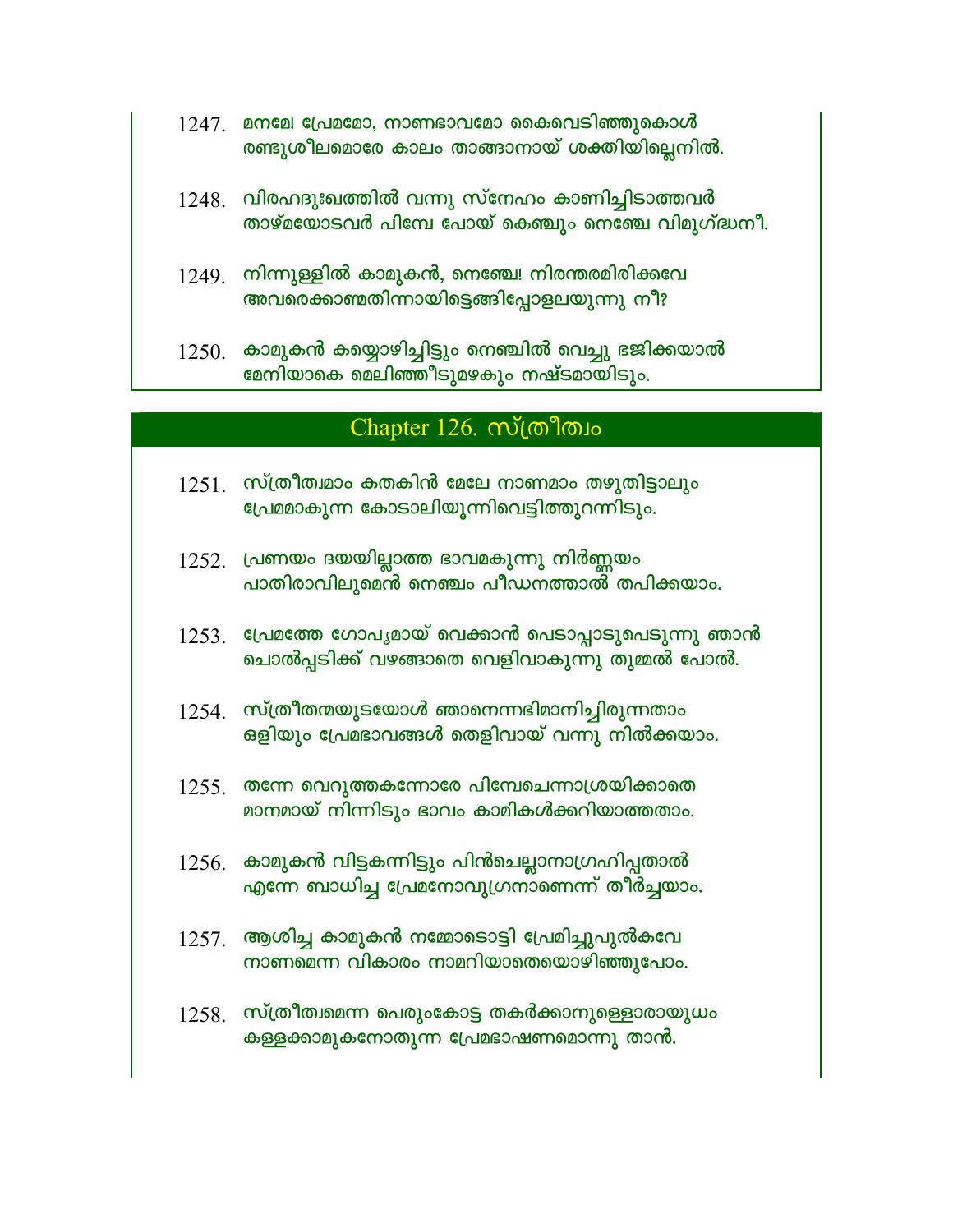- $1259$ . പിണങ്ങിനിൽക്കണമെന്നായ് നിശ്ചയിച്ചെങ്കിലും മനം എന്നെ വിട്ടവരോടൊട്ടി നിൽപ്പു കണ്ടു ഭ്രമിച്ചു ഞാൻ.
- $1260.$  പെൺമനസ്സുരുകിപ്പോകുമഗ്നിയേറ്റ കൊഴുപ്പുപോൽ പ്രേമിയെക്കാണുകിൽ തെറ്റി മാറാനാകാതെ ചേർന്നിടും.

#### Chapter 127. COOBMo

 $1261.$  അവർവരും മാർഗ്ഗം നോക്കി കാഴ്ചശക്തി കുറഞ്ഞുപോയ് പോയനാൾ കുറി്തൊട്ടെണ്ണി വിരൽത്തുമ്പുകൾ തേഞ്ഞുപോയ്.  $1262$ . വിരഹതാപമേറ്റിന്നും നാഥനേ വിസ്മരിക്കുകിൽ അഴകിൽ തോളണിഞ്ഞീടുമലങ്കാരമഴിഞ്ഞു പോം.  $1263$ . വിദേശഗമനം ചെയ്തു സധൈര്യം വിജിഗീഷുവായ് പുനരാഗമനം കാംക്ഷിച്ചിരിക്കുന്നുയിരോടെ ഞാൻ.  $1264$ . അനുരാഗത്തിലന്യോനൃമടുത്തുവേർപെട്ടെങ്കിലും സമാഗമം പ്രതീക്ഷിച്ചു ശാന്തമാകുന്നിതെൻ മനം.  $1265<sub>1</sub>$  കാമുകനെക്കണ്ണാലേ ഞാൻ നേരിട്ടുകാൺമതാകുകിൽ മെലിഞ്ഞ തോളിലേർപ്പെട്ട വർണ്ണഭേദം മറഞ്ഞുപോം.  $1266.$  കാമുകനൊരുനാളെന്നിലണഞ്ഞിടു മന്നെൻ മനം തുമ്പമെല്ലാമൊഴിഞ്ഞിമ്പം നുകരും മതിവരും വരെ.  $1267$ . കൺമണീ സദൃശൻ നാഥൻ: വരവേ ഞാൻ പിണങ്ങണോ കേഴണോ സങ്കടം ചൊല്ലി സ്നേഹമായ് തഴുകീടണോ.  $1268.$  അരചൻ വിജയം നേടിപ്പിന്നേ പതിസമേതനായ് സായം കാലങ്ങളിൽ നന്നായ് വിരുന്നൂട്ടി രമിക്കലാം.  $1269$ . ദൂരസ്ഥൻ പ്രാണനാഥന്റെ വരവും കാത്തിരിക്കവേ കാമുകിക്കൊരുനാളേഴായ് തോന്നും വിരഹതാപമാൽ.  $1270$ . വിരഹദുഃഖത്താലുള്ളം തകർന്നു പോകയാൽ, നാഥൻ വന്നാലുമില്ലേലും വന്നു നിന്നാലും ഫലമൊന്നു താൻ.

#### Chapter 128.  $\alpha_{\text{10}}$   $\alpha_{\text{10}}$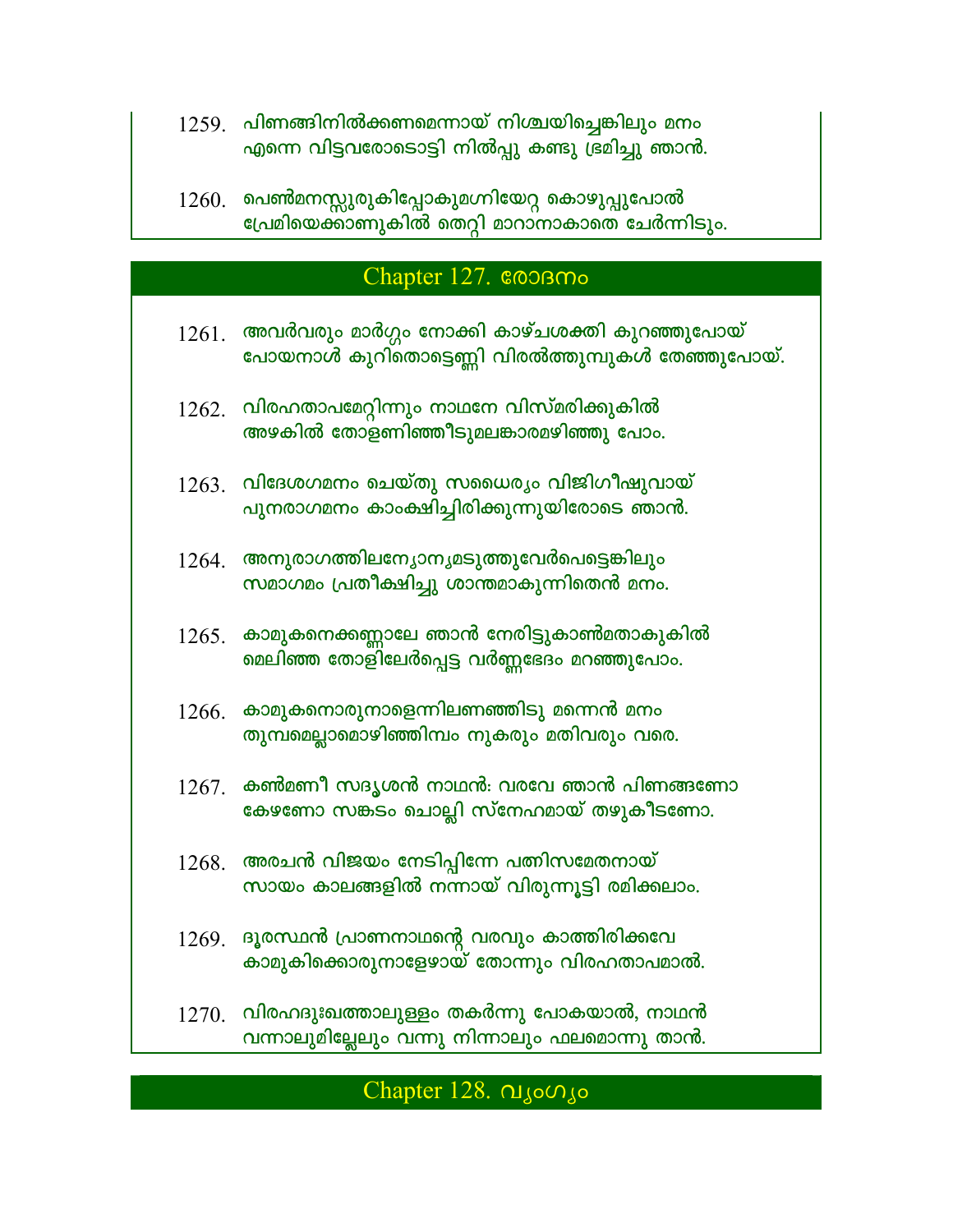|       | $1271.$ നീ കഥിക്കാതിരുന്നാലുമെന്നോടു പറയേണ്ടതായ്<br>ഗോപൃമാം വാർത്തയൊന്നുണ്ടെന്നോതുന്നു നിന്റെ ദൃഷ്ടികൾ.  |
|-------|----------------------------------------------------------------------------------------------------------|
| 1272. | മുളപോലഴകാം തോളുമൊളിയും ലോചനങ്ങളും<br>ചേർന്നു പെൺതനി രൂപത്തിൽ വിളങ്ങീടുന്നു കാമുകി.                       |
|       | $1273$ . സ്ഫടികമാല തന്നുള്ളിൽ ദൃശൃമാകുന്ന നൂലുപോൽ<br>എന്നോമനയെഴും സൗഭഗത്വവും സൂചനീയമാം.                  |
|       | $1274$ . വിരിയാത്ത സുമത്തിന്റെ ഗന്ധം മൊട്ടിലടഞ്ഞപോൽ<br>കാമിനീ പുഞ്ചിരിക്കുള്ളിലടങ്ങുന്നുണ്ട് സൂചന.       |
|       | $1275$ . കാതലിയെൻ മുഖം നോക്കിച്ചെയ്തതാം കള്ളസൂചന<br>എൻമനോയാതനക്കുള്ള ഭൈഷജം തന്നെയായിടും.                 |
|       | $1276$ . പ്രണയപാരമൃം കാണിച്ചിമ്പമായ് നാൾ കഴിക്കുകിൽ<br>വിസ്മരിച്ചു പിരിഞ്ഞീടും ഭാവി സൂചനയായിടാം.         |
|       | $1277$ . കൺകുളിർ കാമുകൻ വിട്ടു പിരിയുന്നതിന് മുന്നമായ്<br>കങ്കണങ്ങളറിഞ്ഞാവാമയഞ്ഞോടുന്നു കൈകളിൽ.          |
|       | $1278.$ ഇന്നലേ മാത്രമാണല്ലോ നാഥനെന്നെപ്പിരിഞ്ഞത്<br>വിളർത്ത ദേഹം കാണുമ്പോൾ നാളേഴായെന്ന് തോന്നുമേ.        |
|       | $1279$ . കങ്കണക്കൂട്ടവും നേർത്തു മെലിഞ്ഞ രണ്ടുതോൾകളും<br>ശോഷിച്ച കാൽകളും നോക്കിക്കേഴുന്നൂ നിലനിൽക്കുവാൻ. |
| 1280. | കൺകളാൽ സ്നേഹപാരമ്യം കാണിച്ചു പിരിയാതിരി<br>എന്ന് കേഴുന്ന പെൺശീലം ശ്രേഷ്ഠമാം ഭാവമായിടും.                  |

# Chapter 129. ആലിംഗനം

- $1281$ . ചിന്തിച്ചാൽ ദുസ്സഹം ദുഃഖം ദർശിച്ചാൽ മോദകം പരം;<br>മദൃത്തിന്നീ ഗുണം രണ്ടുമില്ലാ പ്രേമത്തിനുള്ളതാം.
- $1282$ . (പണയം കാമുകൻ നേരേ പനപോൽ ശക്തമാകിലും<br>തിനപോൽ തുച്ഛമായ് പോലും കോപം തോന്നാതിരിക്കണം.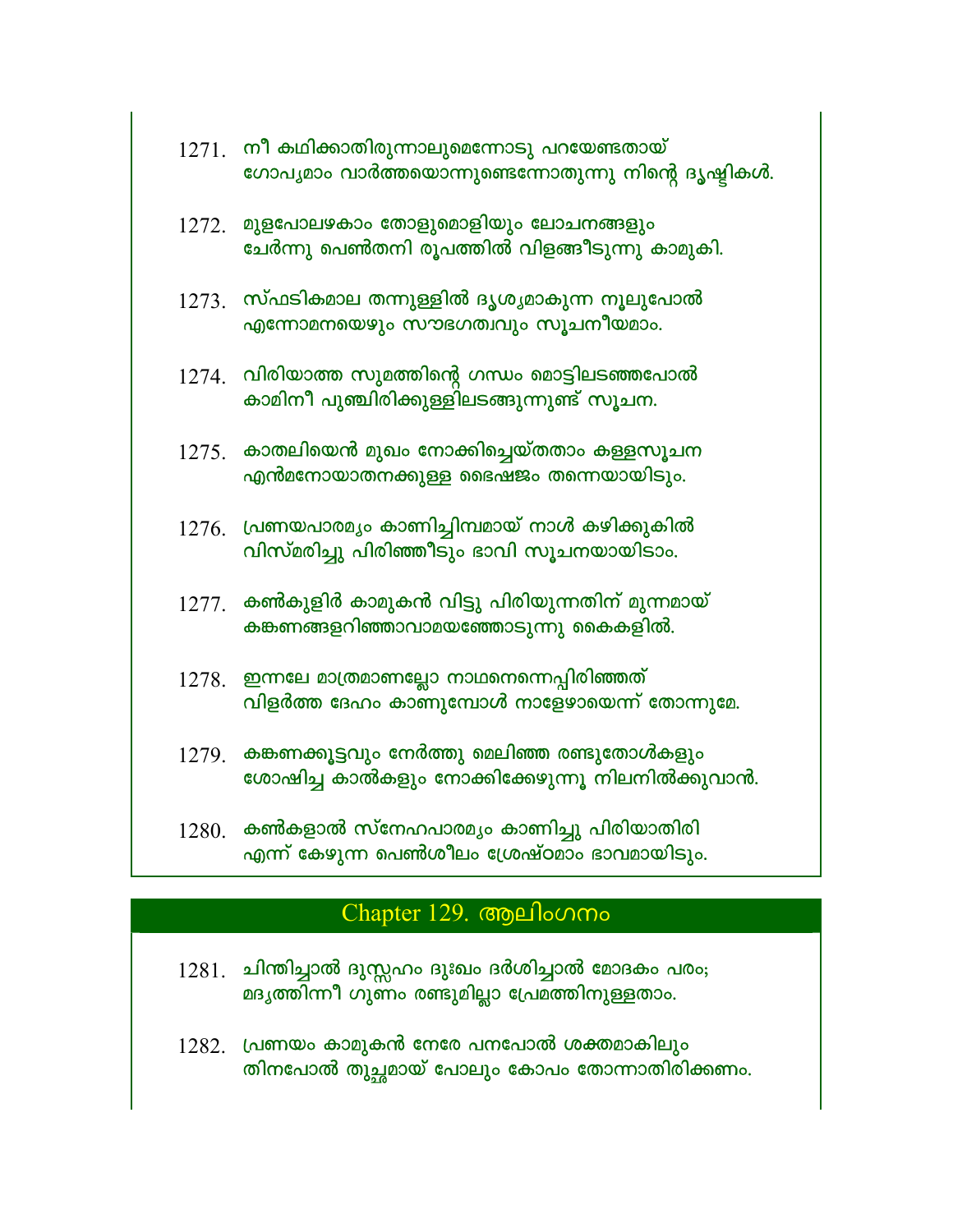- $1283$  തന്നിൽ പ്രേമം സ്മരിക്കാതെ തന്നിഷ്ടം പോൽ നടക്കിലും നാഥനെ നേരിൽ കാഞ്ചോളമടങ്ങുന്നില്ല കണ്ണുകൾ.
- $1284$ . അവരോടു പിണങ്ങാനായ് തയ്യാറായ് നിന്നു ഞാൻ, സഖീ! എന്നാലതു മറന്നുള്ളം പുണരാൻ വെമ്പൽ കൊൾകയായ്.
- $1285$ . കണ്ണിൽ മയ്യെഴുതും നേരം മൈക്കോൽ കാഞ്ചീല കണ്ണുകൾ നാഥനെക്കാൺകവേ പൂർവ്വ കുറ്റമെല്ലാം മറന്നു ഞാൻ.
- $1286$ . നാഥനെക്കണ്ടിരിക്കുമ്പോൾ തെറ്റൊന്നും കാണ്മതില്ല ഞാൻ; മറഞ്ഞാൽ കുറ്റമല്ലാതെ മറ്റൊന്നും കാഴ്ചയിൽ വരാ.
- $1287$ . ഒലിക്കുമെന്നറിഞ്ഞുംകൊണ്ടൊഴുകും നീരിലാഴുകിൽ ഭോഷത്വം; കാമുകൻ നേരെ പിണക്കം ഫലശൂനൃമാം.
- 1288. മാനൃതക്കിഴിവായാലും മദൃപിച്ചു രസിച്ചവൻ ആർത്തികാട്ടുന്ന മദൃം പോൽ ആശയേറ്റുന്നു മാറിടം.
- $1289$ . പ്രേമം നൽകിടുമാനന്ദം മലരേക്കാൾ മിനുത്തതാം പ്രേമസൗഭാഗ്യമുൾക്കൊള്ളാൻ കഴിവോർ ചിലർ മാത്രമാം.
- 1290. പിണക്കം നാടൃമായ്ക്കാട്ടിപ്പുണരാനാർത്തിയേറെയായ്, കാമുകൻ വന്നണഞ്ഞപ്പോളവനിൽച്ചെന്നു വീണവൾ.

## Chapter 130.  $\triangle$ mm) kmos

- $1291$ . തന്നുള്ളമവരോടൊട്ടി നിൽപ്പൂനമ്മേ മറപ്പതിൽ അപ്പോലെന്നെത്തുണക്കാത്തതെന്തുകൊണ്ടെന്റെ നെഞ്ചമേ?
- 1292. നമ്മോടാഗ്രഹമില്ലാത്ത നാഥനെക്കണ്ടവേളയിൽ വെറുക്കില്ലെന്നു സങ്കൽപ്പിച്ചങ്ങോട്ടോടുകയോ മനം?
- $1293$ . മനമേ നിൻപ്രിയം പോലെയവർപിന്നാലെ പോകയോ? ക്ലേശഭൂയിഷ്ഠരായോർക്ക് തണിയില്ലെന്ന് തോന്നിയോ?
- $1294$ . പിണങ്ങാൻ ഹേതുവാക്കി തൽഫലമേൽക്കാൻ മടിക്കയോ? ഇനിമേലത്തരം കാര്യം നിന്നിൽ ബന്ധപ്പെടുത്തുമോ?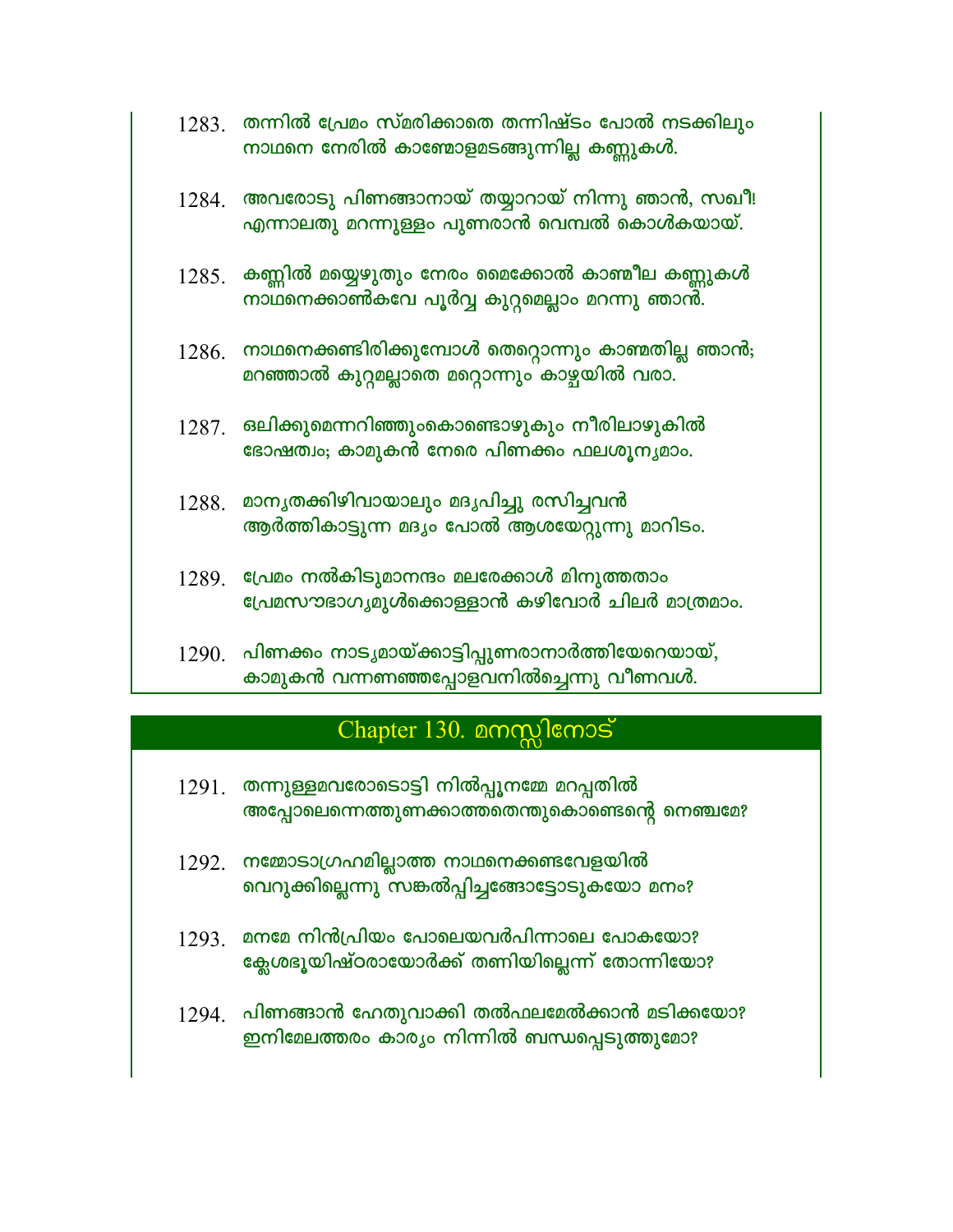|       | $1295$ . കാമുകൻ ലഭിയാക്കാലം ദുഃഖമാം; ലഭൃമാകവേ<br>വേർപെടും ദുഃഖമാം നെഞ്ചിനെന്നും ദുഃഖം വിധിച്ചതാം. |
|-------|---------------------------------------------------------------------------------------------------|
| 1296. | പ്രേമനാഥന്റെ വേർപാടിലേകയായ് വിഷമിക്കവേ<br>എന്നെ ദുഃഖത്തിലാഴ്ത്തിക്കൊണ്ടശിക്കാൻ നോക്കുമെൻ മനം.     |
| 1297. | ്നാഥനേവിസ്മരിക്കാത്ത ഹീനനെഞ്ചോടു ചേർന്നു ഞാൻ<br>വിസ്മരിക്കാവതല്ലാത്ത ലജ്ജാശീലം മറന്നുപോയ്.        |
| 1298. | അകന്നനാഥനെത്താഴ്ത്തിച്ചൊല്ലുന്നതപമാനമാം<br>എന്നുനണ്ണിപ്പുകഴ്ത്തുന്നു ജീവിതത്വരയാൽ മനം.            |
| 1299. | ദോഷകാലം വരും നേരമർഹതപ്പെട്ട മാനസം<br>തണിയായ് നിന്നിടാവിട്ടാൽ തുണനൽകുന്നതാരഹോ!                     |
| 1300. | തനിക്ക് തൻ മനംതന്നേ ബന്ധുവാകാതിരിക്കുകിൽ<br>അയലാർ നിശ്ചയം ബന്ധം കാണിക്കാനിടയാകുമോ?                |

## Chapter 131. പിണക്കം

- $1301$ . പ്രേമനാഥന്റെ ദുഃഖം കണ്ടറിയാനുള്ള തന്ത്രമായ് നേരിൽ വന്നണയും നേരം തഴുകാതെ പിണങ്ങുക.
- $1302$  അന്നത്തിൽ ലവണം പോലെ ജീവിതത്തിൽ പിണക്കവും; അളവും വിട്ടുയർന്നെന്നാൽ രണ്ടും ദോഷകരം ഫലം.
- $1303$ . പിണക്കത്താലകന്നോരോടടുക്കാതെയിരിക്കുകിൽ ദുഃഖത്തിലാഴ്ന്നിരിപ്പോരെയേറെ ദുഃഖത്തിലാഴ്ത്തലാം.
- $1304$ . പിണക്കം കൂടിദേഷ്യത്തോടിണങ്ങാതെ കഴിഞ്ഞിടൽ നീരറ്റുവാടി നിൽക്കുന്ന ലതയിൻ വേരറുക്കലാം.
- $1305$ . സൽസ്വഭാവികളായുള്ള പുരുഷർക്കഴകുണ്ടെങ്കിൽ മലർമിഴിക്ക് തോന്നുന്ന പിണക്കം പോൽ രുചിപ്രദം.
- $1306.$  ഇടക്കൊക്കെപ്പിണക്കങ്ങളില്ലെങ്കിൽ പ്രേമജീവിതം പഴുത്തളിഞ്ഞതും മൂപ്പെത്താത്ത കായകൾ പോലെയാം.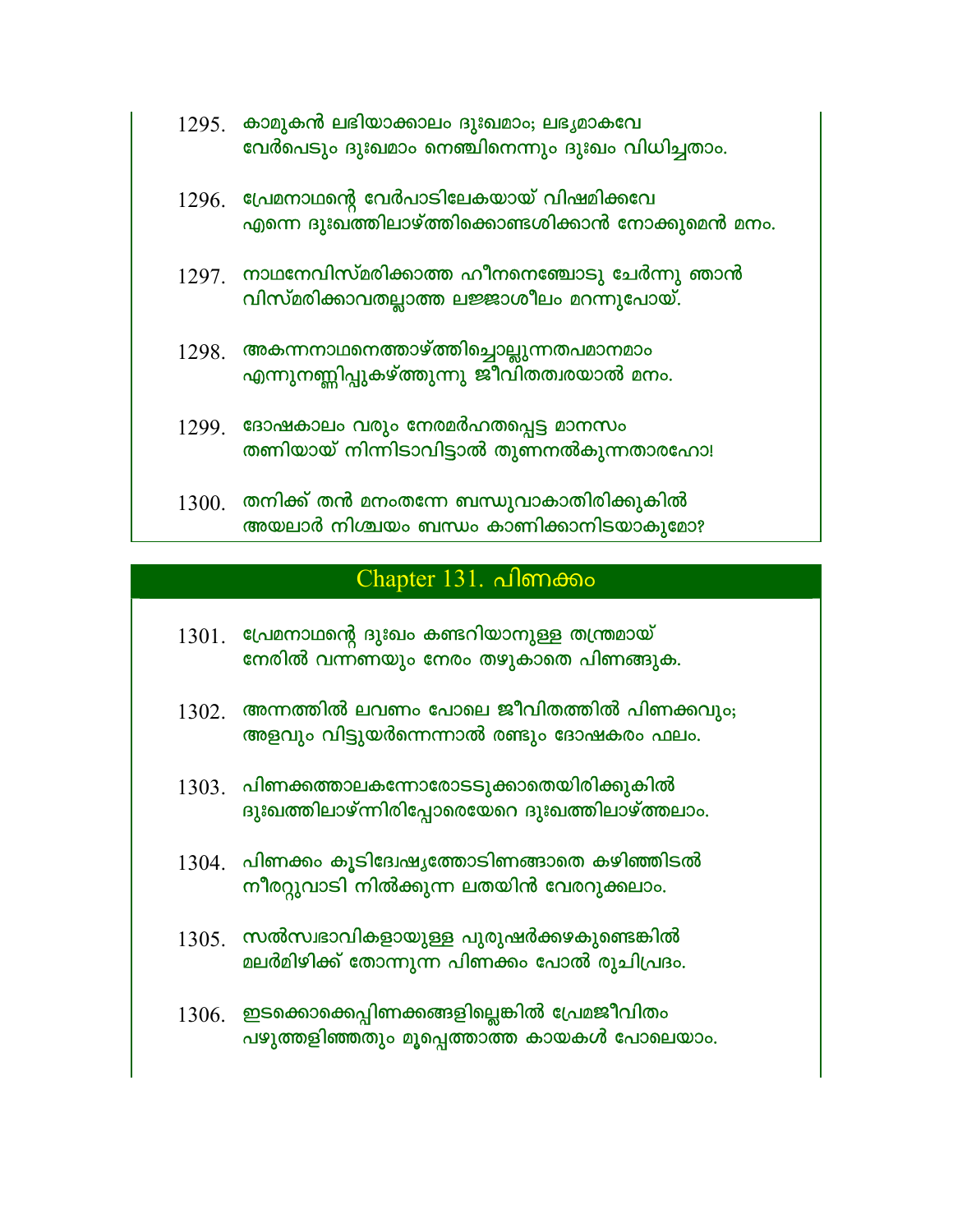- $1307$ . അന്ത്യമീകൂട്ടുവാഴ്ചക്കേർപ്പെടുമോയെന്നൊരുൾ ഭയം നിശ്ചയം പ്രേമികൾക്കുണ്ടാം പിണങ്ങീടുന്നവേളയിൽ.
- $1308$ . പിണക്കം തോന്നിയന്യോന്യം ഖേദിച്ചുനൊന്തിരിക്കവേ താപമെന്നാലുളവായെന്നോർത്താലില്ല പ്രയോജനം.
- $1309$ . നിഴലേറ്റു കിടക്കുന്ന നീരേറ്റം ഹൃദ്യമായിടും പിണക്കം സ്നേഹപാത്രത്തോടാകുകിൽ രമണീയമാം.
- $1310.$  പിണക്കം തീർത്തിണങ്ങാതെ വാട്ടും നാഥനോടൊപ്പമായ് വാഴാൻ വെമ്പുന്ന ചിത്തത്തിന്നാശതാൻ ഹേതുവായിടും.

#### Chapter 132. അഭിനയപ്പിണക്കം

- $1311$ . പെണ്മയുള്ളവരിൻ കൺകൾ വിസ്തൃതമങ്ങയിൻ മാറിൽ വീഴുന്നു; പൊതുസ്വത്തല്ലോ! കൂട്ടത്തിൽ ഞാനുമുൾപ്പെടാം.
- $1312.$  പിണങ്ങിരിക്കവേ നമ്മളേറെ നാൾ ചേർന്നുവാഴണം എന്നു ചൊല്ലാൻ നിരൂപിച്ചണ്ടിരിക്കേയൊന്നു തുമ്മി ഞാൻ.
- $1313$  പുഷ്ടമാലയണിഞ്ഞെന്നാലേതോ കാമിനി കാണുവാൻ മാത്രം ചൂടിയതാണെന്നു ചൊല്ലുവാളെന്റെ കാമുകി.
- $1314$ . ആരേക്കാളിലുമേറെനാം സ്നേഹിക്കുന്നെന്നു ചൊല്ലുകിൽ ആരേക്കാളാരേക്കാളെന്ന് ചോദിച്ചു പിണങ്ങീടുവാൾ.
- $1315.$  ഈ ജന്മം പിരിയില്ലാനാമെന്ന് ചൊന്നാൽ മറുജന്മം ചേരില്ലെന്നോർത്തവൾ കണ്ണീർ പൊഴിക്കും ശോചനീയമായ്.
- $1316.$  ഓർത്തു ഞാൻ നിന്നെയെന്നായാലോർക്കുവാനായ് മറന്നുവോ? എന്തിനെന്നെ മറന്നെന്നായ് പുണരാതെ പിണങ്ങിടും.
- $1317$ . തുന്മി ഞാൻ; വാഴ്ത്തിനാളെന്നെ; തൽക്ഷണം ഭാവഭേദമായ് ആരെയാണോർത്തതെന്നാരാഞ്ഞുടൻ തേങ്ങിക്കരച്ചിലായ്.
- $1318$ . പിണക്കമൊഴിവാക്കാനായ് തുമ്മാതെ ഞാനടങ്ങിയാൽ ഉള്ളിലുള്ളതൊളിപ്പിക്കുന്നെന്നു ചൊല്ലിക്കരഞ്ഞിടും.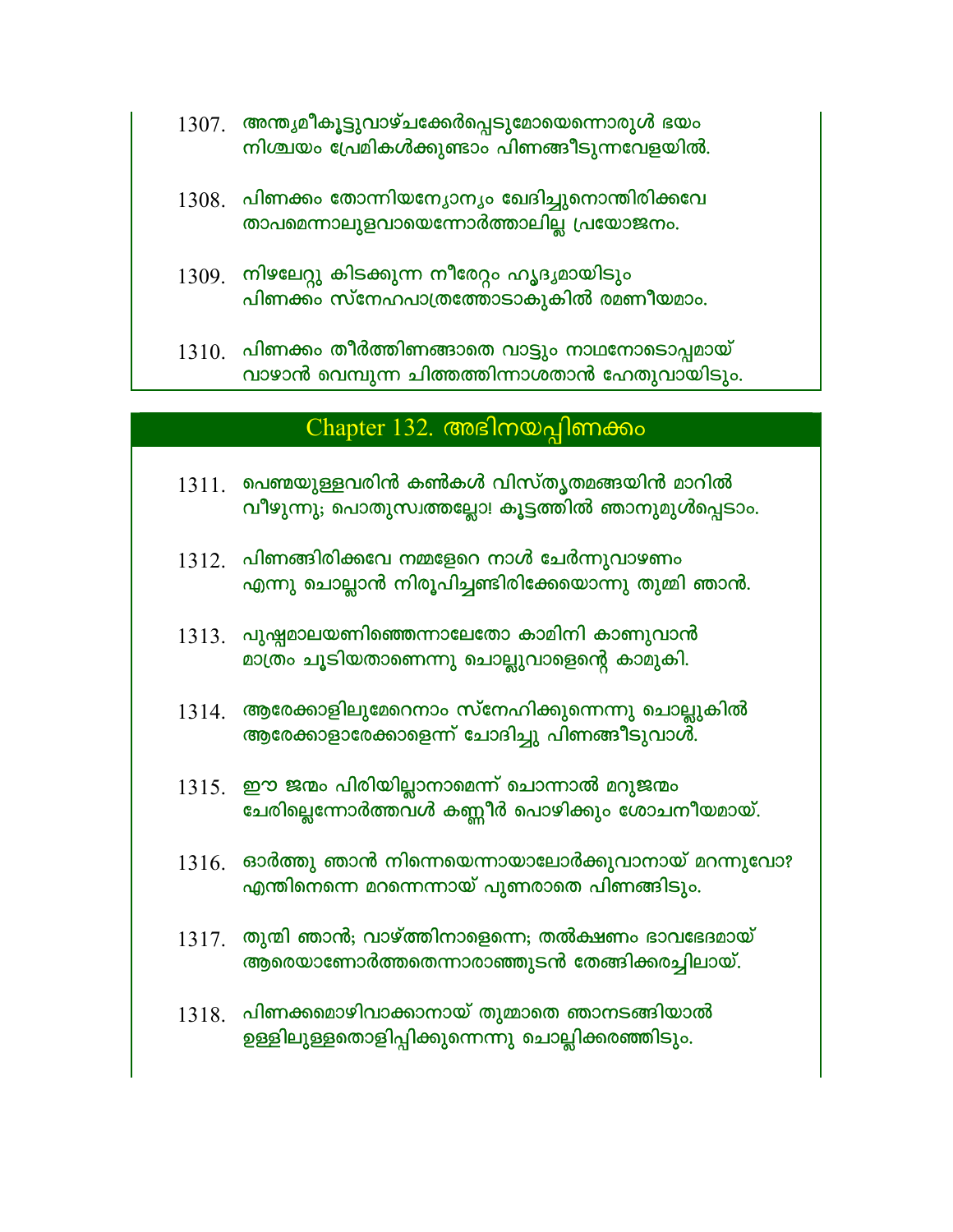- 1319. പിണക്കിലനുരഞ്ജിപ്പിന്നടുത്താലിതുപോലല്ലോ മറ്റു പെൺകളിലും താങ്കളെന്നു ചൊല്ലിക്കയർത്തിടും.
- 1320. സൗന്ദര്യമാസ്വദിച്ചൽപ്പനേരം വീക്ഷിച്ചിരിക്കുകിൽ<br>ആരെപ്പോലെയിരിപ്പൂഞാനെന്ന് കോപാന്ധനായിടും.

## Chapter 133. പുനരൈകൃം

| 1321. | കുറ്റമില്ലെങ്കിലും നാഥൻ തമ്മിലൊന്നു പിണങ്ങണം<br>ഇടക്കതാവശ്യം തന്നേ സ്നേഹമായ് പെരുമാറുവാൻ.                   |
|-------|-------------------------------------------------------------------------------------------------------------|
|       | $1322.$ പിണക്കത്താലവർ ചെയ്യും നന്മചെറുതായ് തോന്നിടും<br>പിണക്കം നൽകിടും ദുഃഖമെന്നാലും സുഖമുള്ളതാം.          |
| 1323. | മണ്ണിൽ നീരെന്നപോലൊന്നായ് വാഴും നാഥന്റെ നേരെഞാൻ<br>മുഷിഞ്ഞാൽ ലഭൃമാമിമ്പം നാകലോകത്തുമില്ലയേ.                  |
|       | 1324. എന്നും കാമുകനെക്കൂടെ നിറുത്താൻ പിണങ്ങുമ്പൊഴേ<br>എന്നുള്ളിൽ വീരയോദ്ധാക്കൾ പടയോട്ടം നടത്തുമേ.           |
| 1325. | ഹേതുവൊന്നുമെയില്ലാതെ പിണങ്ങിമാറിനിൽക്കിലും<br>മെലിഞ്ഞസൗന്ദരൃം നോക്കീട്ടിമ്പമൂറുന്നു കാമുകൻ.                 |
| 1326. | അന്നമുണ്ണുന്നതേക്കാൾ മുന്നുണ്ടതോർക്കൽ പ്രിയംകരം<br>പ്രേമികൾ പിണങ്ങുമ്പോഴുമോർമ്മ സന്തോഷദായകം.                |
|       | $1327$ . പ്രേമപ്പിണക്കമുണ്ടായാൽ തോറ്റവർ താൻ ജയിച്ചവർ<br>ഇണങ്ങിച്ചേർന്നു കൂടുമ്പോളറിയാം സ്നേഹവാർച്ചയാൽ.      |
|       | $1328$ . പിണക്കിൽ നെറ്റിവാർക്കുന്ന വിയർപ്പിൻ വാസമേൽക്കുവാൻ<br>പിണങ്ങിപ്പിന്നെ ചേരാനായെനിയും സാദ്ധ്യമാകുമോ?  |
|       | $1329$ . കൺമണീ നീ പിണങ്ങിക്കൊള്ളിണങ്ങാൻ നിന്റെ മുമ്പിൽ ഞാൻ<br>കെഞ്ചിനിന്നുജയിക്കാനായ് രാക്കാലം നീണ്ടുപോകണം. |
| 1330. | കാമുകർക്കിമ്പമേകുന്നു പിണക്ക മതു തീർന്ന പിൻ<br>ഇണങ്ങിക്കൂടി വാഴുമ്പോൾ പിണക്കം മോദജനൃമാം.                    |

**Source: Double-V** http://www.geocities.com/ashrafnvk/kur-mal/malCONT.htm